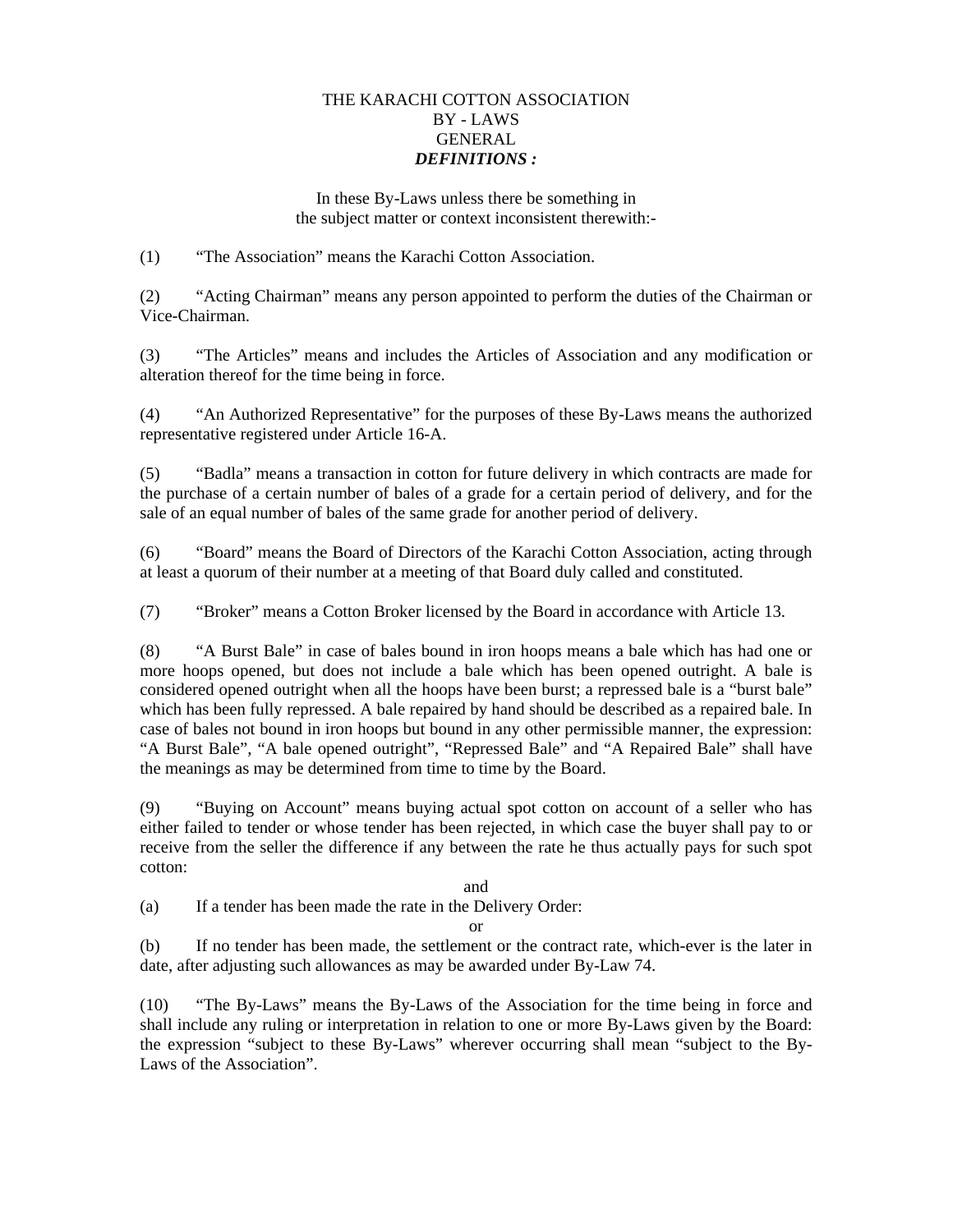(11) "Chairman" includes the Vice-Chairman or any Acting Chairman for the time being.

(12) "Classes or Grades" of cotton includes Grade **Super**, Grade 1, Grade 2, Grade 3, Grade 4 and Grade 5, Saw-ginned.

(13) "Clearing House " means the premises where and the system by which the claims and liabilities of members to each other in respect of cotton business and their liabilities to the Association are received, adjusted and paid.

(14) "Delivery Contracts" means "Forward Contracts" other than Hedge Contracts. "Factory Selection Contract" means a contract specified as such.

(15) "Due Date" means the latest date for delivery. In the case of a hedge contract, this will be the 25th of the delivery month upto 12 Noon. In the case of a forward delivery contract, it will be the last date of the period for delivery specified in the contract upto 12 Noon. A due date which would otherwise fall on a holiday or Sunday shall in every such case be deemed and taken to be the immediately preceding working day.

(16) "False or Fraudulent Packing" means Packing of a bale of cotton:-

(a) in such a manner as to contain in different parts of the bale, cotton of different grades or cotton of materially different staples or cotton of different crops;

or

(b) in such a manner to contain in any part of the bale any by-products such as waste, fly, or other by-products of a cotton mill available after raw cotton is passed through the blow room;

or (c) in such a manner as to contain in any part of the bale any concealed substance other than raw cotton;

or

(d) in such a manner as to contain interiorly cotton decidedly inferior to that upon the exterior and not readily detectable on the customary examination:

PROVIDED that as regards each and all of clauses (a), (b), (c) and (d) above, the packing complained of is such as materially reduces value of the bale and/or appears to have been done deliberately.

PROVIDED also that when samples drawn from the top and bottom sides and middle of the bale show a difference of more than two grades or a difference in colour exceeding two grades in value, such bale shall be considered to be false-packed.

(17) "Floor Committee" means the Committee appointed by the Board under By-Laws No. 77.

(18) "A bale" means a full pressed bale pressed and packed in the usual manner bound with new iron hoops and covered with hessian or cloth in the manner specified below: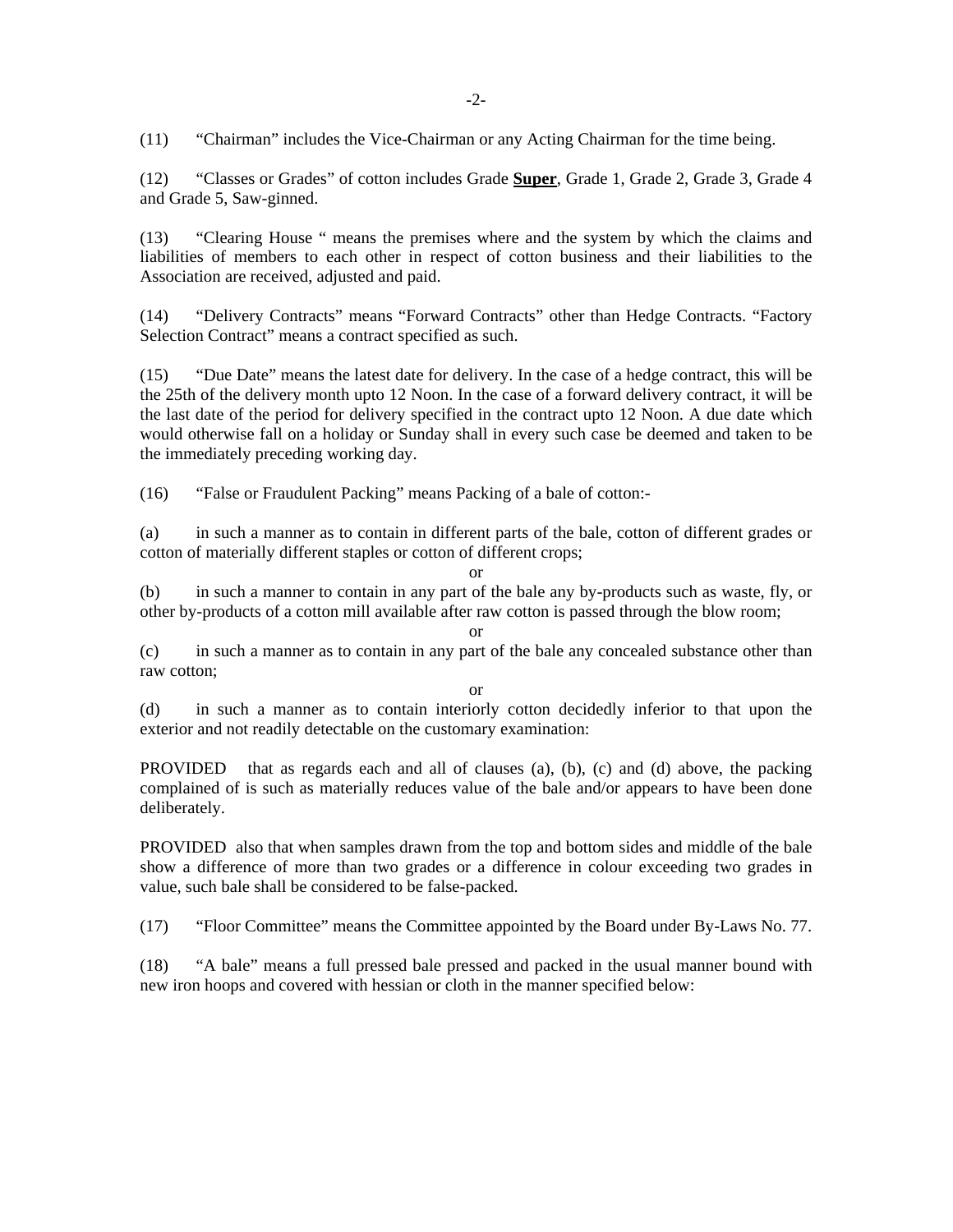(a) Shall be bound with new iron hoops having a maximum width of 3/4" with not less than 9 rounds (Galas) except in the case of Cumings press, in which case, 2 hoops with 4 rounds (Galas) will be used for such presses installed in Sargodha, and 3 hoops with 6 rounds (Galas) for such presses installed in Nawabshah and shall be wrapped with serviceable (untorn) hessian or cloth covering at least three "long" sides of the bale. This will not include instances where new/ serviceable hessian/cloth has been torn by the hoops in the process of high density pressing; or

(b) as may be prescribed by the Board from time to time.

(19) "Hedge Contracts" means the contracts specified in Schedule "A" hereto.

(20) "The Invoicing Back Rate" in the case of rejection of a tender means the spot rate of the grade of the cotton tendered for the day as specified in By-Law 57 (a) or 57 (b), as the case may be, exclusive of any penalty provided for in these By-Laws.

(21) "Market Rate of the Day or the Room Rate" means the daily rate for ready and/or forward cotton fixed and registered by the Daily Rates Committee, Appeal Committee appointed by the Board or by the Board itself as the case may be.

(22) "Member" for the purposes of these By-Laws, means a person, firm or company duly elected to any class of membership of the Association and shall include a "Clearing House Member" appointed by the Board.

(22)(A) A "Clearing House Member" for the purposes of these By-Laws means a person, firm or company who is duly appointed by the Board to any category of membership of the Clearing House of the Association as laid down in By-Law 48-A and is entitled to operate hedge trading subject to the By-Laws of the Association. The members of the Association and non-members who are not members of the Clearing House will be entitled to do hedge business through the members of the Clearing House.

(23) "A Nominated Representative" means a person registered under Article 16(c).

(24) "Non-Working Day" means a day other than a working day.

(25) "Notice Board" means each and all of the Notice Boards of the Association in the premises occupied by them and such other premises or places as the Board may notify from time to time.

(26) "The Office" means the Registered Office for the time being of the Association.

(27) "Official Year" means the period from the 1st of July to 30th June.

(28) "Option in Goods" means an agreement, by whatever name called, for the purchase or sale of a right to buy or sell, or a right to buy and sell, goods in future, and includes a tezi, a mandi, a tezi-mandi, a gali, a put, a call or a put and call in goods.

(29) "Place of Business" means an office where in the opinion of the Board such Member or his firm is carrying on a bona fide business or dealing in cotton.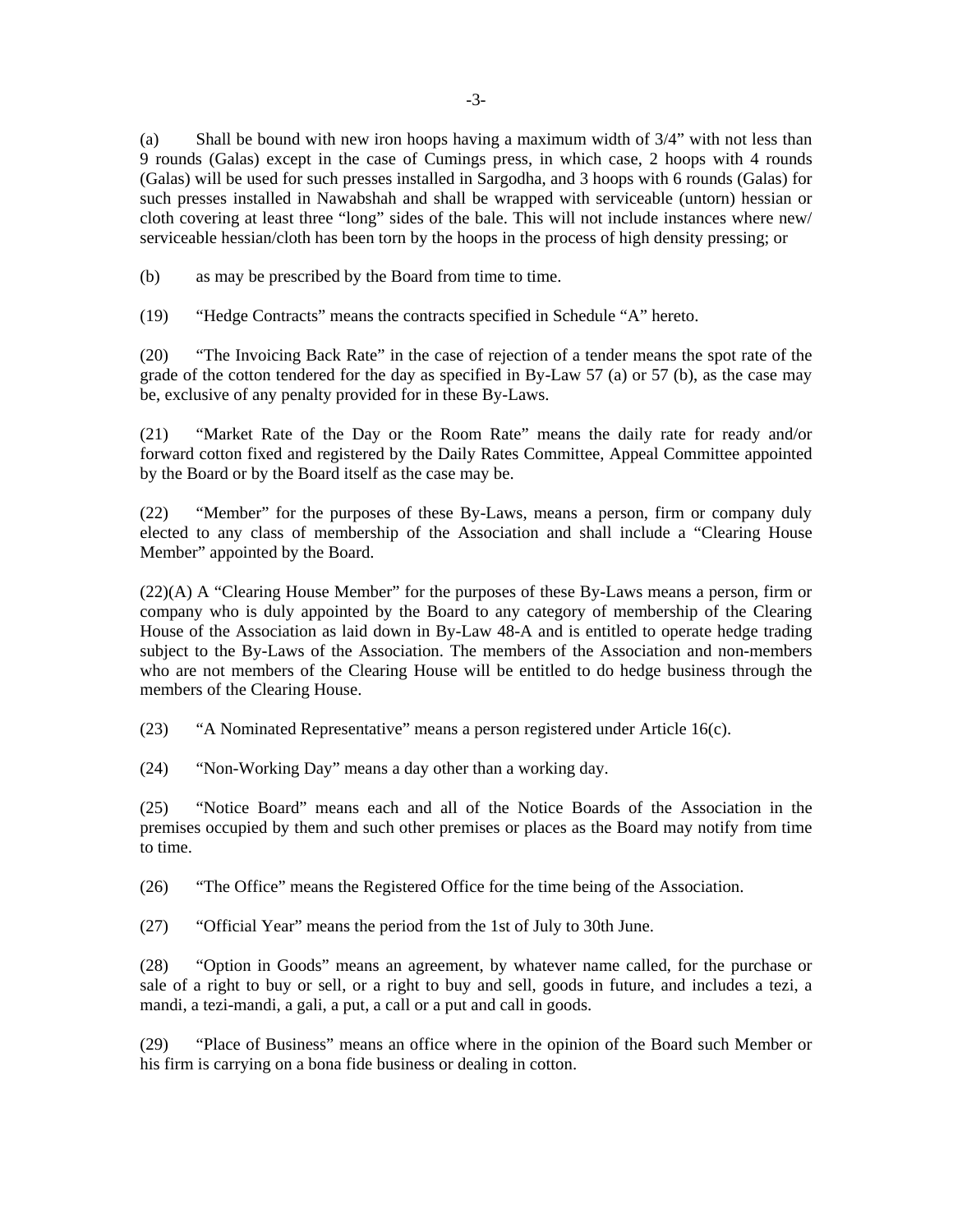(30) "Public Measurer" means a person recognised as such by the Board or any other person or persons appointed by the Board to carry out the function of such Measurer.

(31) "Secretary" or other designation of an Official, means the person or persons whom the Board may for the time being have appointed to act in the capacity so designated.

(32) "Seedy Cotton" means cotton containing seeds or cut seeds as a result of defective ginning.

(33) "Spot Rate" means the average market value of cotton of different grades adjusted to Grade 3 (Base Grade) of the Association, staple length 1-1/32", Micronaire **3.8**–4.9, NCL (No control limit) of Pakistan Cotton Standards for staple cottons, and Superfine Standard for Sindh Desi and Fine Standard for Punjab Desi and Bahawalpur Desi by the class and staple differences in force at the time, and shall when the circumstances so require, be deemed to include any rate for ready cotton fixed, by the Board e. g. in the case of insolvency of or suspension of payment by a member or of a crisis in the trade, actual or anticipated.

(34) "The Trading and Clearing House Committee" means the Committee appointed by the Board to supervise and control the Clearing House and decide any dispute arising out of the working of the Hedge contracts subject to right of appeal to the Board.

(35) "Trading Day" means a day on which the sale and purchase of Hedge and Delivery Contracts are permitted.

(36) "Trading Hours" are the hours during which business is permitted by the Board from time to time.

(37) "Trading Ring" means such space or spaces in the Cotton Exchange Building of the Karachi Cotton Association, I.I. Chundrigar Road, Karachi, as the Board may, from time to time, determine and which shall have been notified by the Board as reserved for trading in Hedge Contract.

(38) "Working Day" means a day other than a Sunday, a public Holiday or a Cotton Market holiday.

(39) "Working Hours" or "Office Hours" are the hours fixed by the Board from time to time.

### **MEMBERSHIP**

2. Every candidate for membership of the Association shall sign and submit an application in the form appropriate to the particular class of membership for which he applies, as given in the Appendix hereto. A copy of the form may be obtained from the Secretary.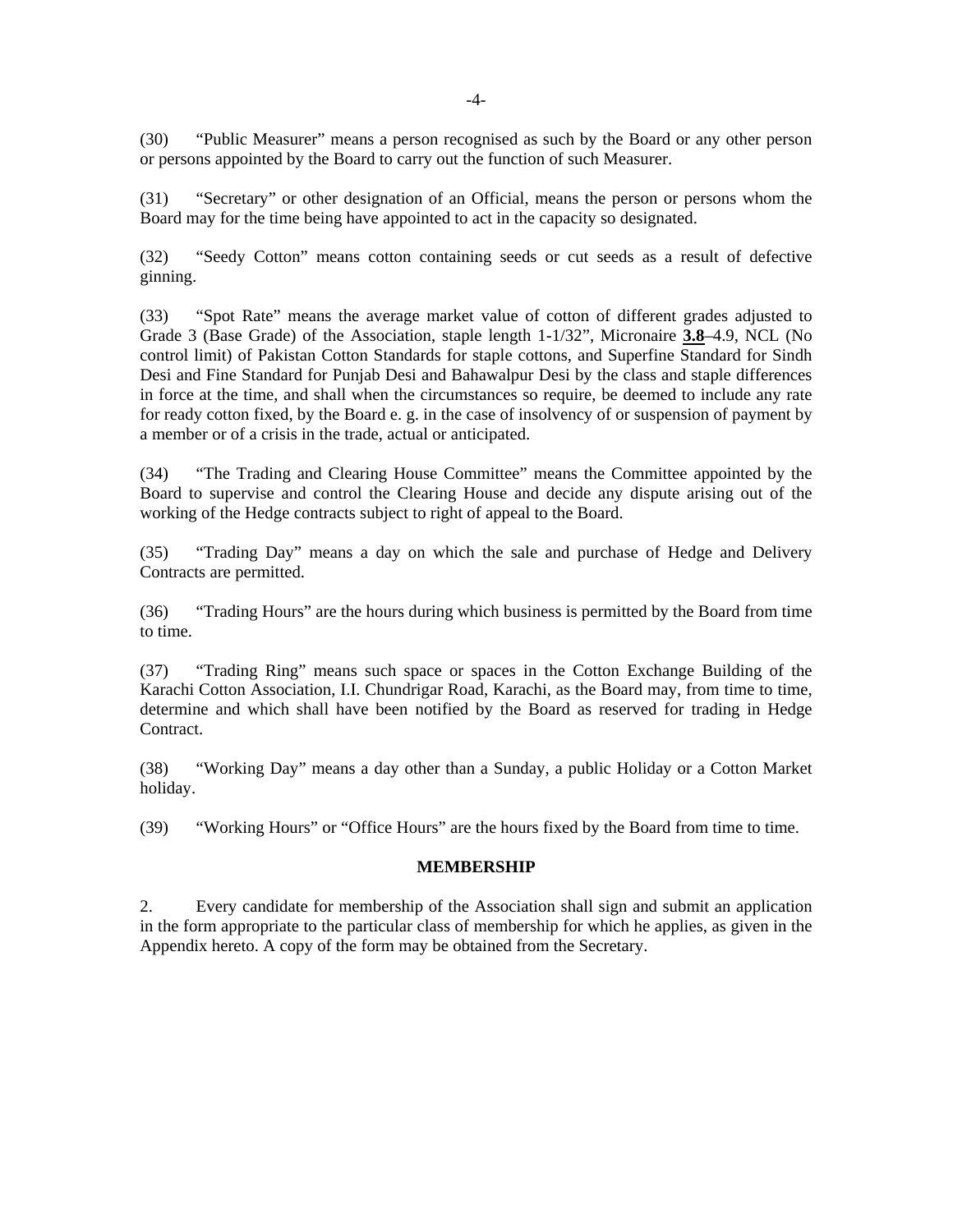2. (A) Every candidate for membership of the Clearing House of the Association of any category as laid down in By-Law 48-A shall sign and submit an application in the form as prescribed by the Board and who after having been interviewed may be duly appointed by the Board as member of the Clearing House of the category applied for on such terms and conditions including cash deposit and bank guarantee as may be laid down by the Board from time to time. The Board will have power to lay down, change or alter the maximum number of members of the Clearing House including members of different categories as it may deem proper from time to time. The Board will have power to change category of member or Trading limit as and when deemed fit by the Board.

### **REGISTER OF MEMBERS**

3. The Board shall cause a register to be kept containing particulars of the style, constitution and address in Karachi of the persons, firms and companies who are members of the Association including in the case of a firm (or of a "pedhi") the full names of all the partners and in the case of a Hindu Joint Family, the name and address of its manager.

### **NOTIFICATION OF CHANGE IN CONSTITUTION OR ADDRESS**

4. A Member shall promptly notify the Association in writing of any change in the name under which, or the address at which, his business is carried on, and in the case of a firm (or of a "pedhi") any change in the personnel of the partners and in the case of a Hindu Joint family, any change in the personnel of its management upon which the Board may take such action as the Articles or these By-Laws permit. In particular the Board, if they think fit and notwithstanding such change, may, on such terms as they think it right to impose, continue the membership of a firm or "pedhi" or Hindu Joint Family or a company without a fresh application for membership or any fresh deposit.

### **ADMISSION TO THE ROOMS**

### **VISITORS**

5. Members may, with the permission of any Director, introduce to the rooms of the Association strangers visiting Karachi.

### **ADMISSION TO ROOMS**

6. No person shall be admitted to the rooms of the Association unless he is a member, or a constituent of a member, or unless he is a visitor introduced under By-Law 5 or is a party to an arbitration or appeal under these By-Laws.

#### **ADMISSION TO TRADING HALL, RING, ETC.**

 No person shall be admitted to the Trading Hall, the Trading Ring and any other premises notified by the Board as reserved for trading in Hedge Contracts unless he is a member of the Association holding and in possession of a membership badge, or a Director in possession of a Director's badge, or a licensed Broker of the Association holding and in possession of a lincensed broker's badge prepared and issued by the Association or is a visitor introduced under By-Law 5 holding a special visiting card of entry signed by the Secretary of the Association for a definite period without trading facilities.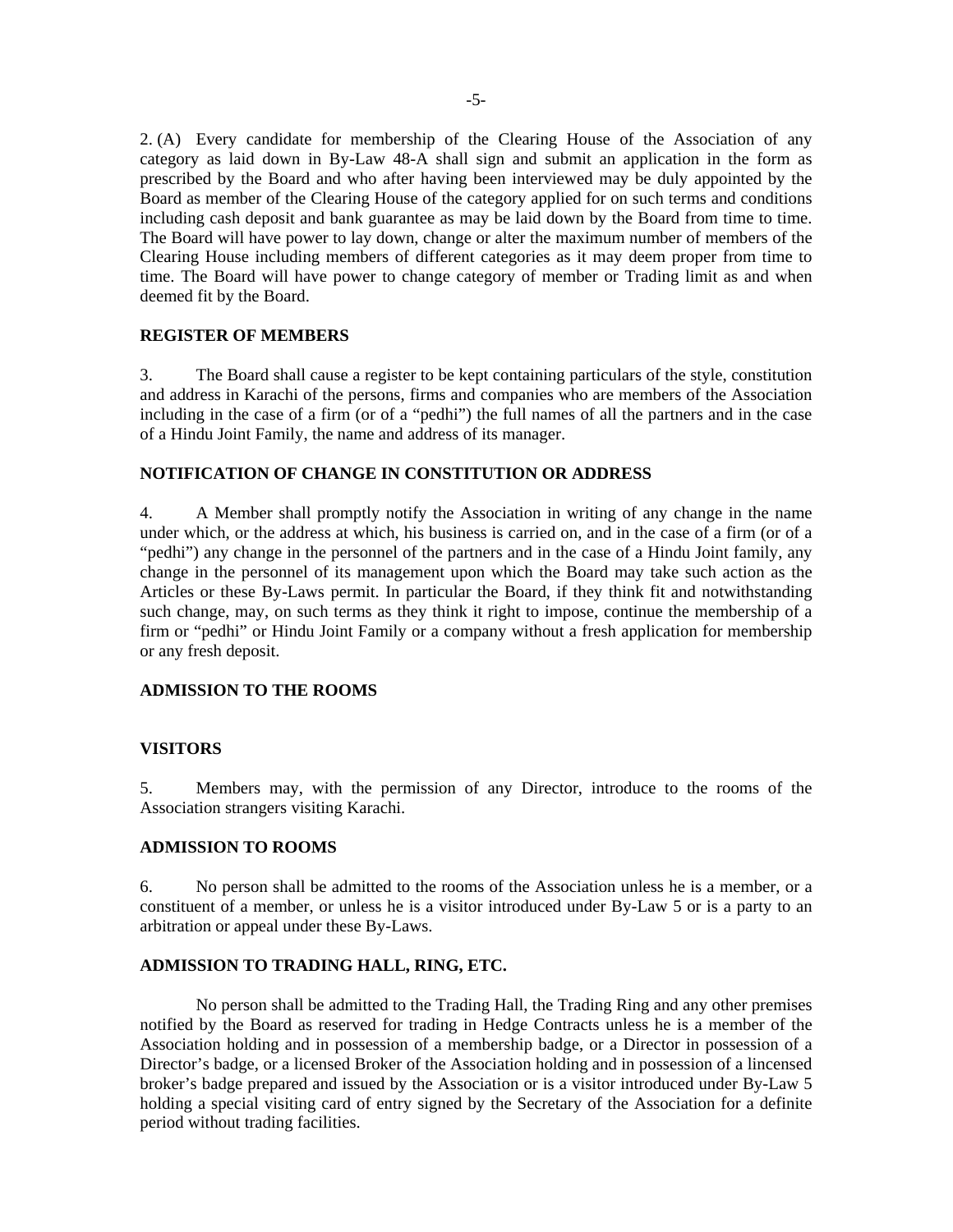#### **RIGHT TO TRADE IN THE RING, ETC.**

 Lincensed brokers of the Association only in the possession of the distinctive broker's badge issued by the Association will be permitted to trade, within the Trading Hall, Trading Ring or any other premises notified by the Board as reserved for Hedge trading.

 All persons making use of the Trading Hall Ring shall be amenable to the jurisdiction of the Association and in particular shall be subject to the Disciplinary By-Laws of the Association.

 All orders, acts and proceedings of the Trading and Clearing House Committee shall be subject to the general and/or special orders of the Board.

#### **NOTICES**

#### **NOTICES**

7. (a) Any notice whether to a member or non-member required to be given under these By-Laws may be served either by hand or by registered letter at the address registered with the Association or at his last known address.

 A notice, whether to a member or non-member, if served by post, shall be deemed to have been served at the time when the letter containing the same would in the ordinary course of post have been delivered and the production of the Post Office receipt for the registered letter shall in all cases, where a notice is sent by post, be conclusive proof of the posting of the notice; and if served by hand, shall be proved by a certificate in writing made and signed by the person serving the notice. In no case shall refusal to take delivery of the notice affect the validity of its service.

(b) Any notice to the general body of members of the Association may be published by posting the same upon the notice board with the date of posting subjoined and every member shall be deemed to be affected by such notice immediately after the posting up of the same.

Any notice which may be published by thus posting on the notice board may otherwise be sufficiently given by advertisement alone published once in at least one English and one Urdu vernacular daily newspaper published in Karachi.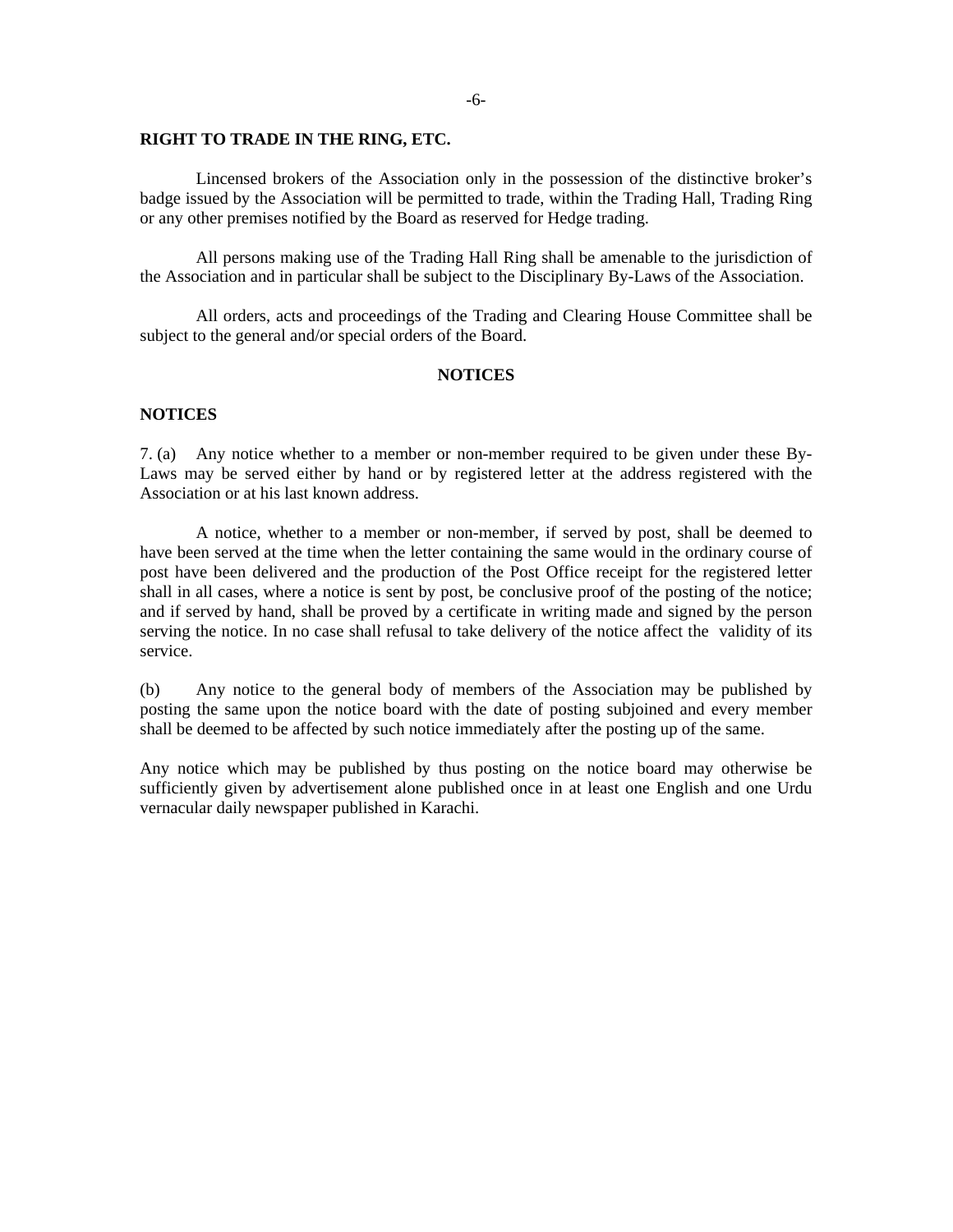### **SUSPENSION OF PAYMENT, INSOLVENCY AND LIABILITY OF MEMBERS**

### **INABILITY OF A MEMBER TO MEET HIS LIABILITIES**

8. (a) Any member who finds himself unable to meet at maturity his obligations to any other member or members or to the Association whether arising in relation to cotton transactions or other-wise under these By-Laws shall during office hours immediately give notice of the fact of such inability by means of a letter signed by him and addressed to the Chairman or Secretary of the Association who shall promptly cause it to be posted for five days on the Association's Notice Board with the date of the posting subjoined. The notice thus posted shall be considered due and sufficient notice to all the members of the facts therein stated and shall as from the date of posting of the notice operate as a closing of all outstanding contracts, agreements and obligations of the member signing it whose rights against the liabilities to all other members under such contracts, agreements and obligations shall be determined and settled in accordance with these By-Laws; and no transfer or settlement of any contract for the future receipt of delivery of cotton to which the said member is a party shall be made or accepted by any other member after the said notice has been posted except as provided in these By-Laws, and all such contracts, agreements and obligations shall be liquidated and settled at prices and on terms to be fixed in accordance with the provisions of By-Law 14.

 (b) All liabilities under any contracts including ready transactions whether reached amicably by mutual arrangements or by awards of arbitrators shall be settled within 7 days. In case of default being reported to the Association by the complaining party, a Special Meeting of the Board will be immediately convened, to consider the default and the parties shall have the right to present documentary evidence in support of their case. If the Board is satisfied regarding the default, a notice of 48 hours shall be given by the Association to the party concerned to meet their obligations. In case of failure to comply with the decision of the Board, the name of the party will be posted as defaulter.

 (c) On the receipt of a notice under clause 8 (a), if the Board is of the opinion that in the interest of the trade it is expedient to close the cotton market for a specified period, the Board may, for such time as it may deem necessary, close the market.

 (d) Simultaneously, with the service of notice under clause 8 (a), the member shall automatically stand suspended from the membership of the Association and in that case the provisions of By-Law 19 shall not apply.

### **INVESTIGATION BY BOARD**

10. If it be reported to the Board that any member has failed to meet at maturity his obligations mentioned in these By-Laws, the Board shall at once investigate the circumstances and if they consider the failure proved, they shall promptly cause notice thereof signed by the Chairman with the date of posting sub-joined to be posted on the Notice Board and the posting of such notice shall have the same effect as the posting of a notice under By-Laws  $8$  (a) and  $8$  (b).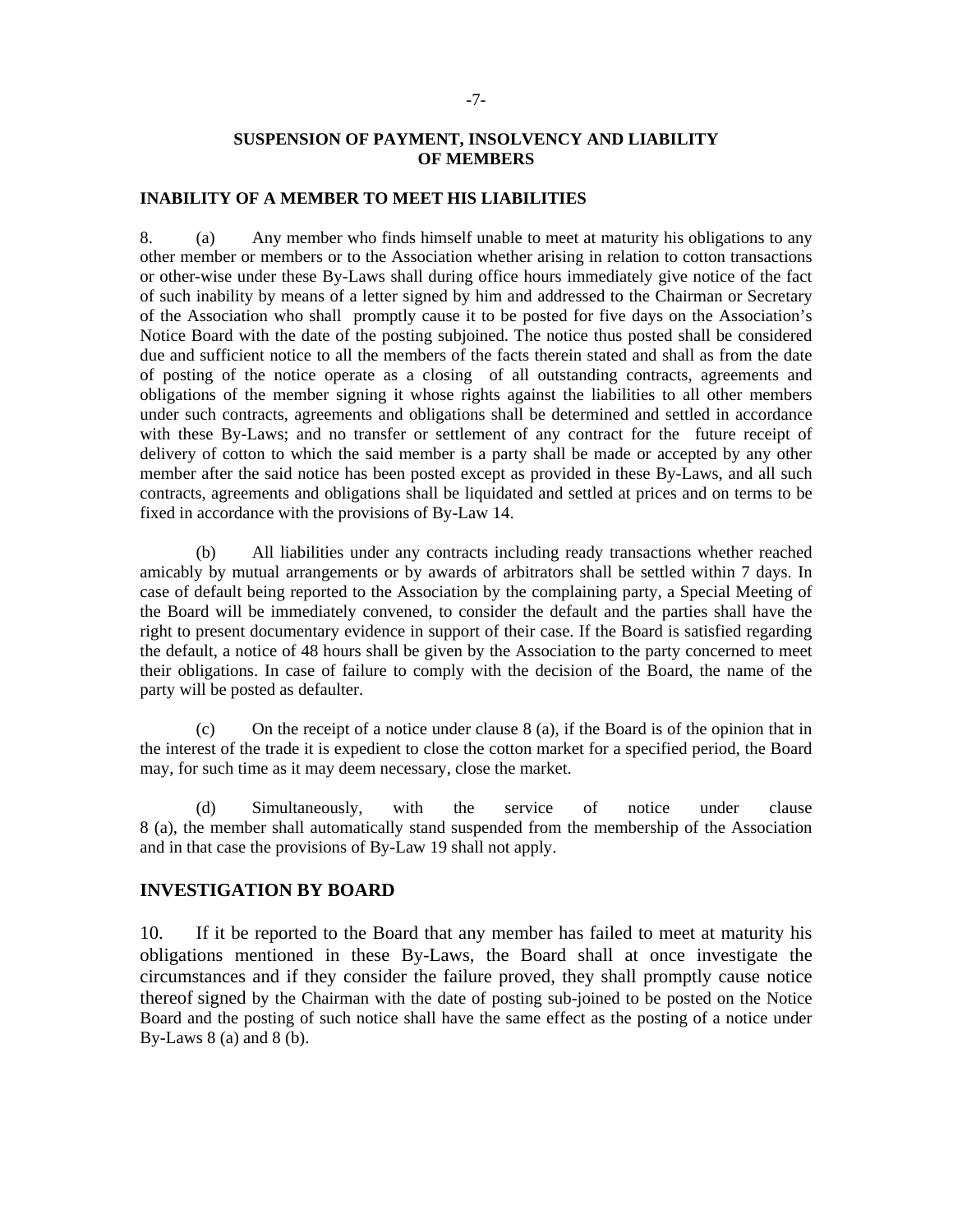#### **SUSPENSION TO FOLLOW ON FAILURE**

11. When the failure of any member has been investigated whether at his own instigation or by order of the Board, or if a member neglects to communicate the fact of his inability to meet his obligations at maturity to the Chairman of the Association, or if a member suspends payment, or if by proceedings instituted by or against him, his affairs shall be brought within the bankruptcy or insolvency or liquidation jurisdiction of any Court in Pakistan, he shall be suspended from all rights of membership of the Association, except the privilege of arbitration on claims arising from contracts entered into before the occurance of any of these events, and he shall, if required, with in reasonable time after such event, furnish the Board with a correct statement of his affairs signed by him.

#### **REINSTATEMENT**

12. Any member who, having been unable to meet his obligations at maturity, has subsequently made and honourable settlement with his creditors may apply to the Board for reinstatement and his application shall thereupon be dealt with as the Board may decide "Provided that where the Board declares to accept his application for reinstatement, it shall always be subject to the provisions of clause (k) or, as the case may be, clause (1) of By-Law 16."

### **COMPROMISE TO BE REPORTED**

13. Where there has been a compromise between members of any such obligation as aforesaid, each of them shall, in the course of next two working days, report the compromise to the Board. If a member omits to do so, he shall be liable to be dealt with under the provisions of By-Laws 16 to 28 inclusive. Anything short of a cash settlement shall be held to be a compromise for purposes of this By-Law.

(a) Every contract which shall be made subject to the By-Laws of the Association, whether it be entered in to by two members, or by a member and a non-member or by two non-members, shall be deemed to provide as one of the terms thereof that any difference of any nature whatsoever arising out of such contract shall be referred to arbitration in accordance with the By-Laws of the Association and that holding of such an arbitration and the obtaining of an award there-under shall be a condition precedent to the right of any party to such contract to commence legal proceedings against the other party in respect of any such difference as aforesaid, and that neither party under such contract shall have any right of action against the other touching upon or arising out of such contract, except to enforce the award in such arbitrations.

(b) Non-members requesting for arbitration in case of Factory Selection Contract under By-Law No. 39-II shall have to pay to the Karachi Cotton Association, a fee of Rs. 750/- for every 100 bales or part thereof subject to a minimum of Rs.1500/-No such request for arbitration will be entertained by the Association unless the prescribed fee is sent along with the letter or request for arbitration. This fee will be in addition to the fees payable to the arbitrators and/or the umpire for work done by them.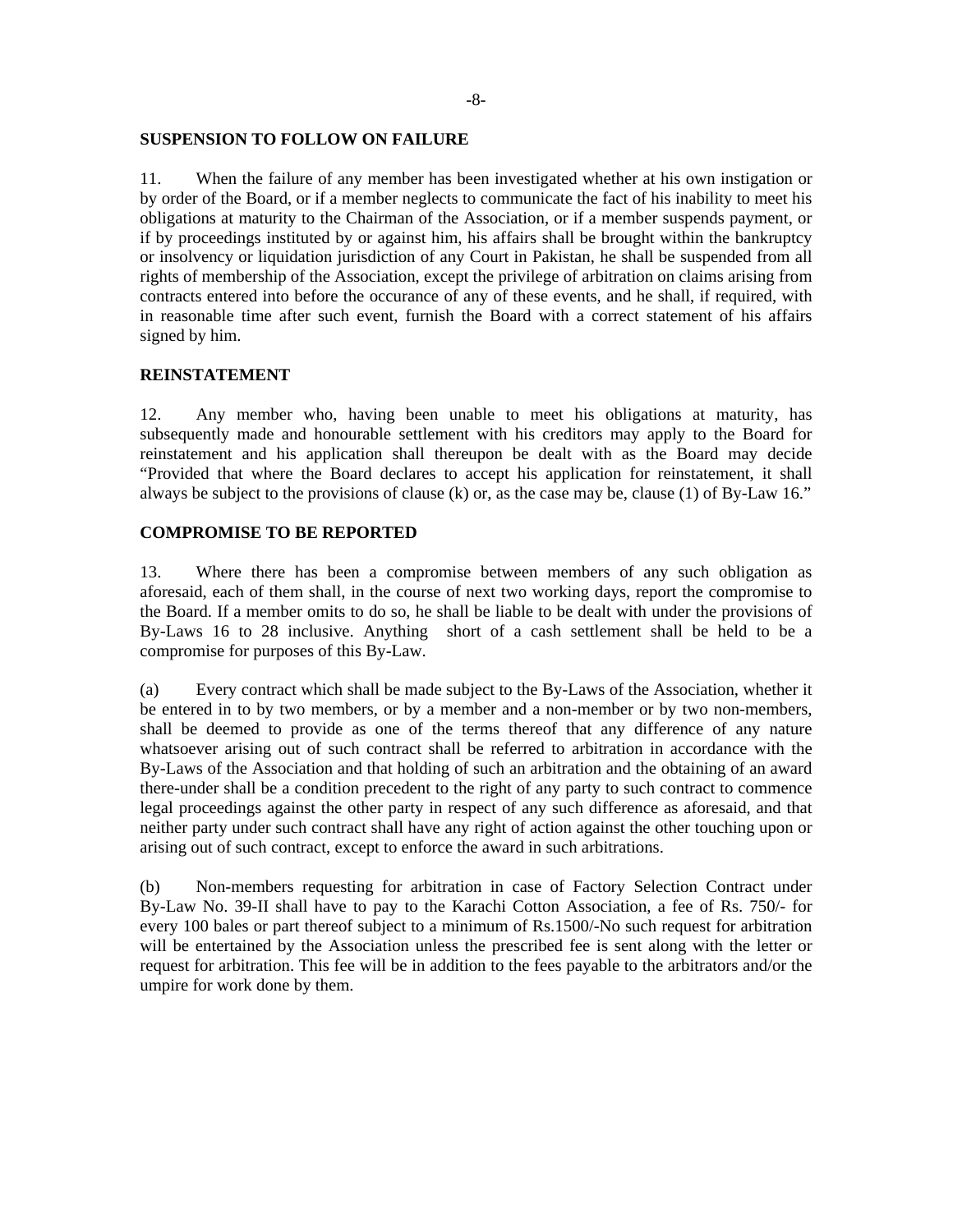## **CLOSING OF CONTRACTS IN CASE of INSOLVENCY, LUNACY OR DEATH, ETC.**

## **CLOSING OF CONTRACTS TO WHICH A MEMBER IS A PARTY**

14. If before the maturity of any contract to which a member is a party, one of the parties to the contract gives notice under By-Law 8 or suspends payment, or is declared a defaulter under By-Law 10 or dies without leaving executors or others able and willing forthwith to take over his liability under the contract (which party to such contract is referred to in this and the following By-Laws as the defaulting party), the contract shall and if he becomes insane or otherwise incapable of managing his affairs or is expelled from membership may thereupon be closed and the following provisions shall take effect.

## **HEDGE CONTRACT***S*

(a) If the contract is a Hedge Contract, then upon the posting of the name of defaulting party on the Notice Board, in accordance with By-Laws 8 (a) and (b) or 10 or upon application made in writing by either party ot the Board, the Board shall fix the terms of closure of the contract which shall promptly be posted on the Notice Board. In fixing the terms of closure, the Board shall take into consideration the prices and the market conditions current at the time of posting or suspension or declaration as a defaulter, or a supervening incapacity or death, and shall have full discretionary powers as to the extent to which they should be guided by these and other relevant values and consideration of the relevance and importance of which they shall be the sole Judges.

## **OTHER CONTRACTS**

(b) If the contract is other than a Hedge Contract the Board may fix the rate or ask the Chairman to appoint two arbitrators ready and willing to act, with power to them to appoint an umpire ready and willing to act, all of whom shall be members or their authorized or nominated representatives, to fix terms of closure of the contract subject to a right of appeal to the Board before noon of the third day following the date of award in the arbitration.

15. If after the maturity of any contract to which a member is a party, one of the parties to the contract gives notice under By-Law 8 (a) and (b) or suspends payment, or is declared a defaulter under By-Law 10 or dies without leaving executors or others able and willing forthwith to take over his liability under the contract (which party to such contract is referred to as the defaulting party), the contract shall and if he becomes insane or otherwise incapable of managing his affairs may thereupon be closed as at the date of the happening of the contingencies hereinbefore mentioned (or in case of arbitration as on the day following the final award in arbitration) in manner provided in sub-clauses (a) and/or (b) of By-Law 14.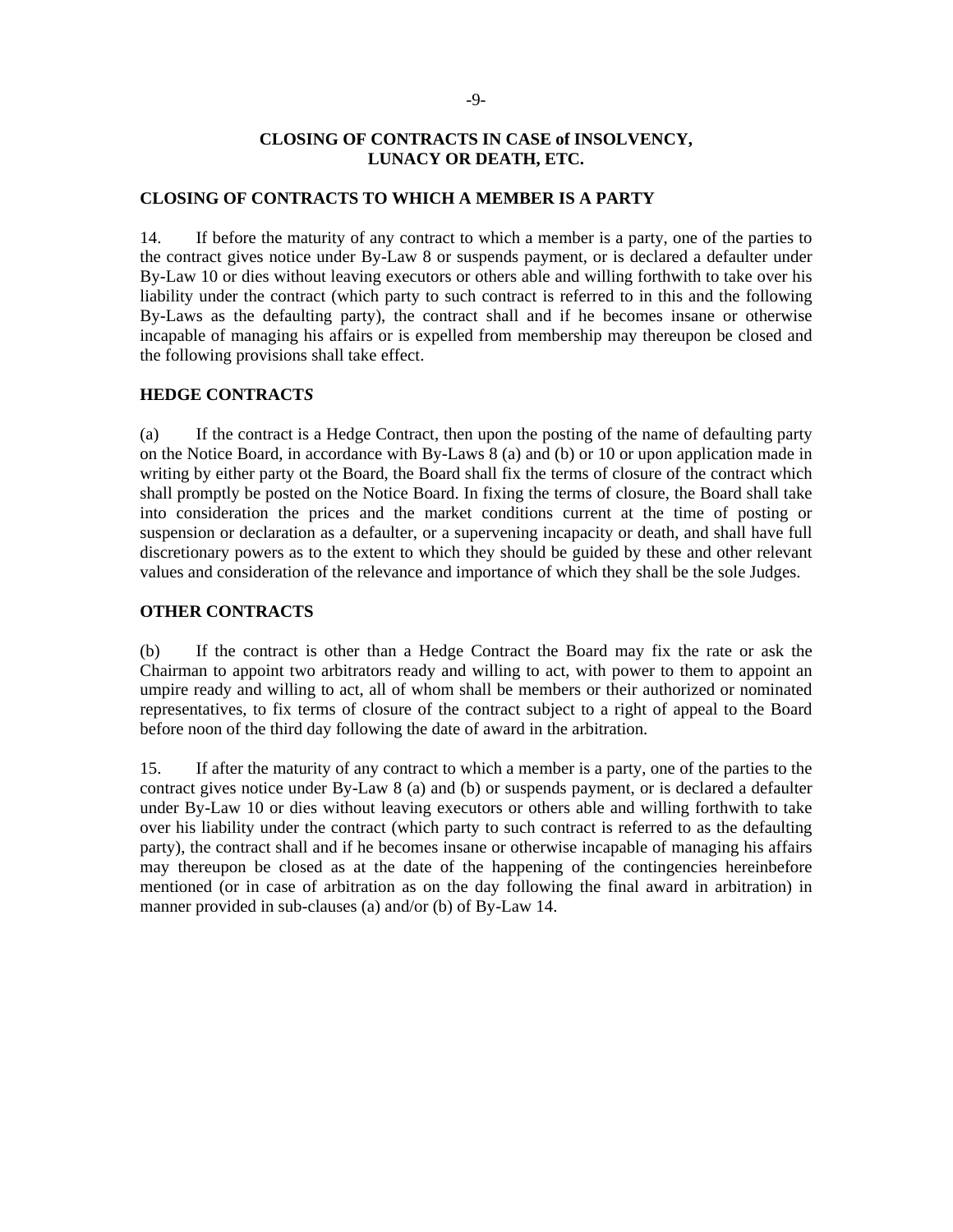### **DISCIPLINARY BY-LAWS**

### **EXPULSION, SUSPENSION & FINES**

16. Every member shall be liable to expulsion, suspension and/or to payment of a fine, for any of the following acts or omissions:-

### **REFUSAL TO ABIDE BY AWARD**

(a) For neglecting or refusing to submit to, abide by and carry out any award or decision of any arbitrators, or umpire, or Appeal Committee, or Special Appeal Committee, or any other Committee or of the Board, made in conformity with these By-Laws or the Articles.

## **UNBECOMING CONDUCT**

(b) For acting in any manner detrimental to the interest of the Association or unbecoming to a member.

### **MISCONDUCT**

(c) For any misconduct in dealings with or in relation to the Association or any member or members thereof, or for any disreputable or fraudulent transaction with any person whether a member or not of which complaint is made to the Board by one or more members and shall include indulging in hedge trading outside the trading hours or trading in Tezi-Mandi or other un-authorized contracts.

### **VIOLATION OF BY-LAWS, ORDER, ETC.**

(d) For knowingly violating, disobeying or disregarding any By-Law of the Association, or any enactment, order, ordinance or notification, issued by the Provincial or Central Government in respect of trading in cotton or any notice issued by the Board, in that regard.

## **PUBLICATION OF MISSTATEMENT**

(e) For publishing or permitting to be published in any magazine, newspaper, pamphlet, circular or elsewhere any statement which by direct or implied misrepresentation or unfair concealment of material facts or otherwise is calculated to mislead the members, and/or the public with regard to the state of the cotton trade or the policy of the Board of anything relevant thereto as to all which the Board shall be the sole judges.

#### **REFUSAL TO COMPLY WITH REQUESTS**

(f) For not complying with any notice given or request made to him by the Board pursuant to By-Laws 17, 18, 20, 21 and 23 requiring him to attend at any meeting of the Board; or to produce any books, documents, correspondence or other papers in his possession, power or control; or refusing or neglecting to answer any question put to him by any member of the Board relevant to any business before the Board at any such meeting.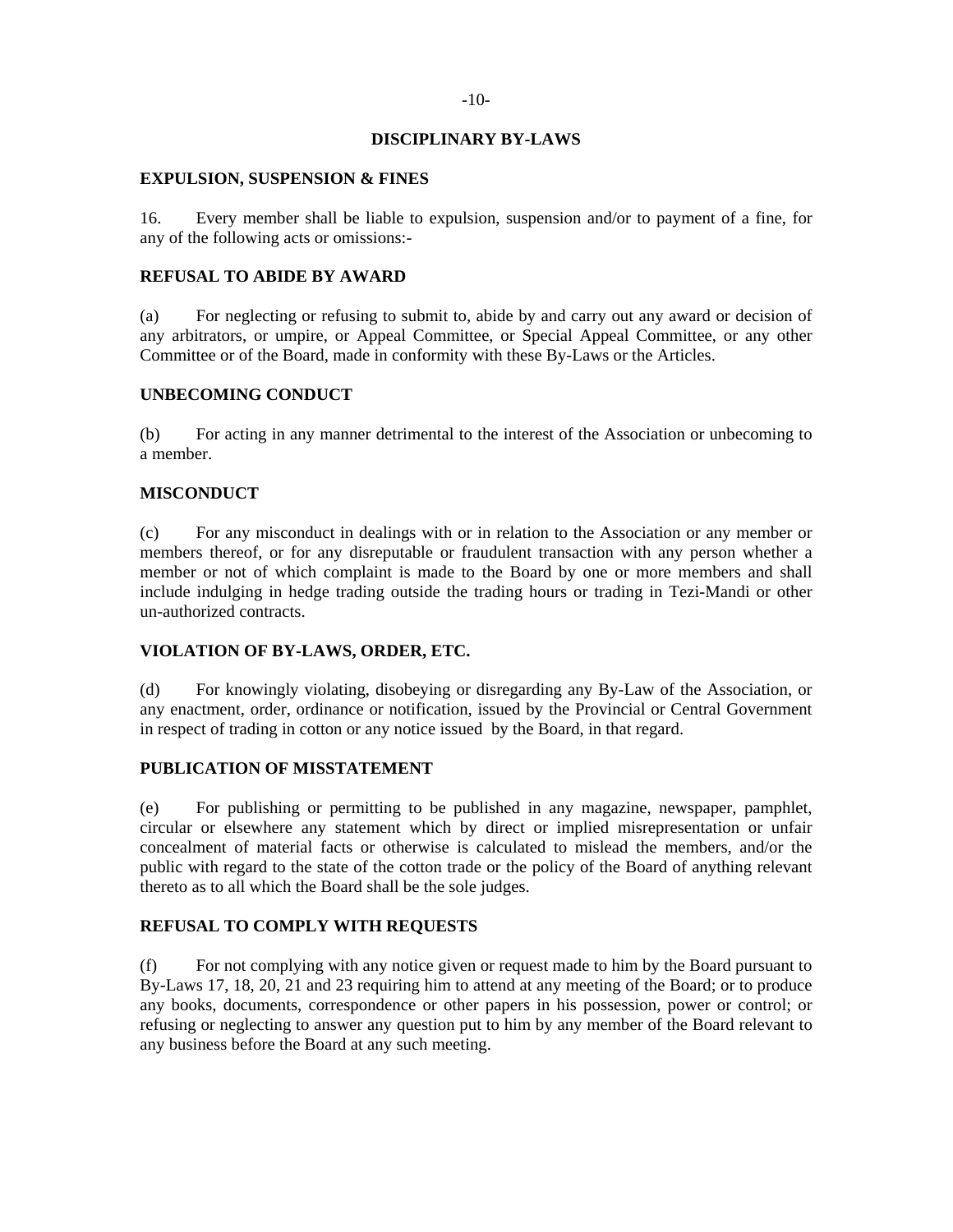#### **NON-PAYMENTS OF DIFFERENCES**

(g) For failure to pay differences under By-Law 153 and/or arbitration or appeal fees, when due, or for non-payment of any fine imposed on him pursuant of these By-Laws, or for failure to pay any other amount due by him under these By-Laws or under any order of the Board within ten days after the same shall become payable.

## **RECKLESS CONDUCT OF BUSINESS**

(h) For having brought about his failure to meet his obligations at maturity by conducting his business in a reckless and/or un-business like manner involving another member or other members in financial loss.

## **MISCONDUCT IN DEALINGS WITH ALLIED ASSOCIATIONS**

(i) For any misconduct in the sense of subsection 1 to 6 hereof inclusive as below in his dealings with or relations to the Association or any of its members or any Association or Exchange or Corporation or Public Body with which the Association shall have entered into an arrangement or under-taking for the purpose of safeguarding the cotton trade or of upholding cotton contracts or protecting those interested therein.

The following shall be deemed to be misconduct within the meaning of these By-Laws:-

(1) Willful or international non-fulfillment of contract or fraudulent or flagrant breach of contract; (2) frivolous repudiation of contract; (3) refusal to refer any question in dispute to arbitration under these By-Laws or under any submission or contract or agreement to arbitrate there-under; (4) refusal or neglect to abide by and carry out any award whether in arbitration or an appeal; (5) any conduct whether by act or omission in relation to any arrangement or by undertaking between the Association and any Association or Exchange or Corporation or Public Body above-mentioned tending to obstruct or defeat such arrangement or undertaking or the object thereof; (6) generally any conduct towards the Association or as between members of the Association which is subversive of these By-Laws or any of them or is subversive of the objects and purposes of or implied by the Memorandum and Articles of Association.

(j) For being or continuing to be a member or a licensee or a broker of any Association (other than the Karachi Cotton Association) purporting or proposing to control or regulate the cotton dealings in Karachi of whatsoever nature or for dealing in cotton, directly or indirectly, with any member, licensee or broker of such an Association.

(k) No member who has been suspended under clause (d) of By-Law 8, shall be reinstated by the Board under By-Law 12, unless he pays or deposits with the Association a penalty of **Rs. 30/** per bale on his net long or short position standing on the date on which he gave notice to the Association under clause (a) of By-Law 8.

(l) No member who has been suspended under By-Law 11 shall be reinstated by the Board under By-Law 12, unless he pays or deposits with the Association a penalty at the rate of **Rs. 150/-** per bale on his net long or short position standing on such date as the Board may specify.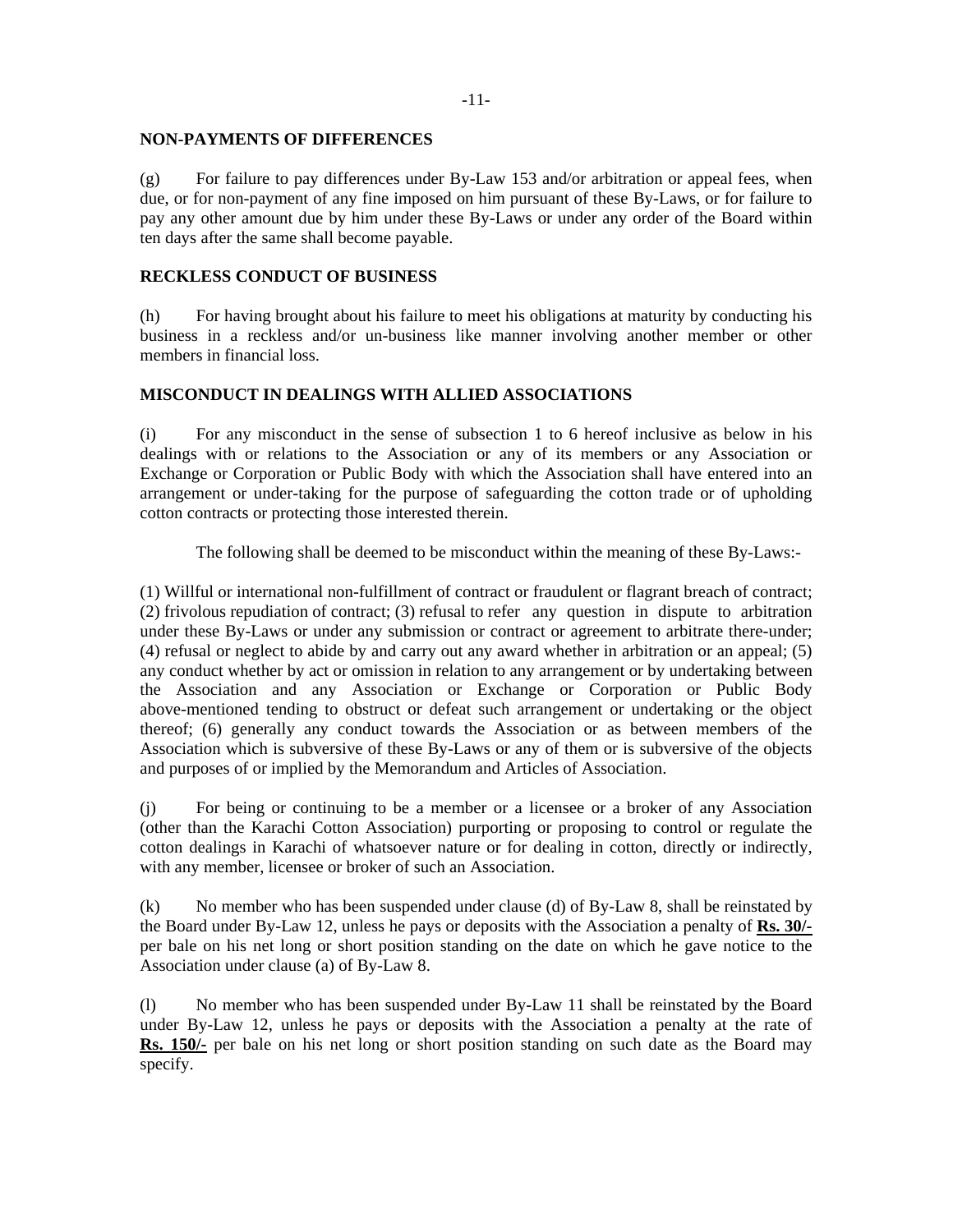(m) If any member is expelled from the Association as a result of his having been declared defaulter under clause (b) of By-Law 8 or otherwise, the member so expelled shall be permanently debarred from becoming member of the Association; and no other firm or company of which such member is a proprietor, partner or director, shall be considered for the membership of the Association.

(n) In case an expelled member happens to be proprietor of or partner in any other firm, or a director in any other company which firm or company is also a member of te Association, then such firm or company, as the case may be, shall also cease to be the member of the Association until the expelled member is removed from the proprietorship or partnership of such firm or from the directorship of that company.

#### **MITIGATION OF MISCONDUCT**

17. Whenever one-half of the members of the Board present and voting at any meeting shall be of opinion that there is sufficient reason to inquire as to whether there has been any act or omission on the part of a member rendering him liable to explosion, suspension and/or payment of a fine and three-fourths of the members of the Board present and voting as aforesaid are of opinion that the said act or omission is or may be capable of remedy or mitigation by some act or thing which it is in the power of such member to do or provide, the Board shall embody such opinion in a resolution ordering such members to do such act or provide such thing within a time to be specified in the resolution.

 A resolution under this By-Law requiring any member to do such act or to provide such thing as aforesaid may be passed at any meeting of the Board whether such member shall or shall not have been required to attend the meeting and no notice to such member of any intention to pass such resolution shall be necessary, and such resolution shall in no way prejudice the rights of the member under By-Law 20 of the rights and power of the Board under By-Laws 20 and 21 or in any way amount to a decision that such a member has been guilty of any act or omission rendering him liable to expulsion, suspension and/or payment of a fine.

 In considering whether a resolution for the expulsion, suspension and/or fining of such member should be passed pursuant to these By-Laws and the nature of the penalty, if any, to be inflicted by the Board, the Board may take into consideration whether such act has been done or such thing has been provided by such member either within the time limited by such resolution or at all.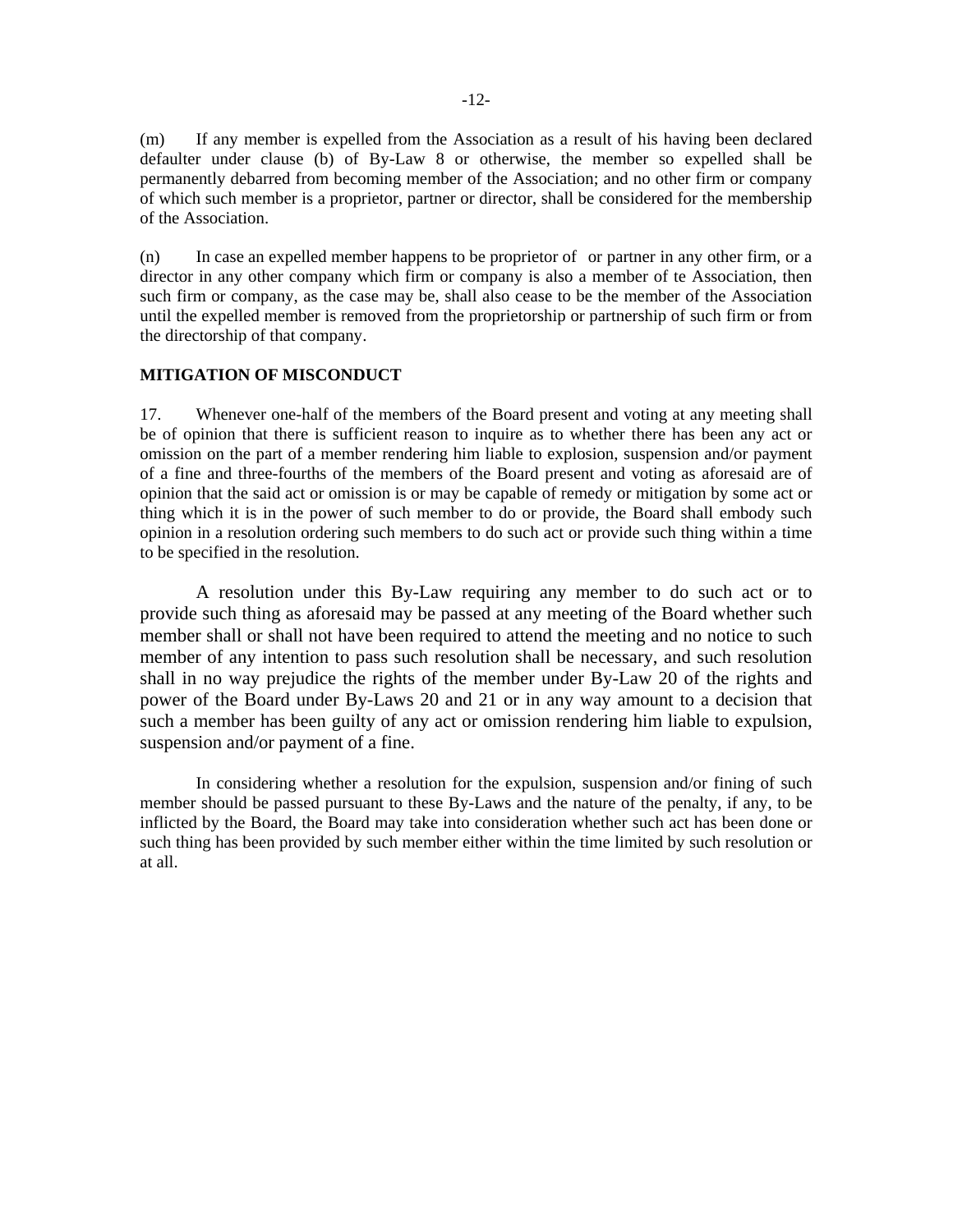### **INQUIRY INTO ALLEGATIONS OF MISCONDUCT**

18. Whenever the Board shall consider either by reason of complaint made to them in writing by one or more members or by reason of any knowledge or information acquired by the Board that there is sufficient reason for inquiring as to whether there has been any act or omission on the part of a member rendering him liable to expulsion, suspension and/or payment of a fine, the Board may give notice in writing to such member or any other member or requiring him to appear before them at a time therein stated, being not less than 24 hours from the date of service of the notice. Such member may by this or another written notice of 24 hours be required to produce by himself or his clerk to the Board any books, documents, or correspondence in his possession, power or control or that of his firm or company. Any member served with notice as aforesaid shall submit to be examined by the Board in relation to his conduct or that of his firm or company or of the conduct of any other member, and shall, if required by the Board, make a sworn declaration of the truth of any statement made by him. A notice given under this By-Law shall be sufficient if it contains a general statement of the nature of the enquiry whether giving particulars thereof or not. A notice under this By-Law may be given either along with or without notice under By-Law 20 and if given without such notice shall be without prejudice to the Board's right of afterwards giving notice under By-Law 20. A firm which is a member shall appear by one of its partners or an authorized representative and a company by one of its Directors and if there be no Directors then by one of its Managers or its authorized representative.

## **RESOLUTION FOR EXPULSION, SUSPENSION OR FINES**

19. Whenever one-half of the members of the whole Board are present and voting at any meeting of the Board shall be of opinion that a member has become liable to expulsion, suspension, and/or payment of a fine, the Board may by a resolution passed by three-fourths of their members present and voting at such meeting expel such member permanently, subject to the power of reinstatement by By-Law 12 or the Board may suspend him for any term not exceeding six calendar months from all rights of membership except the right to go to arbitration, or from such rights of membership including the right to act as an arbitrator as the Board may by a resolution passed as aforesaid prescribe or the Board may in lieu of or in addition to suspension impose upon such member a fine not exceeding Rs. 10,000/-.

The Board's resolution for expulsion or suspension for over a period of one month of a member shall not operate unless and until it has been confirmed by the General Body of the Association at an extraordinary General Meeting called for the purpose.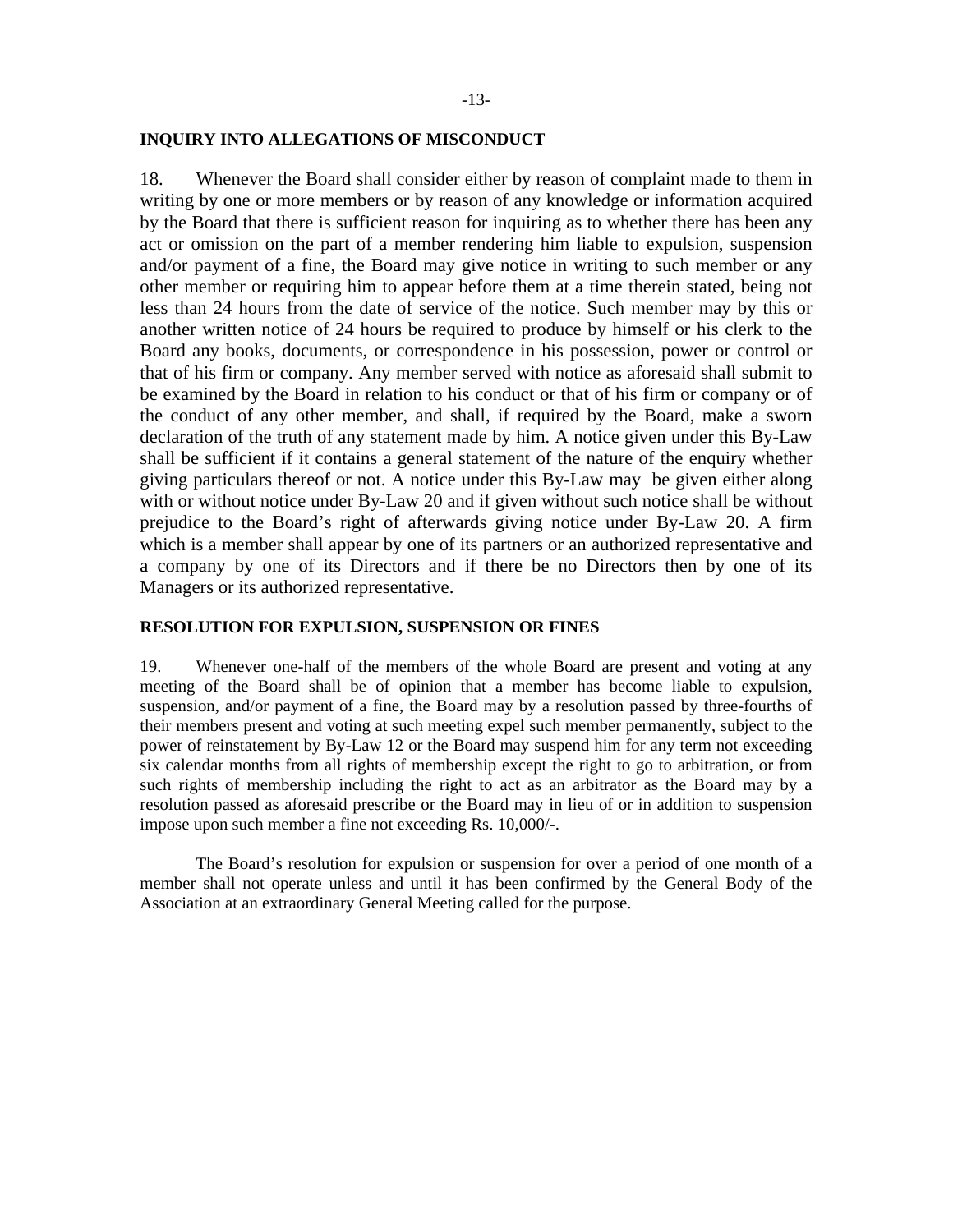#### **NOTICE OF MEETING TO PASS RESOLUTION**

20. Before passing any resolution for expulsion, suspension and/or fining of any member, the Board shall give him not less than 24 hours notice in writing stating that the Board proposes to consider the passing of a resolution for the expulsion, suspension and/or fining of such member and requiring him to attend a meeting of the Board called for that purpose at which he may by the said notice also be required to produce for the inspection of the Board any books, documents, correspondence or papers in the possession or control of himself, his firm or company. It shall not be necessary in such notice to particularly specify the alleged act or omission in respect of which it is proposed to consider the resolution, or to give other than such short general information in the notice as the Board may think fit.

# **ADJOURNMENT OF MEETING TO CONSIDER EXPULSION, SUSPENSION OR FINE**

21. The Board may from time to time adjourn any meeting at which any member shall be required to attend by a notice given under these By-Laws and may require such member to attend at any adjourned meeting and to produce for the inspection of the Board at such adjourned meeting any books, documents, correspondence or papers in the possession, power or control of himself, his firm or his company. It shall be no objection to the resolution for the expulsion, suspension and/or fining of a member passed at an adjourned meeting of the Board that all or any of those present thereat were not present at the former meeting or meetings or that any of those present at any former meeting or meetings were not present at any adjourned meeting.

# **MEMBER'S RIGHT TO LEAD EVIDENCE BEFORE BEING EXPELLED, SUSPENDED OR FINED**

22. The member with regard to whom it is proposed to pass any resolution for expulsion, suspension and/or imposition of a fine under these By-Laws may require the Board before passing the same to hear the evidence or statements of himself or any witnesses present on his behalf at any such meeting, original or adjourned, fixed by the Board who shall have power and discretion as to the time and place when and where they will hear such evidence or statements.

### **MEMBER MAY BE REQUIRED TO GIVE EVIDENCE**

23. The Board may by not less than 24 hours notice in writing to any member require him to attend and give evidence or make statements and/or produce any books, documents, correspondence or papers in his possession, power or control or that of his firm or company at any meeting at which any resolution for the expulsion, suspension and/or fining of any other member is proposed to be considered.

### **GRADATION OF PENALTIES**

24. For the purposes of these By-Laws, suspension shall be deemed to be a lesser penalty than expulsion and a fine of any amount shall be deemed a lesser penalty than suspension or expulsion.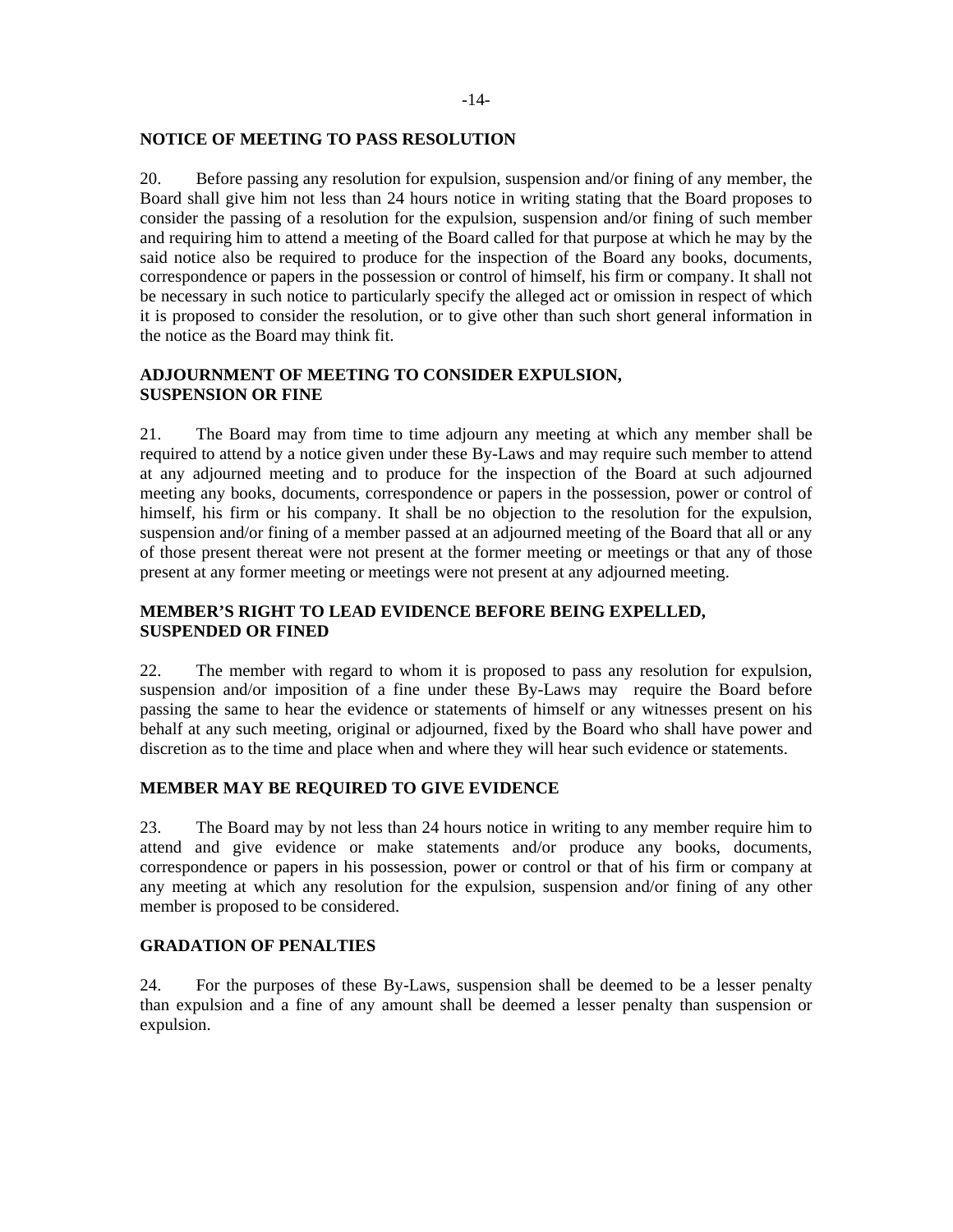### **REPRIMAND AND WARNING**

25. Whenever the Board are authorized by these By-Laws to inflict a fine, they shall be entitled to administer a severe reprimand to a member instead of or in addition to a fine. A severe reprimand shall be deemed to be a lesser penalty than explosion, suspension or fine.

# **POSTING NOTICE OF FINE, REPRIMAND OR WARNING**

26. Whenever the Board fine or reprimand or warn a member they may, if they think fit, post a notice thereof on the Notice Board and/or publish it in the Daily Cotton Market Report.

## **DEPRIVATION AND OBLIGATIONS DURING SUSPENSION**

27. A suspended member shall during the period of suspension be deprived of and excluded from all the rights and privileges of membership except in respect of contracts outstanding at the time of his suspension which he shall be bound to fulfill and in regard to which he shall be subject to all the obligations and have all the rights thereof and of these By-Laws including the obligation or right to go to arbitration, and he shall be liable to pay all fines, subscriptions and other moneys due or to become due from him during his suspension in the same manner as if he had not been suspended.

## **CONSEQUENCES OF EXPULSION**

28. A member expelled by a resolution passed and confirmed in accordance with By-Law 19 shall forfeit all the rights and privileges of membership including those conferred on him by these By-Laws and he shall as from the date of the resolution cease to be a member and his name shall be taken off the register of members, but he shall continue liable for and fulfil all his obligations to the Association or to any other member outstanding at the date of his expulsion, and for these purposes shall have the right and be under obligation to go to arbitration under these By-Laws.

### **TRADING AND CLEARING HOUSE COMMITTEE**

## **TRADING & CLEARING HOUSE COMMITTEE**

29. The Trading & Clearing House Committee shall consist of at least 7 (seven) persons and maximum 15 (fifteen) appointed by the Board from time to time, five members present shall form quorum for the purpose of conducting business falling within the purview of the Trading and Clearing House Committee.

The Board may fill any vacancy in this Committee as it occurs.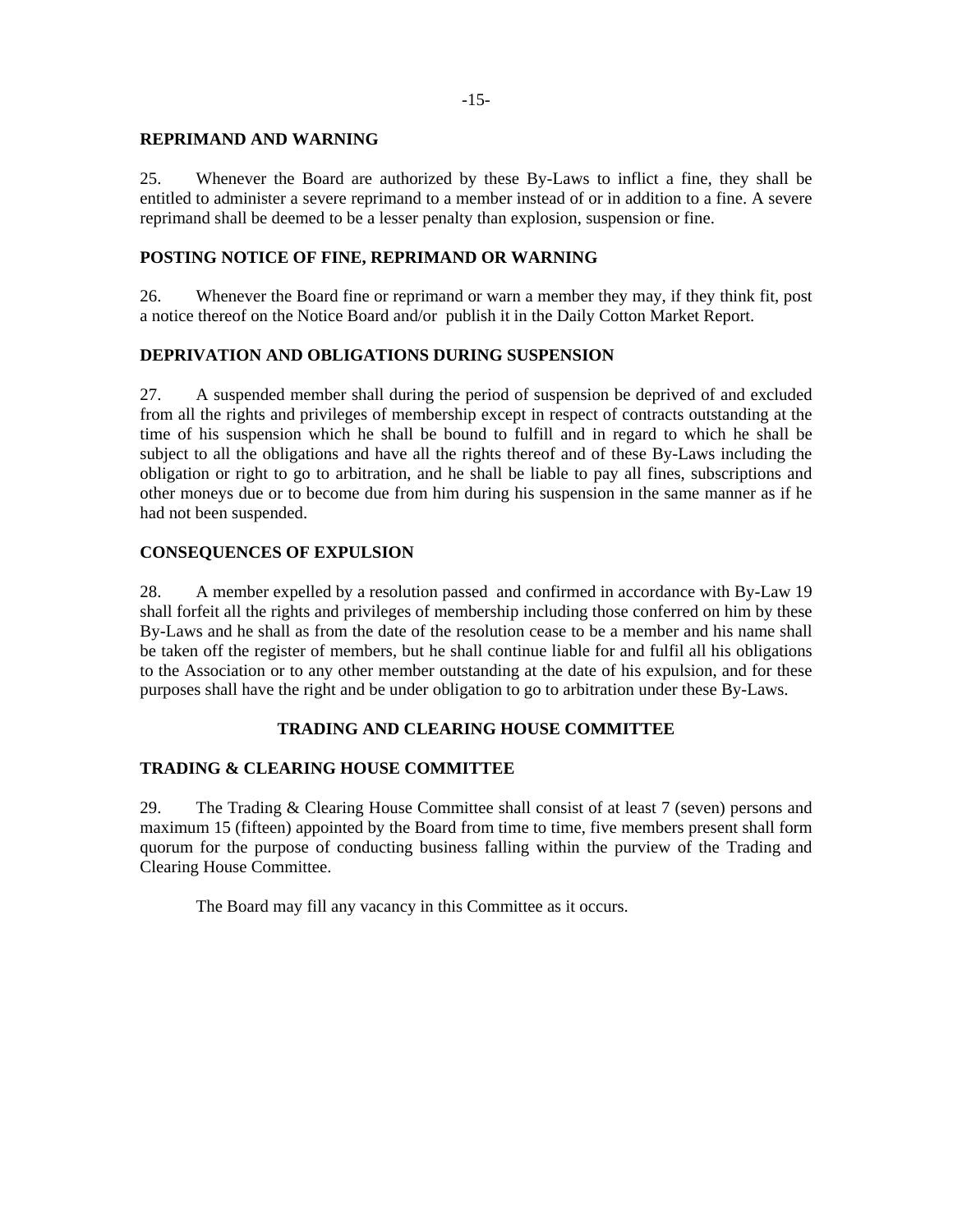## -16-

#### **RATES COMMITTEE**

### **DAILY RATES COMMITTEE**

30. The Board shall appoint from time to time a Daily Rates Committee consisting of 12 persons chosen from the members of the Association or their duly authorized or nominated representatives, 6 each respectively to be selected from amongst the Buyers/Exporters and Sellers/Others categories, and one Government nominated Director. The Rates Committee which shall have a quorum of 5 persons shall meet daily for the purpose of fixing and registering the market rates of different grades of cotton tender-able or sold under hedge or delivery contracts and also the spot rates for all grades. The Rates Committee shall also fix within the first fortnight of every month such sample cotton rates for the preceding month as the Board shall deem necessary. In the event of a quorum being not available, the Secretary will convene a Special Meeting of the Board for fixing these rates. The Board may at any time and for such period as they think fit in pursuance of a resolution to be passed by them to that effect and posted on the Notice Board, either (a) appoint an Appeal Committee to act in place of Daily Rates Committee with power to each body of the Appeal Committee to act in turn or as may be arranged, or (b) the Board may themselves supersede the Daily Rates Committee and in place of that Committee fix and register or confirm or revise market rates or sample rates as aforesaid.

 PROVIDED ALWAYS that if at any time, the Board is of the opinion that it is not warranted in any circumstances to fix spot rates, it may suspend the functions of or disband the Rates Committee and notify the decision to the trade where upon all and several functions of the Association under the By-Law in this behalf shall forthwith be discontinued and wherever there is a reference to spot rate in the By-Law it shall be construed and deemed to refer to the price of the cotton at which it is reasonably available in the market or being sold.

 Each member of the Daily Rates Committee or Appeal Committee appointed in place of the Daily Rates Committee shall be paid a fee of Rs. 50/- as conveyance charges for every meeting attended by him for the purpose of fixing these rates.

# **RATES FOR CONTRACTS FALLING DUE ON THE 25TH OF THE MONTH TO BE FIXED BY THE BOARD**

31. Rates shall be fixed and registered by the Board or the Rates Committee authorized in that behalf every week as provided for in By-Law 132 and on such other days as they shall think fit. On or about the 25th day of the month, the Board shall fix and register rates for the purpose of contracts falling due on the 25th of the month.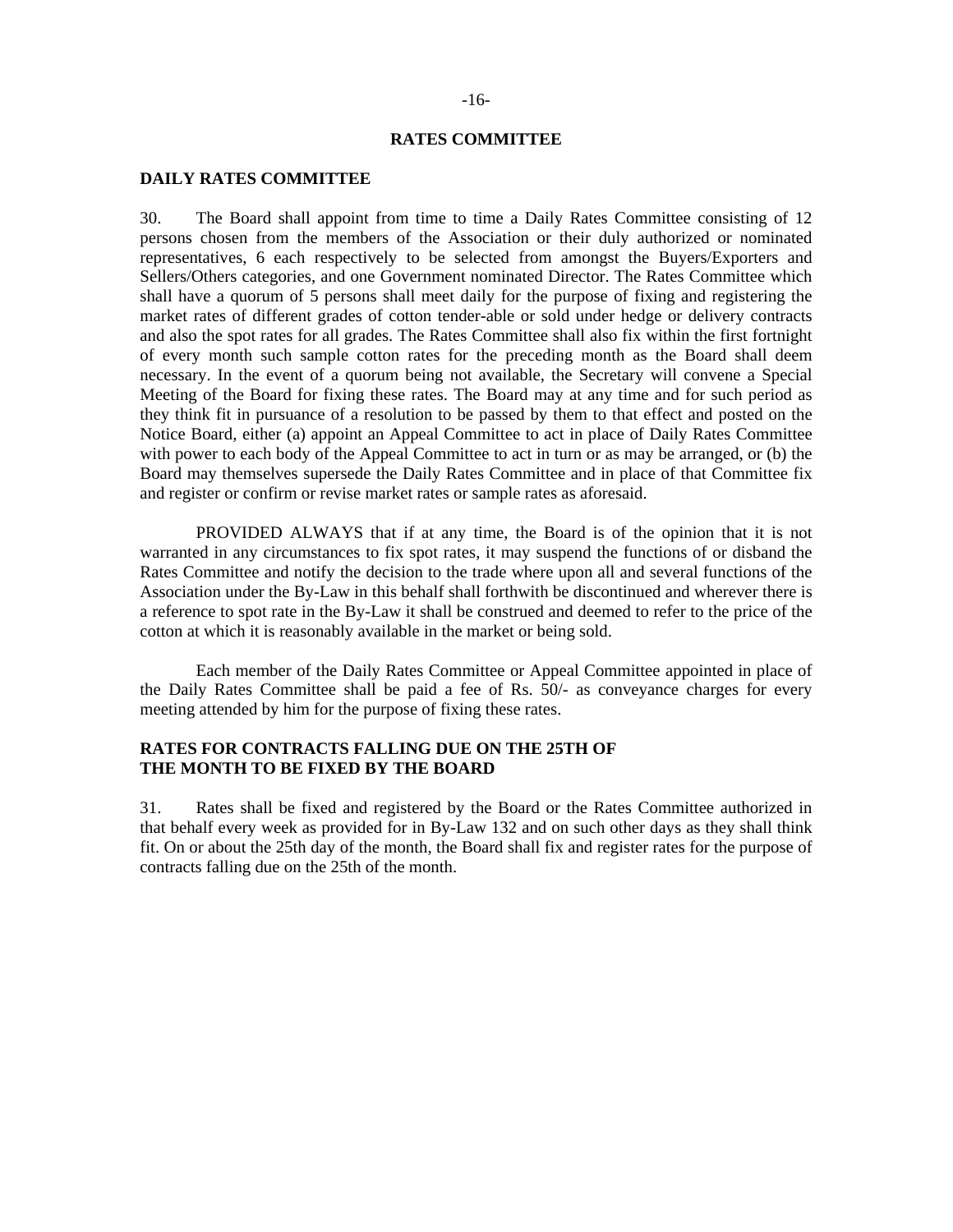#### -17-

### **RATES TO BE BINDING**

32. The rates fixed and registered as aforesaid either by the Board, or the Appeal Committee or the Daily Rates Committee (in the two latter cases subject to the right of appeal to the Board, provided it be lodged with the Secretary before 1 p. m. on the working day following the date of the rate appealed against on payment of an appeal fee of Rs. 300/- for each Grade of cotton appealed against), shall be binding on all parties entering into contracts for sale or purchase of cotton according to these By-Laws. All appeal fees payable under this By-Law shall be credited to the funds of the Association. In the event of an appeal to the Board, as provided by this By-Law, being successful, one-third of the appeal fee will be retained by the Association and twothird will be refunded to the appellant. In case the appeal is rejected by the Board, the entire appeal fee in question will be forfeited and credited to the funds of the Association. It shall be no objection to a rate fixed and registered by the Board, or the Appeal Committee or the Daily Rates Committee that some or all of the members of the Board or of such Committee were themselves interested in contracts for some one or more of the descriptions of cotton for which such rate was fixed and registered. A rate once fixed and registered by the Board shall not be open to consideration.

 Any or all of the members of the Rates Committee or any Appeal Committee who have fixed a rate against which an appeal has been lodged shall be allowed to attend the meeting of the Board at which the appeal is considered, but shall not be permitted to vote.

When an appeal against a rate is lodged, the Board in considering the appeal, shall be competent either to accept the appeal or to revise the rate appealed against in such manner as they deem fit.

#### **ARBITRATIONS**

#### **ARBITRATION REGARDING QUALITY**

33. (a) All disputes as to grade of cotton tendered against a hedge contract or a delivery contract or a special contract or against a ready transaction between a buyer and a seller (including such disputes between a member and a non-member) shall be referred (in manner to be prescribed by the Board from time to time) to the arbitration of a Survey Committee to be prescribed and appointed by the Board from time to time. The award made by such Survey Committee shall be final and binding, subject only to a right of appeal to the Appeal Committee or in respect of American Cotton to the Special Appeal Committee whose award shall be final and binding.

 This By-Law will apply to all disputes as to quality of Linters and Cotton Waste of all description and Grades.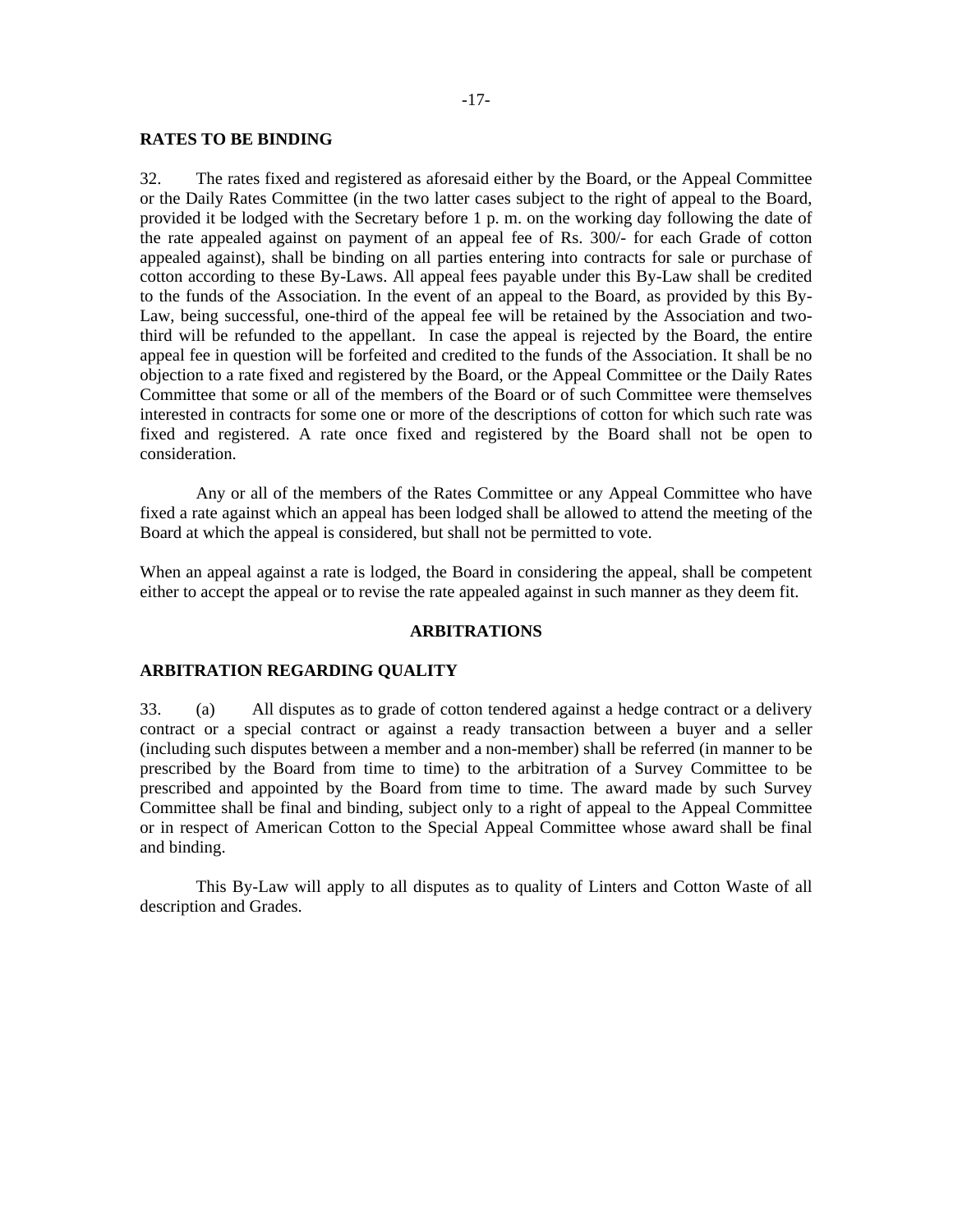#### **ARBITRATION REGARDING DAMAGED OR FALSE-PACKED COTTON**

(b) All disputes as to damaged cotton or false-packed cotton between a buyer and a seller (including such disputes between a member and a non-member) shall be referred to the arbitration of two disinterested arbitrators, each party choosing their own arbitrator. The arbitrators and the Umpire shall be chosen from a panel of arbitrators to be appointed by the Board from time to time. In disputes as to damaged cotton upon any one of the parties calling for an arbitration and appointing his own arbitrator, the other party shall forthwith appoint his arbitrator not later than 4.00 p.m. of the working day following the day of receipt of notice from the first party appointing his arbitrator, failing which the Chairman or in his absence the Vice-Chairman or in the absence of both the Chairman and the Vice-Chairman, the Secretary shall appoint an arbitrator on behalf of the party who failed to appoint his arbitrator within the time prescribed herein. The arbitrators shall appoint an Umpire and complete the arbitration within two working days following the day on which the second arbitrator was appointed. In case, the two arbitrators are unable to agree, the matter will be referred to the Umpire already nominated. The Umpire shall carry out the arbitration within two working days following the day the reference is made to him by the disagreeing arbitrators. The award of the arbitrators or of the Umpire, as the case may be, shall be final and binding on both the parties, and no appeal shall lie against the award.

Provided that the proceedings under this By-Law shall not be initiated until the survey award under By-Law 33(a) has been obtained.

#### **PANEL OF ARBITRATORS**

(c) As soon as possible, the Board shall, after the beginning of each official year, constitute a panel of arbitrators by appointing thereto 30 persons (15 buyers and 15 sellers), each of whom shall be a member, or an authorized or a nominated representative of a member.

 Any casual vacancy on the panel shall be filled in by the Board. The panel shall continue in office until its successor has been constituted.

(d) For each day on which surveys are to be held, the Secretary shall form by drawing lots a Survey Committee of five arbitrators (on first day 3 buyers and 2 sellers, on the second day 2 buyers and 3 sellers excluding on the second day those who participated in the survey on the first day, and on the third day those who participated on the first and second day, and so on).

 While drawing lots the Secretary shall also each time exclude persons interested in one or more of the surveys for the particular day; the persons thus excluded, unless interested again shall be included in the next draw. If more than one Survey Committee is required to be formed for a particular day, the same procedure as herein prescribed shall be applicable.

(e) Three members of a Survey Committee called and convened and present at the appointed time shall constitute a quorum. The Survey Committee shall elect its own Chairman who will direct by which two members a particular survey should be carried out and who will act as Umpire in the event of disagreement between two members as to their award. If there are numerous surveys which, in the opinion of the Secretary, cannot be disposed of before 3 p.m. on the day they are to be completed, the Secretary shall call in more than one Survey Committee who will separately sit to dispose of the surveys allotted to each. All the members of the Survey Committee in charge of the full number of surveys allotted shall be entitled to surveyor's fees appertaining to the surveys allotted to the Committee.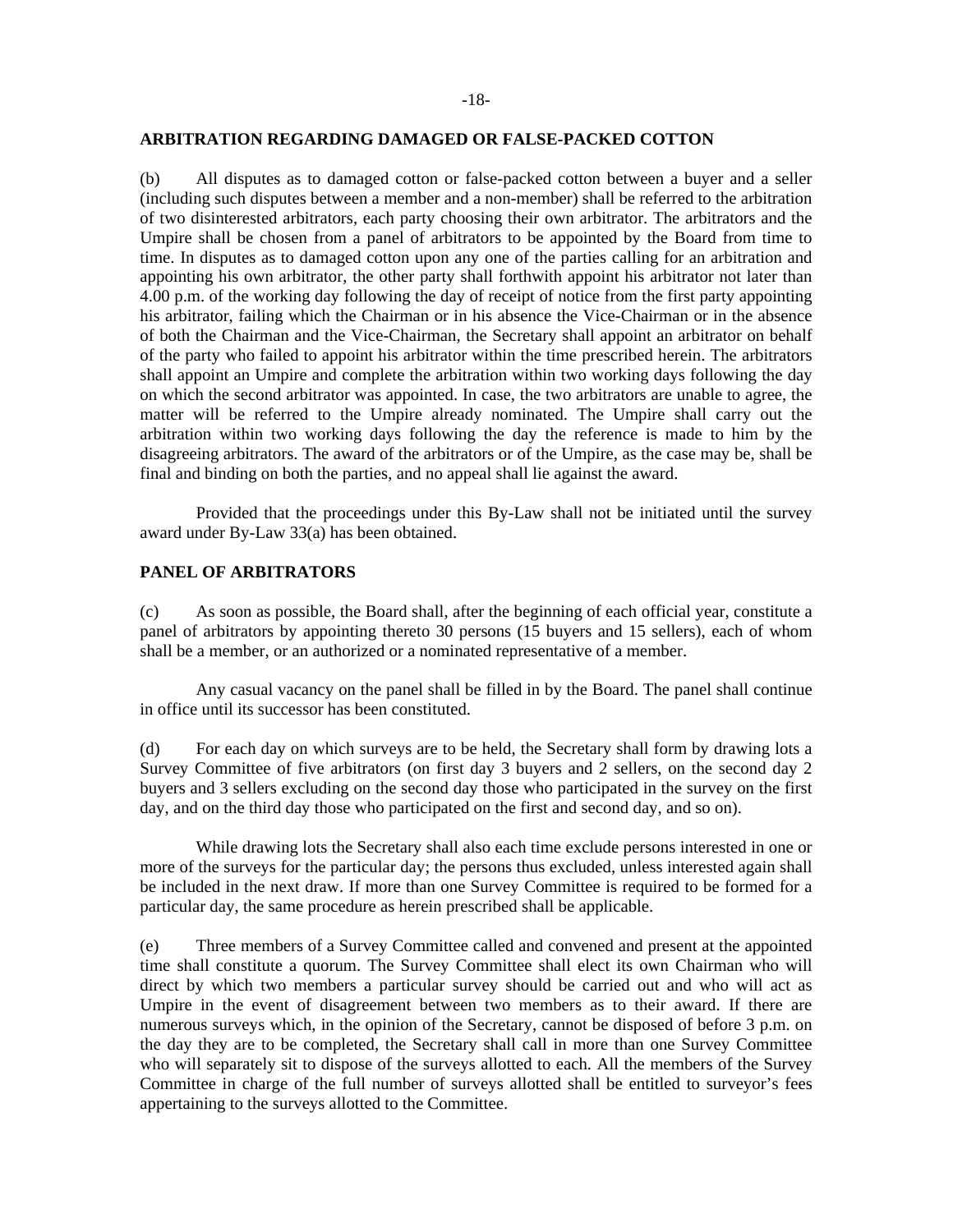(f) The following regulations shall be observed in regard to arbitration regarding quality :-

(1) The names of both buyers and sellers shall be withheld from the Survey Committee.

(2) The parties to the arbitration shall not be allowed to be present at the time of arbitration.

(3) The name of station and the marks on the bales submitted for arbitration shall be withheld from the Survey Committee.

(4) All arbitrations and appeals held under this By-Law shall be held during such hours, but not later than 3 p.m. as the Board may from time to time prescribe.

(5) Notice in writing calling for an arbitration under this By-Law is not necessary.

(6) Arbitration samples shall be drawn by the Buyer in the presence of the Seller and brought by them to the Survey Room of the Association not later than 4 p.m. on the day preceding the day on which the arbitration is to be held.

(7) As soon as the arbitration award is available, the buyer shall remove the sample. Unless the sample is removed from the Survey Room of the Association within three clear working days from the date on which the arbitration or appeal takes place, it will become the property of the Association.

(8) All awards in arbitration shall be entered and signed by the passing members of the Survey Committee and Umpire, if any, and the Secretary to the Association shall communicate as soon as possible the award to the buyer and the seller.

(9) If for any reason any survey has to be postponed, it shall be postponed until not later than 3 p.m. on the following day, and such extension of the time allowed under By-Laws 55, 67 and 96.

(g) Except in damaged cotton all arbitrations and appeals with reference to quality shall be held in the premises of the Association. Arbitrations with reference to damaged cotton (see By-Laws 93 and 94) shall be held at the place where the cotton is lying.

34. Against awards under By-Law 33 (a) an appeal shall lie to the Appeal Committee, except in respect of awards on American cotton when an appeal shall lie to the Special Appeal Committee. All appeals must be lodged with the Secretary before 1 p.m. on the day after that on which the arbitration is disposed of except in the case of C.I.F., C. & F. and F.O.B. contracts where all appeals must be lodged with the Secretary before 1 p.m. on the third business day following the date of arbitration award and should be disposed of by the Appeal Committee or Special Appeal Committee, as the case may be, before 3 p.m. on the following working day, or such other hour as the Board may from time to time prescribe. Applications for appeals must be in writing and must be accompanied by the fee as laid down in By-Law 36.

Appeal samples must be ready in the Association's office not later than 11.00 a.m. on the day appeals are to be held.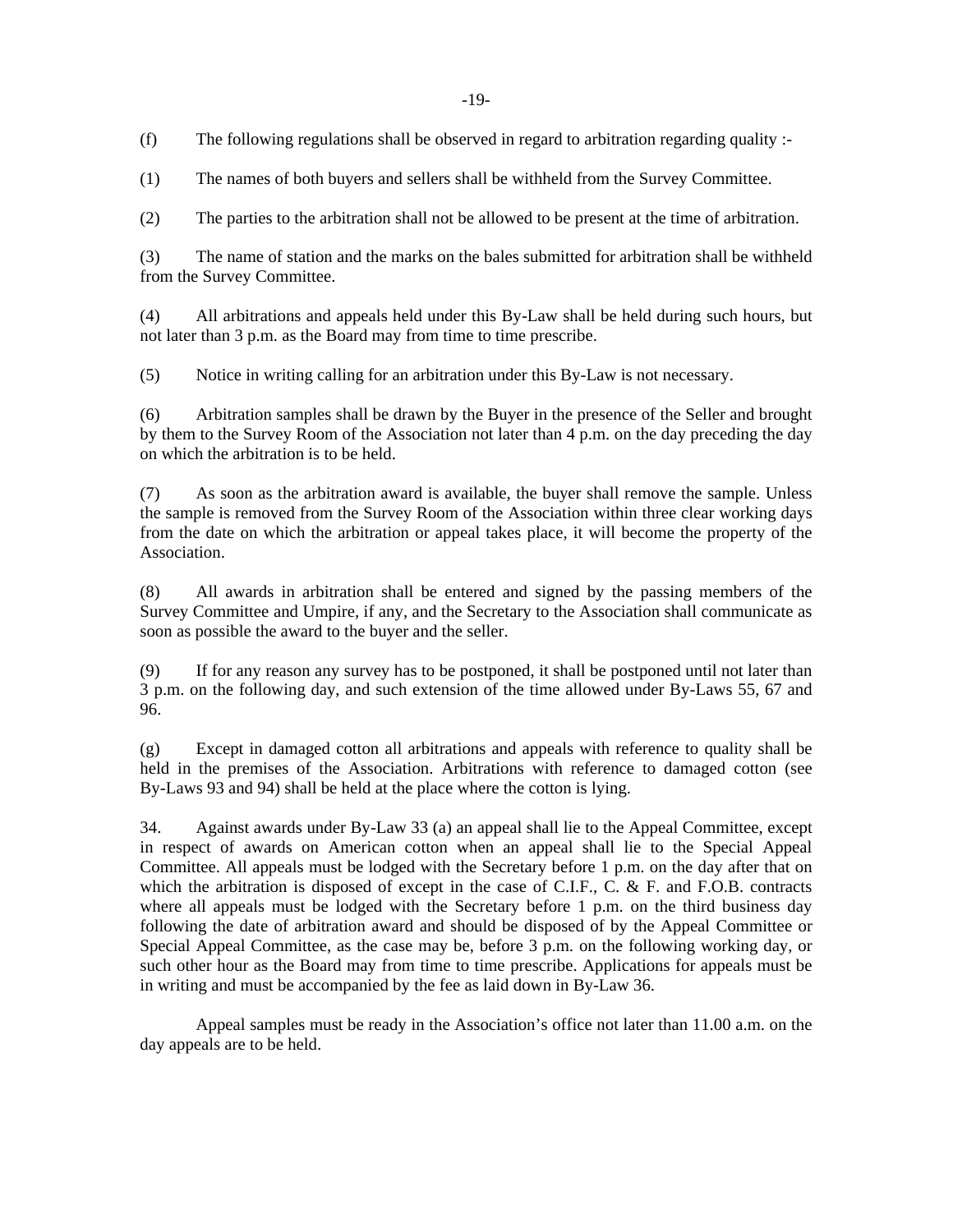#### **APPEAL COMMITTEE AND SPECIAL APPEAL COMMITTEE**

35. The Appeal Committee shall consist of twenty-four members, and the Special Appeal Committee shall consist of twenty-four members, who shall be appointed from time to time by the Board and shall hold office for the period of the official year.

 All the Members of these Committees must be Members of the Association or their authorized or nominated representatives. The twenty-four members of the Appeal Committee shall be divided into two bodies of 12 and 12 who shall respectively appoint their own Chairman and sit to dispose of appeals as and when convened by the Secretary. The Special Appeal Committee shall be divided into three bodies of 8 each who shall respectively appoint their own Chairman and sit to dispose of appeals as and when convened by the Secretary.

 No member shall have more than one representative on each of the Appeal and Special Appeal Committees.

## **QUORUM**

Five members shall form a quorum for each of the two groups of the Appeal Committee and for each of the three groups of the Special Appeal Committee. In case of inability to form a quorum, the Secretary is empowered to complete from the corresponding group, the total number required for a group. This applies also if on any particular day the total number of members comprising the group to be called cannot be invited by reason of some members of the group having any interest as arbitrators or Umpire or parties in any of the appeals to be disposed of on that day.

### **REGULATIONS GOVERNING CONDUCT OF APPEALS**

35. A In the event of an appeal on an arbitration award signed by member or members of the Appeal Committee or Special Appeal Committee, such Member or Members shall not form part of the Appeal Committee, or the Special Appeal Committee sitting thereon, neither shall the seller nor the buyer form part of the Appeal Committee or the Special Appeal Committee.

The following further regulations shall be observed in regard to appeals:-

- (a) The Committee shall not be informed whether appellant is buyer or seller.
- (b) The name of the appellant shall be withheld from the Committee.
- (c) The names of both buyer and seller shall be withheld from the Committee.

(d) The marks on the bales of cotton submitted for arbitration shall not be made known to the Committee.

(e) The award in arbitration and any remarks made on the award by the arbitrators shall not be made known to the Committee.

(f) The survey award number as well as the name of the station of the bales submitted for appeal shall be withheld from the Committee.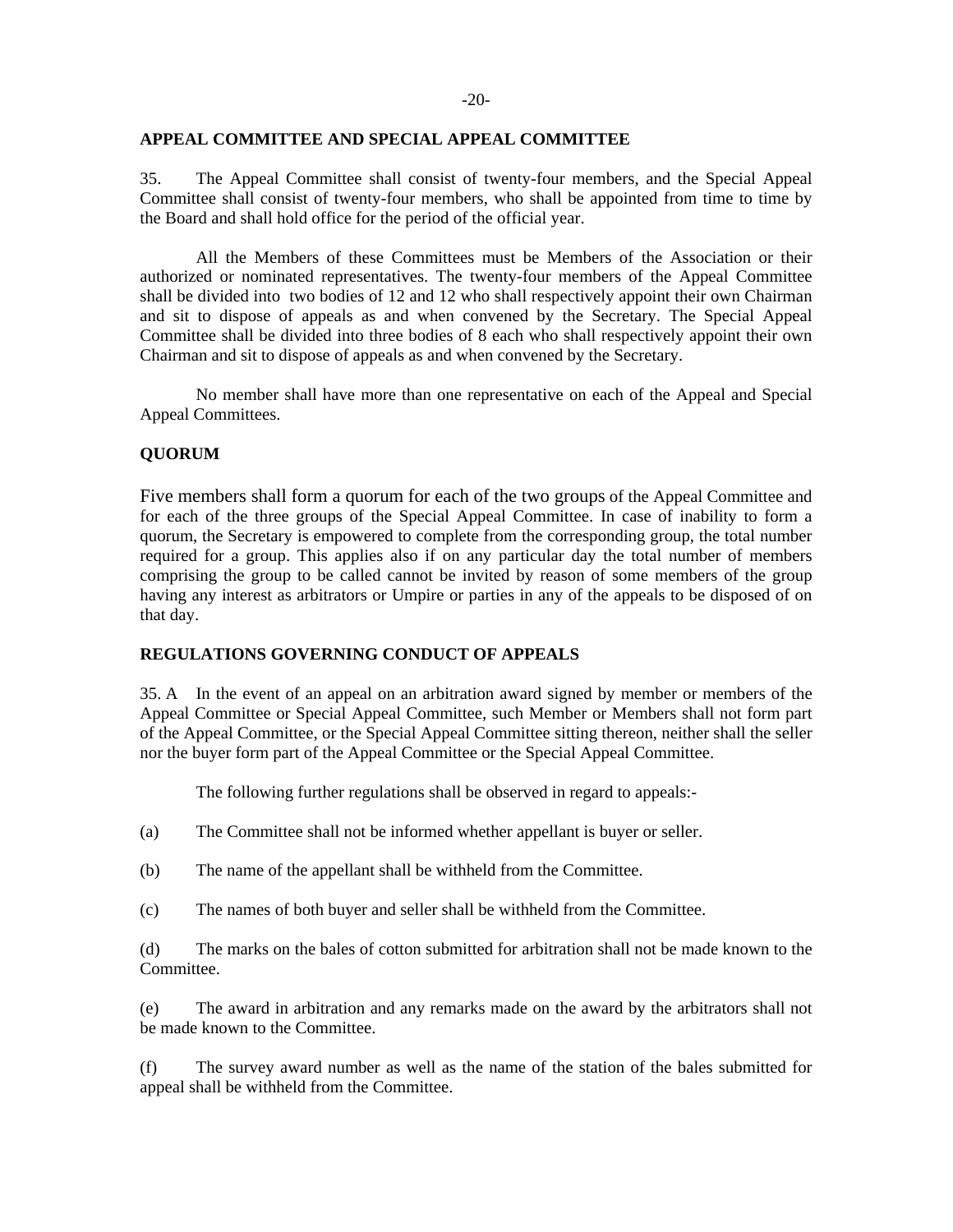### **APPEAL FEES**

36. The fee payable to the Association for an appeal under By-Law 34 shall be **Rs. 2000/-**for each unit of **100 bales** or less, and shall be paid by the party lodging the appeal at the time the appeal is lodged.

The fee payable for an appeal regarding damaged cotton (By-Law 93 and 94) shall be **Rs. 2000/-** for each unit of **100 bales** or less, and shall be paid by the party lodging the appeal at the time the appeal is lodged.

#### In case of Cotton of foreign origin each unit shall construed as about 17000 kgs

 These fees shall be subject to modification from time to time by the Board. The distribution of the fees to the members of the Appeal Committee or Special Appeal Committee who sign the award shall be at the discretion of the Board.

## **APPEAL SAMPLES**

 (a) In the event of an appeal, sealed samples set apart at the time of quality survey in the manner laid down under By-Law 87 shall be placed before the Appeal Committee or the Special Appeal Committee by the Association. The Appeal Committee or Special Appeal Committee shall notify their award on the appeal card which shall be filed in the office of the Association. The award shall be notified in writing to the buyer and the seller by the Secretary. The buyer will remove the sample immediately the appeal has been held.

### **ARBITRATION BETWEEN A MEMBER AND A PARTY WHO IS NOT A MEMBER**

37. When a dispute regarding quality between a member and a party who is not a member is submitted to arbitration, the party who is not a member shall pay in advance to the Association the arbitration or appeal fee and shall enjoy all the privileges and be subject to all the obligations of members under all By-Laws affecting arbitration whether original or on appeal. Should the party who is not a member when requested to do so by the member, fail or refuse to appoint an arbitrator ready or willing to act and the arbitrator is appointed by the Board at the request of the member, the member shall be responsible to the Association for the arbitration fees, and in the case of an appeal for the appeal fees, without prejudice nevertheless to the right, if any, of such member to recover the same from the party who is not a member.

### **QUALITY OF COTTON BOUGHT ON ACCOUNT**

38. If arbitration is held regarding the quality of cotton bought on account under these By-Laws, it shall be held on the basis of "Mutual Allowances" and if the party on whose account the cotton is bought has refused or neglected to appoint an arbitrator, such arbitration may be held ex-parte. All purchases on account shall within 24 hours thereof be intimated to the original seller.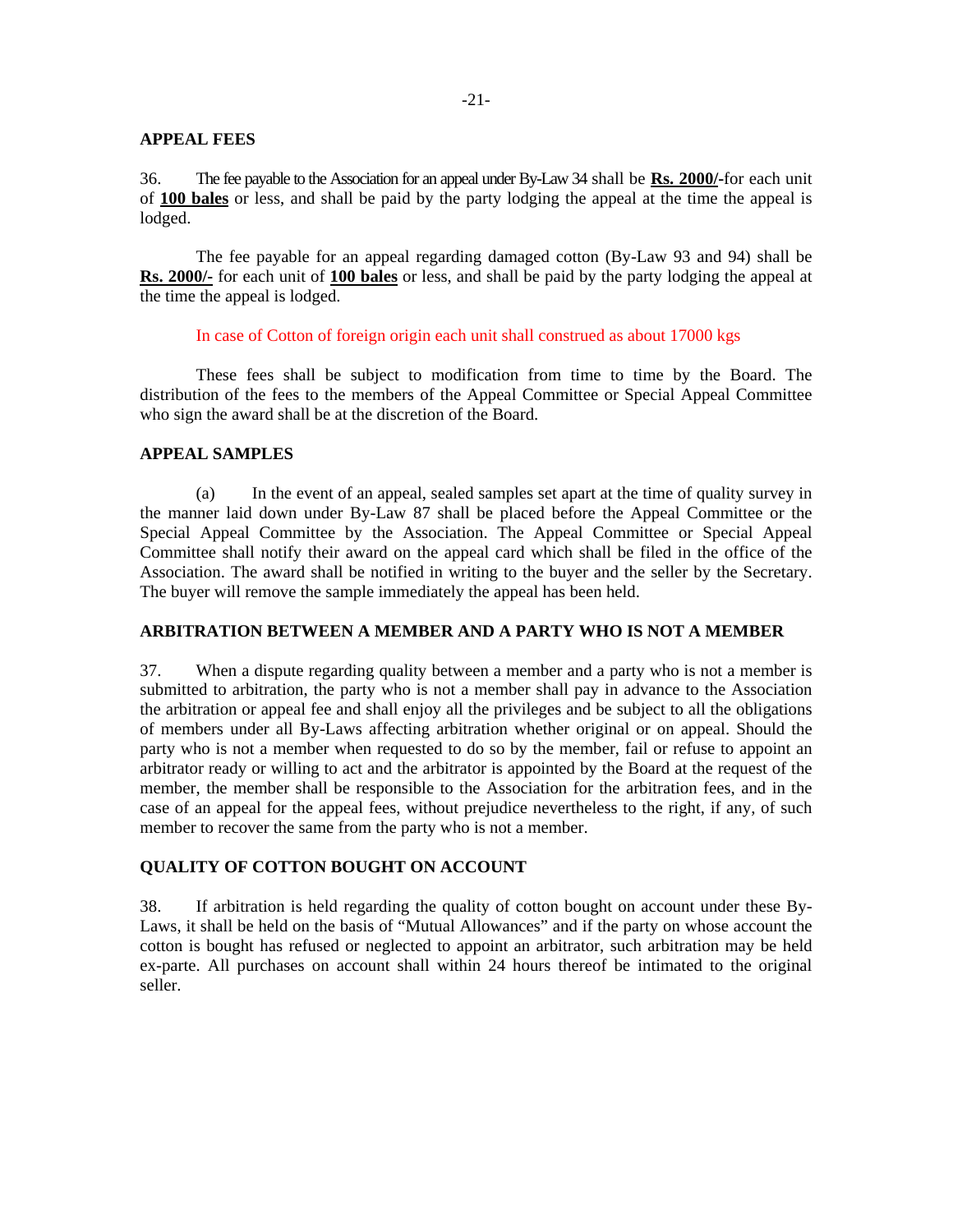# **ARBITRATIONS REGARDING QUESTION OTHER THAN QUALITY EXCEPT FACTORY SELECTION CONTRACTS**

39-I (a) Any dispute arising out of a ready transaction or out of a forward contract other than on the question of class and/or staple of the cotton tendered but including the construction of the official forward contract forms shall be referred to the arbitration of any two disinterested members from the Panel of Arbitrators referred to in By-Law 39-I (b) one to be appointed by each party. If one of the parties to the contract fails to appoint an arbitrator, after having received fifteen clear days' notice from the other party to do so, the party who has appointed an arbitrator shall have power to appoint the second arbitrator, both of whom shall then proceed to deal with the question at issue. In case the two arbitrators are unable to agree the matter shall then be referred to an umpire, who shall be nominated by the two arbitrators from among the Panel of Arbitrators. In the event of two arbitrators being unable to agree as to the name of the umpire, the Board shall appoint an umpire from among the Panel of Arbitrators. The decision of the arbitrators or umpire shall be final and binding on the parties to the contract.

 (b) The Board will appoint a Panel of Arbitrators consisting of not less than 30 percent and not more than 50 percent of the number of authorized representatives on the registers of the Association every year who will hold office for one financial year or till such time as a new Panel of Arbitrators is appointed by the Board.

 (c) The members of the Panel will be informed of their selection by the Secretary and they will apprise the Secretary of their consent to work on this Panel within 4 days of the receipt of intimation about their selection and a written acceptance by them will indicate that they agree to abide by terms, conditions and rules which the Board may frame from time to time in this connection.

 (d) The party applying for arbitration shall file a request with the Secretary of the Association specifying:

- (i) the name and address of the other party;
- (ii) the kind and the nature of the controversy and all contract terms having reference thereto;
- (iii) the name and address of his arbitrator selected from the panal of Arbitrators constituted by the Board of the Karachi Cotton Association.

 (e) Under no circumstances shall any one of the Panel of Arbitrators having a direct or indirect interest in the dispute be allowed to act as arbitrators or umpire.

 (f) The two arbitrators, when appointed, shall before proceeding with the dispute nominate and appoint an umpire from the Panel of Arbitrators to deal with the dispute, in case the two arbitrators are unable to agree. In case of disagreement between the two arbitrators regarding the umpire, the Board shall appoint an umpire from the Panel.

 (g) The Arbitrators shall make their award within one month after entering on the reference or after having been called upon to act by notice in writing from any party to the arbitration agreement or within such extended time as the court may allow or within such extended time as the parties may agree upon as provided for by By-Law 39-I (k) and shall send a copy of the award duly signed by them to the Secretary of the Association.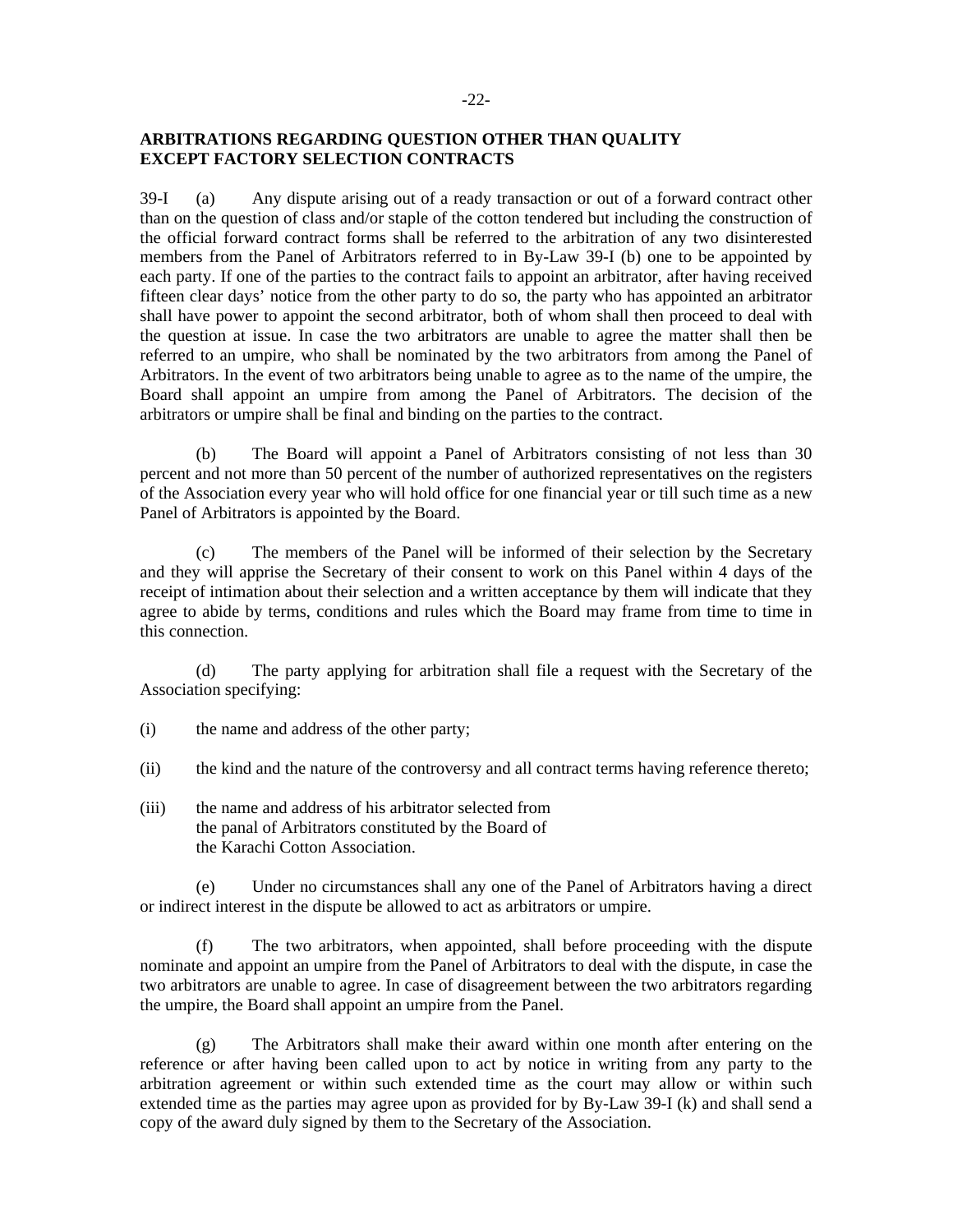(h) If the arbitrators have allowed their time to expire without making an award or have delivered to any party to the arbitration agreement or to the umpire a notice in writing stating that they cannot agree, the umpire shall forthwith enter on the reference in lieu of the arbitrators.

 (i) The umpire shall make his award within one month after entering on the reference or after having been called upon to act by notice in writing from the arbitrators stating that they cannot agree, whichever is earlier, or within such extended time as the court may allow or as the parties may agree upon as provided in By-Law 39-I (k). The umpire shall send a copy of the award duly signed by him to the Secretary of the Association.

In the event of the umpire appointed by the arbitrators or by the Board, in terms of By-Law 39-I (f) resigning either before or after taking up the reference on account of any reasons whatsoever, the Board will appoint another umpire in his place from the Panel referred to in By-Law 39-I (b) and the said appointment shall be as effectual as though it had been originally made by the arbitrators or by the Board as the case may be in terms of the By-Law 39-I (b).

 (k) The arbitrators and/or the umpire as the case may be, may enlarge the time for making the award from time to time with the consent of all the parties to the arbitration agreement.

#### **ARBITRATIONS GOVERNING FACTORY SELECTION CONTRACT**

39-II There will be a Panel of 36 arbitrators consisting of 18 from Buyers/Exporters and 18 from Sellers/Others groups appointed by the Board as soon as possible after the beginning of the calendar year to deal with arbitration regarding Factory Selection Contract.

All disputes arising out of Factory Selection Contracts and other forward contracts registered with the Association shall be referred to the Arbitration of two disinterested arbitrators drawn by ballot, one from the seller's panel and the other from the buyer's panel of arbitrators as appointed by the Board, by the Secretary of the Karachi Cotton Association. In the event of the arbitrators or any of them resigning either before or after taking up the reference for any reasons whatsoever, a fresh ballot shall be drawn for the appointment of another arbitrator or arbitrators as the case may be from the remaining members of the Panel in the same manner in which the original arbitrator and/or arbitrators were appointed and the appointment so made shall be as effectual as though originally made.

 The Association shall also register any factory selection contract entered into between members and/or member and non-members on any mutually agreed terms and conditions between the parties and any dispute arising out such contracts shall be governed under By-Law 39-II.

 All complaints will be submitted in writing to the Secretary, Karachi Cotton Association, by the parties concerned and the Secretary will draw the names of the arbitrators by ballot from the Panel of Arbitrators and announce within 24 hours of the ballot.

**Note:** The Secretary will take care to remove the names of interested parties and members of the panel who are away from the station, and so unable to give their decision as arbitrators within the specified period.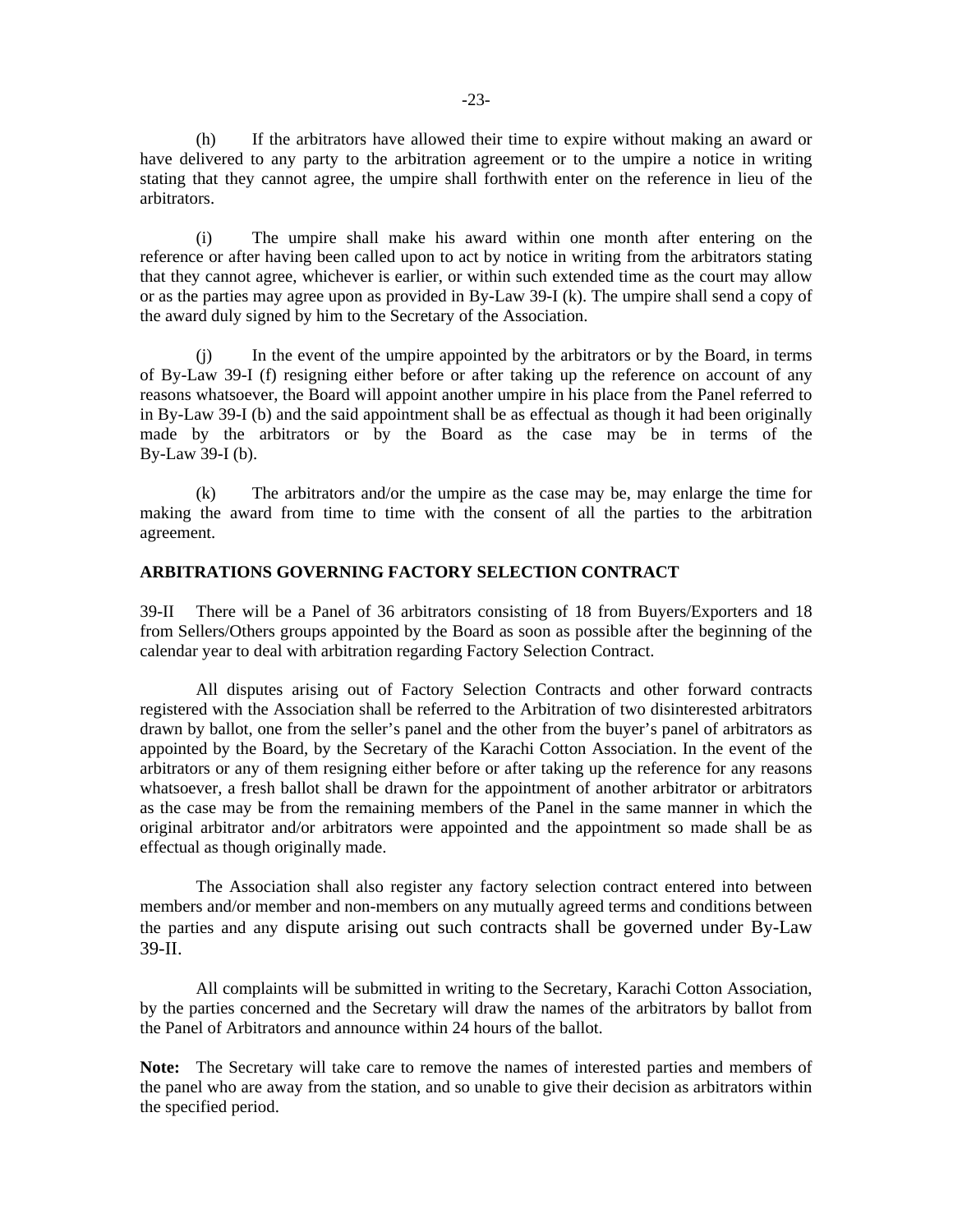The arbitrators shall complete the arbitration within 30 days following the day of their taking over the reference.

 In case the two arbitrators be unable to agree or fail to complete arbitration within 30 days; the matter will be referred to a disinterested Umpire, who will be drawn simultaneously with the arbitrators from either Panel of Arbitrators by ballot by the Chairman or in his absence by the Vice Chairman or by the Secretary from the disinterested members of the two Panels. In the event of the umpire resigning either before or after taking up the reference for any reasons whatsoever, a fresh ballot shall be drawn for the appointment of another umpire from the remaining members on the panel in the same way in which the original umpire is appointed and the appointment so made shall be effectual as though it had been made simultaneously with the arbitrators.

 The umpire shall carry out the arbitration within 30 days following the day of his taking over the reference. The award of the arbitrators or of the umpire, as the case may be shall be final and binding on both the parties and no appeal shall be made against the award.

 If the arbitrators or the Umpire fail, without assigning reasons to carry out the arbitration within the period specified, their name or names shall automatically be removed from the Panel of Arbitrators.

 All awards made by the Arbitrators or an Umpire under By-Law 39-I or 39-II shall be implemented within two weeks from the date of their receipt in the office of the Association. In case the losing party fails to implement the award within the said period of two weeks, the defaulting member shall be liable to expulsion, suspension or payment of a fine which shall not exceed the amount of the award, or both to expulsion or suspension and the payment of such fine at the discretion of the Board. Provided however, that it shall be open to the party against whom the award has been made to deposit the amount payable by him under the award with the Association, within two weeks from the date of the receipt of the award in the office of the Association and to proceed to challenge the award in any court of law within a period of one month of depositing the amount of the award with the Association. Provided further that the provision for implementation of award shall not be applicable in the case of a dispute between a member and a non-member.

 The Association shall hold such amount in deposit with them until the time of the final adjudication of the award by the court. If the award is confirmed by the court, the amount of the award or such amount as is awarded by the court, but not exceeding the amount deposited with the Association, shall be paid by the Association, out of the said deposit, to the party in whose favour the award has been given. In case the court sets aside the award the deposit held by the Association will be refunded to the depositor. No interest will be payable by the Association to either party.

 If for any reasons whatsoever, the arbitrators do not take over or enter on the reference for a period of 3 months commencing from the date of communication of their appointment as arbitrators to them, they will automatically cease to function as arbitrators for that particular matter and a fresh ballot will be drawn as provided for in By-Law 39-II from among the remaining members on the panel so far as the appointment of arbitrators is concerned but the Umpire originally selected will continue to function as Umpire.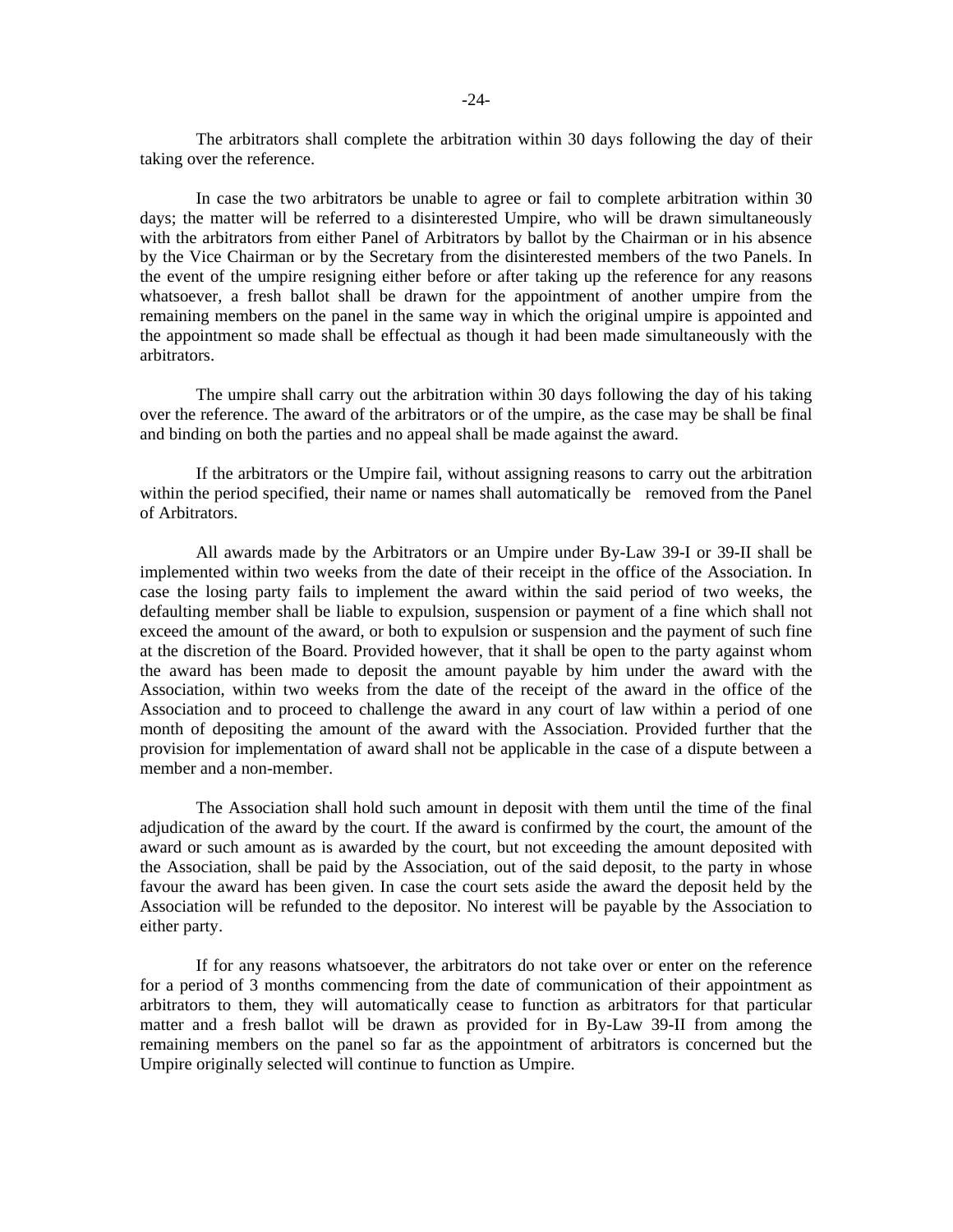### **ARBITRATION C.I.F., C. & F. AND F.O.B. CONTRACTS**

39-III (a) All disputes arising out of C.I.F., C.& F. and F.O.B. contracts shall be referred to the arbitration of any two disinterested members from the Panel of Arbitrators appointed by the Board referred to in By-Law 39-III (b) one to be appointed by each party. If one of the parties to the contract fails to appoint an arbitrator after having received 15 days clear notice from the other party to do so, the party who has appointed an arbitrator shall have power to appoint the second arbitrator, both of them shall then proceed to deal with the question at issue. Before taking up the question at issue, the two arbitrators shall nominate an Umpire from the Panel of Arbitrators referred to in By-Law 39-III (b). In case the two arbitrators are unable to agree, the matter shall then be referred to the Umpire.

 In the event of the two arbitrators being unable to agree as to the name of the Umpire, the arbitrators shall refer the matter to the Secretary, Karachi Cotton Association, who will ask the Board to appoint an Umpire from among the Panel of Arbitrators referred to in By-Law 39-III (b). The decision of the Arbitrators or the Umpire will be final and binding on the parties to the contract.

 (b) The Board will appoint a Panel of Arbitrators consisting of 16 members from among the authorized representatives on the registers of the Association every year who will hold office for one official year or till such time as a new Panel of Arbitrators is appointed by the Board.

 (c) The members of the Panel will be informed of their selection by the Secretary and they will apprise to the Secretary of their consent to work on this Panel within 4 days of the receipt of intimation about their selection and a written acceptance by them will indicate that they agree to abide by terms, conditions and rules which the Board may frame from time to time in this connection.

(d) The arbitrators shall make their award within two months after entering on the reference or within such extended time as the Court may allow and shall send a copy of their award duly signed by them to the Secretary of the Association.

(e) If the arbitrators have allowed their time to expire without making an award or have delivered to any party to the arbitration agreement or to the Umpire a notice in writing stating that they cannot agree, the Umpire shall forthwith enter on the reference in lieu of the arbitrators.

(f) The Umpire shall make his award within two months of entering on the reference or within such extended time as the Court may allow, and shall send a copy of the award duly signed by him to the Secretary of the Association.

### **FEE FOR ARBITRATION**

40. The fee payable to the Association for an arbitration carried out under By-Laws 33 (a) and 33(b) shall be Rs. 500/- for each party to the arbitration on each unit of 50 bales or less, each party to pay his own fee to the Association.

The fee payable for an arbitration regarding damaged cotton (By-Laws 93 and 94) shall be Rs. 500/- for each party to the arbitration on each unit of 50 bales or less, each party to pay his own fee to the Association.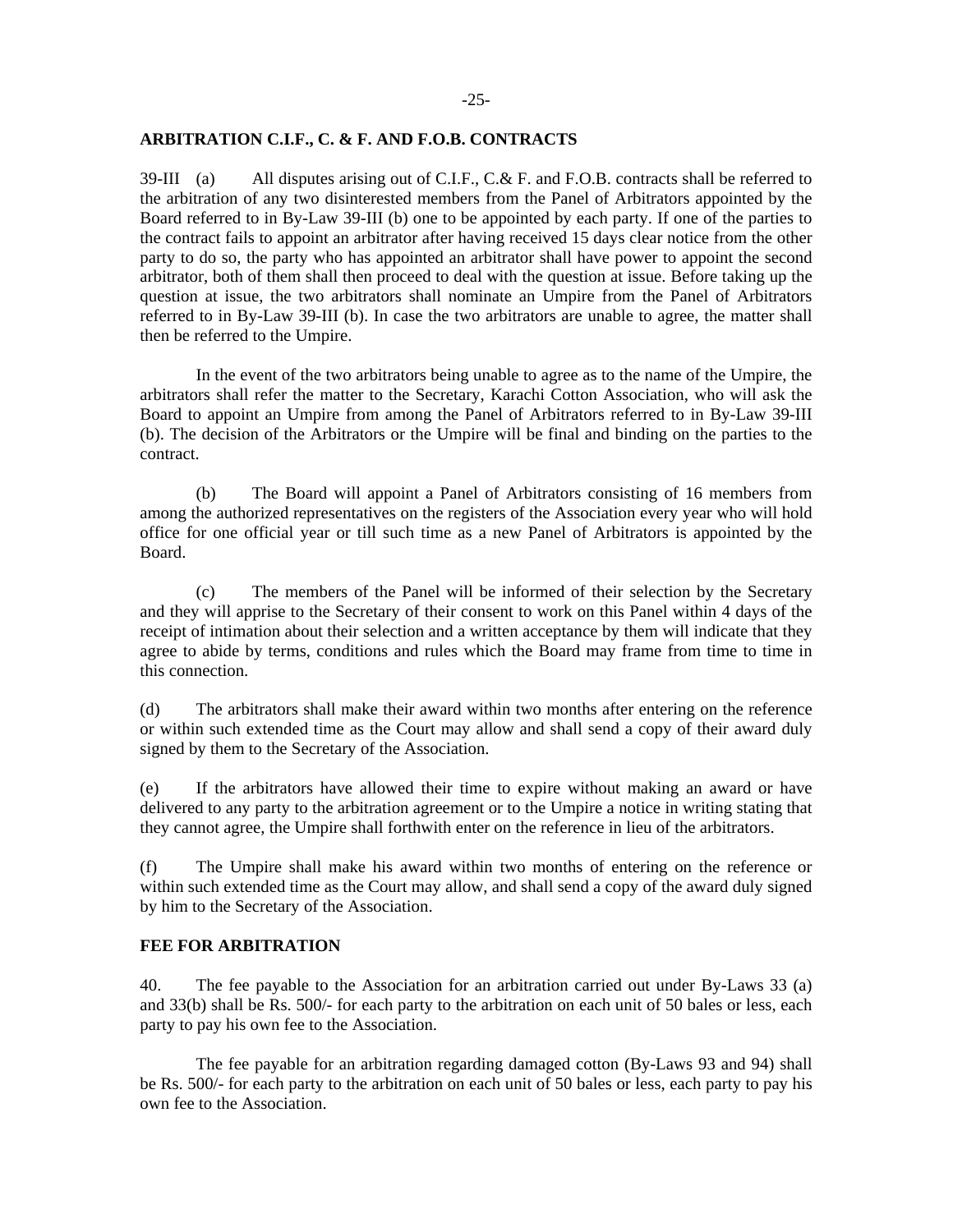-26-

These fees shall be subject to modification from time to time by the Board. In the case of an umpire being called in, neither party shall be liable for an additional fee.

The portion of the usual survey fees that would pertain to the Association had a survey taken place shall be charged, in cases where survey samples are submitted to the Association's office, but are withdrawn before the survey takes place. In cases where samples are brought to the table and examined, the full survey fees shall be charged whether a regular survey takes place or not.

41. The Association shall collect all arbitration fees and pay the same to arbitrators and umpire, less such amount as the Board may from time to time fix which must be deducted and credited to the Association for general expenses. The Association shall, however, only be responsible for the fees which have actually been collected at the end of each official year. The Board shall deal, as it thinks fit, with failure promptly to pay in fees.

## **OPERATION OF CONTRACTS**

42. Every contract made subject to these By-Laws shall be construed and take effect as a contract wholly made in Karachi and to be fulfilled in Karachi and notwithstanding permissible or stipulated delivery of cotton outside Karachi in fulfillment thereof, any cause of action of dispute in relation to the contract shall be deemed to arise in Karachi and shall be settled in Karachi.

## **AWARDS JUSTIFYING REJECTION**

43. In cases where an award has been given justifying rejection (except when a full allowance has been called for by the buyer), the buyer if he intends to take the cotton, shall give notice to the first seller not later than 12 Noon on the day following the day on which the award was made, whether in arbitration or on appeal. In the absence of such notice, the seller shall presume that the cotton is rejected. Appeal against the award justifying rejection must be made before 1 p.m. as provided in By-Law 34, and if an appeal is lodged, the terms of the contract or contracts should be communicated to the Secretary for guidance of the Appeal Committee or Special Appeal Committee as the case may be.

44. The office of member of any Committee or Sub-Committee under these By-Laws shall be vacated ipso facto:

 (a) If he or his firm become insolvent, or suspend payment or compound with his or their creditors or if his company goes into liquidation whether by resolution or order of the Court;

 (b) If he be found lunatic or become of unsound mind or incapable of efficient attention to business;

 (c) If he absents himself from two consecutive meetings without any leave of absence;

 (d) If he or his firm or company be suspended or expelled from membership of the Association;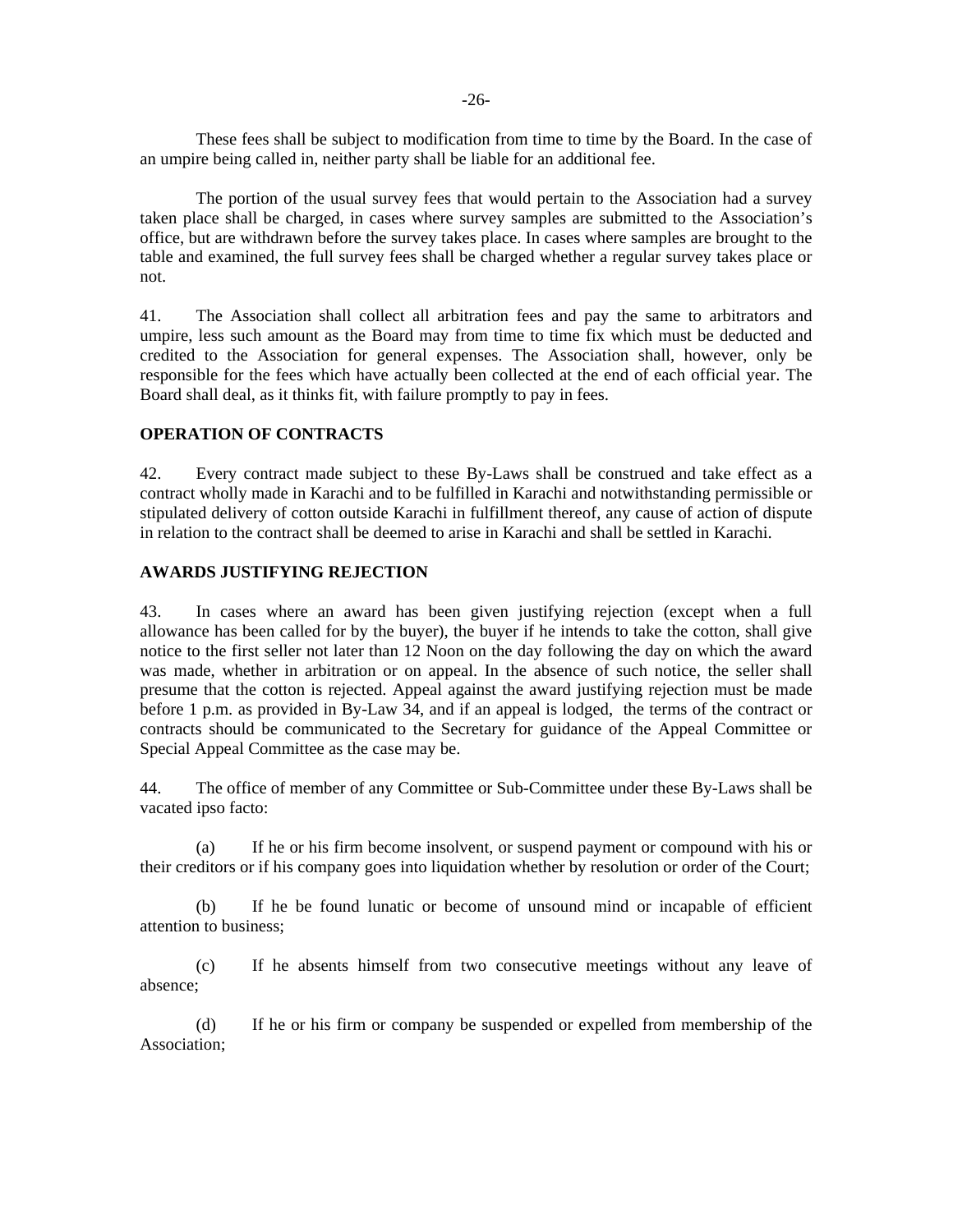(e) Upon his ceasing to be qualified for the office of membership of Committee whether by ceasing to be a member of the General Body of the Association or otherwise.

A. Notwithstanding anything contained in these By-Laws, all Committees and Sub-Committees appointed under these By-Laws, except those appointed for definite periods, shall continue in office, until their successors are appointed after the conclusion of the Annual General Meeting of the Association. Upon a member vacating office on these Committees, whether by resignation or otherwise, the Board shall fill up the vacancy.

# **BY - LAWS HEDGE CONTRACT**

#### **TRADING IN HEDGE CONTRACTs**

45. Trading in hedge contracts shall be opened for delivery months as specified in Schedule "A". The Board shall decide the date from which the first five hedge contracts shall commence. On maturity of any contract the next contract due will be opened for trading.

 The Board may also lay down for which month or months of delivery (specified in Schedule "A" hereto) trading shall commence in respect of any or all of the hedge contracts and may also prescribe, before permitting trading for the following delivery month or months, which hedge contract or hedge contracts shall be traded in or shall not be traded in.

#### **PROHIBITED TRANSACTIONS**

46. Transactions in cotton wherein delivery is not given or taken or contemplated are prohibited; and no member shall have or acquire any interest direct or indirect in such a transaction. Any member violating this By-Law may be dealt with under By-Law 16.

## **TRADING HOURS**

47. (a) "Trading Hours" shall be as fixed by the Board from time to time, as the Board may in its discretion deem it fit and the Board shall also have powers to close down hedge trading market due to death of any of its members, brokers, or on the death of any important personality or on any befitting occasion or in emergency as it may deem fit. The exercise of the Board's discretion under this By-Law shall not amount to amendment of this By-Law. No trading shall take place outside the trading hours fixed by the Board from time to time.

 (b) Save as may be otherwise permitted in pursuance of the provisions of these By-Laws, no trading shall be permitted in the hedge or delivery contracts on holidays. Trading in such contracts shall only be permitted on other days during trading hours.

 (c) No member shall trade in a hedge or delivery contract after 12 noon on the due date of such contract.

### **CONTRACTS OUT OF HOURS ENTITLED TO ARBITRATION**

 (d) No Hedge or Delivery Contract other than those made or agreed to be made on trading days and during trading hours, shall be entitled to the benefit of arbitration appeal or clearing or any of the other privileges conferred upon members. Any member or broker found indulging in Tezi-Mandi or other unauthorized contracts or trading in hedge contracts outside the trading hours will be liable to be dealt with under the Disciplinary By-Laws of the Association.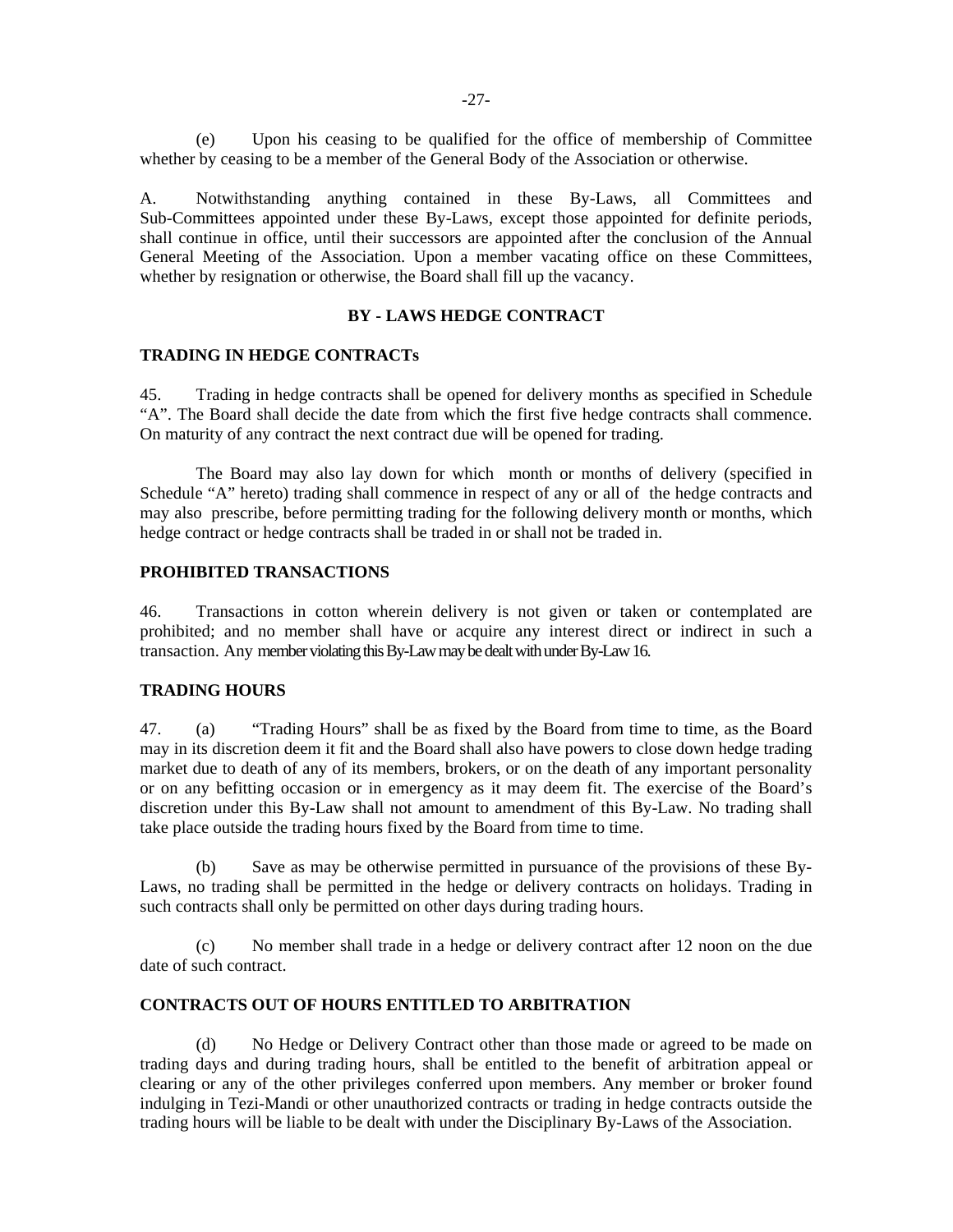#### **NOTICES**

(e) All notices and declarations shall be given and made on working days before 4 p.m. unless otherwise provided in these By-Laws.

Any member violating this By-Law shall be dealt with in accordance with the provisions of By-Laws 16 to 28.

The Board shall have the right of suspending this By-Law or any portion of it and of altering, extending or restricting the time of trading hours whenever it shall deem it advisable.

## **HOLIDAYS**

48. (a) All Sundays shall be observed by members as whole holidays. All other days as shall from time to time be notified by the Board, shall be observed by members as whole holidays or half holidays, as the case may be. Only such days, (including Sunday) shall be deemed to be whole holidays or a half holiday, as the case may be, for the purpose of these By-Laws.

The Board may also at any time notify that for trading purposes (that is to say for the purposes of entering into contracts for the purchase and sale of cotton) any Sunday, or any day previously notified as a whole holiday, or as a half holiday shall not be a whole holiday, or a half holiday as the case may be.

### **NOTICE DUE ON WHOLE HOLIDAYS**

 (b) All notices and declarations, arbitrations, appeals, due on whole holidays or half holidays, shall be deemed to be due in Karachi not later than the hour required according to the By-Laws on the next working day. No whole holiday shall be computed as forming portion of the time allowed for any purpose under these By-Laws except the calculation of interest.

#### **PAYMENTS DUE ON WHOLE HOLIDAYS**

 (c) Payments for cotton which in the ordinary course would fall due on a whole holiday shall be due on the succeeding working day.

#### **PAYMENTS MADE ON WHOLE HOLIDAYS**

 (d) Payments for cotton made on a whole holiday, shall not carry interest until the succeeding working day.

#### **CLOSING MARKET AND/OR ROOMS IN EMERGENCIES**

 (e) In the event of an emergency, of which the Board shall be the sole judges, they may at their discretion by a resolution passed by them and posted on the Notice Board, close the market and/or the rooms on any day or days other than those above mentioned.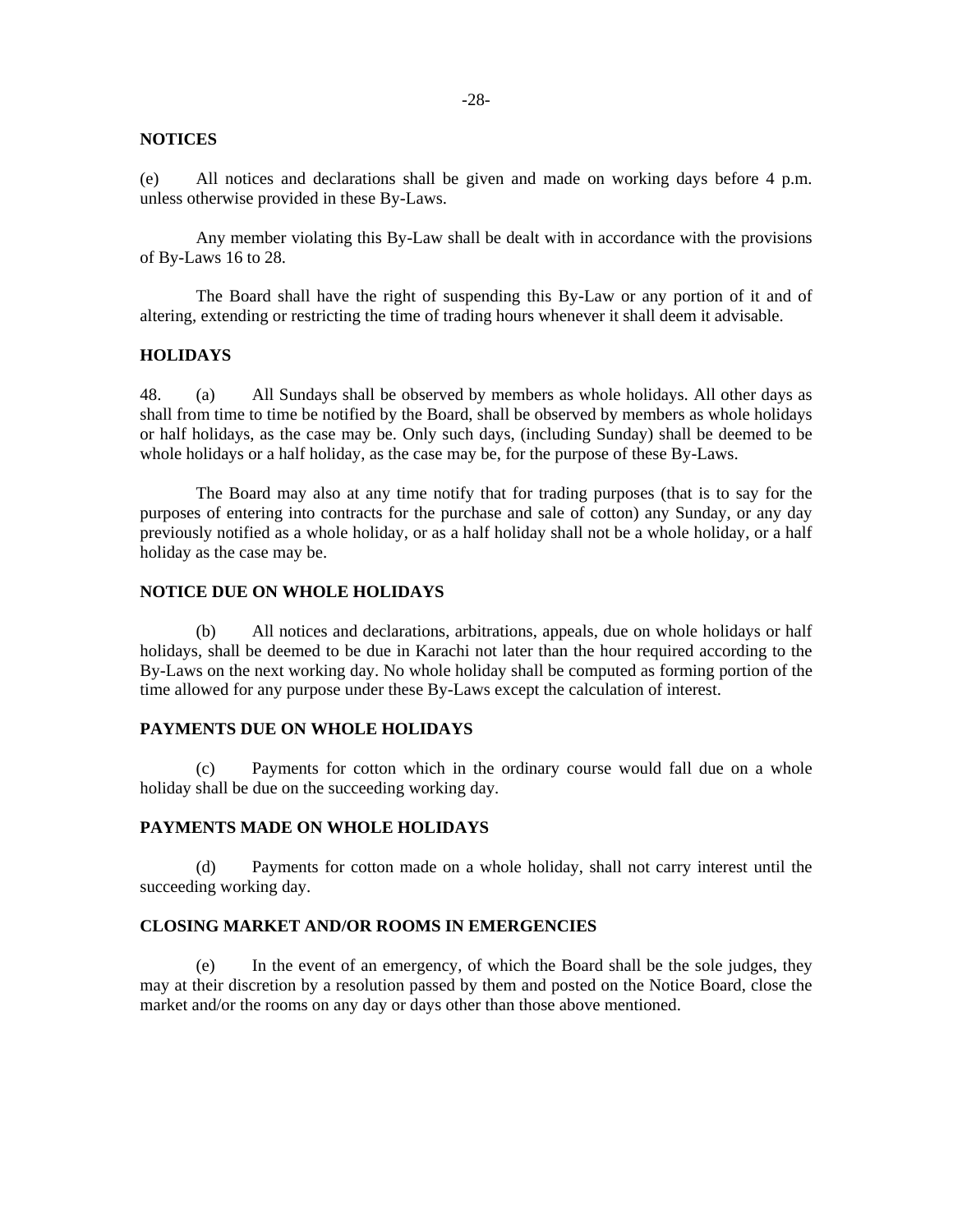Any day or days on which the market and/or the rooms are closed on the happening of an emergency as aforesaid (and not on the occasion of a whole holiday or of a half holiday duly notified under sub-clause (a) of this By-Law) shall not affect the running of time under contracts nor the time in which notice for appeal or rejection must be given under these By-Laws and the day or days on which the market and/or the rooms are so closed shall not be computed in the time allowed for arbitration under By-Laws 55 and 67.

48. A There would be three categories of members of the Clearing House viz. Class 'A', Class 'B' and Class 'C' with the following trading limits and members of the three categories of the Clearing House will be required to deposit with the Association the amount given below and also furnish bank guarantee to the Association as under:-

| Category of<br>membership | <b>Trading</b><br>limit | <b>Amount of</b><br>deposit with KCA | <b>Bank</b><br><b>Guarantee</b> |
|---------------------------|-------------------------|--------------------------------------|---------------------------------|
| 'A' Class Member          | 0 to 50,000 bales       | <b>Rs.</b> 75.0 lac                  | Rs. 1.5 crore                   |
| 'B' Class Member          | 0 to 25,000 bales       | <b>Rs.</b> 37.5 lac                  | <b>Rs.</b> 75.0 lac             |
| 'C' Class Member          | 0 to 10,000 bales       | <b>Rs. 16.0 lac</b>                  | <b>Rs. 30.0 lac</b>             |

 A member of the Clearing House will be allowed to operate hedge trading through one or more than one licensed cotton brokers of the Association appointed by him. The member so appointing the broker/brokers will be fully responsible for his/their conduct/action in hedge business undertaken by him/them on his behalf. A licensed cotton broker will also be entitled to work for one or more than one member of the Clearing House of any category.

48. A (1) No member of the Clearing House will be allowed to transact business except on marginal deposits being made by him on his net long or short position at the following rates:-

## **Rs. 450/- per bale from 1 to 50,000 bales**

With the maximum trading limit fixed in By-Law 48-A, by any one member or group of members belonging to the same company. The Board will have the power to review the Marginal Deposit at any time and the Board may revise the maximum trading limit or the rates of marginal deposits.

The marginal deposit shall, however, be subject to any alteration as may be directed by the Board from time to time for such period or periods as the Board may specify.

But BADLA transactions upto the extent of 2,000 bales only each way by any one member or group of members belonging to same company are permitted free of any Marginal Deposit for the two Delivery Months operating simultaneously and any excess in BADLA transactions over this free limit is not permitted except on Marginal Deposit being made to the Clearing House of the Association at the rates prescribed above.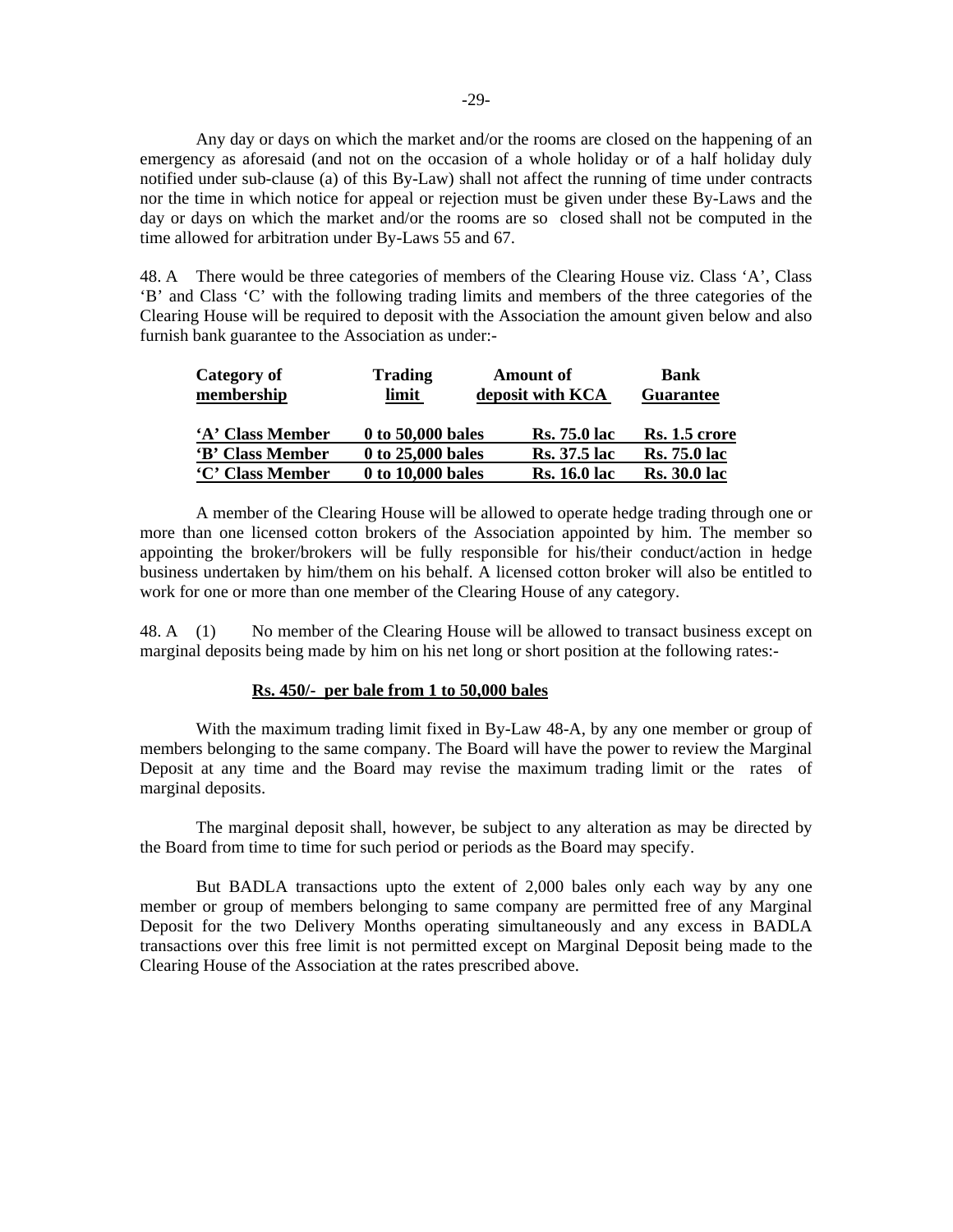The said deposits shall be made on the basis of their daily position as declared in Form No. 8 by Bank Pay Order in favour of the Association or paid in the Bank/Banks notified by the Board for the credit to the "Marginal Deposit Account" of the Association without interest. The Chairman may at his discretion under special circumstances allow the Clearing House to accept Cheques from members. The Bank Pay Order or bank receipts of payments made on the form prescribed by the Board shall be submitted to the Clearing House within the time prescribed by the Board from time to time. In the case of failure by any member to pay the marginal deposit within the prescribed time, the Secretary of the Association shall promptly post the name of the party and the fact of his failure to pay the marginal deposit on the Notice Board of the Association for information of the Cotton Trade. The member whose name is so posted on the Notice Board of the Association by the Secretary shall not be entitled to trade in the hedge market thereafter until such time as he is permitted in writing to resume hedge trading by the Chairman of the Association and the fact is notified on the Notice Board of the Association. The action will be without prejudice to any other action prescribed under the By-Laws of the Association.

 A (2) A member contravening or not complying with clause (1) hereto or submitting an incorrect statement under the same sub-clause shall be liable to be dealt with under By-Law 16. A member failing to make the deposit as required by clause (1) hereof being called upon by the Clearing House to do so, shall be deemed to have failed to meet at maturity his obligations and shall, in addition to all other penalties, be liable to be dealt with under By-Law 10 and other By-Laws in that behalf and in the event of such member being posted as defaulter, the deposit, if any, then standing to his credit under this By-Law shall be liable to forfeiture by a resolution of the Board and shall on such forfeiture, be subject to a first lien or charge in favour of such of the other members entitled to, and making use of the Clearing House to whom he shall then be indebted in respect of cotton transactions for the total amount of such indebtedness.

 A (3) The Board shall have power at any time and from time to time to call upon all or any member to submit detailed statements in such form as the Board may prescribe, in respect of their or his position as on any date regarding hedge contracts including those of his clients. The Board shall also have power for the purpose of verifying or checking any such statement, to call for the production or the books of any member or members and/or to call for any explanation from any member or members. A member failing or neglecting to submit any such statement or to produce any such books or to give any such explanation shall be liable to be dealt with under By-Law 16.

 A (4) In case the price fluctuation since the last clearing exceeds **Rs.100/- per 37.3245 kgs.** on either side, the hedge market shall automatically be closed for the day and shall open on the usual opening time of the market on the day following the day on which Hella is declared and that there will be no special clearance on account of Hella. The clearing members shall pay their losses exceeding Rs. 200,000 in accordance with their Form No. 8 to the Clearing House of the Association before the opening of hedge market and in case of failure of a member to do so, the Secretary of the Association shall promptly post the name of the party and the fact of his failure to submit the said forms and/or to pay his losses on the Notice Boards of the Association for information of the Cotton Trade, as prescribed under By-Law 77-A PROVIDED that no closure of market shall take place on the due dates.

The Board shall powers to change the Hella Limit if the circumstances so warrant.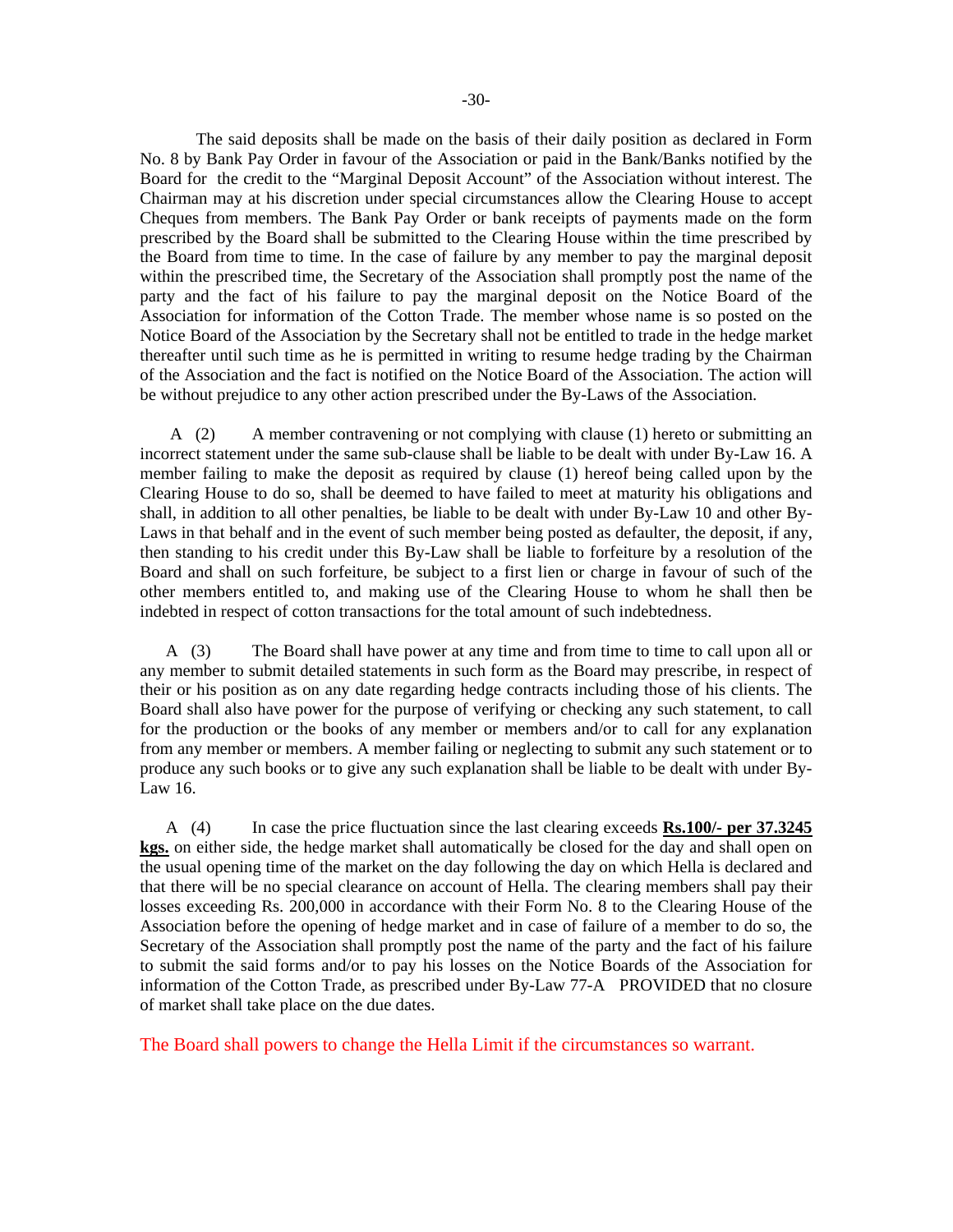If the price fluctuation since the last clearing exceeds **Rs. 100/- per 37.3245 kgs** on either side on a Settlement Rates Day the market shall be closed automatically for the day; the settlement prices shall be fixed by the Board or the Rates Committee authorized in that behalf for the purpose of weekly settlement which will take place as provided in By-Laws 121 to 139.

#### **PRESCRIPTION OF PROHIBITION OR TRADING IN HEDGE CONTRACTS**

49. With the approval of 75 percent of the Directors of the Board present (subject to a minimum limit of eight members present and a fraction being counted as an integer), the Board may from time to time and for such period as the Board may, in the circumstances, find it advisable to prescribe, prohibit trading in one or more Hedge Contracts for the sale or purchase of cotton, or of any description or class of cotton specified in Schedule "A" hereto at a higher or lower rate than such as may from time to time be fixed by the Board and the Board may absolutely prohibit such trading for a specified time, or until further notice or altogether. No resolution under this By-Law shall be effective without the previous approval of the Government of Pakistan, which shall be conveyed to the Association within 48 hours of the receipt of information from them, failing which the Board's decision as intimated to the Government shall take effect.

#### **EMERGENCY ARISING OUT OF WAR**

49. (a) If the Board, at a meeting specially convened in this behalf, resolve that, arising out of war, a state of emergency exists or is likely to occur such as shall, in the opinion of the Board make free trading in forward contracts extremely difficult, the Board may, with the previous approval of the Government of Pakistan which shall be conveyed to the Association within 48 hours of the receipt of information from them, failing which the Board's discretion shall take effect to:-

 (1) Close the market for a definite period or indefinitely or until further notice by the Board.

- (2) Fix rates for liquidation of the outstanding hedge contracts.
- (3) Fix a special settlement day;

 and upon the posting of a notification on the notice board of the Association intimating the above, then notwithstanding anything to the contrary contained in these By-Laws or in any forward contract made subject to these By-Laws;

every hedge contract between a member and member or between a member and a nonmember or made on behalf of constituents outstanding on the date of the said notification shall be deemed closed at the rate appropriate to such contract fixed under clause 2 hereof; and all differences arising out of every such contract between members shall be paid through the Clearing House on the Settlement Day fixed under clause 3 hereof and the Clearing House By-Laws shall apply accordingly.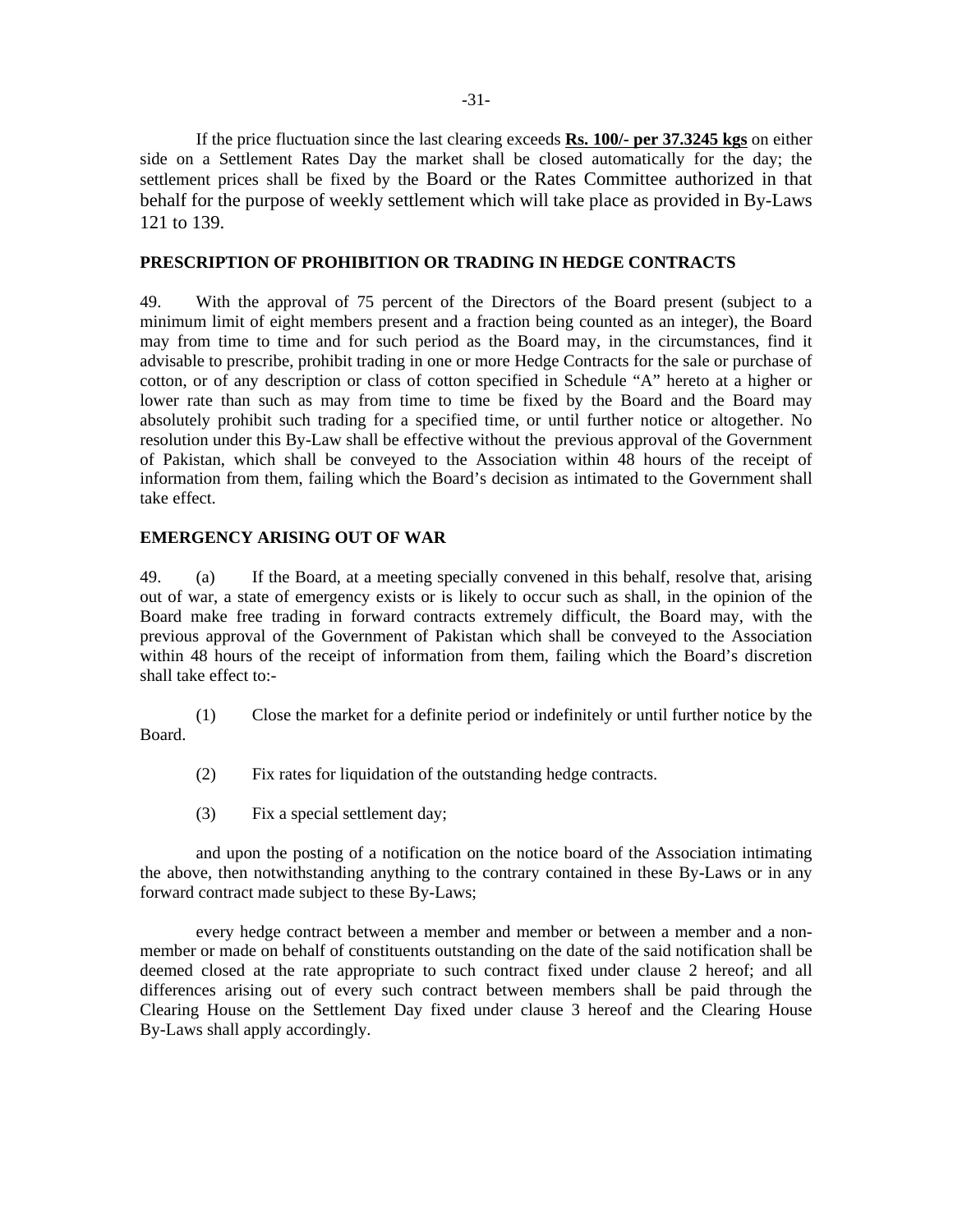If the Board are all of the opinion that notwithstanding the existence of a state of emergency as may be resolved upon under the foregoing By-Law, the action provided in clauses 1, 2 and 3 need not be immediately taken, they may at their absolute discretion by a resolution passed by them delegate their authority so to do to the Chairman, to the Vice-Chairman, to a group or groups of Directors or to an official of the Association either jointly or in order of naming, and then upon the action being taken by any of these authorities, all the provisions of the above By-Law shall be effective as if the Board themselves had taken the action.

# **EMERGENCY ARISING OUT OF WAR PROVISION REGARDING FORWARD CONTRACTS OTHER THAN HEDGE CONTRACTS**

B. In the event of fixation of rates for closure of hedge contracts following the declaration of an emergency under By-Law No. 49-A, every forward contract (other than a hedge contract) made subject to the By-Laws of the Association and on the basis of a hedge contract, in so far as the cotton is uncalled or undelivered there-under or in so far as the price has not been fixed there-under, entered into between a member and a member or between a member and a non-member or on behalf of a constituent, shall notwithstanding anything to the contrary contained in any such forward contract made subject to these By-Laws, be deemed to be fixed on the appropriate rate of the relevant hedge contract; further, notwithstanding that the forward contracts (other than hedge contracts) referred to in this By-Law shall be so fixed, the authority which has, following the declaration of an emergency, fixed rates for closure of hedge contracts under By-Laws.

# **PROHIBITION OF FRESH BUSINESS IN HEDGE CONTRACTS DURING A DELIVERY MONTH**

C. If at a meeting specially convened in this behalf, the Board have reason to believe that an unhealthy condition of which the Board shall be the sole judges, exists or is likely to ensue on account of operation of a section of the Trade or individual member or members or on account of operations, which in the opinion of the Board, are not in conformity with the policy or directions of the Board or with the conditions prescribed by the Government for trading in Hedge Contract, the Board may, with the approval of 75 per cent of the Directors of the Board present (subject to a minimum limit of eight members present and a fraction being counted as integer) prohibit fresh business in hedge contract or contracts (save for liquidation of existing hedge business) during the currency of the delivery month of maturity of the contract or contracts. In the event of such prohibition, the Board may require members to submit a return of their outstanding business of the delivery month in such details as the Board may prescribe, and to comply with such directions as the Board may prescribe or give. No resolution under this By-Law shall be effective without the previous approval of the Government of Pakistan, which shall be conveyed to the Association within 48 hours of the receipt of information from them, failing which the Board's decision as intimated to the Government shall take effect.

D-I If the Board shall receive a declaration signed by at least fifty members that:-

- (a) a squeeze or corner, or
- (b) a bear raid exists,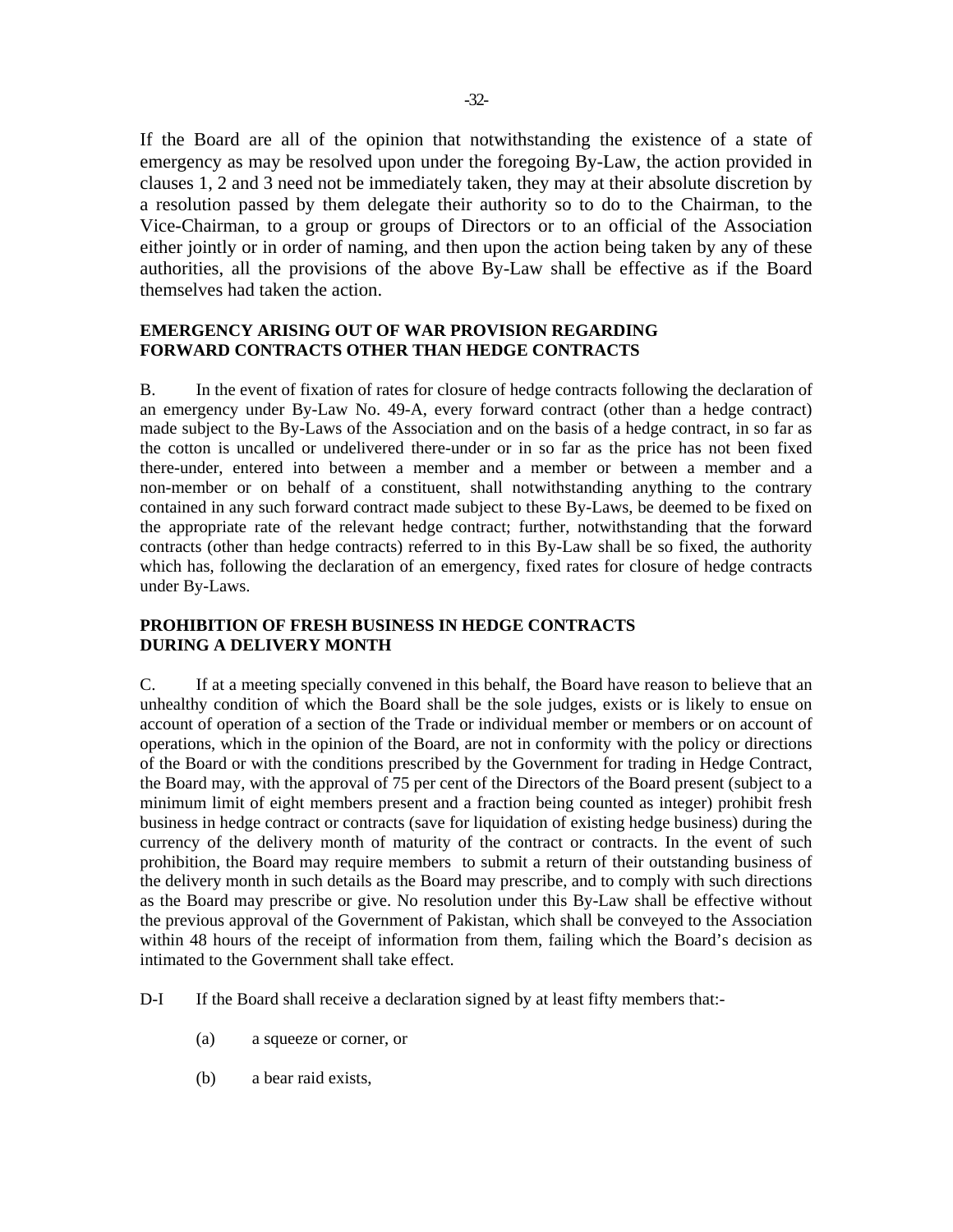-33-

the Board shall convene a general meeting of the members of the Association for a date within three working days next after the receipt of such declaration, for the purpose of deciding whether such an emergency did or did not exist. A resolution that such an emergency exists or does not exist shall be passed by a 2/3rd majority of the members present. No resolution under this By-Law shall be effective without the previous approval of the Government of Pakistan which shall be conveyed to the Association within 48 hours of the receipt of information from them, failing which the Board's decisions as intimated to the Government shall take effect.

 On the receipt of such declaration the Board may close the cotton market until the General Body takes a decision as the existence or otherwise of such emergency.

D-II If at such meeting a resolution is passed declaring that such emergency exists, the Board shall thereupon from day to day until such an emergency is declared at an end in manner hereinafter provided, and in place of every other authority otherwise competent to do so, fix spot rates for all grades of cotton and in so doing shall take into account:-

- (a) the ruling prices of similar styles;
- (b) the prices of cotton in the interior markets, and
- (c) the ruling rates of succeeding deliveries.

D-III If the resolutions passed at such general meeting shall confirm that a squeeze or corner exists, then until such emergency shall be declared at an end in manner hereinafter provided, the provision of By-Laws relating to penalty shall stand suspended.

D-IV If the resolution passes at such general meeting shall confirm that a bear raid exists then, until such emergency shall be declared at an end in manner provided hereinafter.

 The buyer shall, in addition to the rights given by By-Laws 60 and 61 have the alternative right to buy, at a reasonable rate on account and at the risk and expense of the seller, cotton of any grade tender-able against the contract, subject nevertheless as follows:

(1) Where the provisions of clause of By-law 61 apply then, in the event of the buyer electing to exercise the right of buying in the market, he shall give notice of his intention to the seller before 12.30 p.m. on the day following the date of the final award and shall intimate his purchase to the seller before noon on the next succeeding day. In default of the buyer exercising the right of buying in the market as aforesaid, the buyer shall be deemed to have invoiced the cotton back in accordance with the provisions of sub-clause (1) of By-Law 61. In the event of the buyer after having given due notice of his intention to buy, not intimating his purchase to the seller within the time above specified the cotton shall be deemed to have been invoiced back in accordance with the provisions of clause (i) of By-Law 61, save and except that the spot rate for invoicing back shall be at the option of the seller to be declared by him in writing that of either the first or the third day following the date of the final award.

(2) Where the provisions of clause (ii) of By-Law 61 apply, then, in the event of the buyer electing to exercise the right of buying in the market, he shall give notice of his intention to the seller before 12.30 p.m. on the day following the date of the final award and shall intimate his purchase to the seller before noon on the next succeeding day.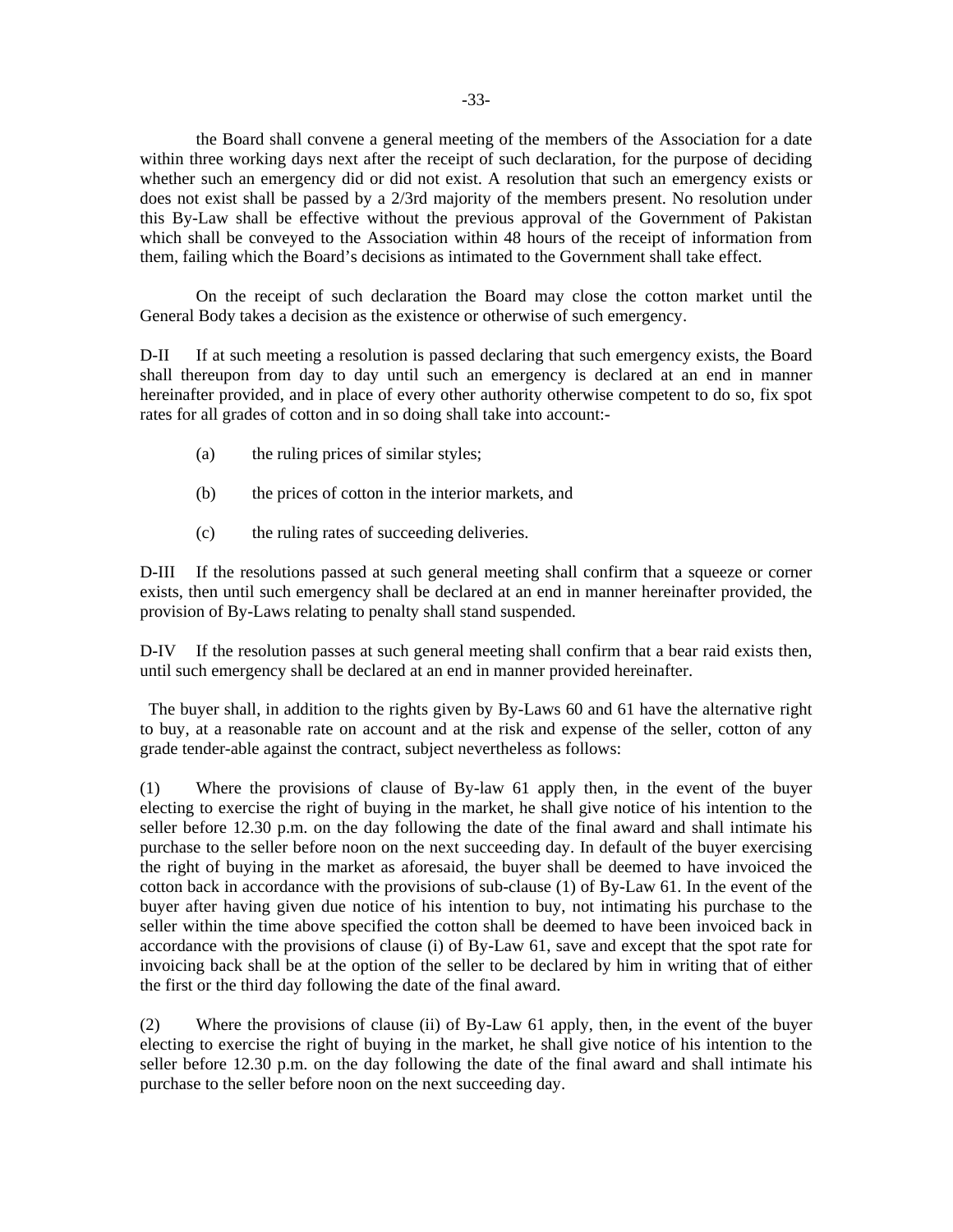If by 12.30 p.m. on the day following the date of the final award the buyer has not intimated to the seller that he will take the cotton with the allowance fixed in arbitration or that he will buy in the market, he shall be deemed to have invoiced back the cotton and the provisions of clause (ii) of By-Law 61 shall apply accordingly. In the event of the buyer, after having given due notice of his intention to buy, not intimating his purchase to the seller within the time above specified, the cotton shall be deemed to have been invoiced back in accordance with the provisions of clause (ii) of By-Law 61 save and except that spot rate for invoicing back shall be at the option of the seller to be declared by him in writing that of either the first or the third day following the date of the final award.

 (3) Where the provisions of By-Law 61 apply, then, in the event of the buyer electing to exercise the right of buying in the market:

 (a) the buyer, if he does not receive from the Clearing House a delivery order, shall within 24 hours of the posting by the Clearing House of the notice under By-Law 149 give notice to the seller of his intention to invoice back or buy on account and failing giving of such intimation within the time above specified, the buyer shall be deemed to have invoiced back the cotton.

 (b) the buyer, if a delivery order is tendered and if the cotton or any portion of it for which such delivery order has been passed is not actually then ready for delivery at one of the places mentioned in the contract, shall give notice to the seller of his intention to buy on account within twenty four hours of the failure to deliver or the discovery of the absence of the cotton, or in either case in the event of a dispute, on the day following the decision thereof.

 (c) where sub-clause (a) or sub-clause (b) applies, the buyer shall buy on the date following the date therein provided and shall intimate his purchase to the seller before noon on the next succeeding day.

 (d) in the event of the buyer, after having given due notice of his intention to buy, not intimating his purchase to the seller within the time above specified, the cotton shall be deemed to have been invoiced back and the spot rate for invoicing back shall be at the option of the seller to be declared by him in writing that of the due date or the third day following the due date where sub-clause (a) applies and that of the first or third day following the date specified in sub-clause (b) where sub-clause (b) applies.

(4) All purchases on account under the above provisions shall, at the instance of the seller, be subject to arbitration under By-Law 38 on the question of the price and there shall be taken into account in any such arbitration the room rate of the cotton contracted for and the "On" and "Off" differences fixed in terms of By-Law 54.

(5) A general meeting shall have power by a simple majority to declare that the state of emergency is at an end and such meeting shall be called either by the Board or on a requisition signed by at-least fifty members, in which case the general meeting shall be called within three working days of the deposit of such requisition. No resolution under this By-Law shall be effective without the previous approval of the Government of Pakistan, which shall be conveyed to the Association within 48 hours of the receipt of information from them, failing which the Board's decision as intimated to the Government shall take effect.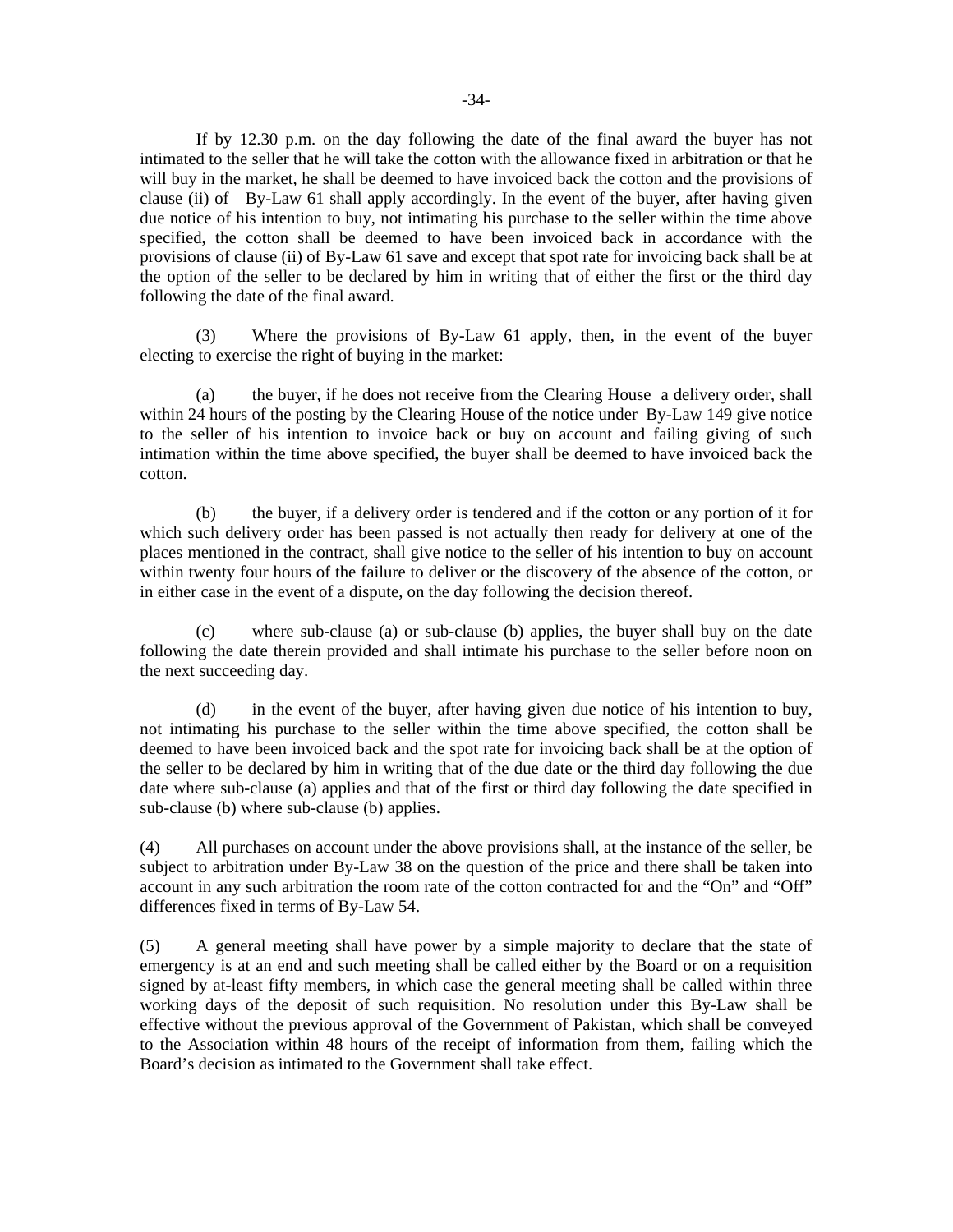E. If the Government of Pakistan, after consultation with the Chairman of the Board, be of the opinion that the continuation of hedge trading is likely to result in a situation detrimental to the interests of the trade and the public and so informs the Board, the Board shall forthwith cause a notice to be posted on the Notice Board to that effect and on the posting of such notice, trading in hedge contract shall be prohibited until the Government of Pakistan, after consultation with the Chairman, permits resumption, and notwithstanding anything to the contrary contained in these By-Laws, the following provisions shall take effect:-

(a) Every hedge contract entered into between a member and a member or between a member and a non-member or between a member and his constituent then outstanding shall be deemed closed at such rate as may be fixed by the Government of Pakistan in consultation with the Chairman and all differences shall become due and payable immediately.

(b) All differences arising out of hedge contracts between members shall be paid through the Clearing House.

F. In the event of fixation of rates for closure of hedge contracts following the declaration of emergency under By-Law 49-E, every forward contract (other than a hedge contract) made subject to the By-Laws of the Association and on the basis of hedge contract, in so far as the cotton is uncalled and undelivered there-under or in so far as the price has not been fixed thereunder, entered into between a member and a member or between a member and a non-member or on behalf of a constituent shall, notwithstanding anything to the contrary contained in any such forward contract made subject to these By-Laws be deemed to be fixed on the appropriate rate of the relevant hedge contract; further notwithstanding that the forward contracts (other than hedge contracts) referred to in this By-Law shall be so fixed, the authority which has, following the declaration of the emergency fixed the rates for closure of hedge contracts under By-Law 49-E, may in its absolute discretion also declare and fix rates for closure of all forward contracts and upon such a declaration all such contracts shall be deemed closed out at the rate appropriate to such contracts and all differences arising out of every such contract between a member and a member or between a member and a non-member or between a member and his constituent shall become immediately due and payable.

50. In the event of any emergency, the Board may, at their discretion and with the approval of 75 per-cent of the members of the Board present (a fraction being counted as an integer), by a resolution passed by them and posted on the Notice Board, extend or suspend, from such date as may be specified in the resolution, the period of time mentioned in any of the By-Laws of the Association.

# **STATIONS TENDER-ABLE**

51. (a) Against the Pakistan Cotton Contract, **PCSI Grade-III Staple Length 1-1/32" and Micronaire as per the KCA Schedule 'A'** from all stations in Pakistan subject to such modification as the Board may, from time to time make, shall alone constitute a fair tender provided always that:-

- 1. The minimum marks for the purpose of Tenders shall be
- i) Press Marks of the factory as allotted by the Provincial Government.
- ii) Only saw-ginned cotton is tender-able.
- iii) Stations tendered.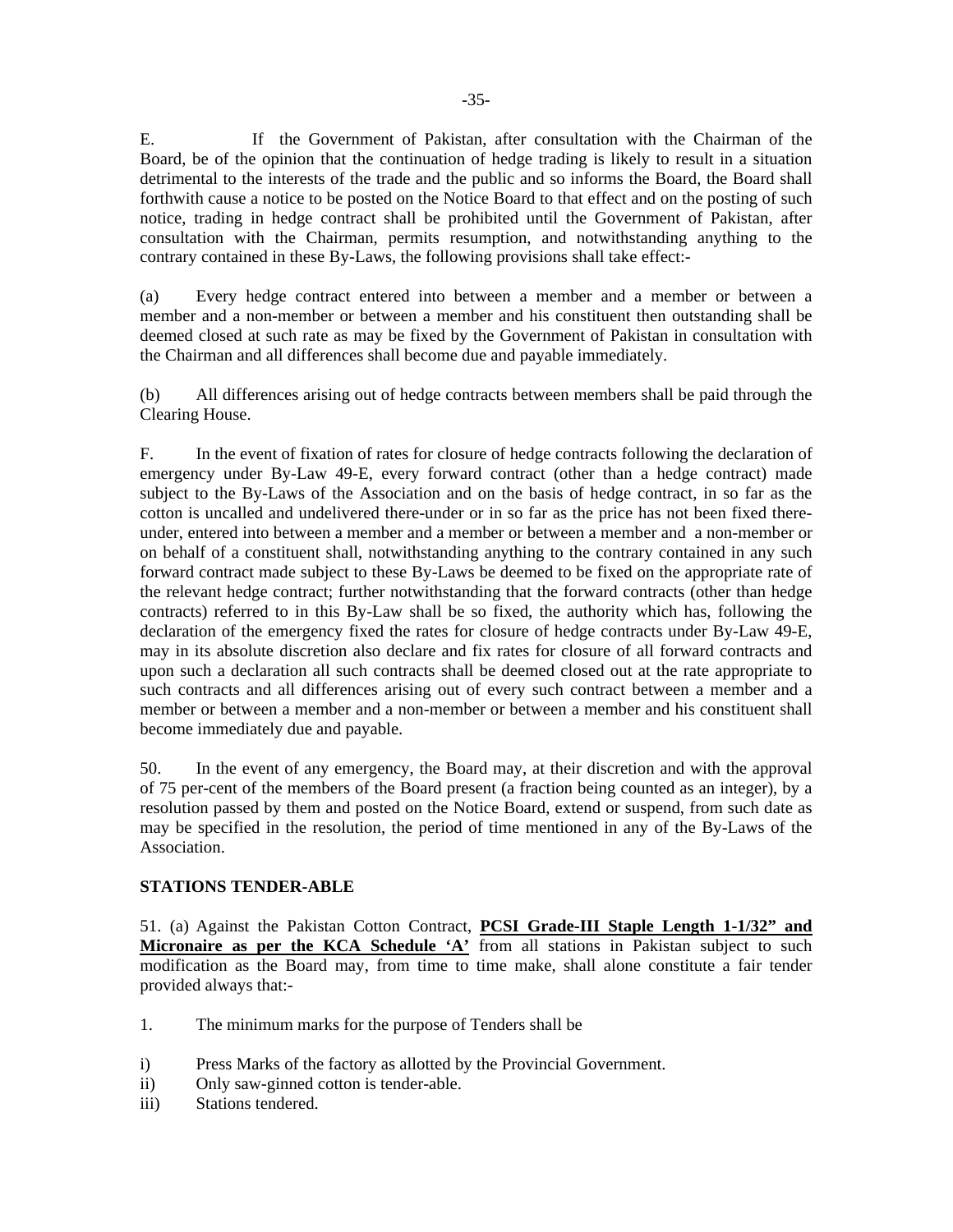iv) Crop year - Either marking should coincide with the year in which the cotton season starts or the name of the full season be mentioned in which the cotton is grown and produced (e.g. 1994-95, 1995-96) be mentioned which shall be accepted for purposes of tenders.

v) Check Lot No. should be given on the bales tendered.

# 2. **Each unit of 100 bales equivalent to 17000 kgs. (each bale of 170 kgs. with variation of 3% plus/minus) tendered is one and of one and same description.**

3. It conforms to By-Laws 83, 84 and 85. On failure to fulfill any of these conditions, the tender will be considered "not a fair tender" and will be liable to the consequences provided for in By-Law 57(b).

**NOTE:** Under Pakistan Cotton Contract, various cottons tender-able against the contract cannot be tendered under one and the same delivery order.

(b) In the event of any bale in a tender being unmarked or wrongly marked and therefore not bearing press-marks required by proviso (1) to sub-clause (a) such bale may be rejected by the buyer and he shall be entitled to such amount, if any, as may be imposed by way of penalty from time to time by the Board, but shall be liable to weigh over and accept delivery of each unit of 50 bales tendered that shall comply with the conditions contained in sub-clause (a) less any such bale or bales rejected under the sub-clause.

52. The staple of each cotton tender-able against the Hedge Contract shall be of the length specified in Schedule "A" in reference to this contract and in strength and uniformity shall be up to the standard for the specific grade generally recognized and accepted in the Karachi Market.

53. The spot values of the various grades of cottons tender-able under the hedge contract shall be fixed for every working day during the delivery month by the Rates Committee or any Appeal Committee as the Board may direct or by the Board. Such rates fixed by the Rates Committee or the Appeal Committee shall be subject to a right of appeal to the Board to be submitted, to the Secretary before 1 p.m. on the day following the day on which the disputed rate or rates were fixed, each appeal to be accompanied by a fee of Rs. 300/- for each grade of cotton appealed against. A rate once fixed and registered by the Board shall not be open to reconsideration. When an appeal is withdrawn before the meeting of the Board has been called, half the fees paid shall be refunded to the appellant. In the event of appeal being successful the fees paid will be refunded, as per By-Law 32.

The question whether the Rates Committee, or the Appeal Committee, or the Board themselves in super-session of any or all of these other two bodies, shall fix the spot values under this By-Law shall be determined by the Board from time to time.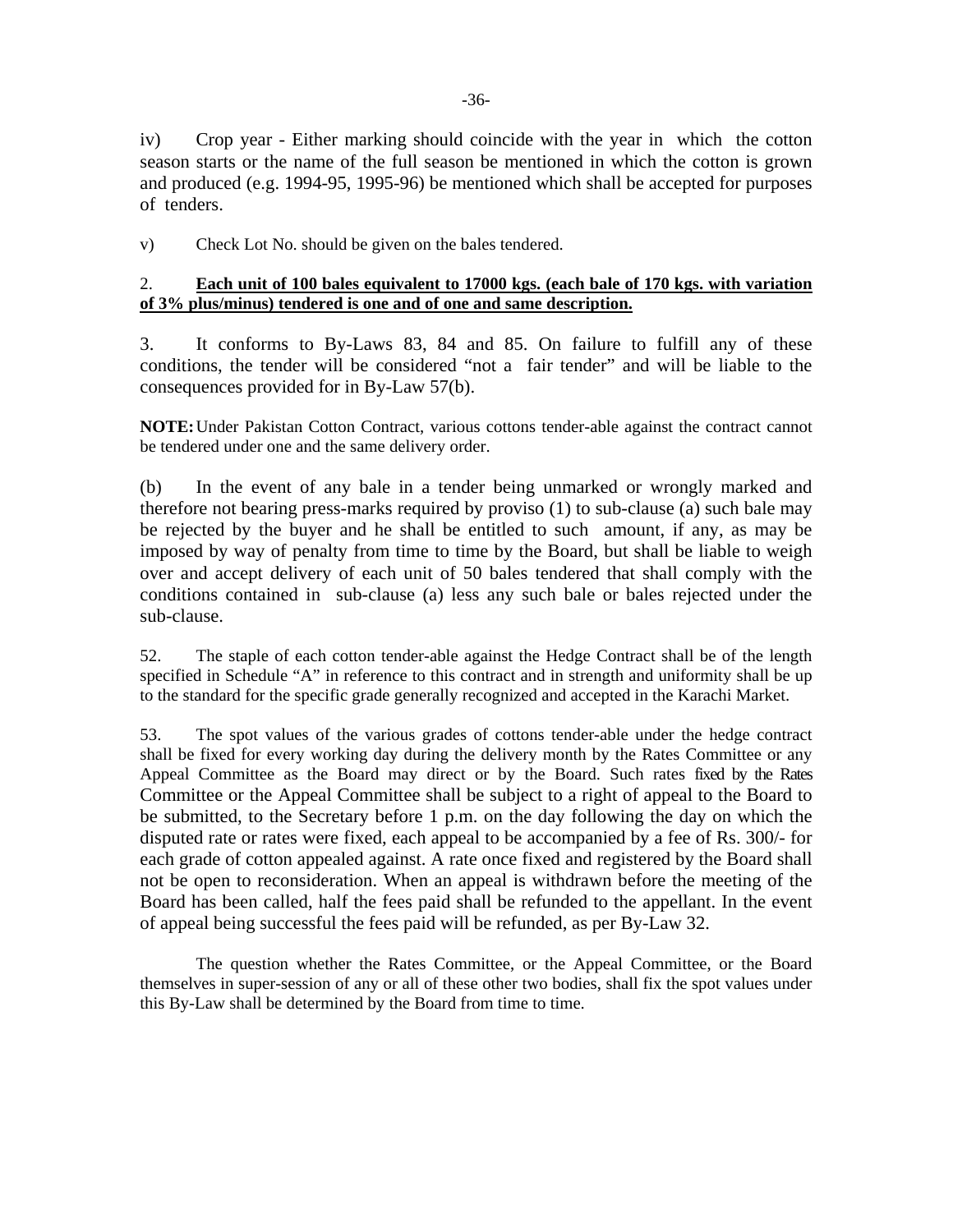Grade 3 cotton shall be tendered at the official room rate of the day against hedge contract for each delivery month. The tendering differences between the basis of the contract and the spot value of the other grades, tender-able against the hedge contract for each delivery month shall be fixed by the Board at a meeting at which at least two-third of its members are present and if there is no quorum at the said meeting, then at the subsequent meeting the tendering differences may be fixed by the Board and a decision taken and shall be notified ordinarily five working days before the opening of the new contract for each delivery month and the basis so fixed shall remain in force for the contract relating to that delivery month.

PROVIDED that the tendering differences so fixed may be changed for **April and June** contracts even during the currency of these contracts with the approval of the Government. In fixing the tendering differences, the Board shall keep in view the relative intrinsic value and the market conditions of the tender-able grades and the spot rate differences between the grade 3 and other tender-able grades ruling in the past.

In the event of an emergency arising under By-Law 49, the Government of Pakistan shall have the power to fix daily spot rates.

#### **MUTUAL ALLOWANCES**

54. All arbitrations and appeals regarding quality under By-Laws 33 and 34 shall be subject to "mutual allowances." "ON" allowances shall not exceed **Super Grade** and **1/8"** above the basic staple. "OFF" allowances shall not exceed Grade 4 and 1/16" "OFF" the basic staple length.

### **PERIOD OF ARBITRATION**

55. Arbitration (if any) on cotton tendered against the Hedge Contract must be held not later than three clear working days after the date of the delivery order.

The Board may for special reasons extend the time for arbitration and/or appeal in the case of any delivery order notwithstanding that the time allowed under the By-Laws may have expired.

### **FAILURE TO ARBITRATE**

56. (a) If owing to the neglect of the buyer, no arbitration is held within the period specified in By-Law 55 on cotton tendered against the Hedge Contract, the seller shall have the right either (1) to insist on his taking the cotton without allowances provided it is of the description specified in Delivery Order or (2) to hold an ex-parte arbitration subject to the right of appeal.

 (b) In cases where an arbitration is demanded by the buyer if the seller refuses or neglects to hold such arbitration within the time specified in By-Law 55, the buyer may, provided samples have been allowed by the seller, hold an ex-parte arbitration and the award in such arbitration shall be binding on both the parties subject to usual right of appeal.

 (c) If, however, samples have not been allowed by the seller, the buyer shall have the right to refuse the cotton and may after giving notice in writing to the seller act as if there had been a failure to tender, in the manner provided for in By-Law 60. For the purposes of this By-Law, the market rate of the day shall be the market rate of the latest day allowed for arbitration.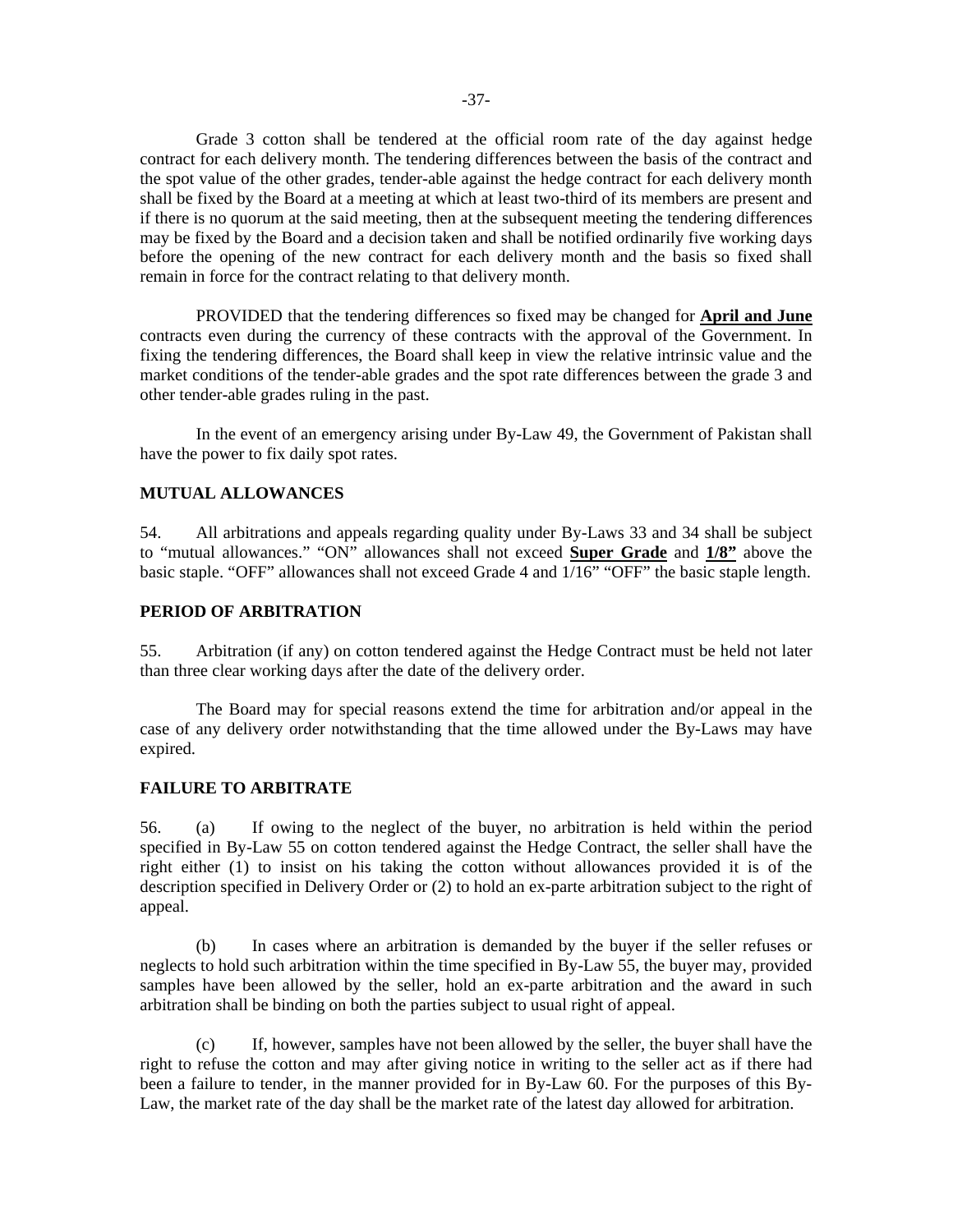#### **BUYER'S RIGHT IF TENDER NOT APPROVED**

57. (a) If the final award on survey or appeal, as the case may be for inferiority of quality exceeds the difference between the class contracted for and Grade 4 and/or 1/16" 'OFF' the basic staple lengths, the buyer shall have the option of one or other of the following courses, one of which he shall be bound to follow, viz (1) he may take the cotton with the allowance fixed by the surveyors or in the case of appeal by the Special Appeal Committee or (2) he may reject the cotton in which case he shall invoice back to the seller at the spot rate of the grade tendered as obtaining on the next working day after the day on which appeal ought to have been filed but it is not filed or in the case of appeal on the working day following the day on which the appeal is disposed of.

PROVIDED it is noted on the survey card before the survey is held, the buyer shall have the right to demand that the surveyors award a full allowance (i.e. as opposed to an allowance merely justifying rejection), but should the buyer exercise this right, he shall be bound to take the cotton with the allowance given in the final award and shall be deemed to have forfeited his option of rejection. When a full allowance has been awarded, the fact shall be noted on the award.

If the surveyors find a lot seedy, they are authorized to award penalty up to **Rs. 11/- per 37.3245 Kilograms**, which may be increased or decreased by the Board. If this penalty added to the possible "OFF" allowances awarded for grade make the tendered cotton more than Grade 4 "OFF", the lots tendered shall be rejected.

Buying on account in the hedge contract shall not be permitted except as provided in By-Laws 61, 88 and 93.

Any tender rejected under this By-Law viz. By-Law 57 (a) shall also be liable to a fixed penalty of **Rs. 11/- per 37.3245 Kilograms**.

### **REJECTION OF TENDERS**

(b) Cotton will be considered "not a fair tender" if it is declared not to be of the description stipulated, or if it does not conform to By-Law 51, or if the final award in survey or appeal, as the case may be, for inferiority of quality exceeds the Grade 4 and/or 1/16" "OFF" the basic staple length, in which case the cotton shall be rejected and the buyer shall be entitled to invoice back to the seller at the spot rate of the grade tendered of the working day following the day on which the final award is given under By-Law 33 or 34.

In case of By-Law 51, the cotton shall be invoiced back at the spot rate of the grade mentioned on the delivery order of the working day following the day on which the cotton is rejected.

In case of arbitration other than those regarding quality under By-Law No. 39 at such rate as may be fixed by the arbitrators or umpire.

Any tender rejected under part (b) of this By-Law shall also be liable to a fixed penalty of **Rs. 33/- per 37.3245 Kilograms**.

If the cotton be found to be fraudulently packed, it shall be similarly penalized.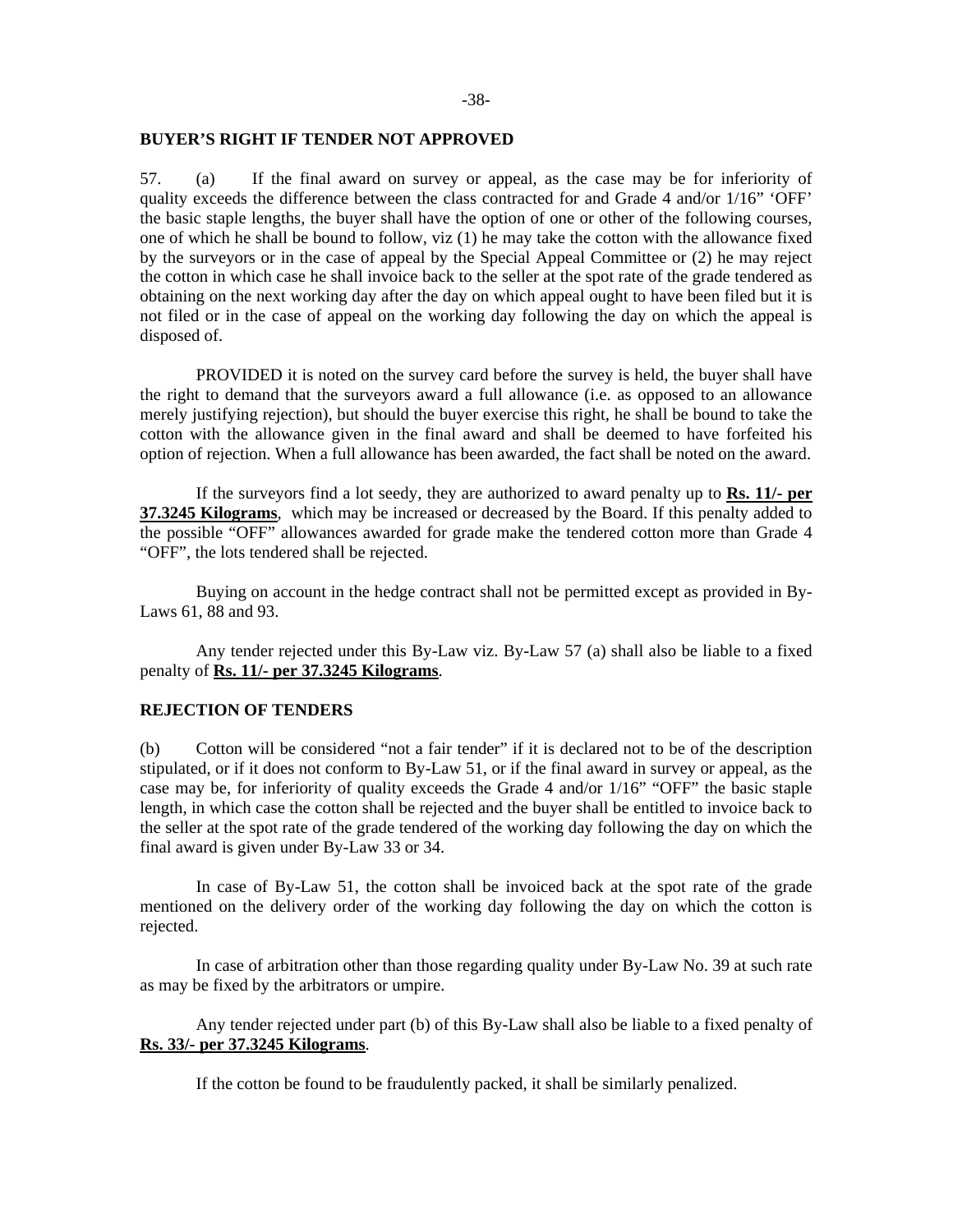# **NO WITHDRAWAL ALLOWED**

58. No withdrawal of any tender under a Hedge Contract shall be allowed.

# **NOTICE OF APPEAL TO OTHER PARTIES**

59. Immediately an appeal is lodged by an appellant under By-Law 34, the Secretary shall forward to the opposite party a letter containing the terms of the appeal lodged and this shall be deemed sufficient notice to the opposite party of the lodging of the appeal.

# **FAILURE TO TENDER**

60. If the seller fails to tender a delivery order for the cotton specified in the Delivery Order or if the cotton or any portion of it for which a delivery order has been passed is not actually then ready at the place mentioned in the Delivery Order, the buyer shall invoice back at the spot rate of the cotton contracted for plus a penalty of **Rs. 55/- per 37.3245 Kilograms**.

The spot rate for purposes of this By-Law and By-Law 61 shall be that of the due date, if a delivery order is not tendered; or if a delivery order is tendered, that of the day on which the failure to delivery occurs, or the absence of the cotton is discovered; or in the event of a dispute, of the working day following the day on which the final award is given.

# **FAILURE TO TENDER FULL OR COMPLETE LOT**

61. If before the buyer discovers that a portion of the cotton is not ready for delivery, and he has weighed over a number of bales, he shall have the option to one of the following courses:-

(i) He may invoice back at the spot rate the remaining portion only together with such penalty as the Board may impose under By-Law 60.

(ii) He may buy on account and at the risk and expense of the seller such portion as remains undelivered, provided always that he shall intimate his purchase, to the seller within 24 hours of such purchase, and in the event of there being any dispute as to reasonableness or otherwise of the price paid by him, such dispute shall be referred to arbitration as provided for in these By-Laws.

## **TENDERING MACHINE GINNED COTTON**

62. For the purpose of tenders against the Hedge Contracts, Machine Ginned Cotton shall mean saw-ginned cotton.

# **BY-LAWS REFERRING SPECIALLY TO CONTRACTS FOR FORWARD DELIVERY OF SPECIFIED GRADES**

### STATIONS TENDER-ABLE

63.(a) Against Delivery Contracts, cotton mentioned in the contract shall constitute "a fair tender" as described in Schedule "B" provided it is of the description sold and bears Press-mark in conformity with the provisions of By-Law 51-(a).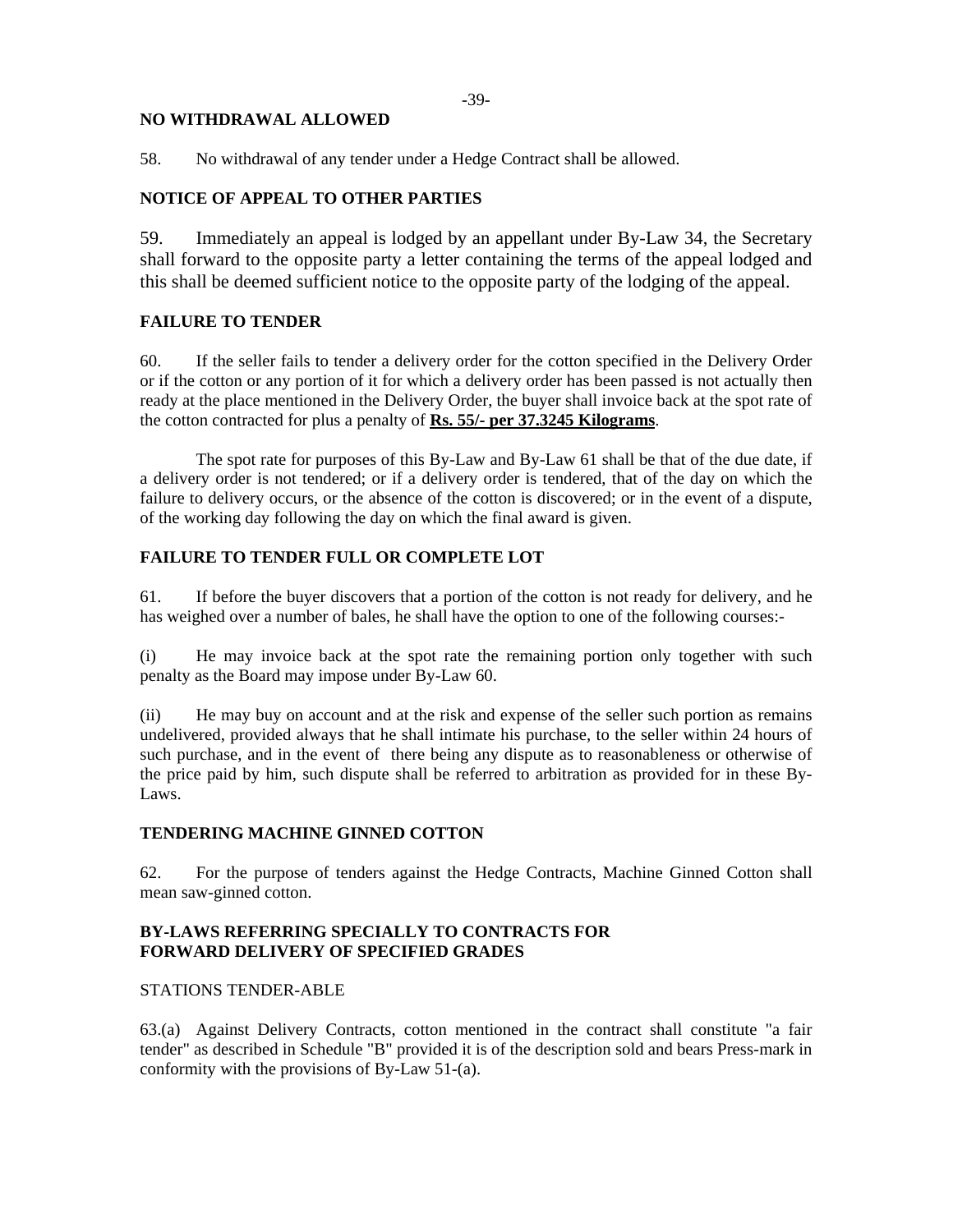(b) In the event of any bale in a tender being unmarked or wrongly marked and therefore not bearing press marks as required by sub-clause (a), such bale may be rejected by the buyer and he shall be entitled to such amount, if any, as may be imposed by way of a penalty, from time to time, by the Board but shall be liable to weigh over and accept delivery of every bale tendered which shall comply with the conditions contained in sub-clause (a) less any such bale or bales rejected under this sub-clause.

### **TIME OF TENDERING**

64. All cotton contracted for under a Delivery Contract shall be ready and the Delivery Order shall be tendered not later than 12 noon on the latest date for delivery specified in the contract.

#### **UNIT OF TENDER**

65. If the contract be for 50 bales; or less, only one tender shall be made, if for more and in multiples of 50 bales, tender shall be made in multiples of 50 bales.

### **DELIVERY ORDER**

66. Subject to the provisions of these By-Laws, the last buyer, as declared by the Association, under all Delivery Contracts must weigh over and take delivery of the quantity purchased.

## **TIME ALLOWED FOR ARBITRATION REGARDING QUALITY**

67. Subject to the provision of By-Law 48, the aribitration (if any) on cotton tendered against a Delivery Contract must be held not later than three clear working days after the date of the Delivery Order.

# **FAILURE TO HOLD ARBITRATION**

68. If owing to the neglect of the buyer, no arbitration is held within the period specified in By-Law 67 on cotton tendered against a Delivery Contract, the buyer must take the cotton without allowance, provided it is of the description sold.

In cases where an arbitration is demanded by the buyer, if the seller refuses or neglects to hold such arbitration within the time specified in By-Law 67 the buyer may, provided samples have been allowed by the seller, hold an ex-parte arbitration and award in such arbitration shall be binding on both parties subject to the usual right of appeal.

If, however, samples have not been allowed by the seller, the buyer shall have the right to refuse the cotton and may after giving notice in writing to the seller act as if there had been a failure to tender, in the manner provided for in By-Law 71. For the purposes of this By-Law the market rate of the day shall be the market rate of the latest day allowed for arbitration.

In the event of the buyer exercising his option of buying in the market under this By-Law, he shall do so on the working day following the last day allowed for arbitration and shall give due intimation of such purchase to the seller.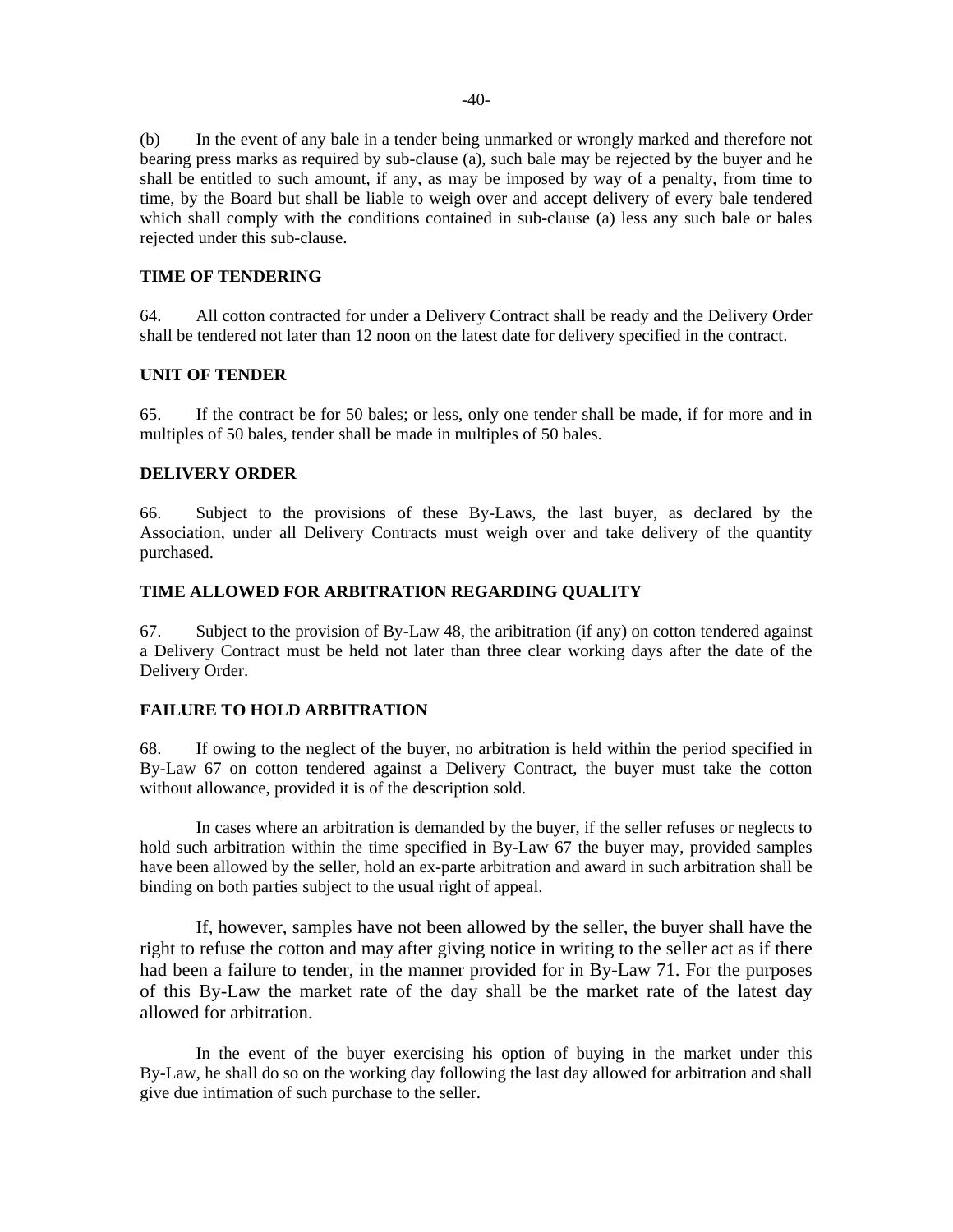### **NOTICE OF APPEAL**

69. In the case of Delivery Contracts the appellant under By-Law 34 shall give notice of his appeal to the opposite party before 12 Noon on the following day on which the arbitration was concluded.

## **BUYER'S RIGHT IF TENDER NOT APPROVED**

70. If the final award in arbitration or on appeal for inferiority of quality exceeds the difference between the class contracted for and one grade immediately below it and staple length by 1/32" "OFF", the buyer shall have the option of any one of the following courses, one of which he shall be bound to follow, viz:-

(i) He may take the cotton with the allowance fixed by the arbitrators, or by the Appeal Committee, or Special Appeal Committee, or

(ii) He may reject the cotton in which case he may either buy in the market at a reasonable rate on account and at the risk and expense of the seller, or invoice it back to the seller at the spot rate of the cotton contracted for.

(iii) The buyer shall have the right to demand that the arbitrators award a full allowance (i.e. as opposed to an allowance merely justifying rejection), but should the buyer exercise this right he shall be bound to take the cotton with the allowance given in final award and shall be deemed to have forfeited his option of rejection. When a full allowance has been awarded, the fact shall be noted on the award. If the cotton is declared to be fraudulently packed, or if the arbitrators or in the case of an appeal, the Appeal Committee or the Special Appeal Committee shall declare the cotton to be "not a fair tender", the buyer shall invoice it back at the spot rate of the cotton contracted for plus such penalty, if any, not exceeding **Rs. 22/- per 37.3245 Kilograms** as the Board may see fit to impose.

In the event of the buyer exercising the option of buying in the market, he shall do so on the day following the date of the final award in arbitration or appeal, and shall intimate his purchase to his seller within 24 hours of such purchase.

In the event of the buyer exercising his option of invoicing the cotton back to the seller at the rate aforesaid, he shall notify his seller within 24 hours of the date of the final award in arbitration or appeal.

### **SELLER'S RIGHT TO WITHDRAW TENDER**

 If, when a lot of cotton is tendered before the due date of the contract, the quality of the cotton should be objected to by the buyer, the seller shall be allowed to withdraw the tender and make a new tender within the contracted time, provided no arbitration has been held on the cotton; but no withdrawal of any tender shall be allowed after an arbitration has been held.

 The Spot Rate for invoicing back under this By-Law shall be that of the working day following the day on which the survey is held, and in case of appeal, shall be that of the working day following the day on which the appeal takes place.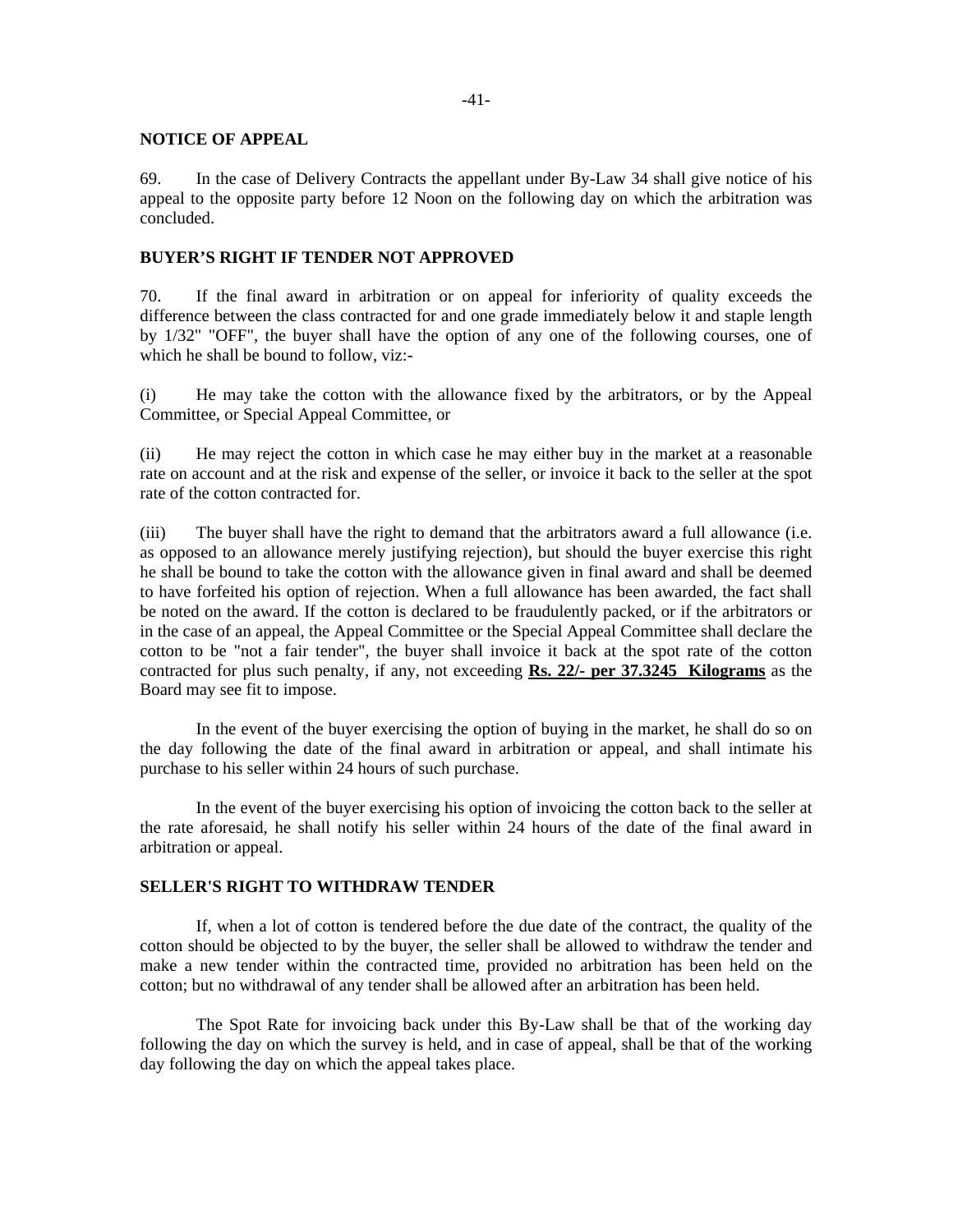### **FAILURE TO TENDER**

71. If the seller fails to tender a delivery order for the cotton sold or any portion of it or in case the cotton or any portion of it for which a delivery order has been passed is not actually then ready for delivery at the place mentioned in the delivery order, the buyer shall have the option of one or other of the following courses, one of which he shall be bound to follow, viz. (1) he may buy in the market on the same day at a reasonable rate on account and at the risk and expense of the seller or (2) he may invoice back at the spot rate of the cotton contracted for plus a fixed penalty of **Rs. 55/- per 37.3245 Kilograms** provided always that in the event of the buyer exercising the option of buying in the market, he shall intimate his purchase to the seller within 24 hours of such purchase and that in the event of there being any dispute as to the reasonableness or otherwise of the price paid by him, such dispute shall be referred to arbitration as provided by By-Law 39.

 The spot rate for purposes of this By-Law and By-Law 72 shall be that of the due date, if a delivery order is not tendered; or if a delivery order is tendered, that of the day on which the failure to delivery occurs, or the absence of the cotton is discovered; or in the event of a dispute, of the day following the date of the final award therein.

# **FAILURE TO TENDER PART OF A LOT**

72. If, before the buyer discovers that a portion of the cotton is not ready for delivery, he shall have weighed over a number of bales, he shall have the option of one of the following courses:

(i) He may invoice back at the spot rate the remaining portion only together with such penalty as the Board may impose under By-Law 71, or

(ii) He may buy on account of and at the risk and expense of the seller such portion as remains undelivered, giving intimation to the seller as in By-Law 71.

### **TENDERING HAND MACHINE GINNED COTTON**

73. All Delivery Contracts shall be understood to be for Machine Ginned cotton unless it is specifically stated to the contrary in the contract.

# **GENERAL BY-LAWS RELATING TO ALL FORWARD CONTRACTS**

### **ARBITRATION ON COTTON BOUGHT ON ACCOUNT**

74. If an arbitration is held regarding the quality of cotton bought on account under these By-Laws it shall be held on the basis of "mutual allowances" and if the party on whose account the cotton is bought has refused or neglected to appoint an arbitrator, such arbitration may be held ex-parte. All purchases on account shall within 24 hours thereof be intimated to the original seller.

75. In exercising the right of buying in the market, the buyer shall not buy any cotton in which he has any interest nor from any person, firm or company in which he is interested.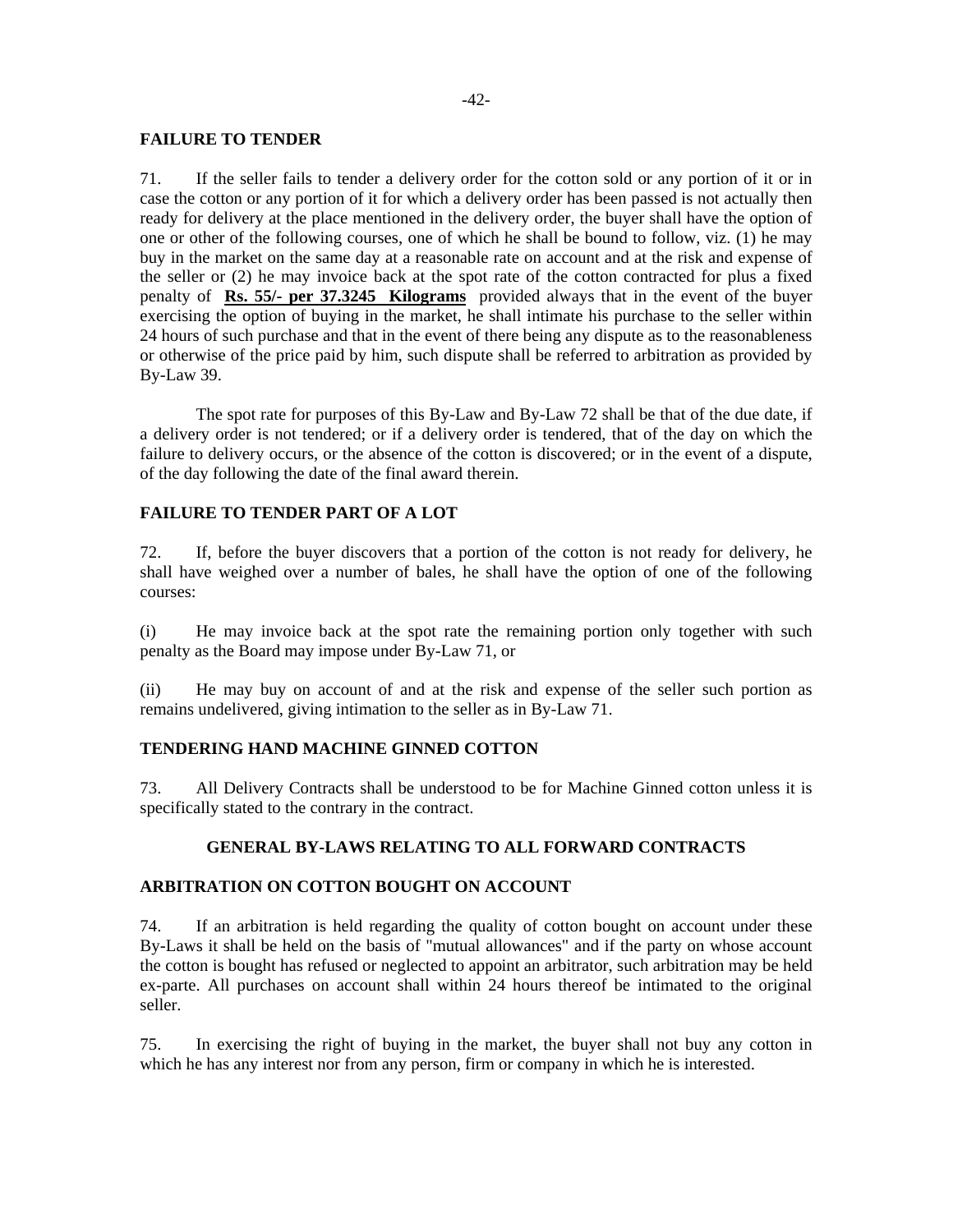# **PAYMENT OF DIFFERENCES WHEN "INVOICING BACK" OR "BUYING ON ACCOUNT"**

76. Not-withstanding that the seller fails to tender or notwithstanding that the buyer may under the By-Laws become entitled to reject cotton tendered by the seller against the contract, the buyer shall, when "invoicing back" or "buying on account" pay to or receive from the seller at the next settlement the differences which by reason of the fixing of rates under the By-Laws, or a fall in the market prices arise in terms of the definition in the By-Laws of "invoicing back" or "buying on account" as the case may be.

# **FORWARD CONTRACTS BETWEEN MEMBERS—HOW MADE**

77. Delivery contracts between members shall be made on the official form given in the Appendix. Hedge Contracts between members may be verbal or in writing and when in writing shall be in one or other of the forms given in the Appendix. Whether verbal or written, all contracts shall be subject to the By-Laws provided that, in case of Delivery Contract, By-Laws 142 and 141 inclusive shall not apply. Every Forward Contract in units of **100 bales** shall be registered with the Association and every buyer and seller of each unit of **100 bales** shall pay to the Association **Rs. 20/-** for each unit of **100 bales** bought or sold. Every buyer and seller shall at the same time pay **Rs. 5/-** for each unit of **100 bales** bought or sold direct to the Karachi Cotton Association Dispensary as contribution or "laga". If any person, whether buyer or seller, fails to pay this "laga" to the Karachi Cotton Association Dispensary, he shall be liable to be debarred by the Association from making any hedge contract with the members.

A. The Clearing House shall maintain a separate Khata (individual accounts sheet) for every individual member who may be trading in hedge contracts. Every member trading in hedge contract shall submit to the Clearing House of the Association a statement of his daily transactions and profit and loss made at the Cotton Hedge Market within the time and in the manner prescribed by the Board accompanied by Acceptance Letter for every transaction duly signed by the respective brokers of the buyer and the seller and countersigned by responsible representative duly authorized by the contracting parties in this behalf. The Chairman may at his discretion under special circumstances allow the Clearing House to accept cheques from members. In the event of the cumulative losses of a member exceeding Rs. 200,000/- on any day, he shall pay the **entire amount** in full by Bank Pay Order or bank receipts paid into the account of the Association in the prescribed form in the Bank/Banks specified by the Board within the time fixed by the Board. The losses so paid will either be set off against the balance due by or to him from the members or will be refunded, in full or part, as the case may be, in the next clearing whether weekly or special. In the case of failure of a member to submit the aforesaid statement and acceptance letter and to pay the accruing losses, if any, within the prescribed time, the Secretary of the Association shall promptly post the name of the party and the fact of his failure to submit his statement and or to pay his losses on the Notice Board of the Association for information of the Cotton Trade. The member whose name is so posted on the Notice Board of the Association by the Secretary will not be entitled to trade in the hedge market thereafter until such time as he is permitted in writing to resume hedge trading by the Chairman of the Association. This action will be without prejudice to any other action prescribed under the By-Laws of the Association.

Every member having an outstanding position in the hedge contract shall submit the afore-said statement of his daily transactions and profit and loss every working day, irrespective whether he has done any business during the day or not.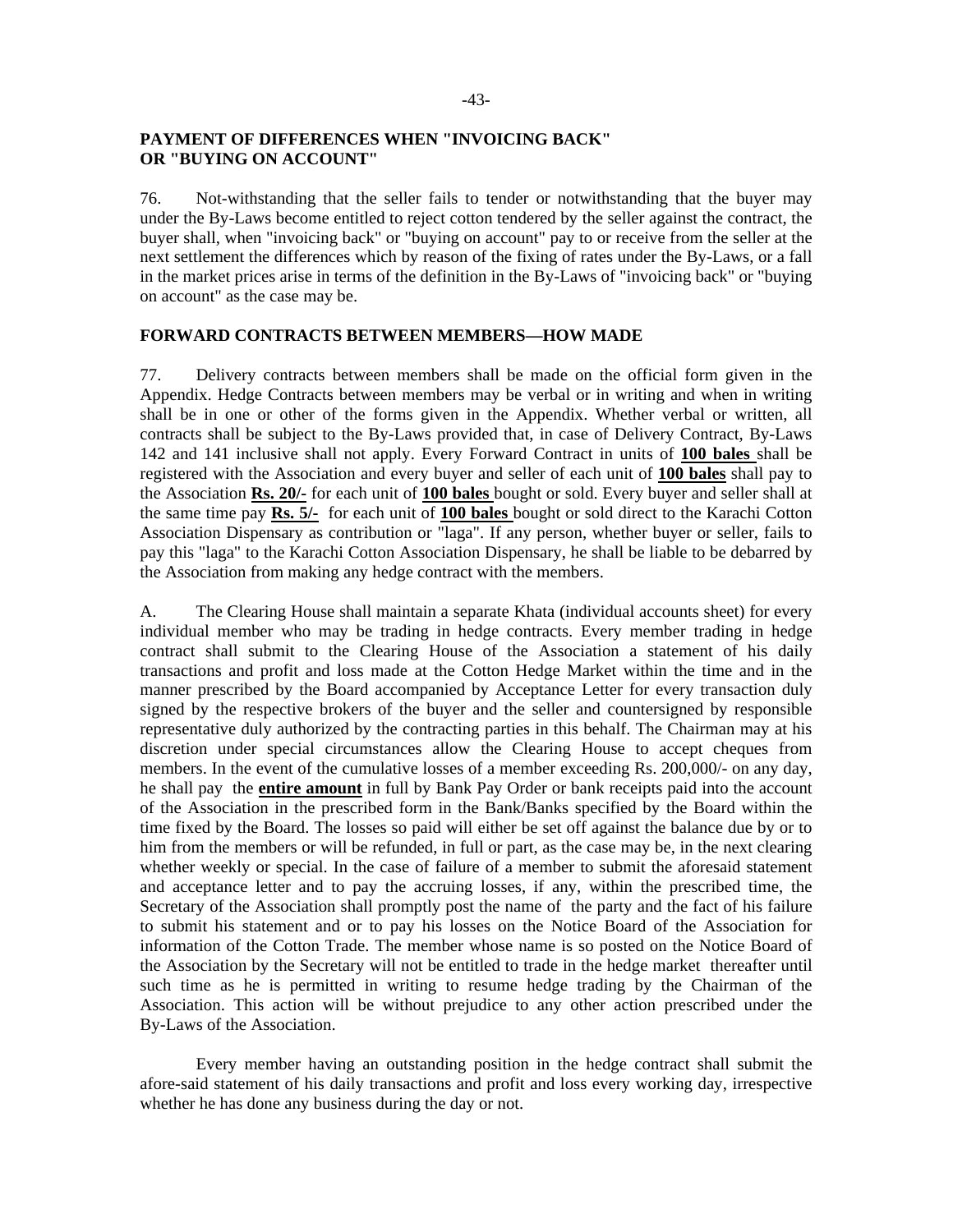B. Each and every hedge transaction taking place in the trading Hall of the Association including sales and purchases made on the same rates shall be reported to the Clearing House of the Association by members without any exception the same day on the form and in the manner prescribed by the Board in this behalf.

C. Names of parties once given by a broker to the opposite broker not be changed except with the written approval of the members of the Floor Committee on duty.

D. The Board shall appoint a Floor Committee consisting of 15 members of whom ordinarily 3 members shall be on duty in the Trading Hall. The names of the members to be on duty in the Trading Hall during trading hours shall be notified by the Secretary of the Association in advance. The members of the Committee on duty shall take cognizance of the conduct of members and brokers in the Trading Hall of the Association, shall maintain good order and decorum, and enforce all provisions of the By-Laws and Rules of the Association relating thereto, and shall have the authority to declare the opening, closing, highest and lowest rates of the Hedge Market. Such members of the Committee shall take necessary measures to ensure that members or brokers do not indulge in hedge trading outside trading hours or in Tezi Mandi and other unauthorized contracts within the premises of the Cotton Exchange Building. They shall also have the power to recommend to the Board penalties or actions against members and brokers found guilty as provided in the By-Laws and Rules of the Association. Pending orders of the Board, the Secretary of the Association shall have power to suspend license of any broker concerned and notify the same on the Notice Board of the Association. The Board shall give their decision as far as possible within 48 hours (exclusive of Sundays and Cotton Market Holidays) of the receipt of the Committee's recommendation.

E. It shall be obligatory on the brokers trading in the Ring to furnish the name of the buyer/seller to the opposite broker forthwith and should any broker fail to do so, the aggrieved broker will report the matter to the members of the Floor Committee on duty who shall call upon the broker concerned to furnish the name of the buyer or seller within 15 minutes, failing which, they will take such action as they deem appropriate.

F. Notwithstanding anything provided in these By-Laws, the Chairman shall be empowered to inquire into the financial condition of any member making contracts in the Ring and if the Chairman arrives at the conclusion after making such an inquiry that the financial condition of a member is such that his further trading in the Ring may be hazardous to those with whom he might deal, or if he is unable to obtain from such member adequate and satisfactory information as to his financial condition, the Chairman shall forthwith order such member to cease making further contracts in the Ring. Such order shall remain in effect until rescinded by the Chairman.

A member ordered to cease making contracts under these By-Laws shall, however, be entitled to a hearing before the Board. If an immediate hearing is requested, it should be held not later than the opening of trading on the next working day following such order.

A member who is the subject of an inquiry or order under this By-Law shall immediately furnish to the Chairman all information requested by the Chairman respecting his financial condition, in such form and manner as the Chairman may require.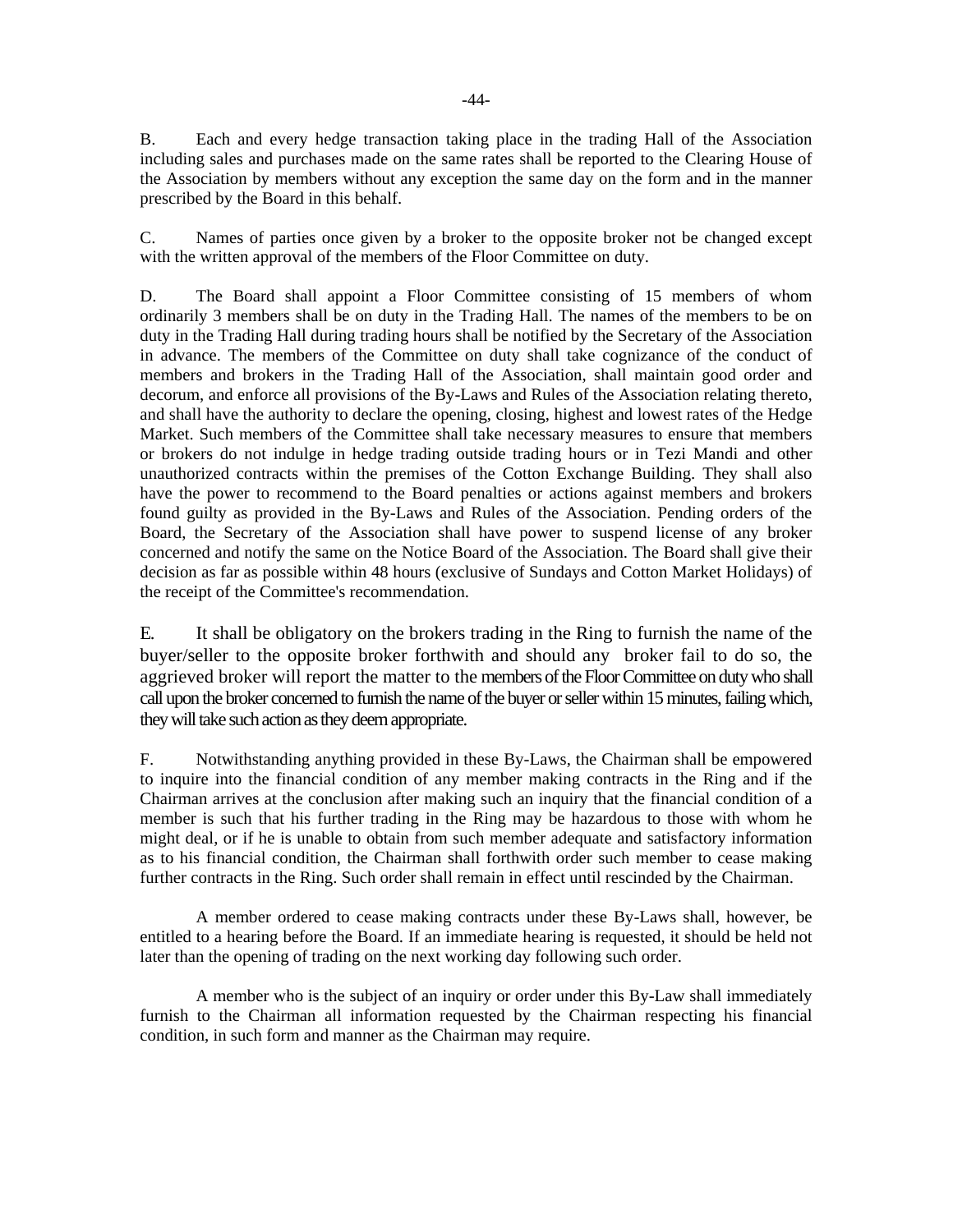G. Notwithstanding anything to the contrary contained in the By-Laws for the time being in force, the Government of Pakistan shall have power to limit, in consultation with the Chairman, the volume of trade in the Hedge Contract of any individual member, if the interests of the trade or public so require.

# **AGENCY CONTRACTS**

78. (a) Contract between agents and their constituents, e.g. between a member and a party who is not a member acting as an agent and a member acting as his constituent, shall be subject to the By-Laws and shall be in writing in the form given in the Appendix.

(b) A member whose constituent has agreed to sign the prescribed form of contract and fails or refuses to do so after terms have been arranged shall be treated in all respects as if he had done so and both parties shall have the rights and remedies by these By-Laws.

(c) No member shall trade or enter into any hedge contract through or on behalf of another member and no member shall act as an agent or on behalf of another member in respect of any hedge contract. The Board of Directors may by a resolution exempt a member who is not normally resident in Karachi from the operation of this By-Law.

(d) Notwithstanding anything provided in these By-Laws, the Chairman shall have the powers to enquire into the trading activities of any member or members making contracts and if the Chairman arrives at the conclusion, after making such an enquiry, that any breach of this By-Law has been committed the Chairman shall forthwith order such member or members to cease making further contracts. Such order shall remain in force until rescinded by the Chairman and the member violating this By-Law shall be liable to expulsion, suspension and/or payment of a fine.

A member ordered to cease making contracts under this By-Law shall, however, be entitled to a hearing before the Board. If an immediate hearing is requested, it should be held not later than the opening of trading on the next working day following such order.

A member who is subject of any enquiry or order under this By-Law shall immediately furnish to the Chairman all information required by the Chairman respecting his contracts in such form and manner as the Chairman may require.

79. No forward contract entered into under these By-Laws shall be cancelled by one of the parties there to.

80. Ringing out of Hedge and/or Forward Contracts shall be done automatically and compulsorily by the Clearing House of the Association every week in the manner prescribed by the Board from time to time and it shall be obligatory on every member to submit ringing out forms as and when called for by the Clearing House. Non-compliance will render such a member liable to disciplinary action under the By-Laws of the Association.

81. A contract under which delivery is to be made after the 30th of September in any year shall unless a contrary intention is expressed in the contract, be deemed to be a contract under which new crops only shall be tendered and/or delivered.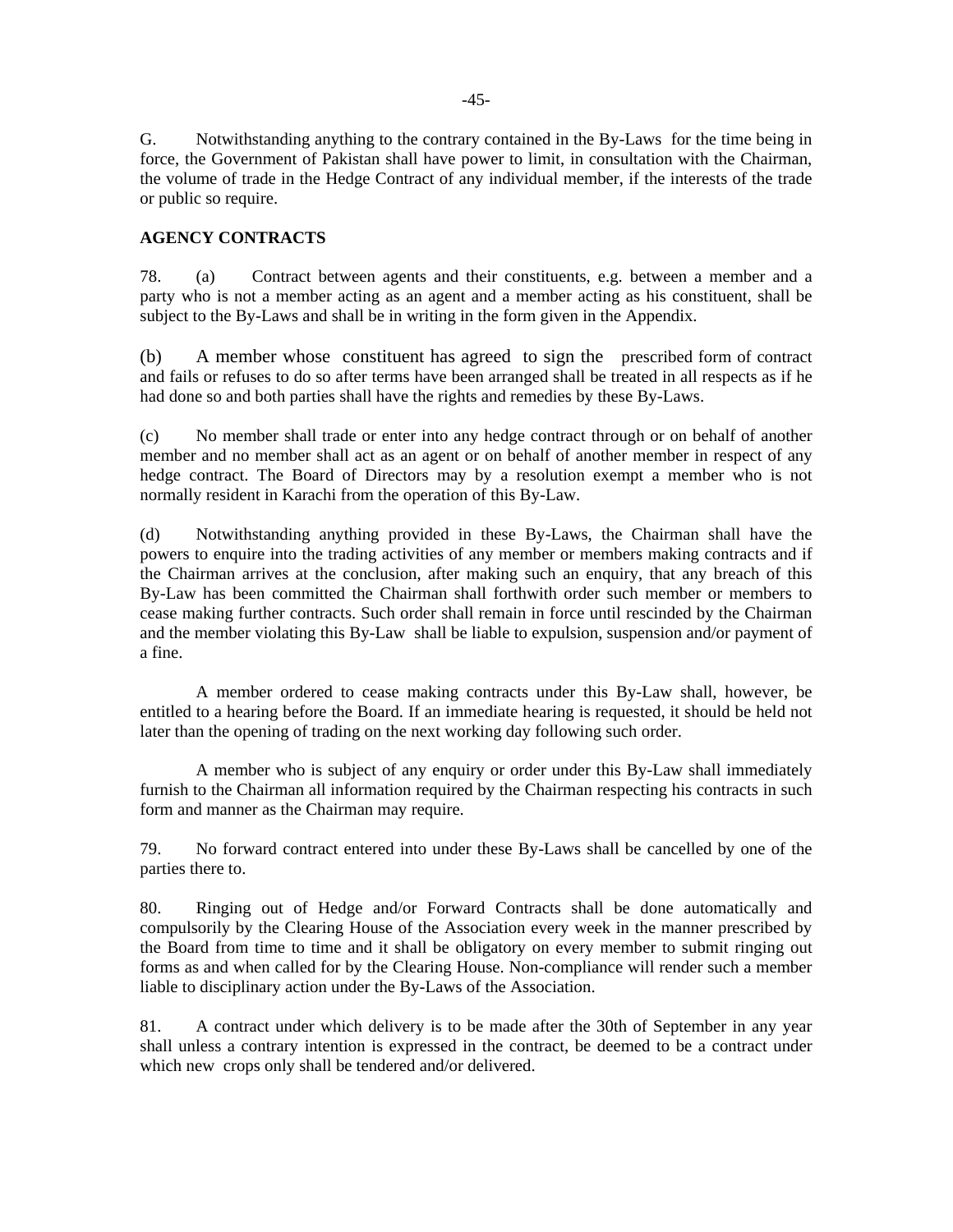### **VALIDITY OF TENDERS**

82. In every forward contract under these By-Laws the buyer shall be deemed (subject to the provision of By-Laws 57 and 70) to have agreed to accept in fulfillment of such contract any cotton which may be passed either without an allowance or with an allowance awarded in arbitration or appeal under By-Law 33 or 34.

### **METHOD OF ISSUING DELIVERY ORDER**

83. The seller when issuing a delivery order must (unless it is stated in the delivery order that the bales bear no private marks) insert in it the mark or marks of the cotton, as prescribed under By-Law 51 (a) (1) the contract price or the rate of the last settlement (if any), the day on which the right to hold an arbitration on the cotton will expire, and the exact place where the cotton is lying.

 If cotton tendered against a forward contract includes lots from different stations, the number of bales from each station shall be stated in the delivery order. If this is not done by the seller, the buyer may reject all bales which are not from the same station as the bales sampled, and invoice back at the rate of the working day following the day on which he rejects the bales, or, if the seller goes to arbitration (of which he must give notice within 24 hours to the buyer), at the rate of the day on which the final award is made, plus a penalty of **Rs. 20/- per 37.3245 Kilograms** in either case or as may be fixed by the Board from time to time.

No delivery order shall be issued unless at the time of the issue of such order the cotton is actually ready at the Thole Produce Yard, or at Karachi or at such other place as may be determined and notified from time to time by the Board.

### **STANDARD TO BE DECLARED**

84. The seller shall declare in his Delivery Order the standard under which his cotton is to be surveyed.

If he declares a standard against which his cotton is not entitled to be surveyed, the tender shall be treated as "not a fair tender" unless both buyer and seller consent to an alteration in the Delivery Order declaring the correct standard.

# **LOCALITY OF LOTS TENDERED**

85. To constitute a valid tender under these By-Laws, all the bales tendered under one Delivery Order must be:-

- (a) Having press marks as prescribed under By-Law 51 (a);
- (b) approximately of uniform measurement;
- (c) in the possession of the tenderer or his pledgee or bailee;

(d) in one plinth at the Thole Produce Yard or at Keamari or at such other place as may be notified by the Board, where delivery of cotton should take place;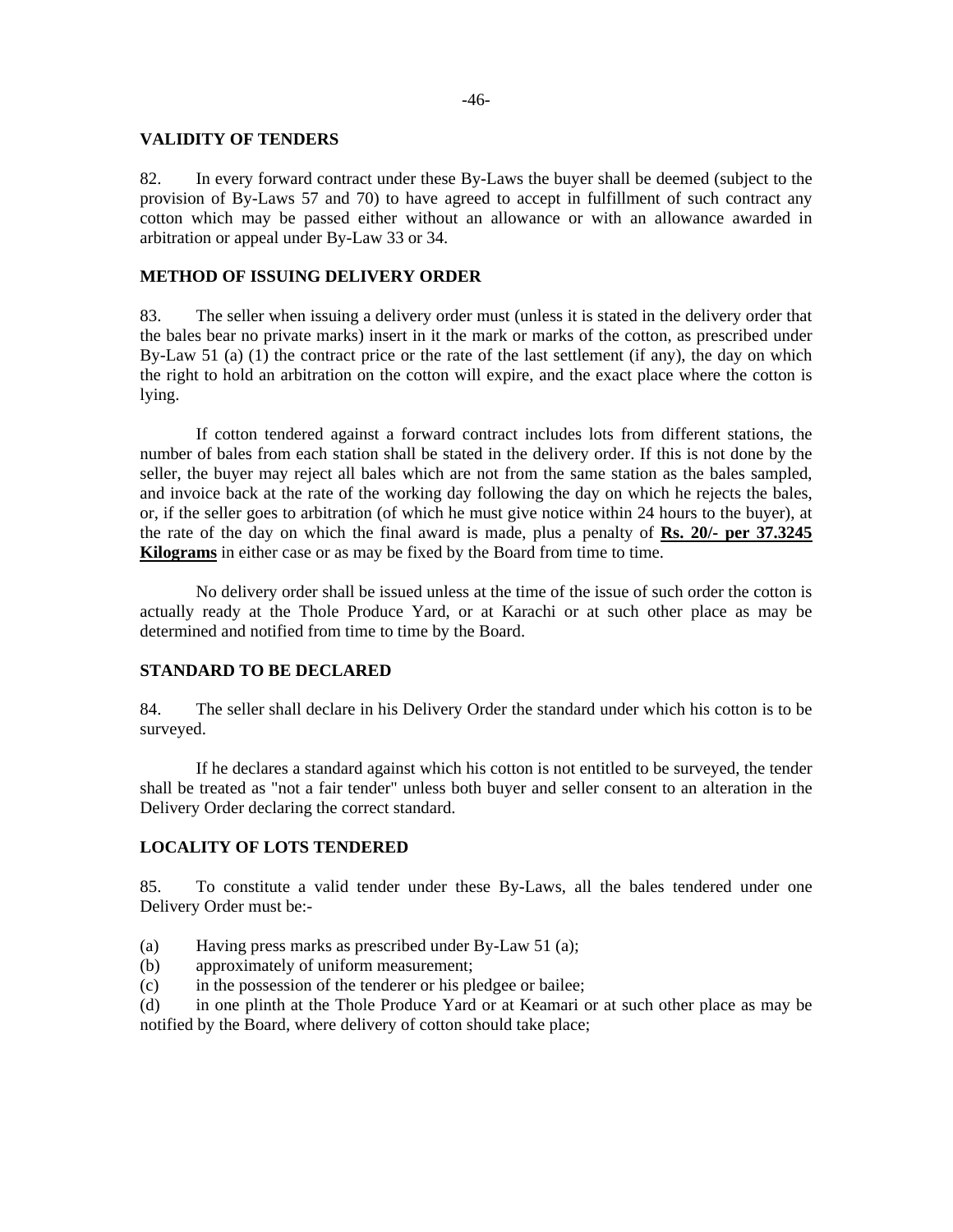(e) for tendering of cotton in ginning factories in the up-country, the KCA will appoint Controllers at suitable places in Sindh and Punjab. The Controller would draw samples in the presence of buyer and seller or their authorized representatives. The sample will thereafter, be sealed and signed by the Controller in the presence of buyer and seller or their authorized representatives and sent to the Association for evaluation which will convey the result. Final decision regarding survey and appeal will be made by the Association.

# **TENDERING POINTS**

- **a) All ginning factories which are members of the PCGA**
- **b) All Textile mills which are members of the APTMA**
- **c) Within Municipal limits of Karachi, Hyderabad, Lahore Multan, Faisalabad and PQA (Bin Qasim Area)**

# **BURST AND REPRESSED BALES**

(f) At least 50% of the bales tendered under any delivery order must be sound bales otherwise the tender shall be deemed to be as unfair tender with all the penalties and consequences as provided for in the By-Laws.

Should a tender of bales not of uniform measurement be sampled and surveyed by the buyer, he shall not be deemed to have given up his rights under this By-Law.

Failure to observe the provisions of By-Laws (a), (b), (c), (d) and (e) shall be treated as failure to tender with all the consequences thereof.

# **DISTINCTIVE MARKS OF TENDER**

86. If there should be a greater number of bales on the plinth of the mark tendered than the number specified in the delivery order, the buyer shall have the right to demand that the lot tendered to him be indicated specially by a distinguishing mark before sampling, but the buyer shall not have the right to object to the tender for the sole reason that the bales tendered have not been separated from other bales of the same mark.

# **TENDER, SAMPLING AND WEIGHMENT ETC.**

# **SAMPLING FOR INSPECTION & ARBITRATION**

87. For the purposes of arbitration both under By-Law 33(c) and By-Law 35, 6% of the bales may be opened. The samples are to be drawn conjointly by representing buyers and sellers, the buyers selecting the bales to be opened and all samples drawn shall be used for determining the question of quality. **One sample of 2 Kilograms** be drawn for the purpose of survey and other sample of **2 Kilograms** be drawn for the purpose of appeal from the same bale selected by the buyers for sampling and at the time of arbitration under By-Law 33-(c) one of such sample will be used for the purposes of quality survey and the other sample shall be sealed in the presence of arbitrators which fact will be certified in writing by atleast three arbitrators of the Survey Committee and that the said sealed sample will be set apart and delivered into the custody of the Secretary for the purposes of appeal, if desired by any of the parties under By-Law 35. The sealed sample so set apart for the purposes of appeal shall be re-opened in the presence of the Special Appeal Committee. There shall be no repressing charges due to the buyer on bales opened by him.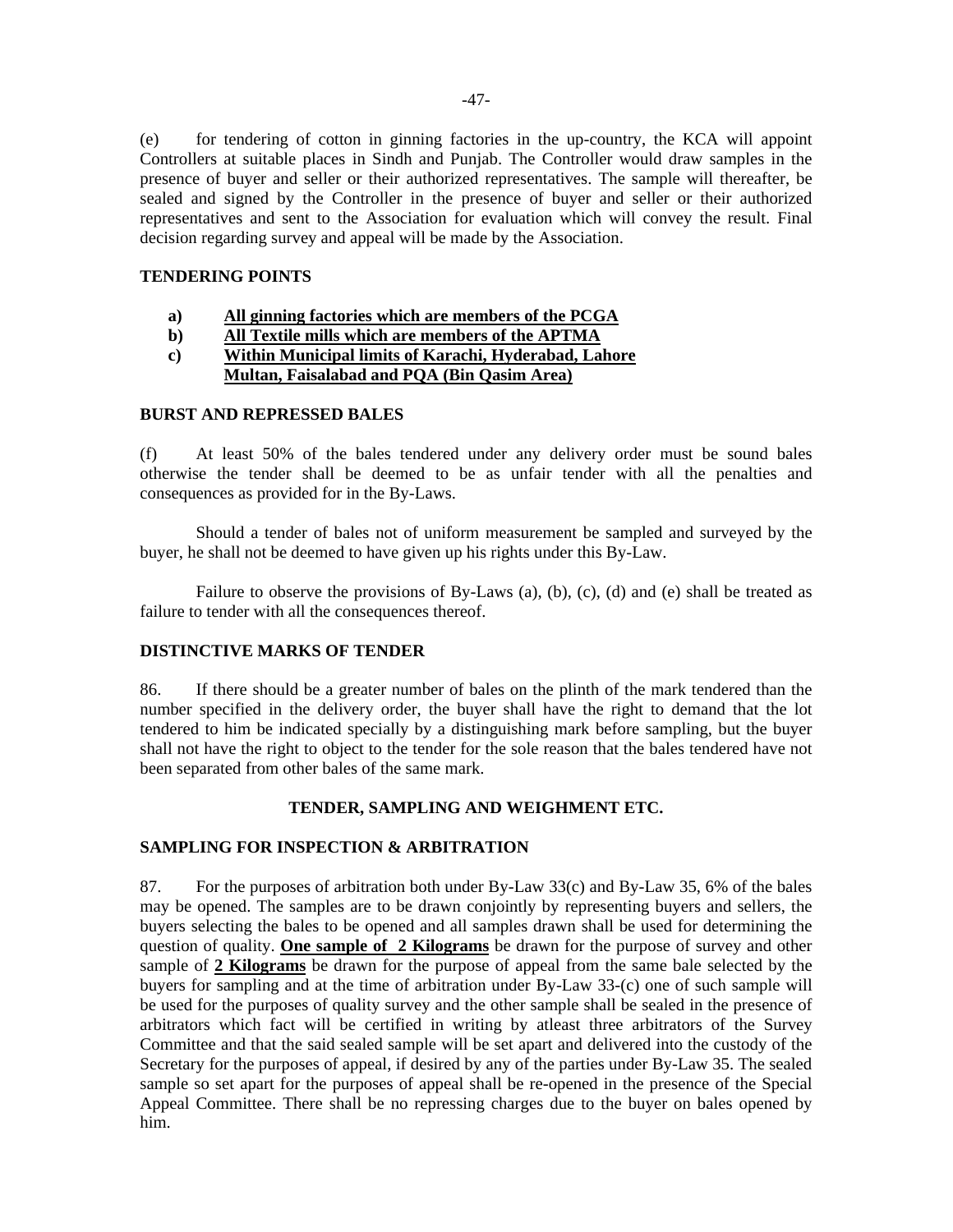#### **LACK OF UNIFORMITY JUSTIFYING REJECTION**

In case a sample drawn from one of the bales opened for arbitration purposes contains such inferior cotton as to justify rejection, the arbitrators and/or the Appeal Committee, or Special Appeal Committee, shall reject the whole lot on account of its inferior quality on the assumption that a corresponding portion of the total number of bales may be inferior in quality. Due allowance shall be made for the change in appearance of the hard side of the bale owing to cross packing.

# **DELIVERY**

88. The buyer shall begin to take delivery of cotton not later than 7 working days after the cotton is finally approved whether by the parties or in arbitration or appeal, or if no arbitration is held, then after the time allowed for arbitration has expired. The buyer shall complete deliveries within 15 days of the final approval whether by parties or in arbitration on appeal, or if no arbitration is held, then after the time allowed for arbitration has expired. In default (failure to begin taking delivery by the buyer as described above), the seller may after 48 hours notice weigh over the cotton at the expense and the risk of the buyer who shall be liable to pay for it with interest at 20% per annum (subject to such changes in the rate of interest as may be made by the Board from time to time), plus Rs. 6/- per bale for weighing charges and such further charges for fire insurance and rent as may from time to time be fixed by the Board. The seller shall then have the option to proceed as per By-Law 146, or on the expiry of 15 days i.e. the maximum time allowed under this By-Law, the seller after another 24 hours notice to the buyer shall have the powers of resale at the market rate or invoice back on the spot rate of the description of cotton concerned on the date following the date of expiry of notice on the account and at the risk of the buyer, plus such penalty not exceeding **Rs. 11/- per 37.3245 Kilograms** as may be fixed and imposed by the Board, from time to time. Due intimation of such sale or invoicing back shall be given by the seller to the buyer within 24 hours of such sale or invoicing back.

In the event of the seller refusing to give delivery of bales which have been approved or arbitrated on, the buyer shall have the right after giving 48 hours notice in writing of invoicing back at the spot rate of the day on which the notice expires plus such penalty not exceeding **Rs. 11/- per 37.3245 Kilograms** as may be fixed and imposed by the Board, or of purchasing in the market at a reasonable rate on account and at the risk of the seller. Due intimation of such purchase shall be given by the buyer to the seller within 24 hours of such purchase, and in the event of there being any dispute as to the reasonableness or otherwise of the price paid by him, such dispute shall be referred to arbitration as provided for in these By-Laws.

#### **MENDING OF BALES**

89. The seller has a right to require the buyer first weigh over the bales of cotton as they are, with the usual repressing charges for burst bales, and to mend the bales afterwards, unless mutually agreed to the contrary.

# **WEIGHT OF BALES**

90. (1) Against all forward contracts (except those delivery contracts in which a special weight is specified for delivery in the contract) the following shall be the minimum and maximum nett weight tenderable against 50 bales of any particular description:-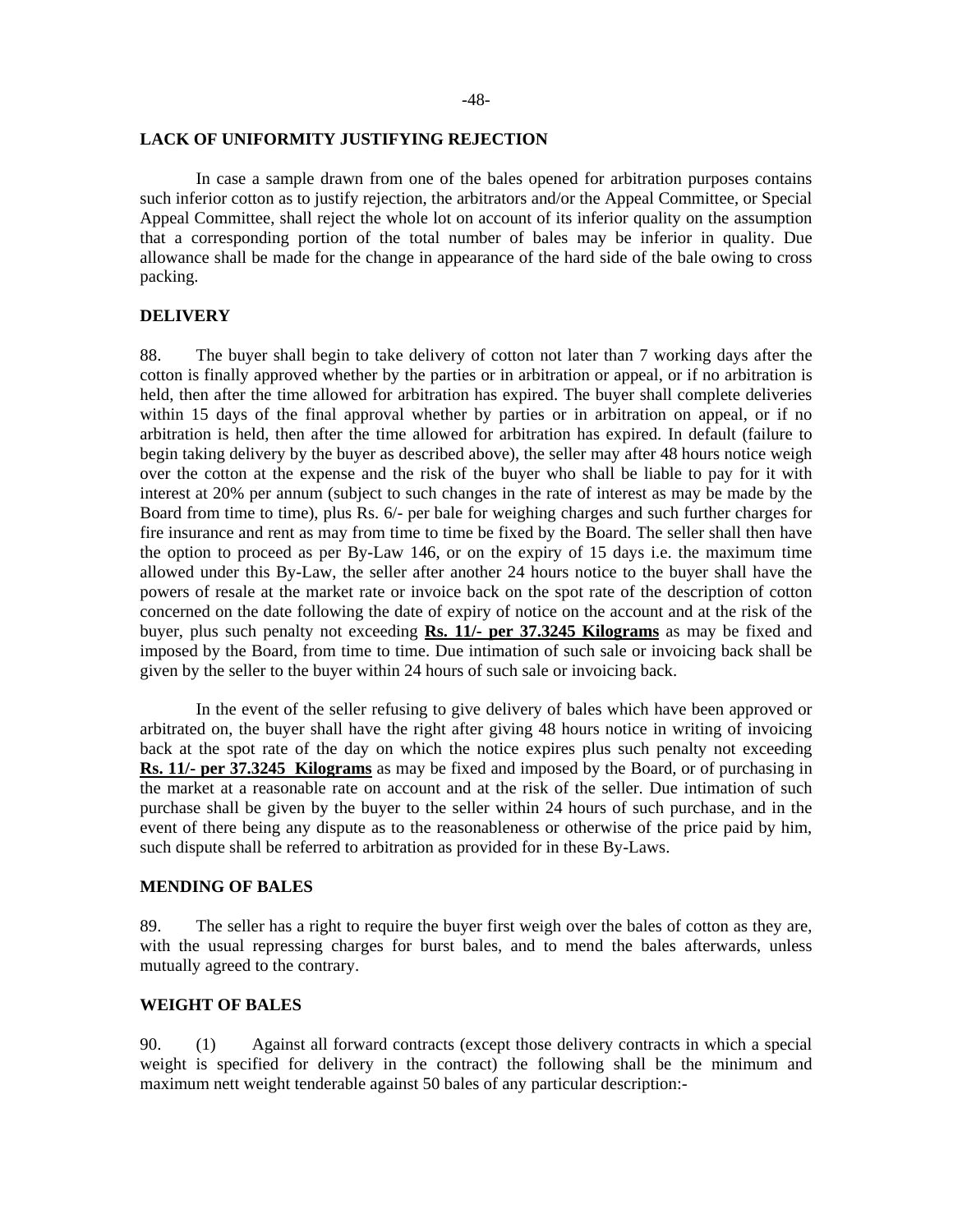| <b>Description</b>    | Minimum                   | <b>Maximum</b>     |
|-----------------------|---------------------------|--------------------|
| All Type of cotton of |                           |                    |
| Pakistan growth       | <b>16.49 Metric Tones</b> | 17.51 Metric Tones |
| <b>All Types of</b>   |                           |                    |
| <b>Foreign growth</b> | <b>16.49 Metric Tones</b> | 22.7 Metric Tones  |

Within these limits the cotton shall be taken at the price per **37.3245 Kilograms** stated in the delivery order.

Accounts between intermediate parties shall in all cases be adjusted on the basis of **17.00 Metric Tonnes per 100 bales with a tolerance of 3%.**

(2) In the event of any lot of **100 bales** weighing less or more than laid down in the above scale such shortage or excess as the case may be shall at the option of the buyer be adjusted between the original seller and the last buyer at the market rate of the day on which the final weighment of the lot takes place.

Short weight allowance will be governed by By-Law 117 (a) as amended by the Board from time to time.

(3) The last buyer shall not be bound to take any unopened bales of any description the nett weight of which is either less than **164.90 Kilograms or more than 175.10 Kilograms.**

(4) If any lot of Cotton weighs on an average less than **164.90 Kilograms** per bale nett, the last buyer shall be entitled to receive from the seller an allowance, between the weight herein mentioned and the average weight of the tendered lot calculated at a rate to be prescribed by the Board from time to time.

# **FOREIGN GROWTH**

# **Accounts between intermediate parties shall be adjusted on the basis of 17,000 kgs (17.00 tons) per lot and the number of bales will be adjusted according to average weight of the bale with a tolerance of 3%**

(5) If the iron hoops or hessian/cloth used are not in accordance with the requirements of By-Law 1-(18) the seller shall pay a penalty to the buyer as under :-

### **ON ACCOUNT OF HOOPS**

(a) For every missing gala a penalty of **Rs. 11/-** per Gala per bale. Bales broken in handling and bales which are opened for sampling will be exempted.

(b) If old iron hoops are used a penalty of Rs. 30/- per bale.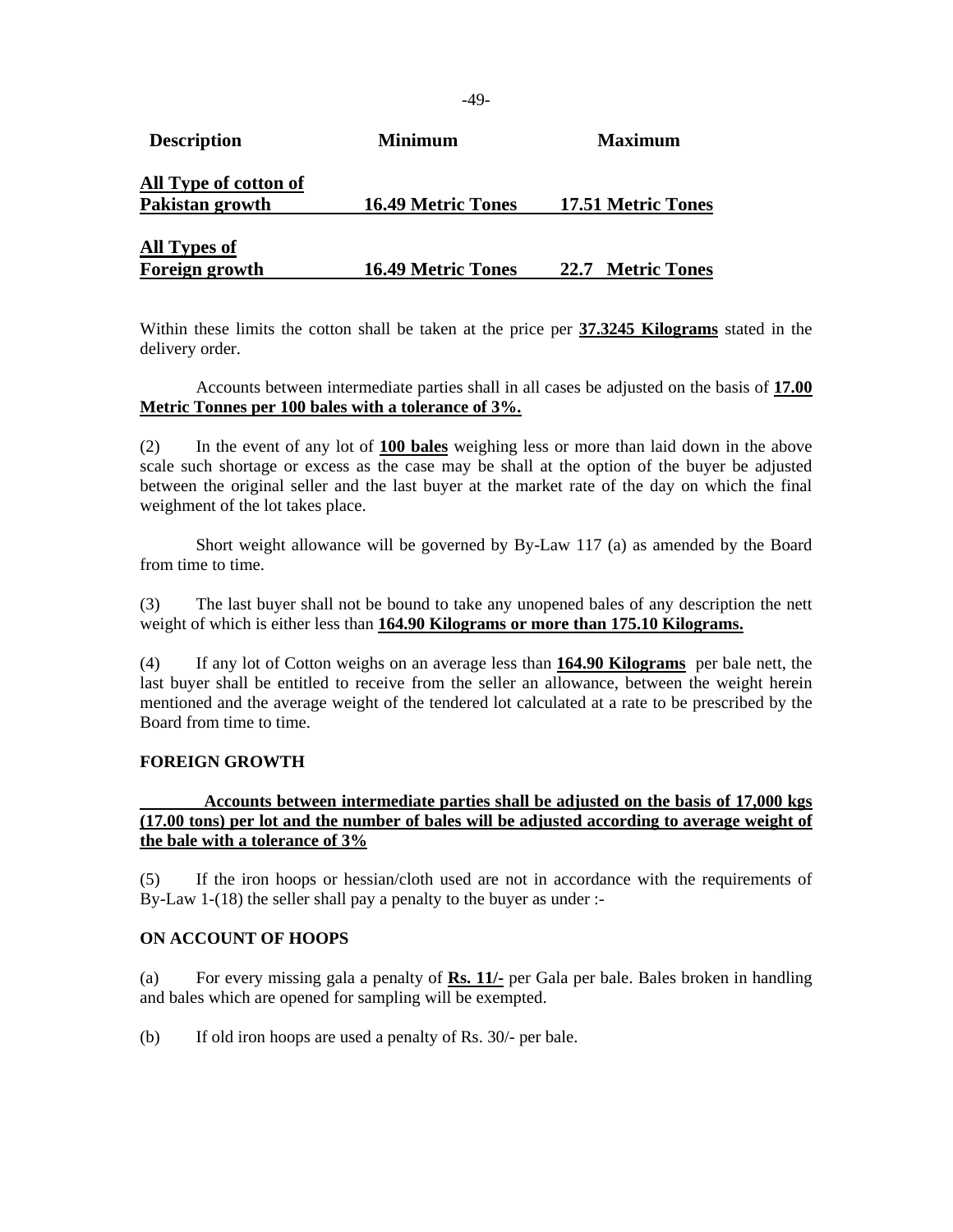### **ON ACCOUNT OF HESSIAN OR CLOTH**

 If the bale is not wrapped with new/serviceable hessian or cloth a sum or Rs. 30/- per bale and/or if inadequate hessian or cloth is used then a further penalty of Rs. 10/- per side per bale. In case of a dispute as to whether a bale(s) is not pressed in accordance with By-Law 1-(18) the matter shall be referred to arbitration and the arbitration shall be carried out as per procedure laid down in By-Law No. 33 (b) para 1.

### **PAYMENT**

91. In all transactions for the delivery of cotton payment may be demanded in cash against delivery at the seller's plinth and/or godown of any portion of the bales purchased, but the fact that the seller has not insisted on payment at the time of delivery shall not imply that he has given credit to the buyer, and the seller shall be deemed to have a lien on all bales delivered until payment for the same has been made in full, which payment can be demanded at any time.

#### **CLAIMS FOR EXCESS MEASUREMENT**

92. Measurement shall be 36.256 shipping Metric Tonnes M (32 Tons of 40 c.ft) per 100 bales or as may be prescribed from time to time by the Board, and the charge for excess measurement shall be such as may be prescribed by the Board from time to time.

Claims for excess measurement must be sent in not later than seven working days after the complete lot has been received by the buyer.

Measurement, in absence of mutual settlement, shall be ascertained by the Measurer of the Association and measurement fees payable in this connection shall be borne by the losing party. For measurement purposes 9 burst bales (including those opened for arbitration) per each lot of 50 bales shall be excluded. Any burst bales shall be measured in a properly repaired state, not open.

### **COUNTRY DAMAGE**

93. If at the time of weighment any bales are found to be damaged by mud, water, ants, etc., the buyer shall have the right to call for an arbitration, and to reject any bales which are declared by the arbitrators to be damaged to the extent of more than 8.1647 Kilograms. per bale, but he must weigh over the balance with the allowance awarded; provided that the buyer may at the time of the aforesaid arbitration call for a full allowance on the damaged bales in which case he shall be obliged to take all the bales with the allowance awarded.

If the buyer rejects any bales, he shall have the following options one of which he must follow:-

(a) he may invoice back the rejected bales at the spot rate of the working day following that on which the arbitration or appeal has been disposed of;

(b) he may buy in the market at a reasonable rate on account of and at the risk and expense of the seller, giving to the seller due intimation of his purchase.

In case of disputes as to the reasonableness or otherwise of the price of such a purchase, the seller is entitled to demand arbitration provided he claims it within 24 hours of his getting the notice of purchase.

#### -50-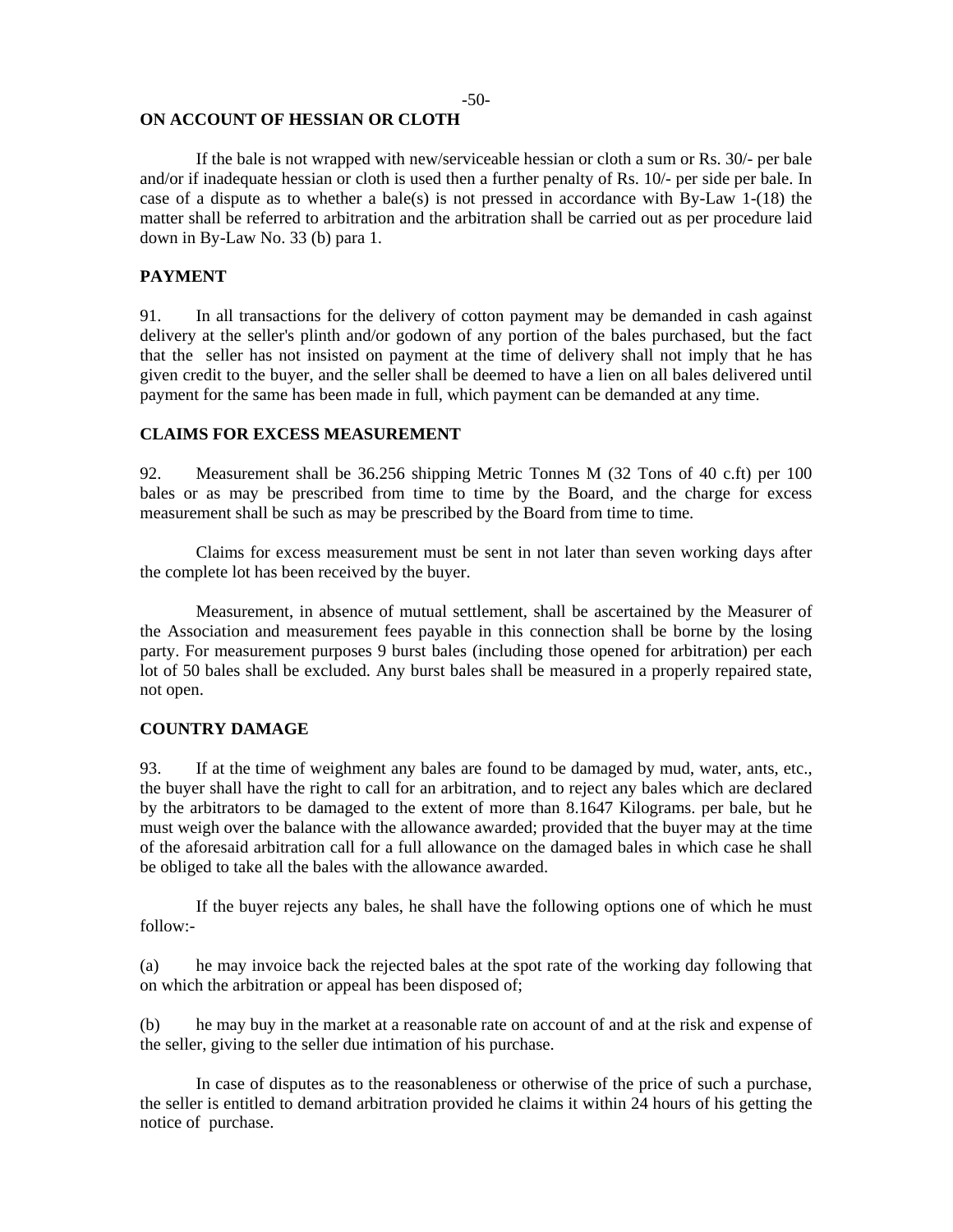The seller shall not be responsible for damage to bales caused by rain water after the approval of the cotton, if the cotton be not weighed over within the period laid down in By-Law 88.

The provisions of By-Law 33 relating to arbitrations on quality shall apply so far as applicable to arbitrations under this section also, except that there shall be no restriction on the hour of commencing the arbitration.

#### **Note:**

The time allowed for arbitration under this By-Law is 48 hours from the time of completion of weighment.

For the purpose of estimating the extent of damage 1/2 inch at either end of a bale may be taken to be equal to 2.7216 Kilograms.

#### **Note:**

The above By-Law applies to all bales, including stamped bales.

### **COTTON AFFECTED BY RAIN**

94. In the case of cotton wetted by rain buyer shall have the option of taking the cotton so wetted within 72 hours of purchase, with an allowance; or of being allowed to postpone delivery until the bales are dried, with no allowance. It is incumbent upon the buyer to declare to the seller immediately the rain ceases whether he intends to take delivery within 72 hours with an allowance or not. If the buyer does not take delivery, the seller shall be entirely free from all responsibility as to further damage caused by subsequent rain. Should the seller desire to receive part payment against his cotton, he must agree to the bales being removed to the buyer's plinth pending final delivery when the bales are dry.

### **BALES OF INFERIOR QUALITY**

95. If at the time of weighment (except as provided under By-Law 116) some of the bales which have not yet passed the scale shall be suspected of being inferior in quality to the stamped bales they shall be set aside until the buyer shall have weighed as many bales as he may consider to be equal to his stamped bales and the scale shall not be stopped either by the seller or the buyer so long as any portion of the lot sold shall not have been either weighed or set aside by the buyer as inferior.

### **RIGHT OF SURVEY FOR INFERIORITY**

96. Either party shall have the right to call for an arbitration under By-Law 33 on the bales set aside as inferior by the buyer. Such arbitration must be held not later than the first working day following that on which it has been demanded in writing either by the buyer or by the seller.

The Survey fees to be borne by the losing party.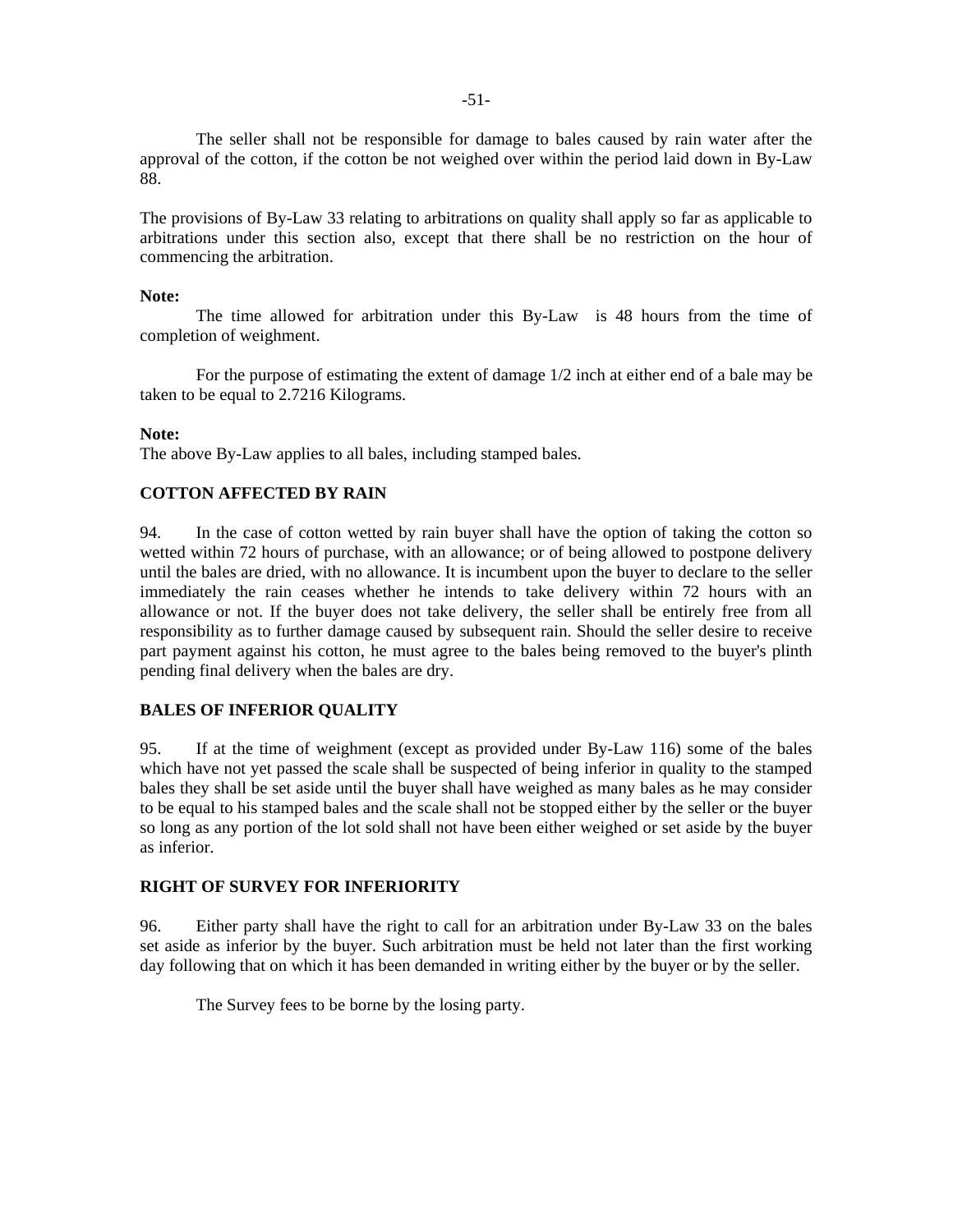# **METHOD OF SURVEYING FOR INFERIORITY**

97. For the purpose of estimating the inferiority of the bales set aside for arbitration 5 percent shall be selected by the buyer and 5 percent by the seller with a minimum of 2 bales on each side and the samples drawn from the bales thus selected shall be severally compared by the arbitrators with samples drawn conjointly by the buyer and the seller from all bales stamped by the buyer and the allowance, if any, shall be based on the average inferiority of the bales surveyed to the average quality of the stamped bales. Allowances awarded shall be based on the inferiority in quality of the bulk of the cotton contained in the bales.

# **BUYER'S OPTION ON AWARD JUSTIFYING REJECTION**

98. If an allowance be awarded which, added to the allowance, if any, already given in arbitration under By-Law 33 would justify rejection, the buyer shall have the option of the following courses, one of which he shall be bound to follow viz:-

(a) He may take the bales with the allowance awarded.

(b) He may reject them, in which case he shall follow the procedure laid down in By-Law 61 or By-Law 72 according as the contract is a hedge or a delivery contract.

If the buyer elects to take the bales, he shall give notice to the seller as prescribed by By-Law 43 and in the absence of such notice the seller shall presume that the cotton is rejected.

# **BUYER'S RIGHT ON SELLER'S FAILURE TO ARBITRATE**

99. Should the seller neglect or refuse to hold an arbitration as provided in By-Law 96, the buyer may proceed as if there had been a failure to arbitrate under By-Law 56 or 68, as the case may be.

### **LOSS OR DAMAGE BY FIRE**

100. (a) In the event of loss or damage as the result of a fire to cotton tendered against a forward contract which has been approved and stamped by the buyer but is still in the seller's plinth or godown awaiting delivery, the following procedure shall be adopted:-

For all such cotton as may be totally destroyed or rendered un-merchantable, the difference between the contract price or last settlement price as the case may be and the market rate of the cotton on the working day following that of the fire shall be paid to or received from the buyer. On all such cotton as may, though damaged, be still merchantable, and adequate allowance for damage shall be fixed by the buyer and the seller and the cotton shall be taken by the buyer who shall pay for it at the price named in the delivery order, less (1) the allowance fixed for damaged cotton, (2) the allowance (if any) which may, before the fire, have been fixed for quality, provided always that in the event of any dispute arising either in regard to the value of the cotton on the working day following that of the fire or in regard to the allowance to be paid for damage, the matter shall be referred to arbitration as provided by these By-Laws.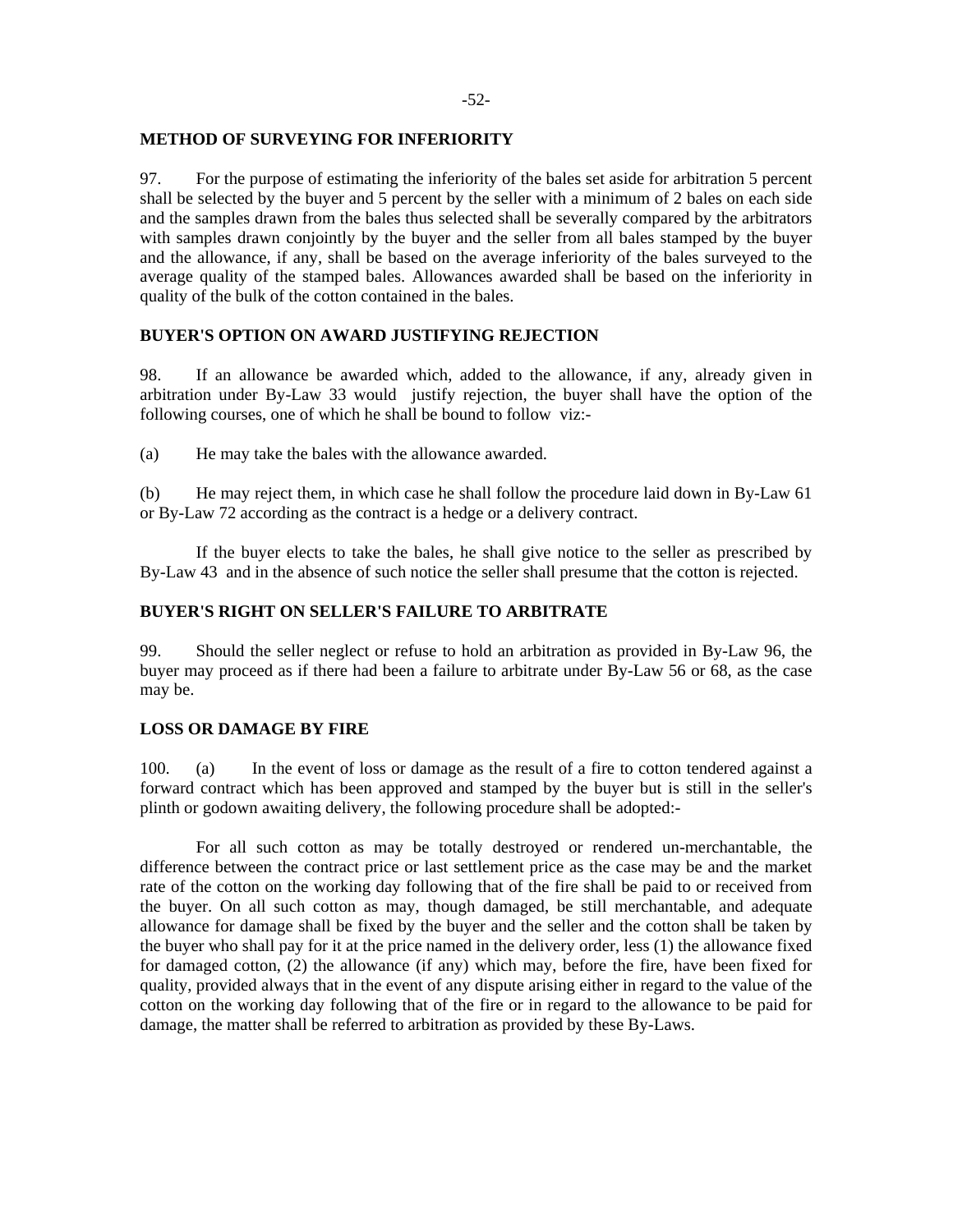(b) In the event of loss or damage as the result of a fire to cotton set aside by the seller for tender against a contract for which a delivery order has been given to the buyer but which has not been either finally approved by the buyer or finally arbitrated upon under these By-Laws the buyer shall invoice the cotton back to the seller at the market rate of the working day following that on which the fire occurred.

In no case provided for under this By-Law shall either party cancel the contract, but should the seller under a delivery contract elect to make a fresh tender under clause (b), the rights and obligations of both buyer and seller shall be the same as they would have been had no delivery order been previously passed against the contract.

# **GENERAL BY-LAWS RELATING TO SAMPLING AND DELIVERY**

# **LIABILITY FOR BALES ONCE WEIGHED**

101. Subject to the provisions of By-Laws 61 and 72 in no case shall any claim be made by a buyer on bales which have once passed the scale except on the ground of fraud, false packing or the presence of foreign substances in the bales.

# **SAMPLE COTTON**

102. All samples or loose cotton drawn by any party and/or his representative whether for inspection and approval or after approval shall be duly weighed and a receipt shall be given for the same by the party drawing the sample before removal from the plinth or godown. The party drawing the samples shall be bound to pay for them:-

(a) At the sample cotton rate fixed by the Board for the month during which the samples were drawn, or, in case of disagreement as to the quality of cotton submitted as a sample from a particular lot, at the sample rate of the grade by which the lot was subsequently sold.

(b) If he is the buyer of the lot at the rate which he pays for the cotton, provided the samples in question were drawn within two months of the date of purchase, otherwise at the sample cotton rate as specified above.

# **TARES**

103. The weight of tares shall be settled to the nearest 0.1134 Kilogram at the seller's plinth or godown at the time of delivery before the bales are removed.

In the event of the lot purchased consisting of bales from more than one press the tares of the bales from each different press shall be separately ascertained. For the purpose of ascertaining the tare of any given lot one bale selected by the buyer is to be tared. Should the tare found not be approved by the seller, then one more bale selected by the latter is to be opened, and the average of both bales taken as the tare of the lot. But the seller shall pay the pressing charges of the bale opened by him. If the tare of the bale selected by the buyer differs from the tare of the bales selected by the seller by 0.4536 Kg. or more, then the tare of the lot shall be taken to be 0.2268 Kilogram per bale less than the tare of the bale selected by the buyer. The average tare ascertained shall be accepted as final by both buyer and seller.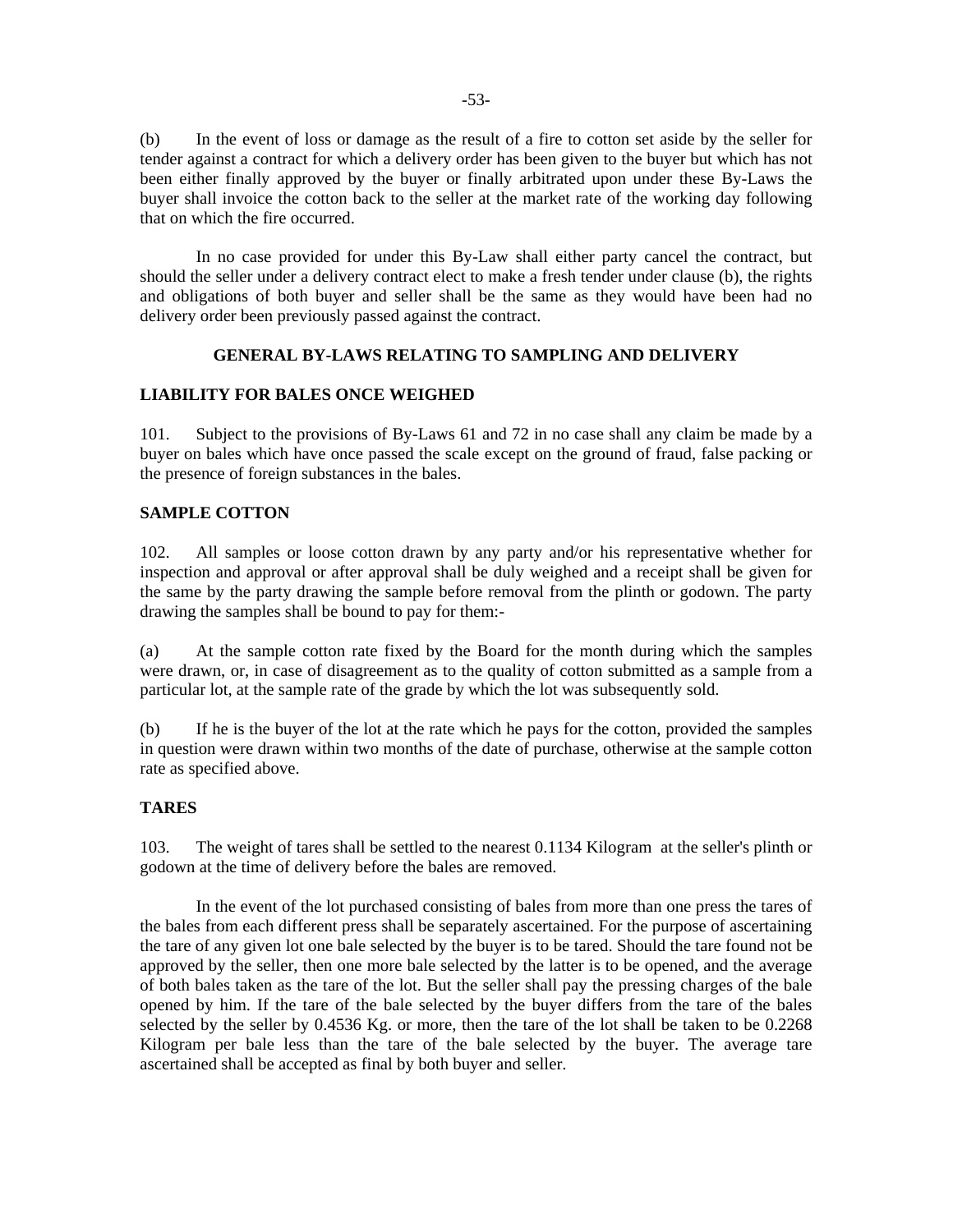### **BY-LAWS RELATING SPECIALLY TO READY TRANSACTIONS**

# **DEFINITION OF A READY TRANSACTION**

104. (a) Transactions in "Ready" cotton are made on the basis of bales approved and stamped by the buyer and the cotton sold is understood to be equal in quality to and of the same description as that contained in the stamped bales and to be ready in the seller's plinth and/or godown at the time of sale.

(b) All transactions whether ready or for forward specific delivery shall be regularly reported by the Members, or caused to be reported by the broker concerned to the Association. Such transactions shall be reported on the prescribed proforma shown in the schedule by 12.00 Noon on each working day and shall include the transactions made since 12.00 Noon of the immediately preceding working day or as notified by the Board from time to time.

# **P R O F O R M A**

# **THE KARACHI COTTON ASSOCIATION**

Name of Buyer/Seller **Date** 

Bales Station Grade Rate Names of Fixed Delivery Seller/Buyer Unfixed

# SIGNATURE (BUYER/SELLER/BROKER)

105. (a) In case of ready transactions on "on call" unless mutually agreed otherwise, the rate shall be fixed within business hours, also the rate shall stand fixed on the basis of the following day's official rate of the stipulated hedge contract and shall be binding on both the parties.

(b) Immediate delivery against cash is contemplated but the buyer shall (in the absence of any other agreement in writing with the seller) complete taking delivery within 11 days including holidays from and including the day on which the transactions were concluded.

106. Sample drawn from one bale out of 100 bales or less will be considered as pucca sample.

# **RIGHT AND OBLIGATIONS IN REGARD TO BALES OF INFERIOR QUALITY**

107. In case of inferiority of quality and failing amicable settlement, the buyer shall proceed according to By-Laws 95 and 96. If any allowance is awarded, the buyer shall have the option to (a) take the bales with the allowance awarded or (b) invoice them back at the spot rate of the day following that of arbitration or appeal, or (c) buy in the market similar cotton for the account and at the risk of the seller. But due notice in writing of his exercising the option must be given to the seller before the arbitration takes place. Failing such notice, the buyer shall take the cotton with the allowance awarded. Purchase on account shall be made on the day following the arbitration or appeal.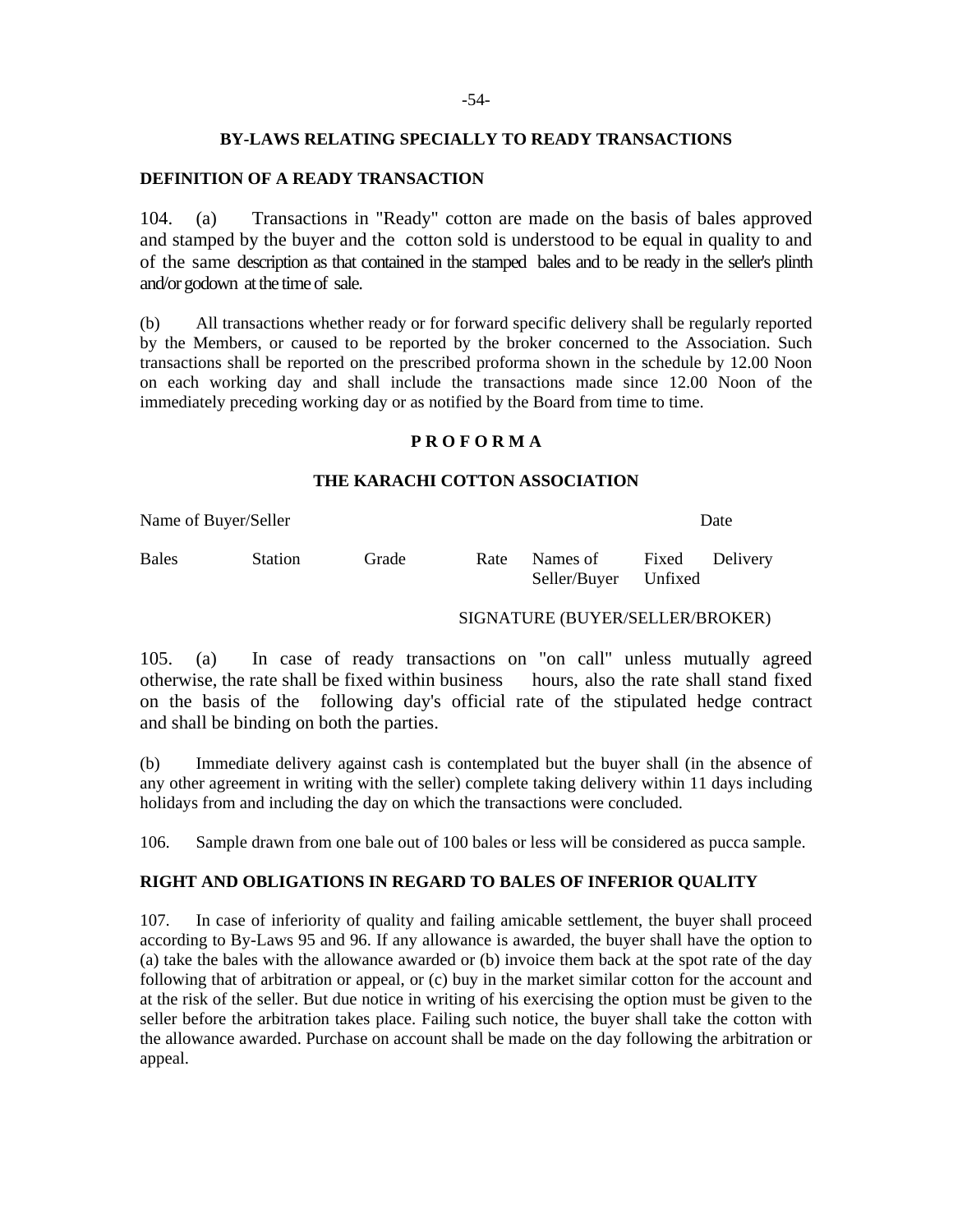#### **BUYING ON PUCCA SAMPLES**

108. The buyers prepared to buy on Pucca Sample shall be entitled to open upto 5 percent of the bales in order to ascertain the quality of the lot.

#### **STAMPED BALES**

109. All bales sampled and approved by the buyer at the pucca sampling shall be immediately stamped by him and shall remain in the seller's possession in trust until the transaction is completed. The buyer shall then immediately take delivery of his stamped bales.

# **BALES OF INFERIOR QUALITY**

When weighing over a lot in which more than one bale has been stamped and the stamped bales are not of equal quality, the buyer must weigh over from the said lot the same proportion of inferior bales as was found among the stamped bales.

# **BALES BURST AND REPRESSED**

110. The buyer shall be entitled to receive repressing charges from the seller on all burst bales other than those burst by him.

# **SAMPLING FOR INSPECTION AND ARBITRATION**

111. For the purposes of arbitration, 6% of bales may be opened. The samples are to be drawn conjointly by parties representing buyers and sellers, the number of bales to be opened being selected half by the seller and half by the buyer and all samples drawn shall be used for determining the question of quality. One sample of **2 Kilograms** be drawn for the purpose of survey and another sample of **2 Kilograms** be drawn for the purpose of appeal from the same bale selected by the buyer and the seller conjointly for sampling and at the time of arbitration under By-Law 33 (c), one of such sample will be used for the purposes of quality survey and the other sample shall be sealed in the presence of the arbitrators which fact will be certified in writing by at least three arbitrators of the Survey Committee and that the said sample will be set apart and delivered into the custody of the Secretary for the purposes of appeal if desired by any of the parties under By-Law 35 the sealed samples so set apart for the purposes of appeal shall be re-opened in the presence of Special Appeal Committee. There shall be no repressing charges due to the buyer on bales opened by him.

#### **BUYER'S RIGHT TO DELIVERY**

112. The seller must give delivery of the cotton sold by him under these By-Laws at any reasonable time demanded by the buyer.

#### **REFUSAL TO GIVE OR TAKE DELIVERY**

113. Should the seller neglect or refuse to give delivery as provided in By-Law 112, the buyer may, after giving 48 hours' notice in writing to the seller, buy in market at a reasonable rate and at the risk and expense of the seller similar cotton to that contained in the bales stamped by him; provided always that he shall do so not later than the day following that on which the 48 hours' notice expired, and that if there be any dispute as to the reasonableness or otherwise of the price paid by him, such dispute shall be referred to arbitration as provided by By-Law 39-1 (a).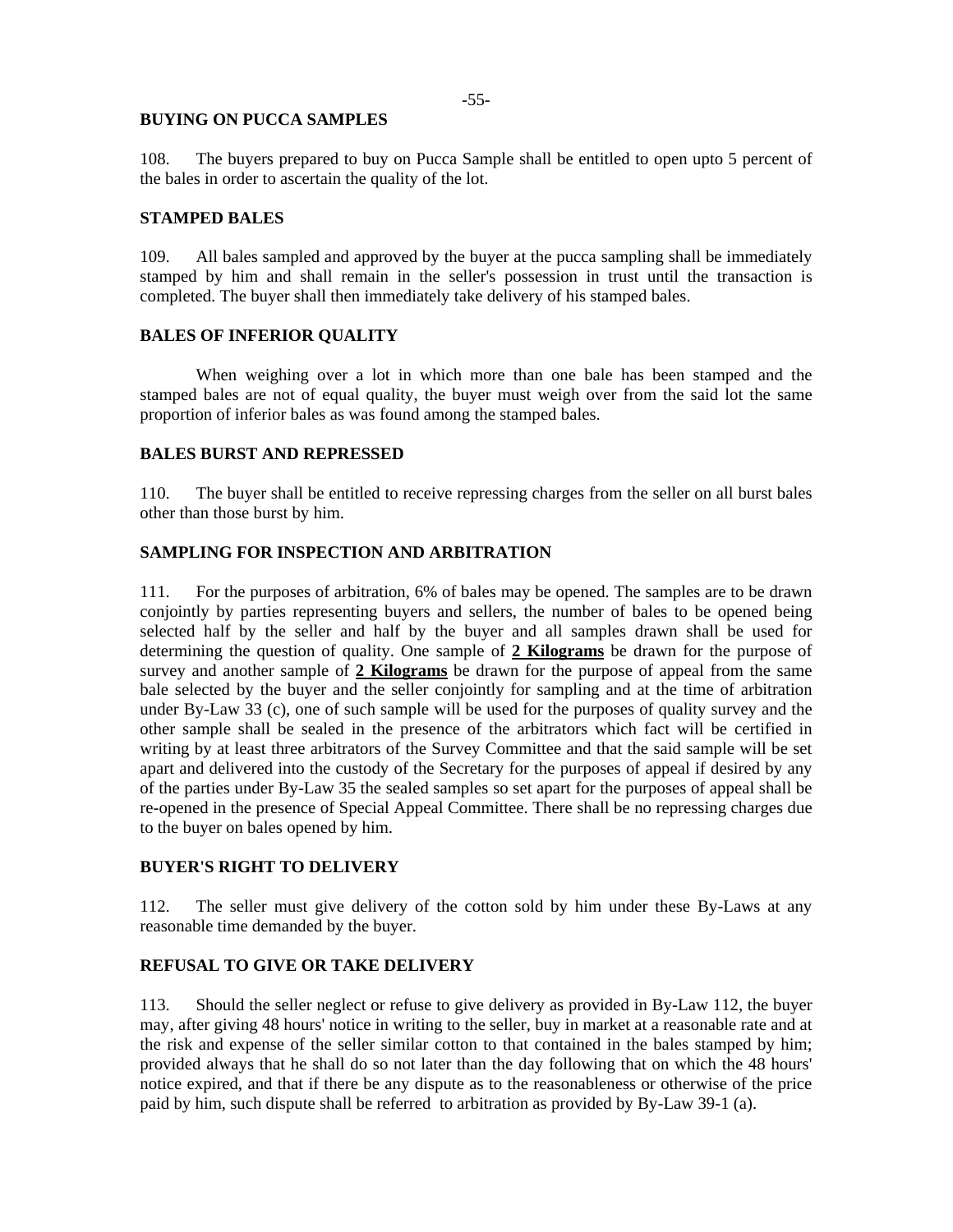#### **REFUSAL TO ARBITRATE**

If arbitration is resorted to under By-Law 39-1 (a), the seller shall allow samples to be drawn from the bales stamped by the buyer for inspection by the arbitrators. Should the seller refuse to allow such samples to be drawn the arbitration shall be held on samples drawn from bales which may have already been delivered to the buyer out of the lot, or should no bales have been delivered then on samples drawn by the buyer at the time of approval. Should no such samples be available the arbitrators shall decide the question by taking as their basis the difference between the price at which the original purchase was made and the rate (on the day of the original purchase) of the official standard which may most nearly represent the quality bought or of which the price can be most nearly ascertained.

Should the buyer refuse or neglect to take delivery, the seller may after giving 48 hours' notice in writing to the buyer, weigh over the cotton at the risk and expense of the buyer, who shall then pay for it with interest at 20 percent per annum (subject to such changes in the rate of interest as may be made by the Board from time to time) plus Rs. 6.00 per bale for weighing charges or as may be fixed and announced by the Board from time to time and such further charge for fire insurance and rent as may from time to time be fixed by the Board, failing which, the seller after 48 hours shall have the power of resale on the account and at the risk of the buyer and shall within 24 hours of such resale give intimation thereof to the buyer.

# **BY-LAWS APPLYING TO READY TRANSACTIONS**

114. By-Law 70 (iii) beginning "if the cotton is declared fraudulently packed, etc." 33, 34, 35, 36, 37, 38, 39, 89, 93, 94, 95, 96, 100, 101, 102 and 103 apply also to ready transactions.

### **REFUSAL TO ARBITRATE ON QUALITY**

115. Should the seller neglect or refuse to hold an arbitration as provided in By-Law 96, the buyer (1) may take delivery of the bales without allowance or (2) may after giving 48 hours' notice to the seller (a) invoice back in respect of the undelivered bales, or (b) purchase at the risk and expense of the seller.

The buyer shall disclose his option in his notice.

Should the buyer neglect or refuse to hold an arbitration as provided for in By-Law 96, the seller may, after giving 48 hours' notice in writing, either (1) invoice back in respect of undelivered bales, or (2) sell the cotton at the risk and expense of the buyer.

The seller shall disclose his option in his notice.

# **PENALTY FOR UNDUE DELAY IN WEIGHING**

116. In the case of all purchases of ready cotton the buyer shall, after 11 days from and including the date of purchase, lose his right to object to the quality of bales not yet weighed over by him (provided such bales are of the description sold) and shall take delivery of the same without allowance though they may be inferior to the bales stamped by him.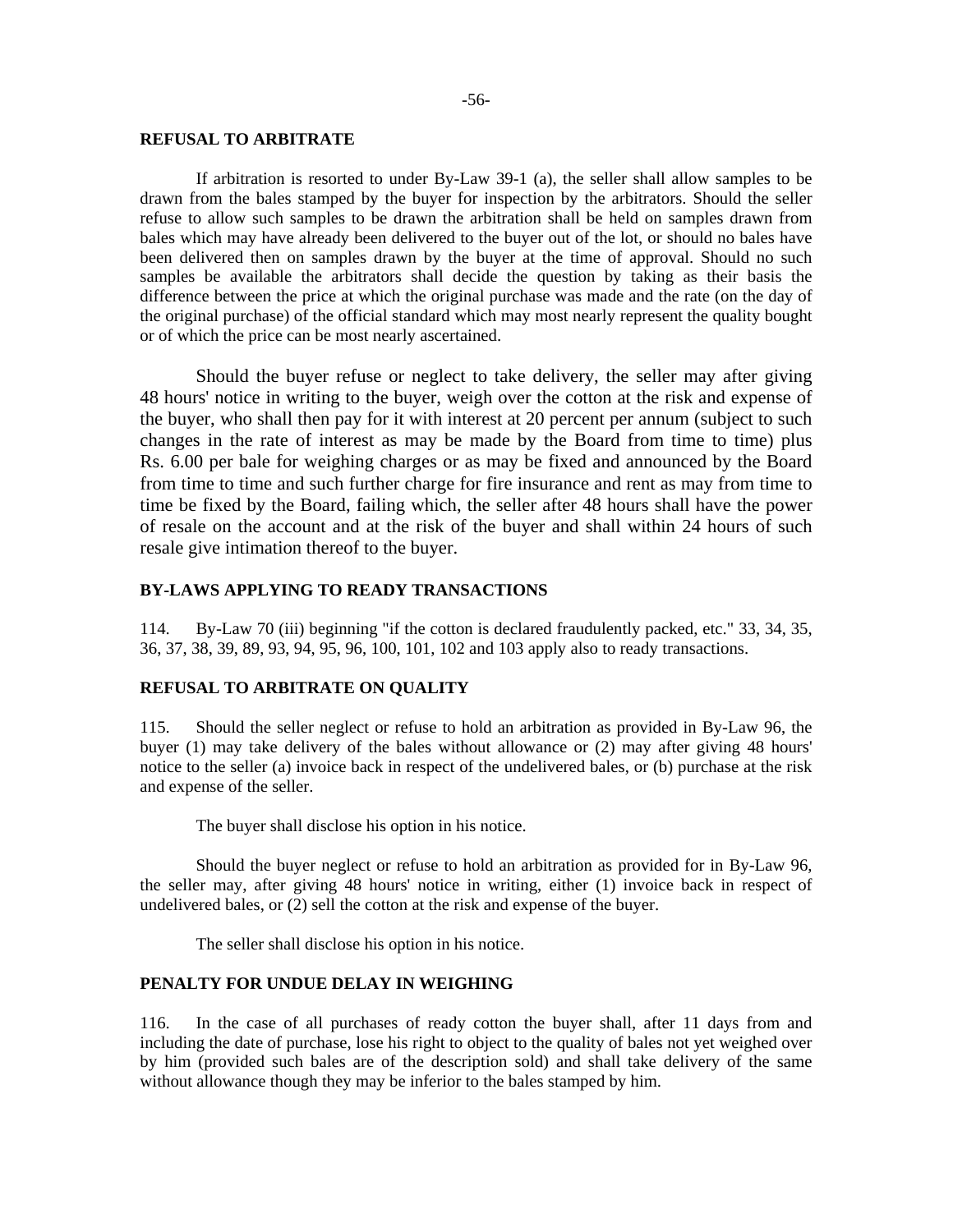**NOTE:-** Non-working days shall be deemed to be included in the permissive period of days for weighing but that, if the last day of this period is a non-working day, the working day following shall be deemed as the last day of the permissive period.

# **WEIGHTS AND PACKING TO BE ACCEPTED IN READY TRANSACTIONS**

117. The buyer of a ready lot shall not be bound to accept any unopened bale, the nett weight of which is less than **164.90 Kilograms or more than 175.10 Kilograms in the case of Saw Ginned Cotton. In case of foreign cotton net weight should not be less than 164.90 kgs or more than 227 kgs.**

(a) If any lot of **Saw Ginned** Cotton weighs on an average less than **164.90 Kilograms** per bale nett, the buyer of the ready lot shall be entitled to receive from the seller an allowance between the weights herein mentioned and the average weight of the tendered lot calculated at a rate to be prescribed by the Board from time to time. **In case of foreign cotton net weight should not be less than 164.90 kgs or more than 227 kgs.**

(b) Short weight differences for bales weighed on holiday are to be based on the Market Rates of the following day.

(c) The seller shall be liable to make such payment to the buyer as prescribed in the By-Law 90 (5) or as the Board may prescribe from time to time in this behalf if a bale is not full pressed bale and this shall also apply to the Cotton tendered against the Hedge Contract.

# **STATION AND MARKS IN READY TRANSACTIONS**

118. In the case of a transaction for ready delivery, the name of the station and marks shall be those contained in the Railway Receipt covering the cotton.

# **S T A N D A R D S**

# **STANDARDS**

119. The Board shall from time to time appoint a Standards Committee consisting of not less than four and not more than 16 (sixteen) members.

The functions of the Standards Committee shall be to prepare or to have prepared by such agency and at such times as the Board may from time to time decide or approve of, three sets of Standards, viz:-

i) The Working Standards,

ii) The Appeal Standards,

iii) The Reference Standards of various grades of cotton tender-able against the Hedge Contracts; but the Standards so prepared shall not be available for use until they have been passed at meetings of the Board convened for the purpose.

The three complete sets of Standards shall be kept in possession of the Secretary in the Association's Survey Room.

The Working Standards shall be available in the Settlement of Arbitrations.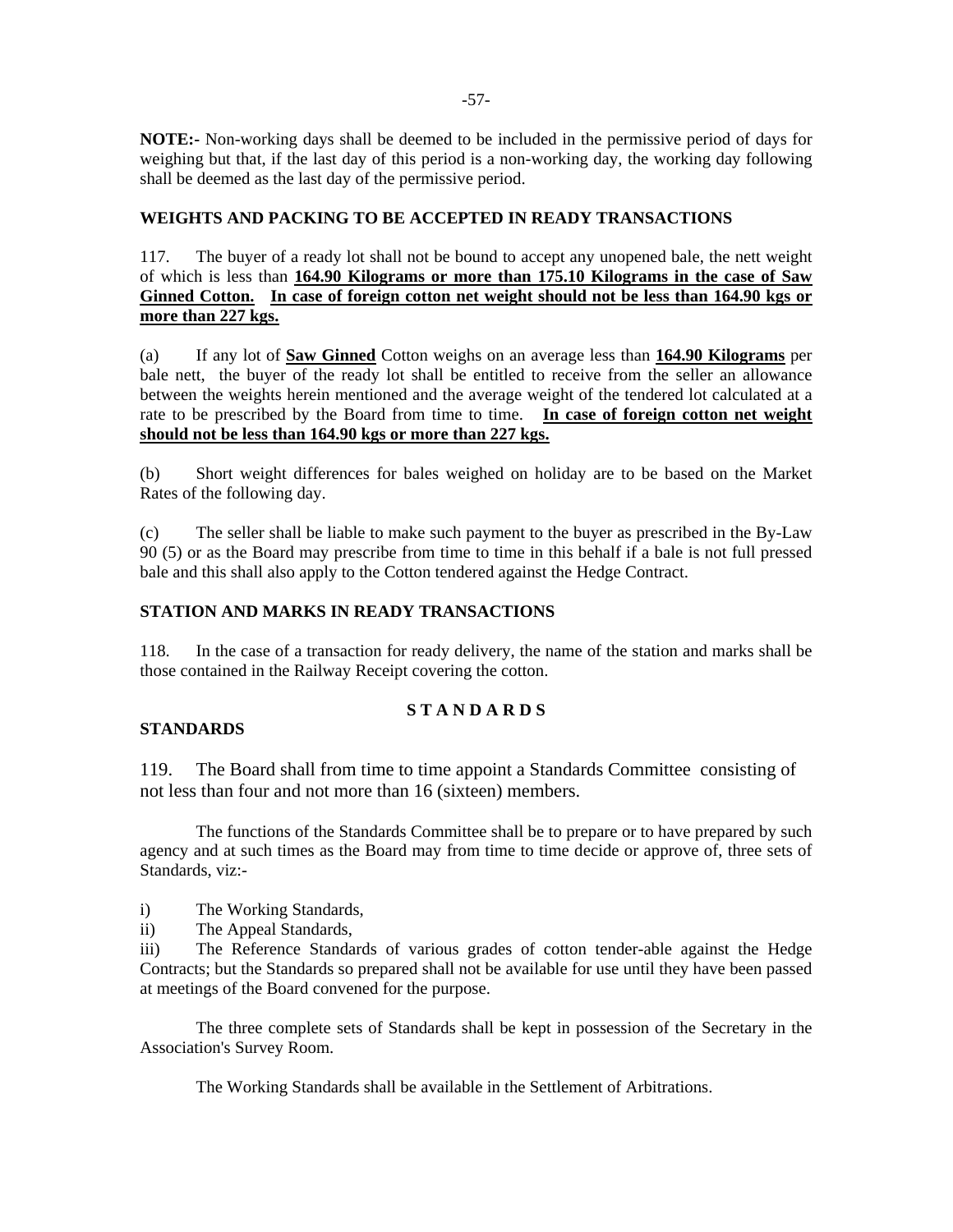-58-

The Appeal Standards shall be available in the settlement of appeal to the Appeal Committee or the Special Appeal Committee and for inspection at any time by the Board.

The Reference Standards shall mainly be available for the use of the Standards Committee and the Board as the basis for any revision of the Appeal and Working Standards.

120. The Appeal and Working Standards may be examined from time to time by the Standards Committee and if at any time, in their opinion, any standard has changed from its original condition, the Standards Committee may under the authority of the Board delegated to them take necessary steps to revise or replace it in order to bring it into accord with the corresponding Reference Standards.

New Standards of grades of cotton for which there have been no Standards previously, shall come into use with effect from such date or dates as the Board may from time to time determine.

In the event of any Standard or Standards in use for the year being destroyed or damaged by fire or through any other cause whatsoever, the Board shall have power to instruct the Standards Committee to prepare or to have prepared new sets of Standards to replace such as have been so destroyed or damaged subject to the provisions of By-Law 119.

# **BY-LAWS RELATING TO THE CLEARING HOUSE**

#### **PURPOSES OF THE CLEARING HOUSE**

121. A Clearing House shall be maintained for the purpose of facilitating the transmission of documents, and payments, settlements, etc., between contracting parties and shall be under the management of the Trading and Clearing House Committee appointed by the Board.

The Trading and Clearing House Committee appointed by the Board shall direct and supervise the general management and control of the Trading Ring and the hours for trading therein and regulate admission to and prohibition of the use of the Trading Ring through the Secretary of the Karachi Cotton Association, under the directions of the Board and in accordance with the Rules and By-Laws formulated by the Board and in force from time to time.

(a) A clock shall be placed inside the Trading Ring and a Bell shall be rung five minutes before the opening and again at opening time and ten minutes before the closing and again at closing time.

# **CLEARING HOUSE HOURS OF BUSINESS**

122. Subject to the holidays fixed by the Board, the Clearing House shall, unless otherwise determined by the Board, remain open on all week days i.e. Monday to Thursday from 9.00 a.m. to 4.30 p.m. except on Fridays from 9.00 a.m. to 12.30 p.m. and 2.00 p.m. to 4.30 p.m.

## **FORMS**

123. The Balance Sheets, Instruction Forms, Delivery Orders and Vouchers used for the purpose of the Clearing House shall be in the form sanctioned by the Board and shall be in English.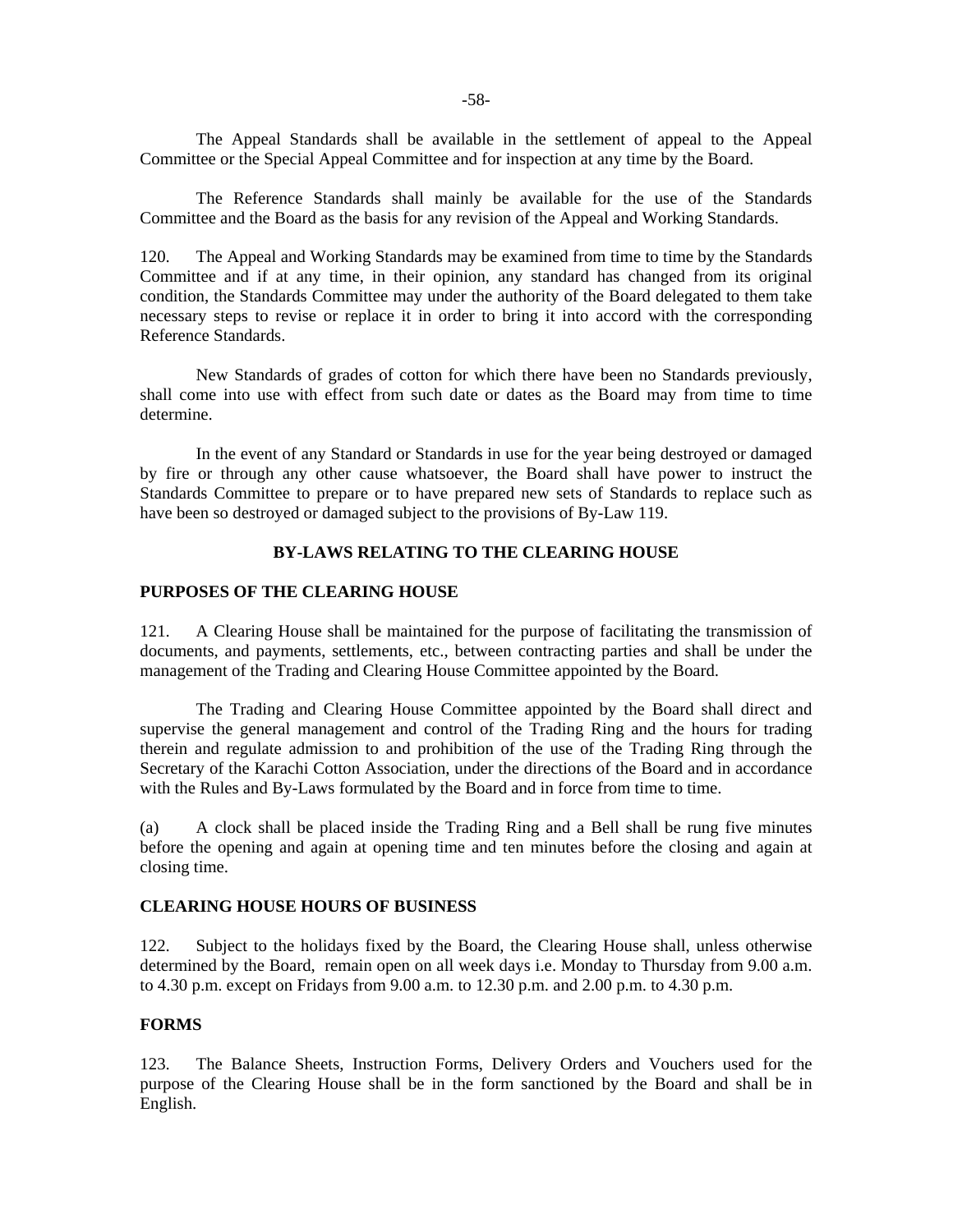### **DISPUTES**

124. Any dispute arising out of the working of the Clearing House shall be settled by the Clearing House Committee, or such Sub-Committee as may be appointed by the Board, for this purpose, or by the Chairman of the Board, whose decision shall be binding upon the parties in the dispute, subject (on payment of the appeal fee of Rs. 1000/-) to a right of appeal to the Board within three days of the date of the decision appealed against. The Board may in giving their decision, direct by whom such fees shall be paid and they shall be paid accordingly.

# **FEES FOR DECIDING CLEARING HOUSE DISPUTES**

125. A fee not exceeding Rs. 500/- may be charged by the Clearing House Committee or Sub-Committee for deciding disputes and it will be competent to the Clearing House Committee to decide what amount of fees shall be paid by each party.

# **FINES FOR DISOBEDIENCE**

126. All members shall pay attention to and obey notices issued by or on behalf of the Board or the Secretary of the Association regarding the working of the Clearing House, and the Board are hereby empowered to impose fines, not exceeding **five hundred rupees** in each case for neglect of, or disobedience to such notices. In case of errors or omissions or illegibility in the making up of Instruction Forms, Balance Sheets and other documents, and delay in submitting them or any of them to the Clearing House, the fine shall not exceed **Rs. 300/- per unit of 100 bales** for each day following the due date and for each error or omission or illegibility or delay. The Board may, by a resolution, depute the Chairman or any Officer of the Association to deal with and impose fines for breach of this By-Law.

# **PAYMENTS TO BE MADE THROUGH CLEARING HOUSE**

127. All payments by or to a member in respect of differences on cotton transactions (other than transactions in ready cotton) shall be made through the Clearing House and any such payment not made through the Clearing House shall be deemed and taken to be a compromise which must be reported in terms of By-Law 13.

# **EXCEPTION**

Difference on Delivery Contracts for cotton equal to stamped bales or sealed or type samples in which delivery is stipulated to be taken within a period of six weeks from the original date of contract, need not be passed through the Clearing House.

### **PAYMENTS**

128. Payments into the Clearing House shall be made by Bank Pay Orders or paid into the account of the Association with bank or banks prescribed by the Board into the Settlement Account of the Association. The Chairman may at his discretion under special circumstances allow the Clearing House to accept cheques from members. The Bank's Pay Order/Bank Receipts/Cheques shall be submitted to the Clearing House in accordance with the instructions issued by the Clearing House from time to time. The Clearing House will deposit the Bank Pay Orders or Cheques with bank/banks notified by the Board for credit to the Settlement Account of the Association. Outward payment shall be made by the Clearing House by cross and order cheques "Payee's Account".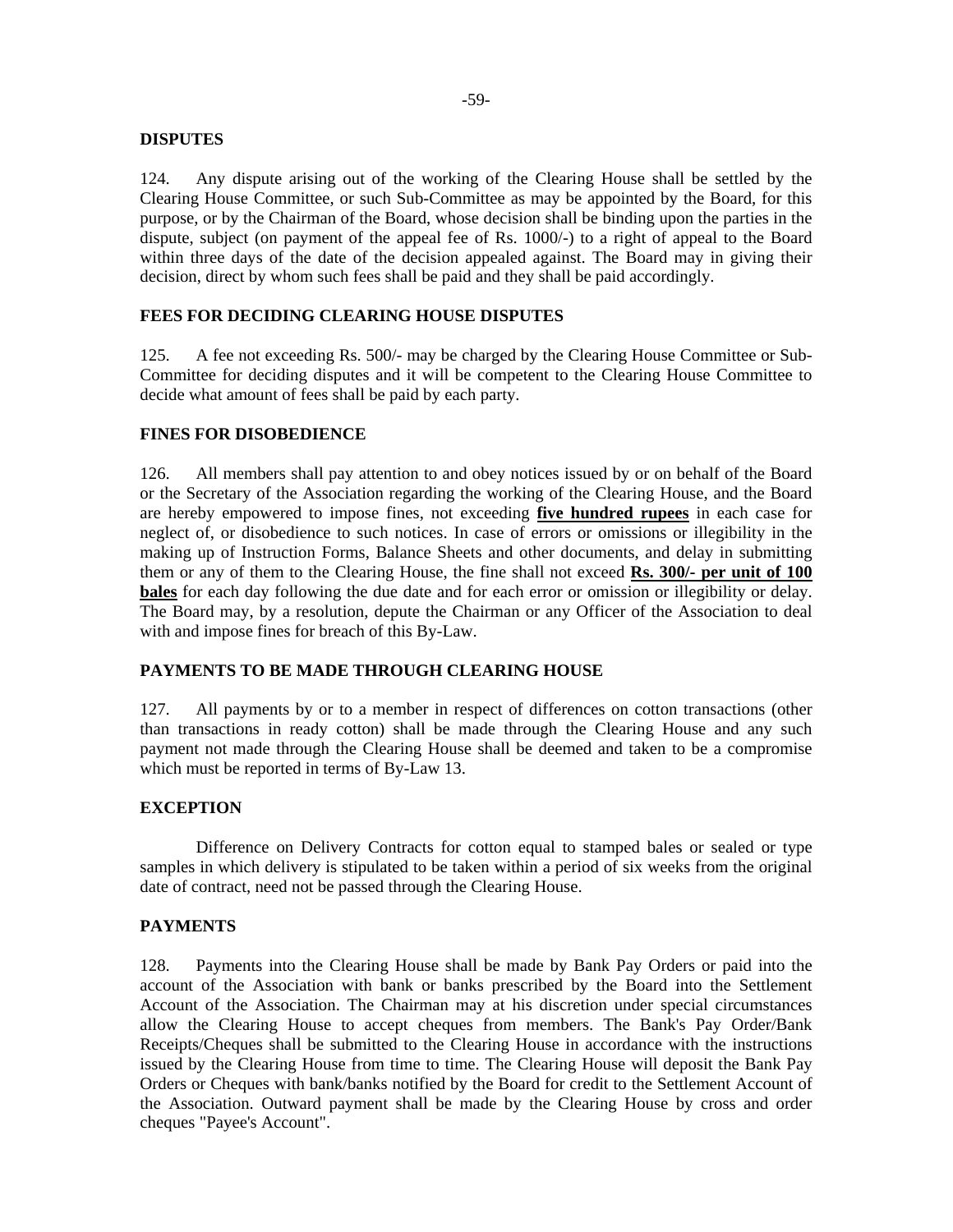### **HOURS**

129. The hours of the clearing shall be fixed by the Board who shall give reasonable notice of any alteration therein, provided that the hour of outward payments, shall depend on debtor members dues having been paid into the settlement Account as required under By-Law 128.

# **SETTLEMENT DAYS**

130. All Delivery Contracts other than those excepted under By-Law 127 and Hedge Contracts shall be subject to periodical settlements through the Clearing House and in every case the parties to the contract must be members of the Association. Settlements of differences due on open contracts and of other liabilities to be settled through the Clearing House shall be made weekly on days which shall be notified in a calendar to be published annually. The day on which Balance Sheets are required to be submitted to the Clearing House shall be known as Settlement day.

Notwithstanding anything contained in the By-Laws every Monday shall be a Settlement Day. If any Monday is Due Date or is a Bank Holiday, the immediately following Banking Day shall be a Settlement Day.

# **ALTERATIONS OF SETTLEMENT DAYS, ETC.**

131. *Not*withstanding anything contained in these By-Laws, the Board shall have power at any stage to cancel, pre-date, postpone, alter to a fixed date or dates, amalgamate, fix additional and special, Settlement Days, Settlement Rates Days, days for payment of differences, inward payment days and/or outward payment days.

In the event of there being a holiday, on any of the days mentioned in the para 1 above and the Board not having had the time to fix another day in lieu thereof, the working day preceding the day affected will automatically become Settlement Day, Settlement Rates Day, day for payment of dues, etc., as the case may be.

### **SETTLEMENT RATES**

132. Notwithstanding anything contained in these By-Laws, the following procedure shall apply for the purposes of Settlements in respect of all positions of Hedge Contracts and/or all Forward Delivery Contracts. The settlement prices shall be fixed by the Board or the Rates Committee authorized in that behalf at 10.30 a.m. (or at such other hour as may be prescribed by the Board from time to time) on every Thursday. In the event of any Thursday being a Cotton Market Whole Holiday, the Settlement prices shall be fixed on the preceding Trading Day.

In the case of Delivery Contracts, the settlement price of the corresponding Hedge Contracts (as given in Schedule B) under/or all Forward Delivery contracts under which the cotton contracted for would be tenderable, shall be the basis for the periodical settlement. Such allowance as shall be agreed upon by the parties in their contract to cover any difference between the cotton contracted for and the cotton which is the basis of the Hedge Contract and/or all Forward Delivery Contracts shall be added to or deducted from the said settlement price. In the case of contracts for descriptions which are not tenderable against any Hedge Contract and/or all Forward Delivery Contracts, the parties may either agree in their contract upon an allowance above or below one of the Hedge Contracts and/or all Forward Delivery contracts for the purposes of their periodical settlements or may apply to the Board to fix settlement rates.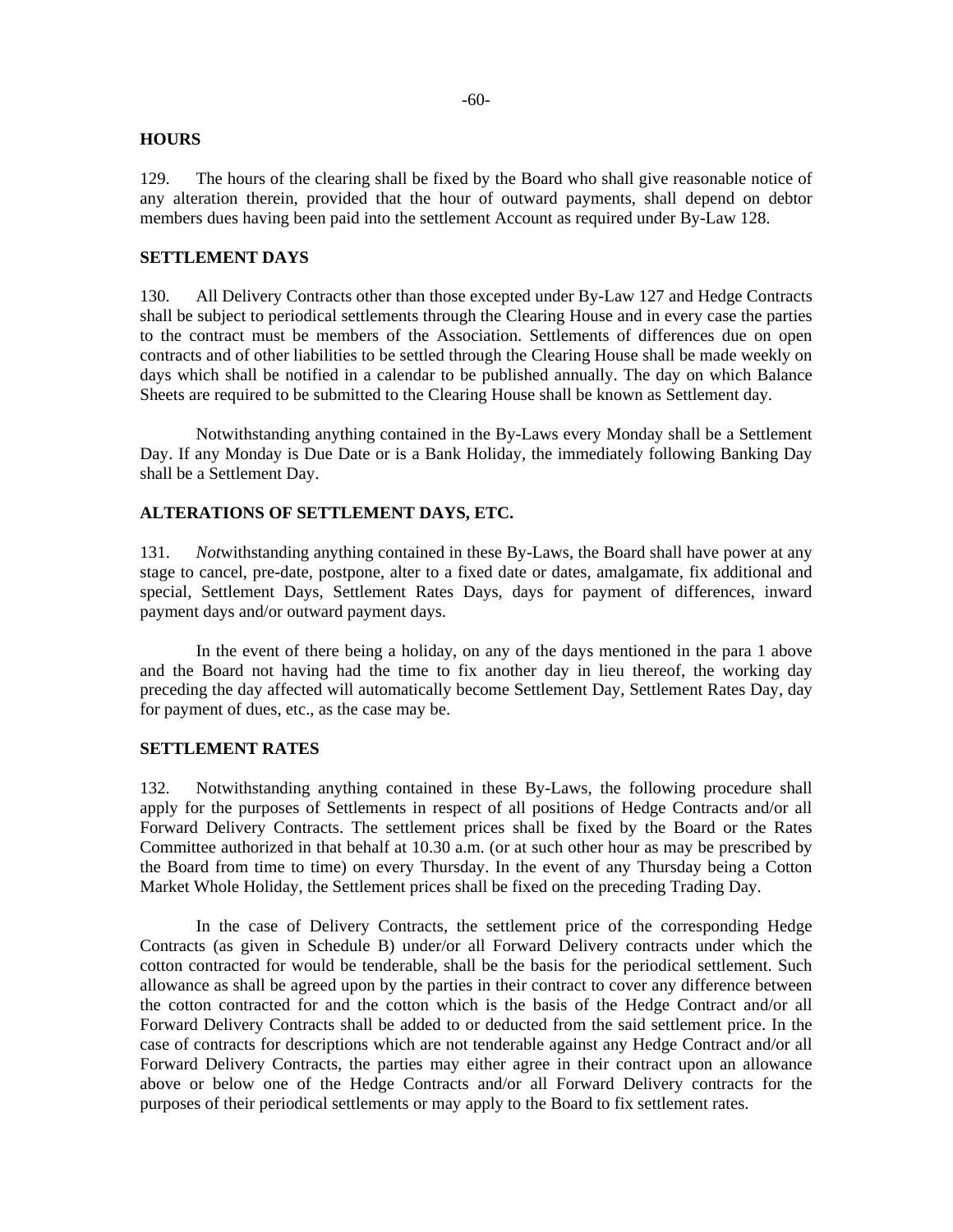-61-

For the settlement of Delivery Contracts (under By-Laws 70 and 71) application for the illegibility or delay. The Board may, by a resolution, depute the Chairman or any Officer of the Association to deal with and impose fines for breach of this By-Law.

# **SETTLEMENT STATEMENT**

133. Members shall exchange settlement accounts not later than 2. p.m. on the day immediately preceding Settlement Day, and shall check the same and adjust any discrepancies.

Failure to comply with this By-Law will be dealt with under By-Law 126.

**NOTE:** It will be convenient to prepare Settlement Accounts on Form I given in the Appendix and to exchange them at the Clearing House, but by arrangement between the parties, the accounts may be prepared in any form and exchanged in any manner agreed upon.

# **CONTRACTS TO BE INCLUDED**

134. All contracts entered into upto and including the day on which the prices are fixed shall be included in each Settlement.

# **METHODS OF PREPARING SETTLEMENT BILLS**

135. The following procedure shall be followed in making up settlement bills:-

The differences payable are to be calculated to the exact figures in rupees.

# **CALCULATION OF DIFFERENCES**

136. In the case of contracts coming under the settlement for the first time differences shall be calculated between the contract price and the settlement rate. In the case of contracts coming under subsequent settlements, differences shall be calculated between settlement rates.

# **CLOSED CONTRACTS**

137. Settlement accounts shall show the balance of bales, if any, carried forward from the last settlement at the settlement prices together with all new business entered into at the contract prices (vide By-Law 134) Purchases from and sales to the same persons, firms or companies of the same quantity and description of cotton for the same month or months of delivery after appearing in one settlement statement shall be deemed "closed contract" and shall not be shown in subsequent settlement statements.

# **VOUCHERS**

138. Members from whom money is due on settlements shall hand over to the members to whom it is due before 10.30 a.m. on each Settlement Day Vouchers (Form 2 given in the Appendix) showing what sum is to be claimed after which no voucher can be withdrawn without the written consent of the other party.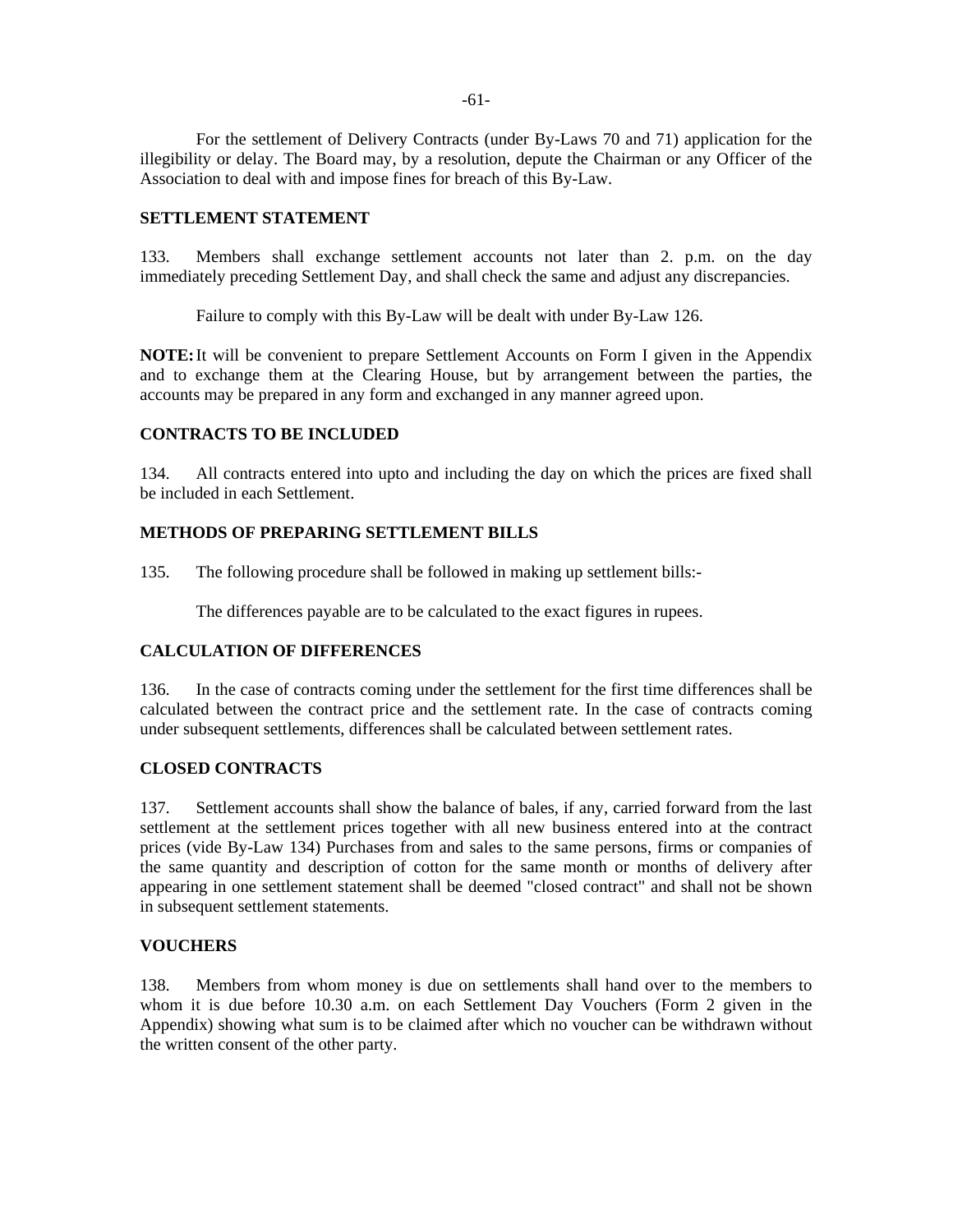#### **FILING OF BALANCE SHEETS ETC.**

139. Balance Sheets (Form 3) shall be prepared and sent into the Clearing House at the hour and on the day fixed by the Board as Settlement Day in that regard together with Vouchers (Form 2).

# **INWARD PAYMENT DAY**

Members handing into the Clearing House the Balance Sheets and Statements after the hour on the day so fixed shall be charged a late fee at the rate of Rs. 5/- per hour or part of an hour and no Balance Sheet or Statement shall be accepted later than 3.30 p.m. on the date fixed. Members, whose Balance Sheets, in conjunction with the said statements, show a debit balance, shall attach their Pay Order for the amount with the Balance Sheet, which shall be handed into the Clearing House not later than the time on the day specified in the Clearing House Notice which day shall be called the "Inward Payment Day" and the members whose Balance Sheets, in conjunction with the said statements, show a credit balance, shall be paid the sums due to them as and when the Chairman directs its payment.

**NOTE***:* Vouchers once submitted with the Balance Sheets to the Clearing House shall not be allowed to be withdrawn without the consent in writing of the other party or parties concerned.

# **TENDERS AGAINST HEDGE CONTRACT**

#### **INSTRUCTION FORMS**

140. On the first and last working day of each delivery period and on every Tuesday and Saturday between these dates (except when such days fall on a holiday fixed by the Board or on Settlement Days or Settlement Rates Days), members who shall have entered into Hedge Contract for the delivery of cotton during such delivery period shall send into the Clearing House not later than 12 noon (except on the due date of the contract when it shall be accepted up to  $1.00$  p.m.) a full list of such contracts in units of **100 bales** on Form 4 (Instruction Form) a separate statement of contracts for each description of cotton being submitted. Members sending into the Clearing House Instruction Forms on days other than due date between 12 noon and 1.00 p.m. shall be charged a late fee of Rs. 5/-. These forms are for the information of the Clearing House and will be returned to the members submitting them when finished with.

On the due date the Clearing House may accept Instruction Forms between 1.00 p.m. to 2.00 p.m. on receipt of Rs. 100/- as a penalty per each Form and between 2 to 3 p.m. on receipt of an additional Rs. 100/- as a penalty per each Form. If between 1.00 p.m. and 3.00 p.m. the Clearing House finds that a Form is missing the member who has failed to put in the Form in question may be called upon by the Clearing House to submit the Form together with the penalties provided in this By-Law. If the Form is not forthcoming during these hours, the member on receiving a tender will become the last buyer.

In the absence of a member's Instruction Form required as above, the member in question on receiving a tender becomes the last buyer.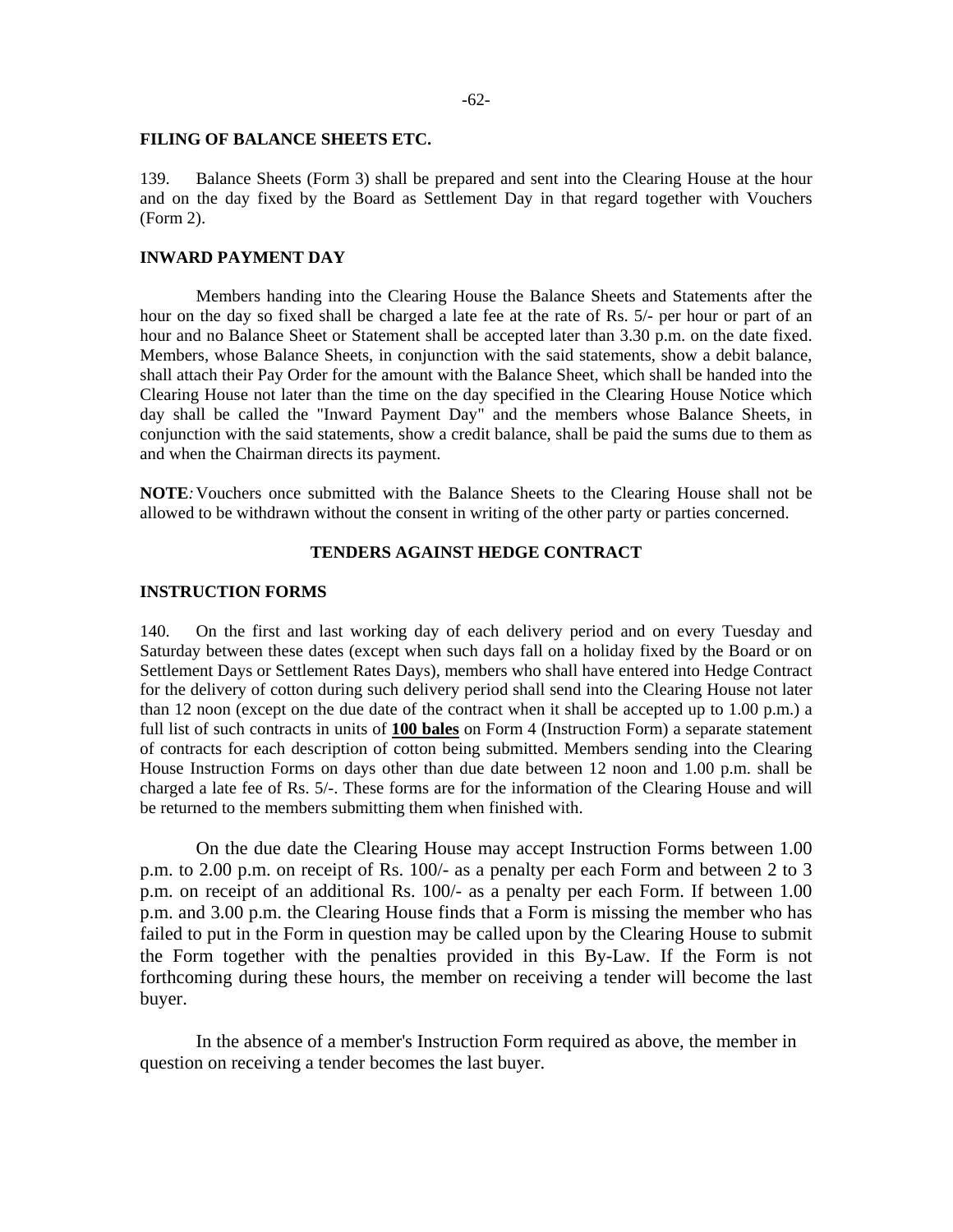### **EXPLANATION**

No instructions shall be given to the Clearing House regarding purchases from and sales to the same firms of the same quantity and description of cotton for the same month or months of delivery, whether such purchases and sales have passed through a settlement or not, and no tenders shall be made or received against such sales or purchases.

# **TENDER DAYS**

141. The days referred to in By-Law 140 shall be known as Tender Days which however may be varied by the Board from time to time by posting a notice on the Board.

### **TENDERS**

142. Any member desiring to tender cotton against a Hedge Contract shall send into the Clearing House not later than 1.00 p.m. on any one of the Tender Days and on due date particulars of his tender on the Clearing House Delivery Order Forms (Forms 5 and 6). These forms shall specify the contract price or last settlement price, if any, the marks and the description of the cotton tendered, the standard under which it is to be surveyed, the exact place where the cotton is lying, the date of issue of delivery order and in Form 5 the names of the seller and of his immediate buyer. The name of the last buyer when ascertained shall be entered in Form 6 by the Clearing House. The name of the last buyer shall be posted on the Notice Board of the Association as soon as practicable. The Clearing House shall give each tender a registered number and shall enter in the delivery order the difference in value between the standard basis of the contract and the particular description of cotton tendered under the contract; this difference to be calculated on the spot values as fixed and dealt with under By-Laws 53 and 84. The Clearing House shall pass delivery orders on to other parties who have contracts for the same description and quantity of cotton.

### **PASSING ON OF DELIVERY ORDERS**

143. The Clearing House shall have power to pass on delivery orders in the manner laid down in the By-Laws particularly By-Law 142 and the first seller and the last buyer shall thereby be deemed for the purposes of By-Laws to have made a contract the one with the other in the appropriate form prescribed by the By-Laws without prejudice to the contracts made by both or either of them with intermediate parties or between other intermediate parties inter se.

### **LAST BUYERS**

144. When the passing on of the deliver order has been completed, the Clearing House shall hand to the buyer whose name appears last thereon (and who shall be known as the "Last buyer") the pucca Delivery Order (Form 6) which shall be stamped with official stamp of the Clearing House.

### **RE-TENDERS**

145. The last buyer shall not be permitted to re-tender any Delivery Order which has been handed to him by the Clearing House. In very exceptional cases and upon cause shown the Board may for the sole purpose of rectifying a bonafide mistake permit a re-tender of a delivery order on such terms as the Board may from time to time determine and with or without a monetary penalty not exceeding Rs. 5/- per **37.3245 kilograms** as in the opinion of the Board the circumstances justify.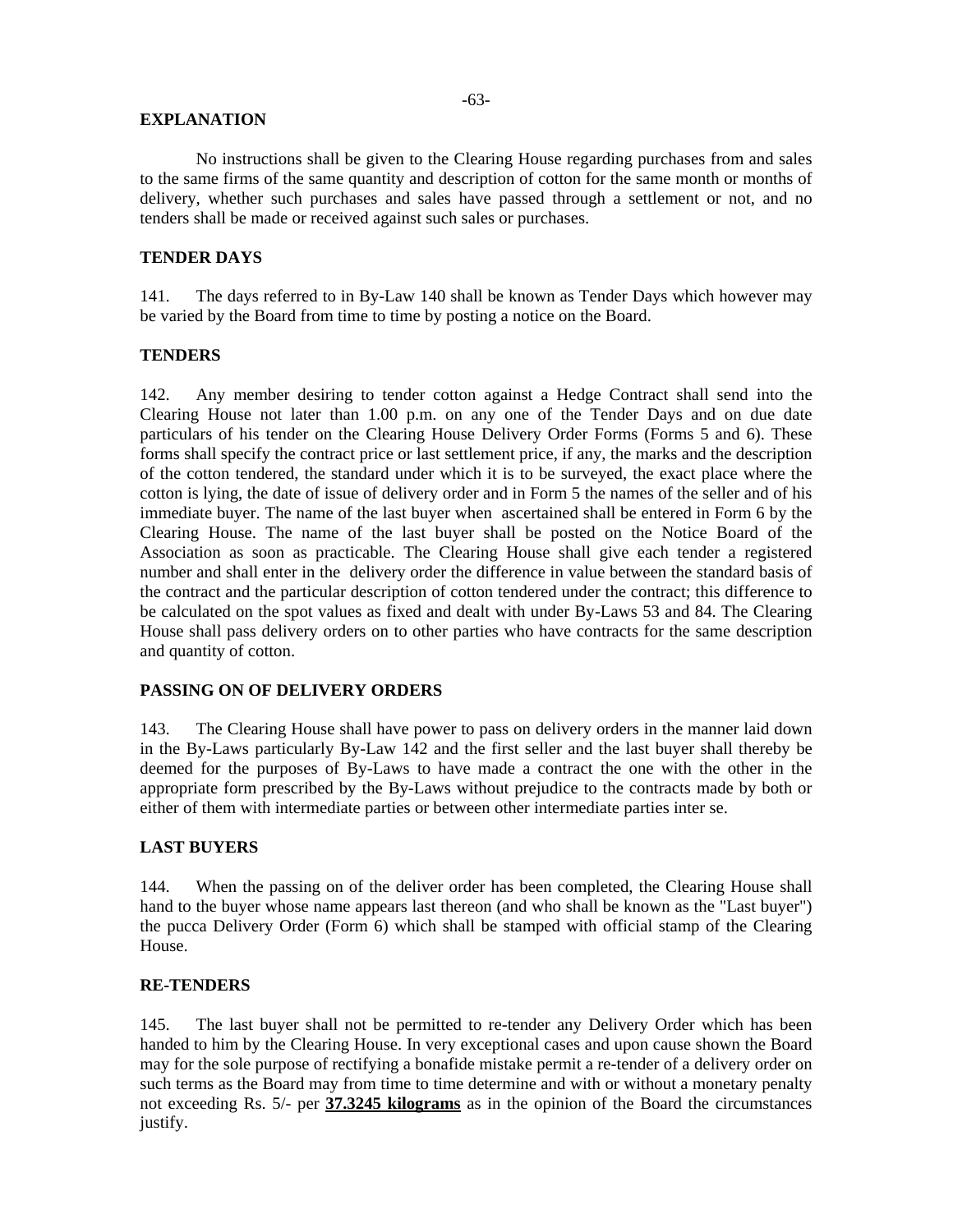Under no circumstances, a lot once rejected in final arbitration can be re-tendered during the same delivery month.

## **WEIGHING OVER**

146. The last buyer shall make the necessary arrangements with regard to sampling, arbitration and appeal and shall proceed to weigh over the cotton in accordance with By-Law 88 unless he is entitled to reject and elects to do so.

When cotton is weighed over, it shall be paid for within 24 hours of weighment, failing which and on receipt of a report to this effect from the seller, the Board shall investigate the matter and if failure to make payment within the stipulated period is proved, the buyer shall be deemed to have failed to meet his obligations and he shall be dealt with under By-Law 10.

### **PAYMENT FOR COTTON**

147. The last buyer shall pay for the cotton at the rate at which the delivery order was issued from the Clearing House, and subject to the provisions of By-Law 90, for the actual weight delivered, but for the purposes of settlement and for the adjustment of accounts between intermediate parties on delivery orders passed on, the weight of all bales shall be considered to be **17.00 Metric Tonnes per 100 bales**.

### **ADJUSTMENT OF DIFFERENCES ON DELIVERY ORDERS PASSED THROUGH THE CLEARING HOUSE**

148. The Clearing House shall insert in Member's Instruction Forms against the number of the delivery order the rate of the delivery order. Members shall then work out their own differences, obtain the usual vouchers from the opposite party and claim or acknowledge the sum due on the notified Settlement Day in the Balance Sheet sent into the Clearing House.

### **ADJUSTMENT OF DIFFERENCES ON COTTON WEIGHED OVER**

149. If within 18 days after the cotton is finally approved whether by the parties or in arbitration or in appeal or if no arbitration is held then after the time allowed for arbitration has expired, if the Clearing House receives no intimation from either the first seller or the last buyer of the non-weighment of the relative cotton, the Clearing House shall conclude that the cotton has been weighed over and paid for and shall include the delivery order in the list of delivery orders to be published by the Clearing House for the collection of differences.

In the event of the original seller notifying to the Clearing House within the abovementioned period that the cotton is not weighed over, the Clearing House shall forthwith publish on the Notice Board of the Association the fact of such non-weighment, mentioning the names of the first seller, the last buyer, all the middle parties concerned in the delivery order and the number of delivery order not so weighed over. It shall be obligatory on the original seller to take all necessary steps laid down in By-Law No. 88 and on his failure so to act within that period, no responsibility for that cotton shall thereafter attach to the intermediate parties.

The Clearing House shall retain the Marginal Deposit against the bales involved in Delivery Order till the conclusion of the transactions involved to the satisfaction of the Clearing House.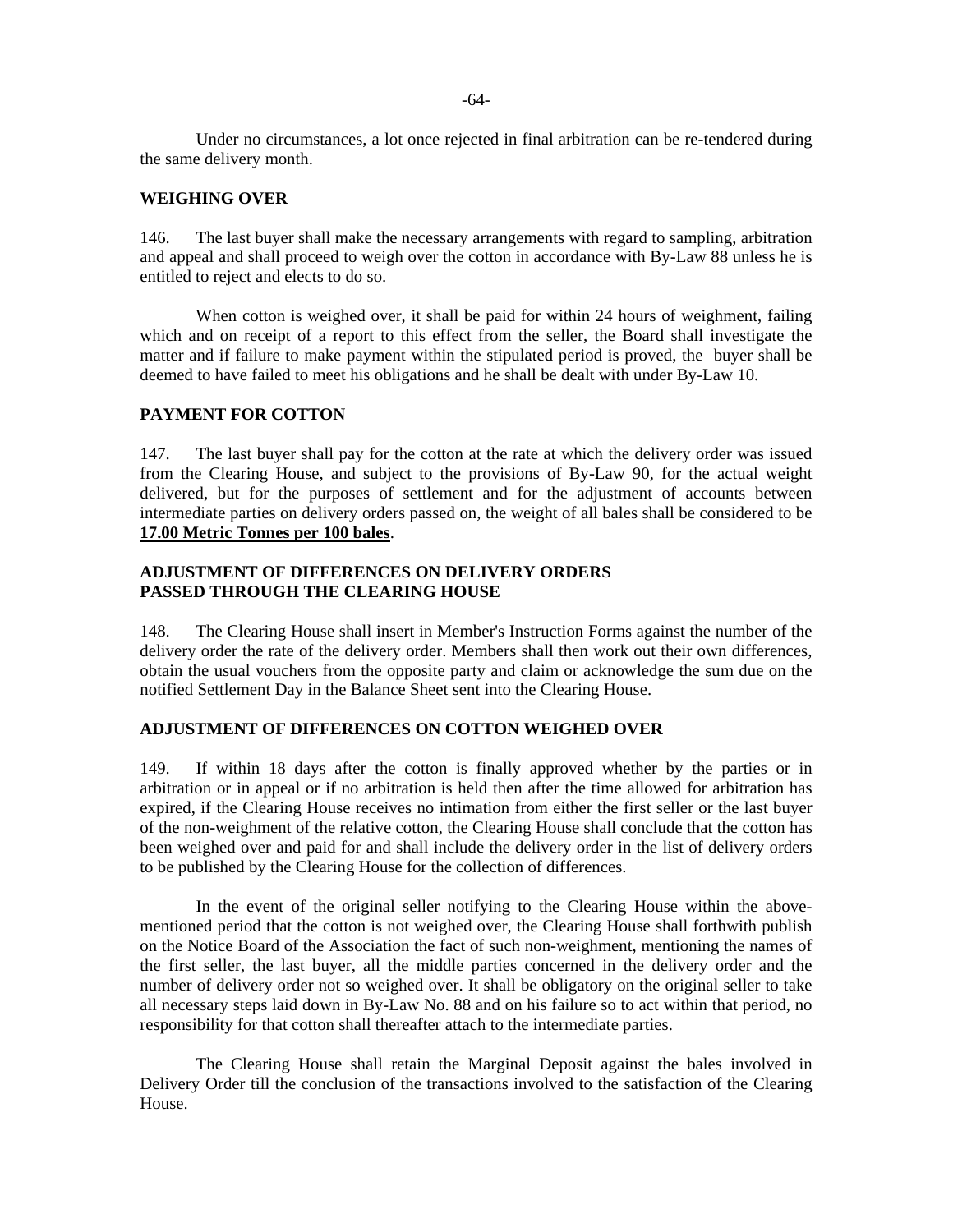### **TENDER FEE**

150. For every tender of **100 bales** of cotton the first tenderer shall pay a registration fee of **Rs. 10/-**. Each succeeding tenderer shall pay **Rs. 10/-** for each of his contracts entered on the tender form. The Association shall collect tenders fees by issuing bills. Members failing to pay the fees within 15 days of the date of the bills, will be liable to the penalties prescribed in By-Law 16.

# **ADJUSTMENT OF DIFFERENCES ON REJECTION**

151. Differences (inclusive of penalty as provided by By-Law 57) due on delivery orders which are finally rejected and invoiced back at the market rate shall be paid into the Clearing House by the party concerned at the following settlement which may be the next Settlement Day or the notified Settlement Day according as the circumstances may require.

# **ADJUSTMENT OF DIFFERENCES ON FAILURE TO TENDER**

152. In cases where the seller fails to tender against a Hedge Contract, penalties payable under By-Law 60 and differences due to or from intermediate parties shall be settled at the next Settlement Day in accordance with the By-Laws dealing with periodical settlement of contracts.

# **BY-LAWS RELATING TO FAILURE TO PAY DIFFERENCES**

# **ADJUSTMENT OF DIFFERENCES ON FAILURE OF MEMBER**

153. Where for any reason a member to or by whom differences are due at a settlement fails to pay the same or part thereof as and when due, his balance sheet if submitted and the balance sheet of parties to or from whom the said member was to have paid or received differences shall be adjusted by the Clearing House as the facts and figures may require.

### **PROCEDURE ON FAILURE OF MEMBERS**

154. In case of the failure, suspension of payment or insolvency of a member who has made a tender, or to whom a tender has been made, the following procedure shall be followed:-

(i) If the member who has failed, suspended payment or becomes insolvent, is an intermediate party on a delivery order, his name shall be struck off the delivery order and the seller of the cotton to, and the buyer of the cotton from, the said member shall be deemed to have made as at that date a contract between themselves for the sale and purchase of the cotton in question by the one to or from the other at the rate mentioned in the delivery order. These parties shall immediately notify to the Clearing House, the amount payable by them to or recoverable by them from the intermediate defaulting parties as differences between the rates mentioned in their Instruction Forms and the rates in the delivery orders.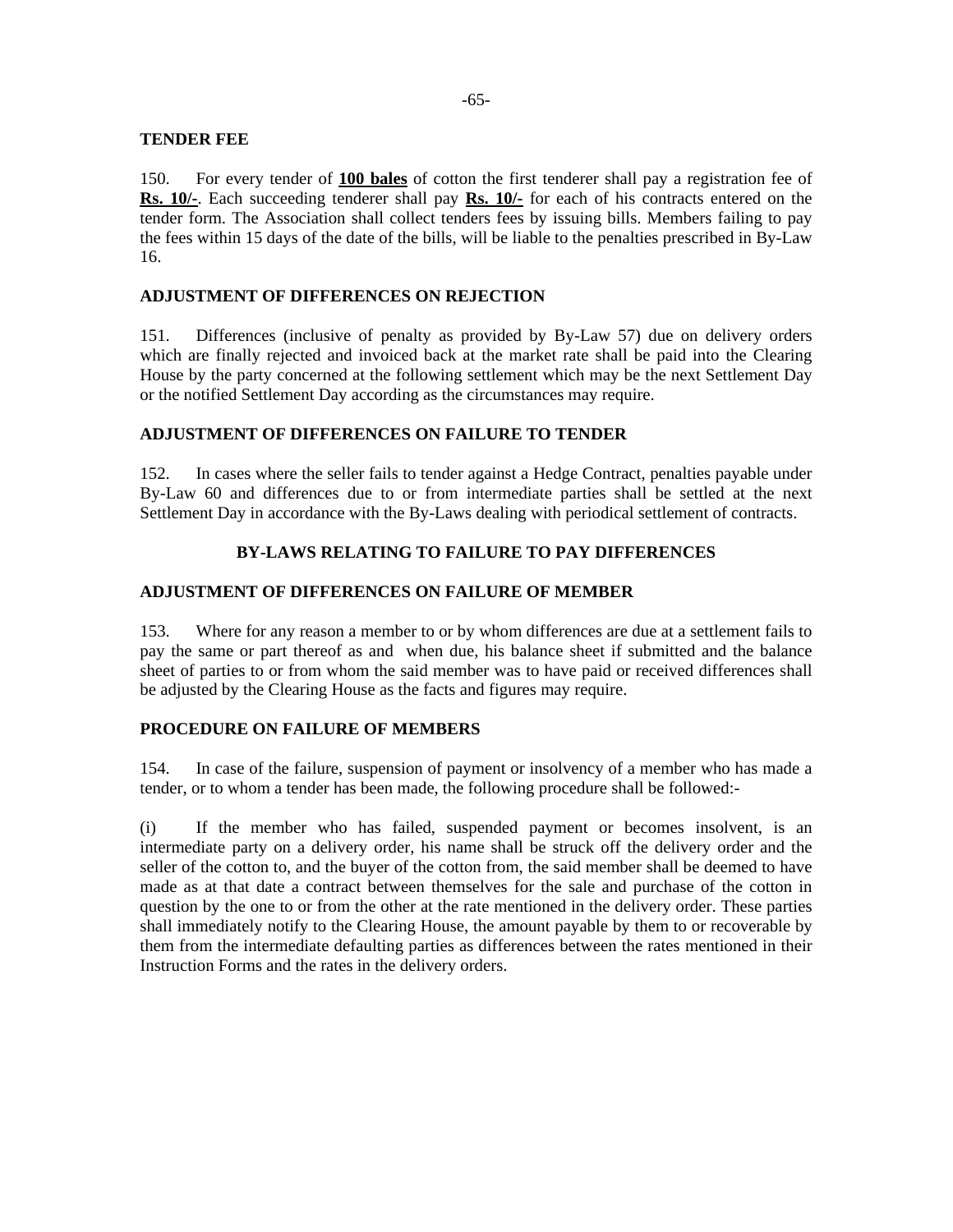(ii) If the buyer shall fail, suspend payment or become insolvent the seller of the cotton to him shall buy the cotton from him at the rate fixed by the Board and take in all respects the position and responsibilities of the last buyer in relation to the cotton in question as they may exist at the date of the failure, suspension of payment or insolvency. The posting of a member as a defaulter and the declaration by the Clearing House of his immediate seller as the last buyer shall be deemed to be a sufficient notice to such a last buyer that he is to take delivery of cotton. It shall not be permissible for such a last buyer to plead the original seller's omission to give notice to him to take delivery of the cotton as a defence for not taking its delivery in accordance with the By-Laws.

(iii) If the seller shall fail, suspend payment or become insolvent his immediate buyer shall become the first seller, and shall buy back the cotton from the last buyer at a price which shall be fixed by the Board. The immediate buyer of the cotton from the original first seller shall there upon invoice it back to the original first seller at the same price at which he has bought the cotton back from the last buyer.

# **PENALTY ON FAILURE TO PAY DIFFERENCES**

155. Any member who fails for any reason to pay difference or any other sum due under these By-Laws as and when due shall be treated as having failed to meet at maturity his liabilities to another member or other members or to the Association. If he fails to give notice under By-Law 8, the Board shall at once take action under By-Law 10 and the other By-Laws in that behalf.

# **INDEMNITY TO MEMBERS OF THE BOARD**

156. Every member of the Board shall be indemnified out of the funds in the hands of the Board for the purposes of or in relation to the Clearing House, against all costs, expenses, losses or claims which the Board or any member of the Board may incur or become liable for the reason of any act or thing done or omitted by any servant or agent of the Board in or concerning the affairs of the Clearing House, provided such member was not himself a party to such act or omission.

# **BY-LAWS RELATING TO FACTORY SELECTION CONTRACTS**

# **DEFINITION**

157. Factory Selection Contract will be a Delivery Contract Transferable/Non-Transferable.

# **TENDER-ABLE COTTON**

158. Against Factory Selection Contract only Cotton ginned and pressed at the place or places mentioned in the Contract shall constitute a fair tender provided it is of the description sold and ginned from Kapas selected and approved by the buyer's representative at the factory. Kapas will be ginned and pressed in the presence of the buyer's representative. The Cotton shall bear press marks in conformity with the provisions of the Cotton Control Act enforced by the Central, Provincial and State Governments.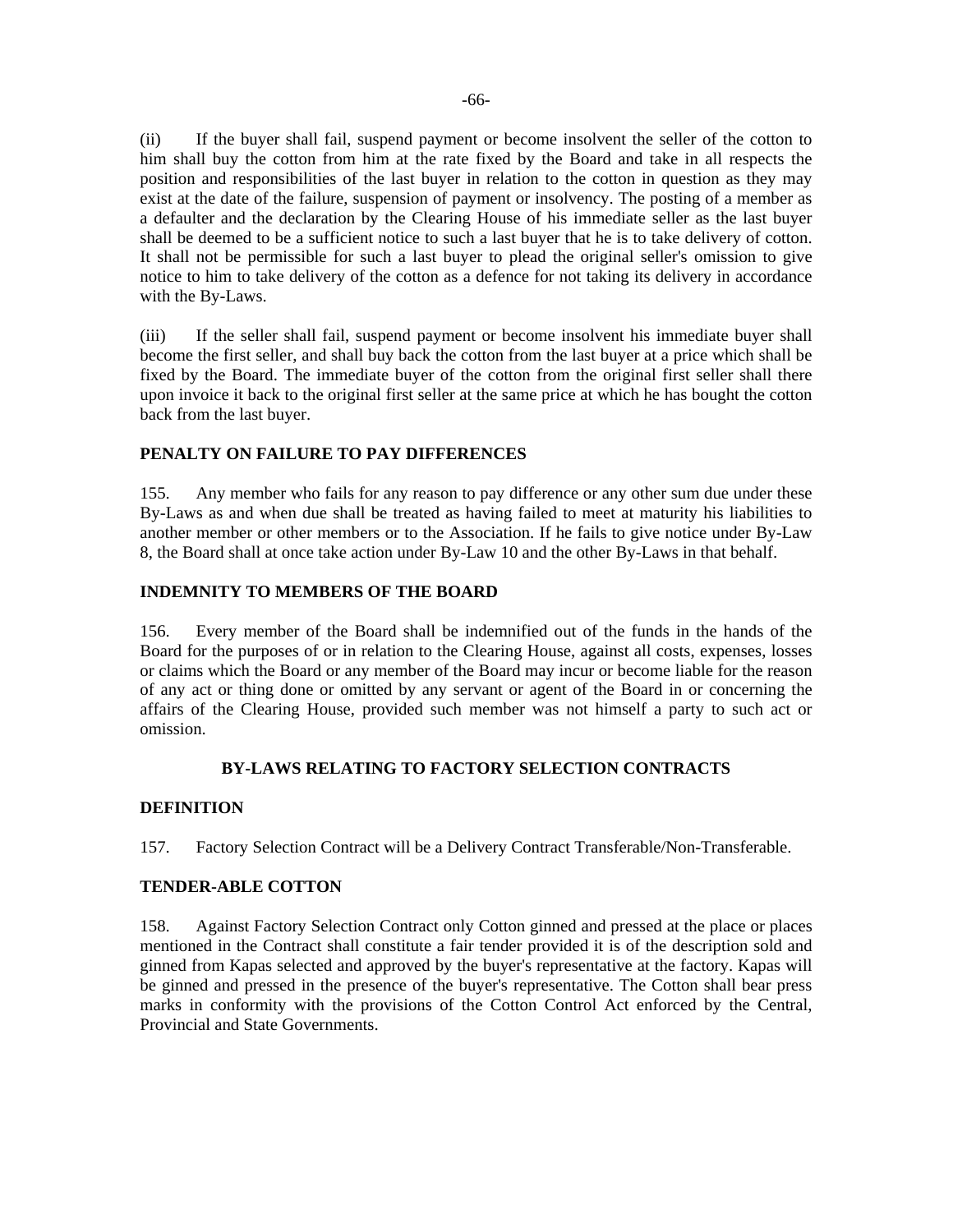#### **QUANTITY**

159. Against all Factory Selection Contracts, the following shall be the minimum and maximum nett weight tender-able against each lot of 100 bales:-

### **Saw ginned 100 B/s. Min. 16.49 Metric Tonnes Max. 17.51 Metric Tonnes . Within these limits, the cotton shall be taken at the price stated in the contract.**

Accounts for the purpose of settlement between parties shall be adjusted on the basis of **17.000 Metric Tonnes nett for 100 bales of Saw Ginned cotton. In case of foreign cotton net weight should not be less than 164.90 kgs. or more than 227 kgs.**

For the purpose of clearing in case of transferable contract, the basis of **17.000 Metric Tonnes** nett for 100 bales roller ginned saw ginned cotton shall apply.

In the event of any lot of 100 bales weighing less or more than laid down in the above scale, such shortage or excess as the case may be, shall be adjusted.

(a) In case of non-transferable contracts between the buyer and the seller.

(b) In case of transferable contracts all the parties to the contract, at the market rate of the day on which the final weighment of the lot takes place.

If any lot of **Saw Ginned cotton weighs on an average 164.90 Kilograms per bale nett**, the buyer shall be entitled to receive from the seller an allowance between the weight herein-mentioned and the average weight of the tendered lot calculated at a rate to be prescribed by the Board from time to time. **In case of foreign cotton net weight should not be less than 164.90 kgs. or more than 227 kgs.**

The buyer shall not be bound to take any **open or** unopened bales of any description, the nett weight of which is **either less than 164.90 Kilograms or more than 175.10 Kilogram. In case of foreign cotton net weight should not be less than 164.90 kgs. or more than 227 kgs.**

#### **WEIGHMENT**

160. TARE. The weight of tares shall be selected to the nearest 0.1134 Kilogram (1/4 lb.) at the time of delivery.

In the event of the lot having been pressed at more than one press, the tares of the bale from each different press shall be separately ascertained.

For the purpose of ascertaining the tare of any given lot, one bale selected by the buyer is to be tared. Should the tare found not be approved by the seller, then one more bale selected by the latter is to be opened, and average of both bales taken as the tare of the lot. But the seller shall pay the pressing charge of the bale opened by him. If the tare of the bale selected by the buyer differs from the tare of the bale selected by the seller by 0.4536 Kilo or more than the tare of the lot shall be taken to be 0.2268 Kilogram per bale less than the tare of the bale selected by the buyer. The tare thus ascertained shall be accepted as final by both buyer and seller.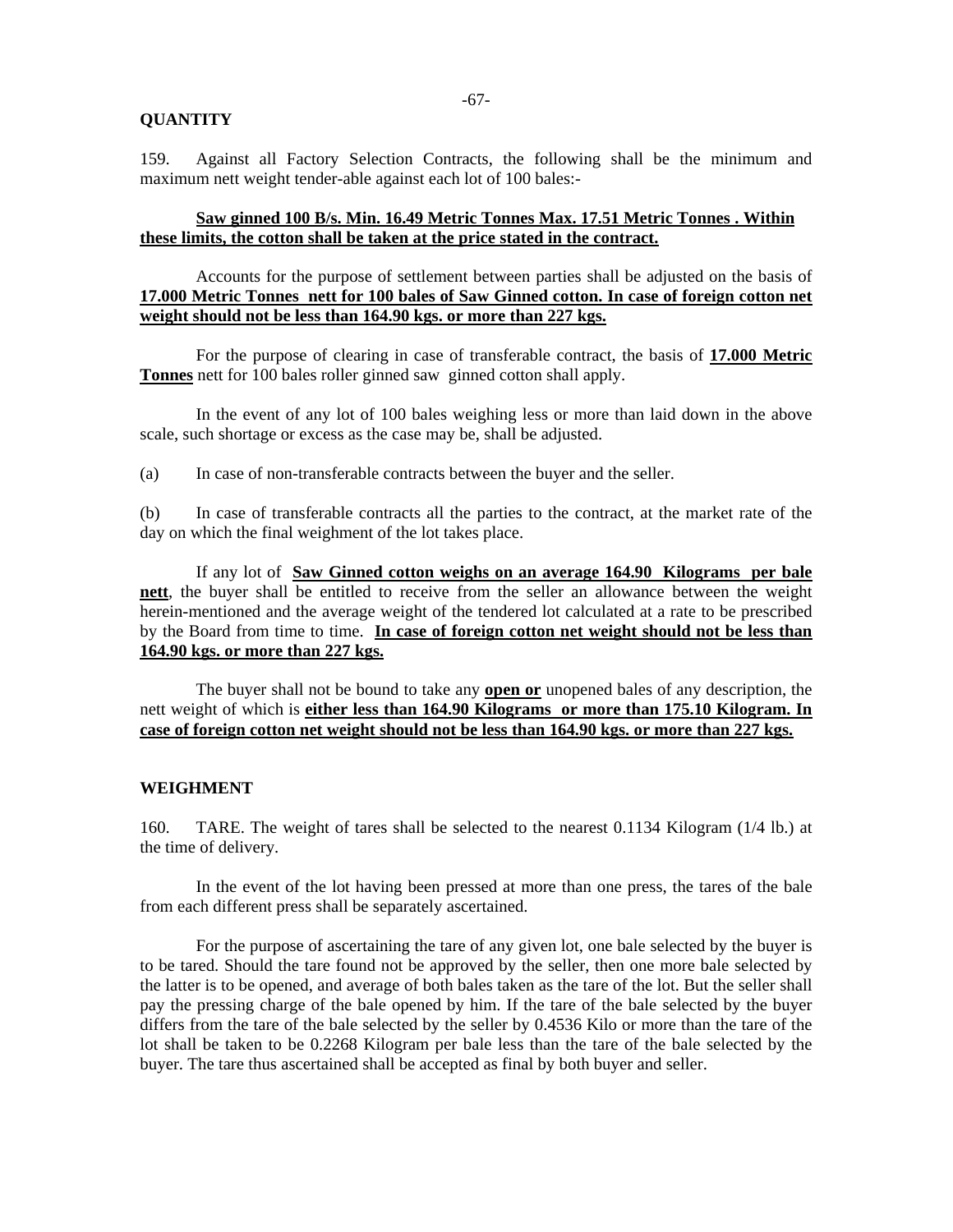#### **SAMPLE COTTON**

All samples or loose cotton drawn by any party and/or his representative whether for inspection and approval or after approval shall be duly weighed and a receipt shall be given for the same by the party drawing the sample, who shall pay for them at the rate of the contract.

### **COUNTRY DAMAGE**

If at the time of weighment any bales are found to be damaged by mud, water, ants, etc., the buyer shall have the right to call for an arbitration, and to reject any bales which are declared by the arbitrators to be damaged to the extent of more than 8.1647 Kilograms per bale, but he must weigh over the balance with the allowance awarded; provided that the buyer may at the time of the aforesaid arbitration call for a full allowance on the damaged bales, in which case he shall be obliged to take all the bales with the allowance awarded.

If the buyer rejects any bales, he shall have the following options, one of which he must follow:-

(a) he may invoice back the rejected bales at the spot rate of the working day following that on which the arbitration or appeal has been disposed of;

(b) he may buy in the market at a reasonable rate on account of and at the risk and expense of the seller, giving to the seller due intimation of his purchase.

In case of disputes as to the reasonableness or otherwise of the price of such a purchase, the seller is entitled to demand arbitration provided he claims it within 24 hours of his getting the notice of purchase.

The seller shall not be responsible for the damage to bales caused by rain water after the approval of the cotton, if the cotton, be not weighed over within the period laid down.

The time allowed for arbitration under this By-Law is 48 hours from the time of completion of weighment.

**NOTE:** For the purpose of estimating the extent of damage 1/2" at either end of a bale may be taken to be equal to 2.7216 Kilogram.

**NOTE:** The above By-Law applies to all bales, including stamped bales.

#### **COTTON WETTED BY RAIN**

In the case of cotton being wetted by rain, the buyer shall have the option of taking the cotton so wetted with allowance. If the allowance is not settled amicably, the buyer shall refer it to the Secretary Karachi Cotton Association, who will arrange survey by the Standards Committee within 48 hours and their decision shall be binding on the parties.

In no case shall any claim be made by a buyer on bales which have once passed the scale except on grounds of fraud, false-packing or the presence of foreign substance in the bales.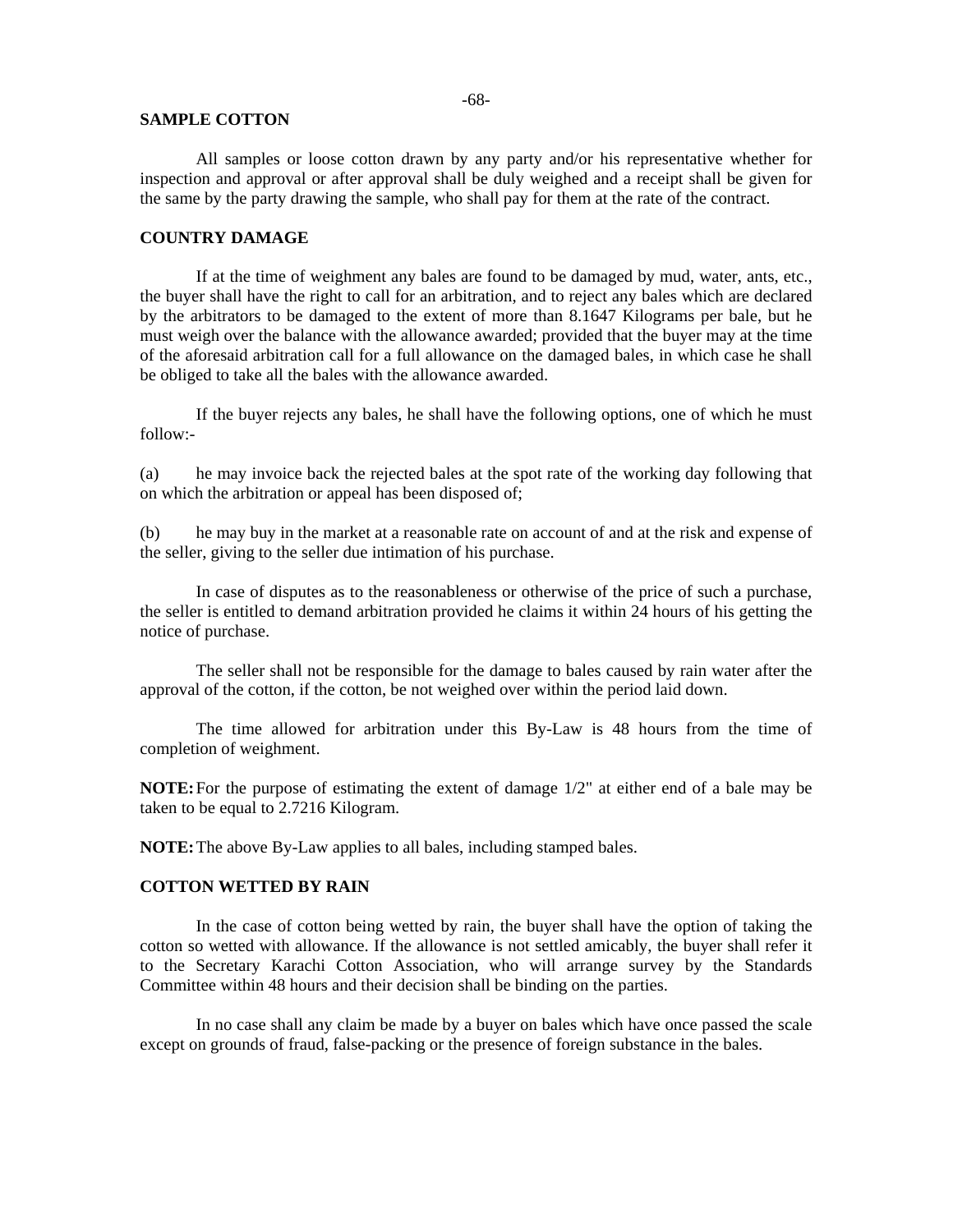### **BURST BALES**

The buyer shall be entitled to receive repressing charges from the seller on all burst bales other than burst by him. If the number of burst bales is more than 10% the charge of additional burst bales will be double the ordinary charges.

#### **DELIVERY**

161. In case the seller fails to complete pressing of the cotton selected by the buyer 5/7 days before due date as mentioned in clause 6 of the contract or fails to give selection as required under clause 6, the buyer shall have the following options:-

(a) To extend the delivery period of the contract. This option must be exercised on or before the due date.

(b) To take delivery at Karachi from a ready lot belonging to the seller.

(c) Invoice back on the spot rate of the due date.

(d) Buy in seller's account on the first working day following the due date in the local ready market.

The buyer shall inform the seller in writing the day before maturity of the contract as to the option he decides to exercise.

In case the buyer's representative does not report at the factory on appointed date as laid down in clause 6 of the contract, the seller will gin and press the cotton on account of the buyer on the appointed date informing the buyer on the same day.

If the buyer fails to send his representative and the seller gins and presses cotton and decides to dispatch it to his own plinth, the buyer shall bear all expenses for removal of cotton from seller's plinth to his own plinth. If the buyer fails to take delivery as provided for in clause 9 of the contract, the seller shall have the following options:-

(a) To give an extension.

(b) To invoice it back on spot rates of the last day allowed under the contract for delivery.

(c) Sell on buyer's account on the last day allowed under the contract for delivery. Seller shall give 48 hours notice in writing to the buyer of his intention to sell on his account. Intimation regarding re-sale on buyer's account shall be given to the buyer within 24 hours of such re-sale in local ready market.

The seller will inform the buyer in writing the day before the last day allowed under the contract for delivery as to the option he decides to exercise.

NOTE: Options: Both in respect of Buyer and Seller will not apply to Factory Selection Contracts Transferable with Clearings.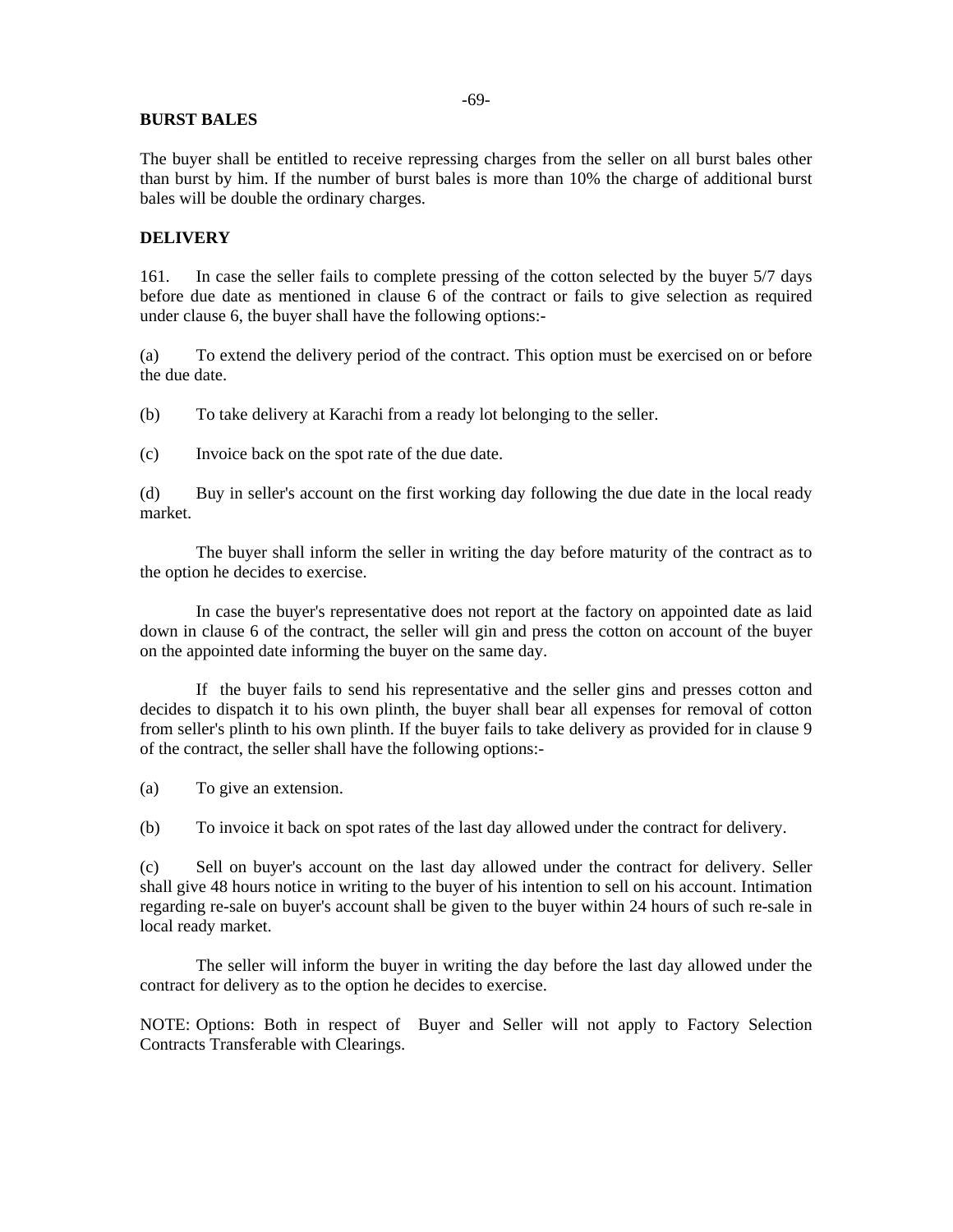### **PRESSING**

Measurement shall be 36.256 (M ) Shipping Metric Tonnes (32 tons of 40 c. ft) per 100 bales or as may be prescribed from time to time by the Board, and the charge for excess measurement shall be such as may be prescribed by the Board from time to time.

Claim for excess measurement must be sent in not later than two working days after the complete lot has been weighed over by the buyer.

Measurement in the absence of mutual settlement, shall be ascertained by the Measurer of the Association and measurement fees payable in this connection shall be borne by the losing party. For measurement purposes 12 burst bales (including those opened for arbitration) per each lot of 100 bales shall be excluded. Any burst bales measured shall be measured in a properly repaired state, not open.

Bales shall be bound with iron hoops and covered with hessian or cloth. The seller be liable to make such payment to the buyer as provided for in the By-Law 90 (5) or as the Board may prescribe from time to time in this behalf if a bale is not a full pressed bale, and this By-Law shall also apply to the cotton tendered against Hedge Contract.

# **PAYMENT**

162. Final payment of cotton shall be made within 7 working days of the completion of weighment, failing which, interest at the rate of 14 per cent per annum shall be paid by the Buyer to the Seller on such amount as may be found due and payable by the Buyer to the Seller. In case of pending arbitration, interest may be awarded at the rate of 14 per-cent per annum to be calculated from 7th working day after the due date of delivery or from such other date thereafter as may be decided by the Arbitrators or the Umpire, as the case may be.

In case the cotton is consigned to buyer's plinth, the buyer shall pay 90% of the contract value as advance against presentation of R.R. accompanied by Insurance Cover and Factory Weight Note. 90% shall be calculated on the basis of minimum weights mentioned in By-Law 90 (regarding quality) or the weight given in R. R. or the Factory Weight Note whichever is lower.

Payment against R. R. presented before 1.00 p.m. on working days and 11.30 a.m. on Saturday, shall be made on the same day, failing which the buyer shall pay interest at 14% per annum, until the payment is made.

In case the cotton is consigned to seller's plinth and R. Rs. are endorsed in favour of buyer, this By-Law shall not apply and the buyer shall have the option to pay 90% advance on arrival of the cotton at his plinth.

#### **CLEARING**

163. All transferable contracts shall be registered by the buyers and Sellers respectively with the Association on the day following the date of transaction.

The settlement rates shall be fixed by the Board or the Rates Committee authorized in that behalf at 12 Noon on every Saturday. In the event of Saturday being a whole holiday, the rates shall be fixed on the preceding working day.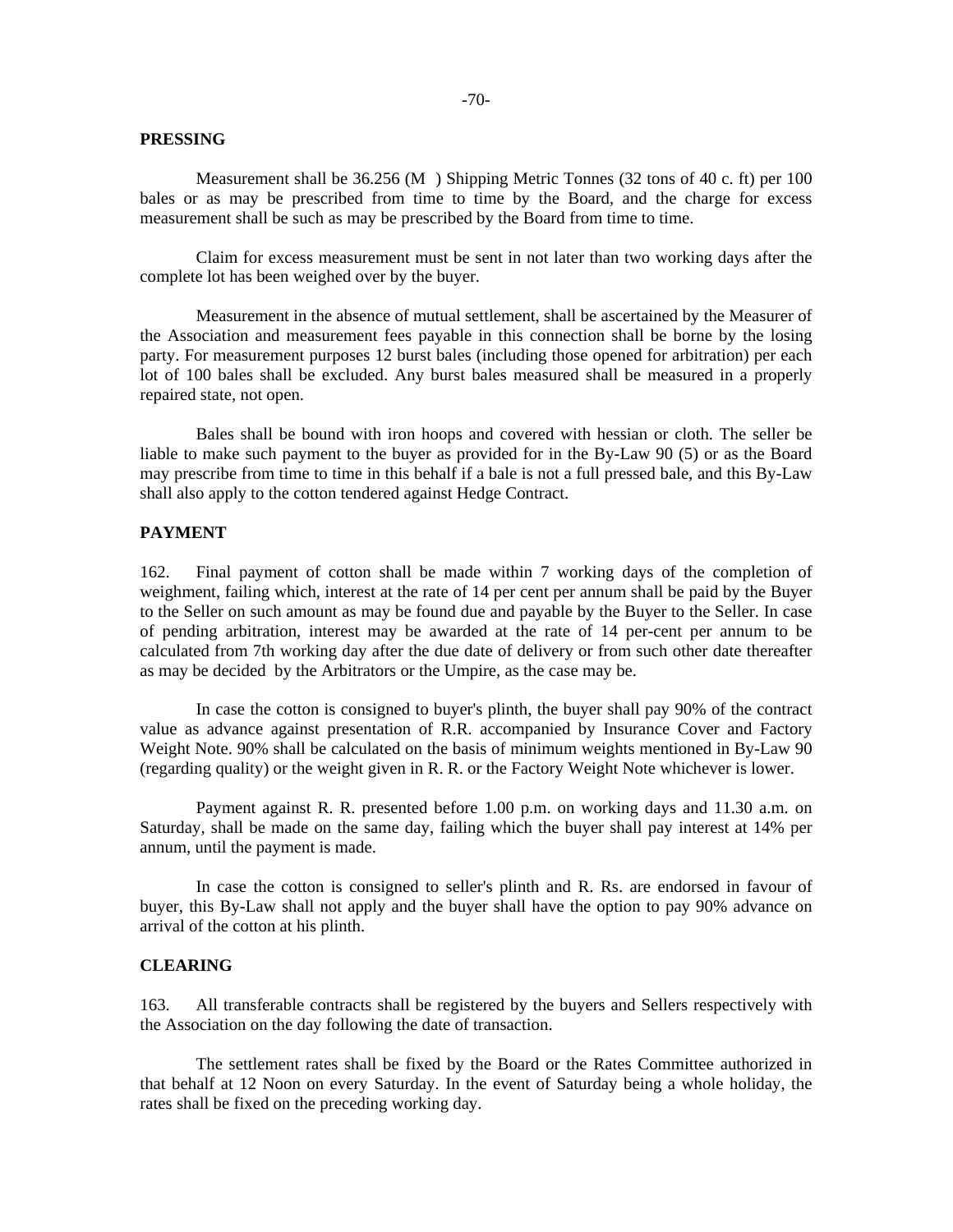Under clause (11-b) of the Official Factory Selection Contract Form of The Karachi Cotton Association, clearing of differences shall be made by the following Tuesday individually among the parties. In case of Tuesday or the day or days following being closed day/days, the same shall be done on the following working day.

In case of default in payment of clearing differences, the matter shall be reported by the aggrieved party to the Association for suitable action under the BY-Laws of the Karachi Cotton Association.

In case of default in submission of cheques in payment of clearing differences, when reported by the aggrieved party to the Association, the party shall be deemed to have failed to meet at maturity his obligations and shall, in addition to all other penalties, be liable to be dealt with under By-Law 10 and other relevant By-Laws 8, 15 in that behalf. All clearance cheques shall, in future, be deposited in the Association Clearing House on Tuesday or any other day notified for the purposes of special clearing by the Association between 9.00 a.m. and 2.30 p.m. by the parties concerned. Cheques received after 2.30 p.m. on Tuesday or any other day notified for the purpose of special clearing by the Association will only be accepted on payment of late fee of Rs. 50/- per cheque till 4.00 p.m. All late fee cheques should be made payable to The Karachi Cotton Association "Payee's Account Only". No deposit cheques even with late fee will be accepted after 4.00 p.m. on Tuesdays or any other day notified for the purposes of special clearing by the Association. Cheques received on Tuesday or any other day notified for the purposes of special clearing by the Association will be ready for collection on Wednesday or any other day notified for the purpose of special clearing by the Association and are to be collected by the parties to whom they are due on those days between 9.30 a.m. and 12.30 p.m. PROVIDED parties to whom such cheques are due have also deposited the cheques for the amounts due by them, failing which, the cheques due to the parties who have not deposited the cheques for the amounts due by them will be withheld by the Association and such withholding will not be considered a default on the part of those parties who deposited the cheques for the amounts due by them. Such cheques will be returned to the parties who had issued the same and in lieu thereof the said parties will issue fresh cheques for similar amounts in the name of The Karachi Cotton Association, who, on encashment of the same, shall hold the said amounts for the benefit only of those members to whom any money is due by the defaulter in respect of that particular clearing.

# **B R O K E R S**

164. i) Members shall deal with or through only such Cotton Brokers as are licenced by the Board in accordance with the rules framed by the Board by virtue of the powers vested in them persuant to Article No. 13.

ii) Any dispute between a member and a broker shall be referred to the arbitration of two disinterested members of the Board. If one of the parties fails to appoint an arbitrator within 48 hours' notice given by the other party, the Chairman of the Board shall appoint another arbitrator.

The arbitrators shall have power to appoint an umpire. The decision of the Arbitrators or the umpire as the case may be shall be final and binding.

iii) Any member violating these provisions shall be liable to be dealt with under the disciplinary By-Laws of the Association and no transaction entered into through a broker other than a licenced broker, shall be entitled to the privileges of arbitration, appeal, clearing or any of the other privileges under the By-Laws conferred upon members.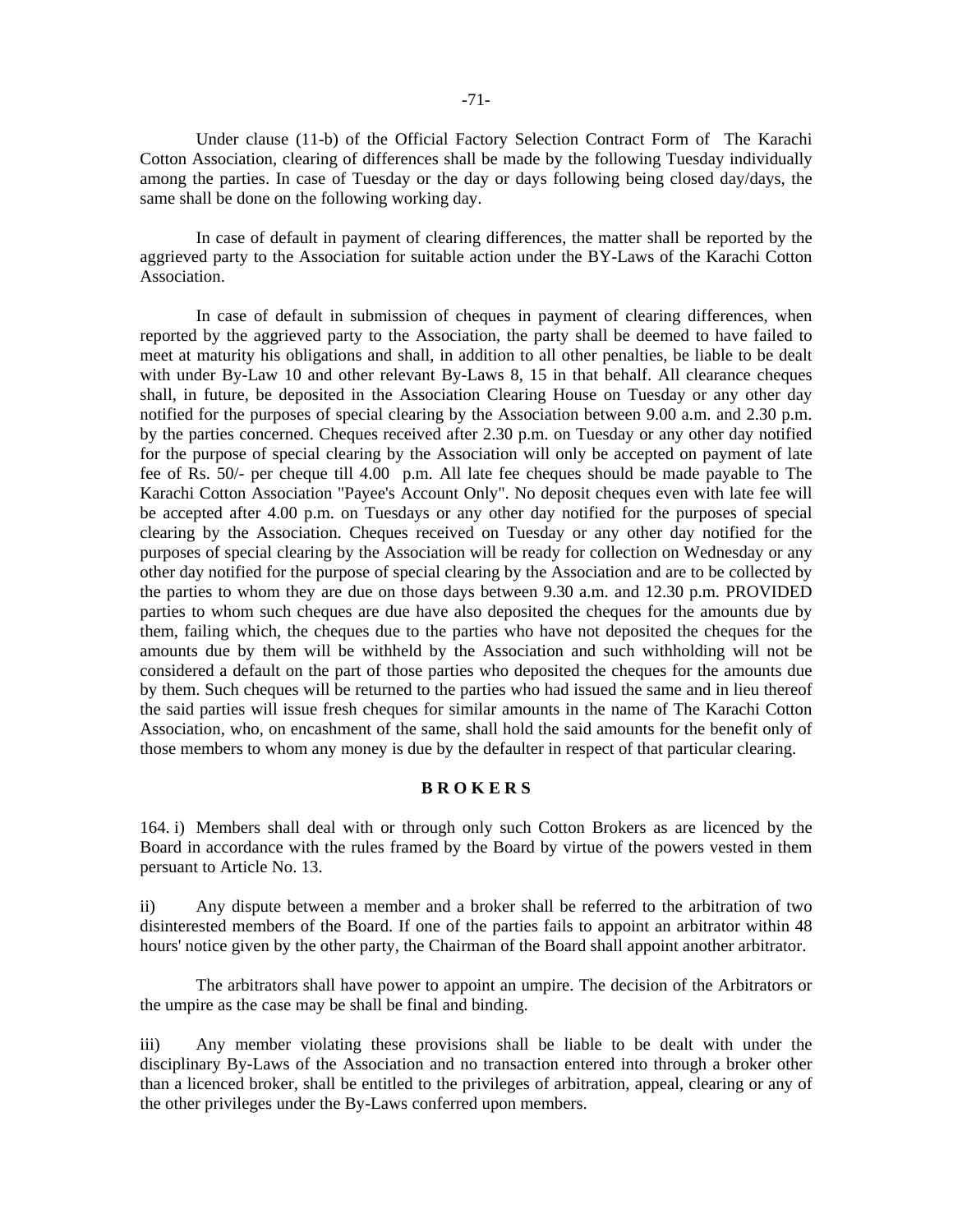iv) Not withstanding anything contained in clause (i), (ii) and (iii) of this By-Law, members may deal in stray bales, bales in unmerchantable condition and other odd lots not exceeding 25 bales through uncertified brokers, but that such transactions so dealt in shall not be entitled to the privileges of arbitration, appeal, clearing or any other privileges under the By-Laws conferred upon members.

# **C. I. F. CONTRACTS**

165. 1.(a) The rules as to cotton sold upon CIF terms shall, so far as the same can be applied, be applicable also to cotton sold upon  $\overline{C}$  & F and F.O. B terms.

 (b) A Bill of lading duly signed by the Shipping Company shall be accepted as conclusive evidence of the date of shipment.

2. Should the buyer be able to prove within 2 weeks of receipt of the documents that the particulars as stated in the Bill of Lading are incorrect and/or not in accordance with the terms of the contract, the matter shall be referred to arbitration under By-Law 39-III and it shall be at the discretion of the arbitrators to decide either that the buyer shall accept the lot at an allowance as fixed by the arbitrators, or that the buyer shall have the option of invoicing back the sale under rule 11 or of accepting it at an allowance as fixed by the arbitrators.

3. Claims, if properly substantiated, for falsely packed or un-merchantable cotton shall be allowed at the value of the sound cotton on the day when the controller's survey was made and provided that such claims are made within 45 days of the last day of landing.

4. Claims for loss or gain in weight or for variation in tare or for country damage shall be made within 28 days from the last day of landing but if more than 25% of the cotton requires picking and mending, claims may be sent in within 42 days from the last day of landing. Claims for loss/gain in weight, for variation in tare and for country damage shall be made at the invoice price.

5. When 95% of the cotton contracted for has arrived, claims for loss/gain in weight may be made subject to a final weight adjustment on the arrival of the balance of the cotton.

6. If cotton is sold on C.I.F. or C. & F. or F. O. B. terms "on call", the call must be made not later than two business days after the declaration of marks and ships' names; in default thereof, the price for the uncalled cotton shall be fixed on the basis of the official spot rate on that day; should, however, the seller agree the call may be extended at the request of the buyer in which case the buyer shall undertake to pay the seller the insurance premium necessary to cover any increased value from the date of declaration to the date of call. The extension of call shall in no case be extended beyond the tenth day after the last day of the landing.

7. The buyer is not entitled to sample before weighing without the consent of the seller.

8. Weighing and sampling shall take place at the port of discharge on arrival and in the presence and under the control of buyer's and seller's representatives. The names of seller's representatives for this purpose shall be given to the buyer on or before tendering of invoice. Samples for arbitration amounting to 10% of the bales landed shall be sealed jointly by buyer's and seller's representatives.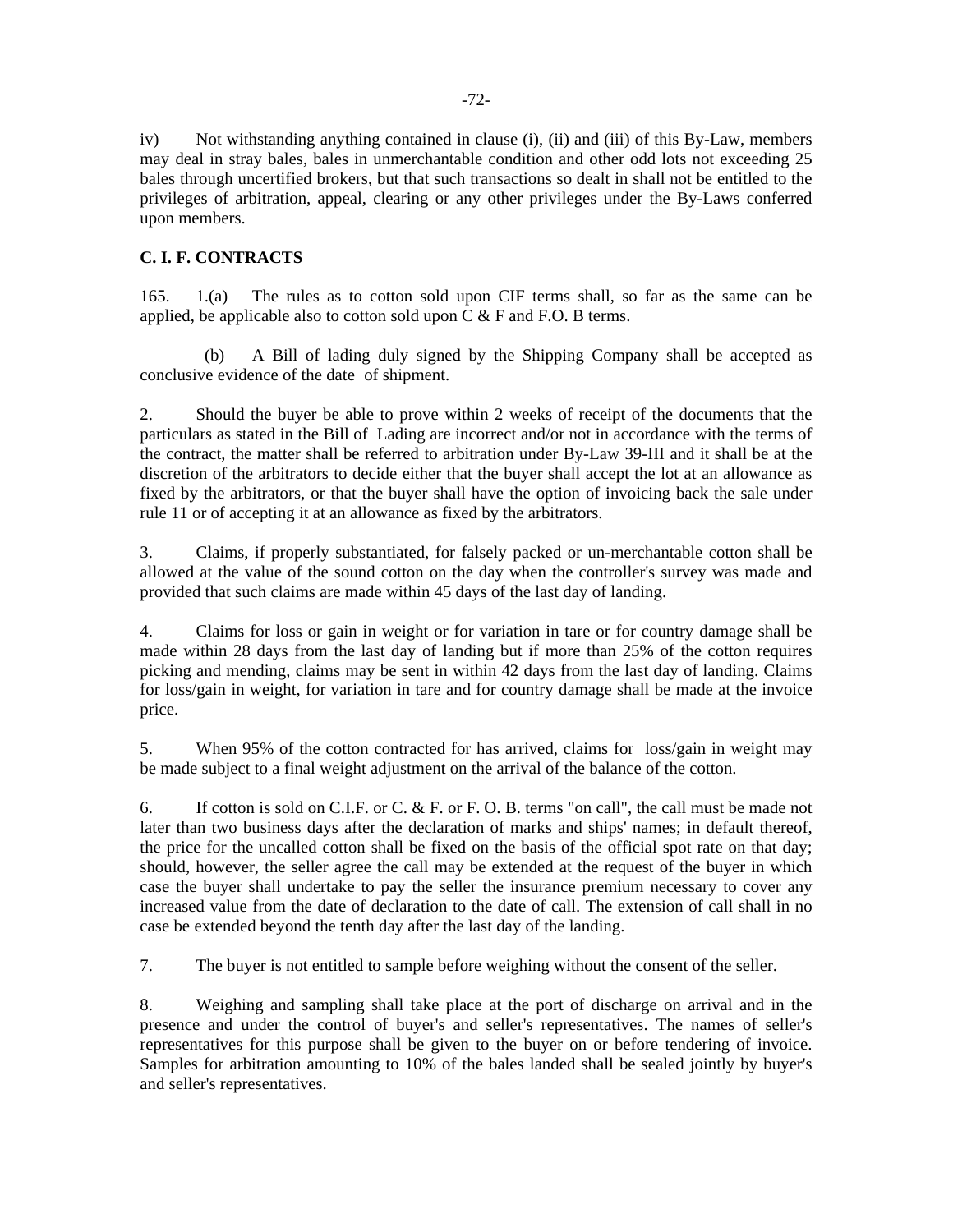9. Should the buyer draw samples as per rule 8, an allowance shall be made in favour of the seller for the samples drawn.

10. Should the seller fail to ship within the period specified in the contract, or within the extended period in the event of an extension having been mutually agreed upon in writing, the buyer shall have the option of invoicing back the sale at the official spot rate ruling in Karachi on the day following the last date of the agreed or extended period of shipment, as the case may be. In this case, the seller shall pay the buyer a penalty to be determined in arbitration under By-Law 39-III.

 (a) If for any reason, a foreign sale or contract has not been fulfilled either by the buyer or the seller, the member concerned shall inform the Association in writing within three days after the shipment day about the position regarding non-fulfillment of the contract with relevant details and that information will be treated by the Association as strictly confidential.

 (b) A member failing to report non-fulfillment of a foreign contract or sale as mentioned above is liable to be subject to the disciplinary By-Laws of the Association.

11. In the case of sales made against payment on presentation of documents or on any other terms in which payment within a specified period is stipulated, should the buyer fail to take up the documents on presentation or to pay within the stipulated period, the seller shall have the option, after giving 4 days telegraphic notice, to invoice the sale back at the official spot rate in Karachi ruling on the day following that on which the notice expired. In this case, the buyer shall pay the seller a penalty to be determined in arbitration under By-Law 39-III.

12. In sales where an irrevocable letter of credit is stipulated, should the buyer fail for any reason whatsoever, including non-availability of foreign exchange, to open an irrevocable letter of credit 30 days before the last day of the shipping period stipulated in the contract or 30 days before the last day of the extended period in the event of an extension having been mutually agreed upon, the seller after giving four days telegraphic notice, shall have the option to invoice back the sale at the spot rate of the day following that on which the notice expired. In this case, the buyer shall pay the seller a penalty to be determined in arbitration under By-Law 39-III. For the purpose of this rule, a confirmed credit means a credit which conforms in every respect to the terms of the contract.

13. Cotton shall be invoiced back on the basis of the standard weight as laid down by the Karachi Cotton Association, from time to time and in force on the day on which the sale is invoiced back.

14. In invoicing back sales which have been made in a currency other than Pakistani currency, the following shall be the procedure for the conversion of the spot rate:-

 (a) For C.I.F. Sales: To the official spot rate shall be added the item of Rs. 10/- per maund of 40 kilograms representing handling charges plus Export Duty, if any, ruling on the day on which the sale is invoiced back. The sum total of these items shall be converted into the foreign currency in which the sale was made at the Bank's buying rate of the day on which the sale was invoiced back. A further addition shall be made of the marine/war risk insurance and of the ocean freight to the port of destination ruling on the day on which the sale is invoiced back.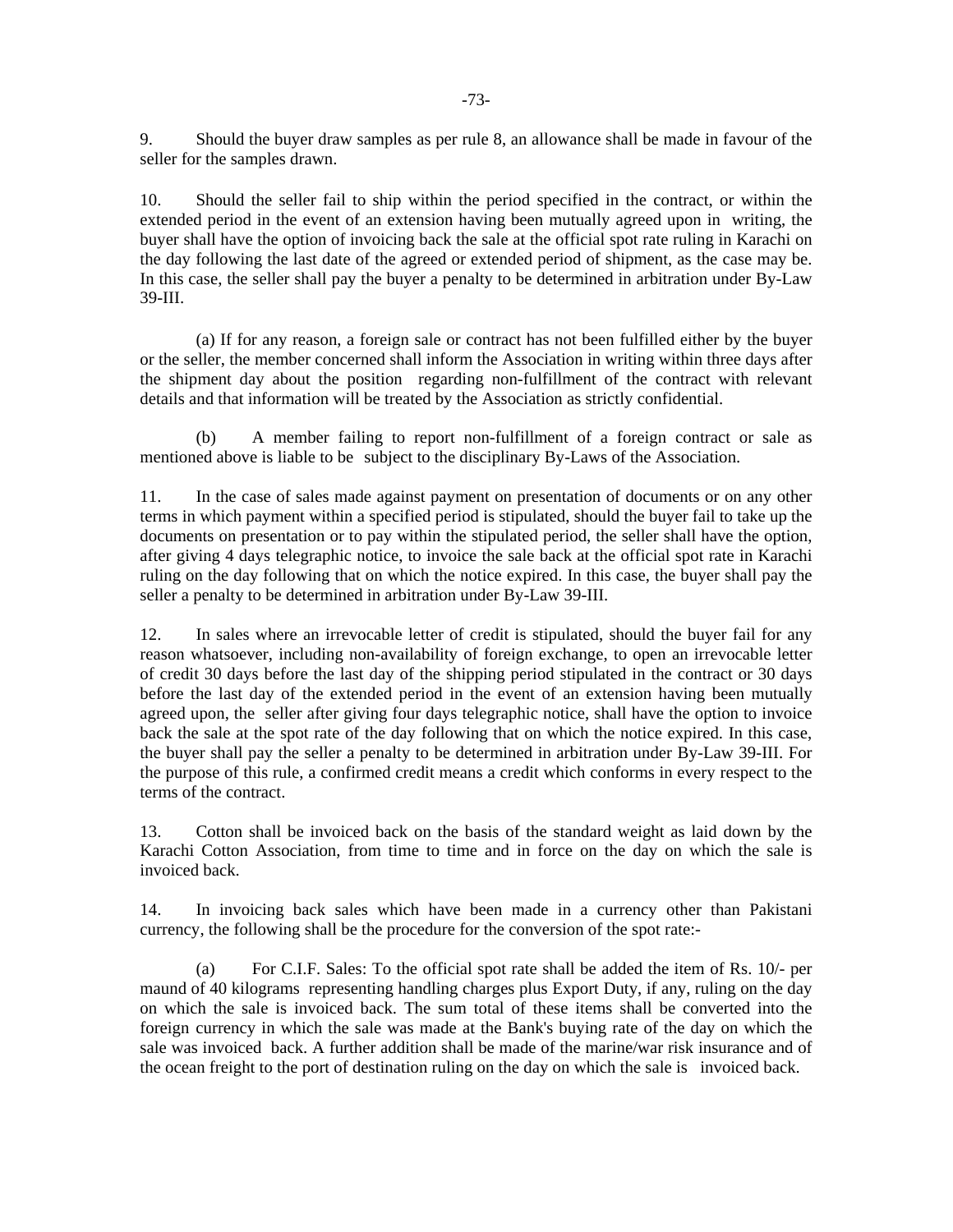(b) For C  $\&$  F sales, the procedures as per 14(a) shall be applicable, but the item of marine/war risk insurance and ocean freight shall be omitted in the addition.

 (c) For FOB sales, the procedure as per 14(a) shall be applicable, but the item of marine/war risk insurance shall be omitted in the addition.

15. In the event of the buyer instituting a claim for quality, and failing amicable settlement, the buyer shall claim arbitration within 28 days of the last landing date of the cotton. Thereafter, samples drawn as per rule 8 shall be dispatched to Karachi by sea or by air at buyer's option. The samples shall be consigned to the Secretary, Karachi Cotton Association, Cotton Exchange, I. I. Chundrigar Road, Karachi, with a covering letter giving full particulars of the claim and shall be arbitrated in accordance with By-Laws Nos. 33-a, 33-b, 33-c, 33-d, 33-e, 33-f, 33-g, 34, 35, 35-A, 36, 37 and 38..

16. Unless otherwise arranged between buyer and seller, carrying charges for storing cotton on buyer's account in Karachi shall be 1/2% per 15 days or part thereof.

17. All disputes arising in respect of CIF or C  $\&$  F or FOB contracts other than for quality shall be referred to arbitration under By-Law 39-III.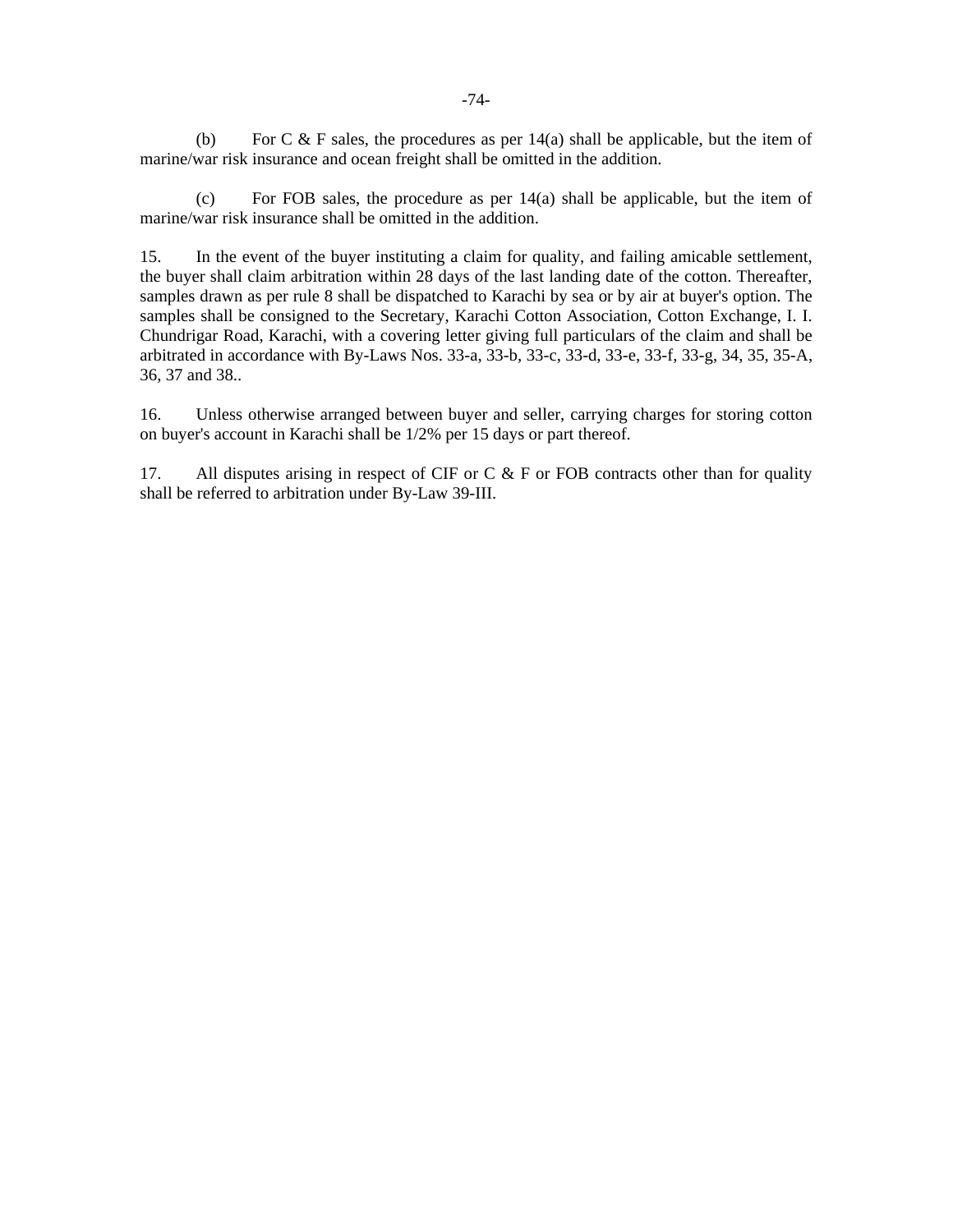## **The Karachi Cotton Association**

#### **Schedule "A"**

For the purpose of trading in Hedge Contract, there shall be only one Hedge Contract called Pakistan Cotton Contract. The Pakistan Cotton Contract shall be the only permissible contract.

The basis for this contract shall be Grade 3 (Saw-ginned) basic staple length 1-1/32" Micronaire **3.8** - 4.9 NCL. Cotton local or foreign below Grade 4 and staple length below 31/32" will be rejected.

Against this contract, the following Grades of Pakistan Cotton and foreign growths will be tender-able :-

| 1. | Grade Super (Saw-ginned)<br>Micronaire 3.8 - 4.9 NCL | Basic staple 1-1/32" |
|----|------------------------------------------------------|----------------------|
| 2. | Grade 1 (Saw-ginned)<br>Micronaire 3.8 - 4.9 NCL     | Basic staple 1-1/32" |
| 3. | Grade 2 (Saw-ginned)<br>Micronaire 3.8 - 4.9 NCL     | Basic staple 1-1/32" |
| 4. | Grade 3 (Saw-ginned)<br>Micronaire 3.8 - 4.9 NCL     | Basic staple 1-1/32" |
| 5. | Grade 4 (Saw-ginned)<br>Micronaire 3.5 - 4.9 NCL     | Basic staple 1-1/32" |

### **Cotton with Mic. upto 3.5 Mic. value will be tenderable with discount in respect of Grade Super, 1, 2 & 3, and upto 3.2 Mic value will be tender-able with discount in respect of Grade 4.**

CLASS: Grade 3 meaning the Standard Box of Grade 3 of Pakistan Cotton Standards for each kind of tender-able cotton and **equivalent** foreign growths.

MOISTURE: Not exceeding 8.5%

### **The Board shall have powers to exclude any growth from tender which the Board may decide at its discretion before the commencement of the new cotton season**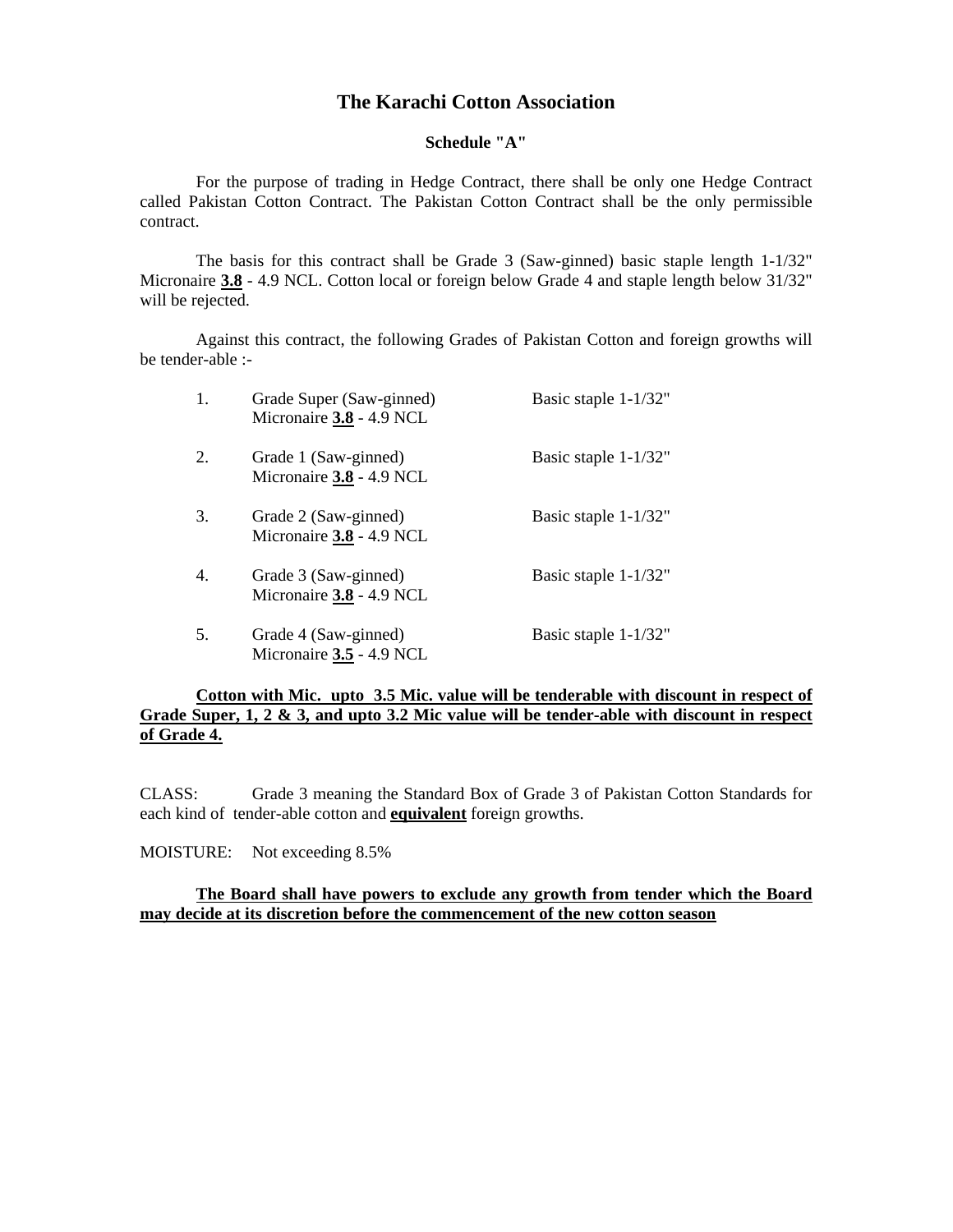-76-

| <b>COTTON</b> | <b>MICRONAIRE, NCL</b> | <b>STANDARDS</b>   |
|---------------|------------------------|--------------------|
| Saw-ginned    | $3.8 - 4.9$ , NCL      | <b>GRADE</b> Super |
| Saw-ginned    | $3.8 - 4.9$ , NCL      | <b>GRADE 1</b>     |
| Saw-ginned    | $3.8 - 4.9$ , NCL      | <b>GRADE 2</b>     |
| Saw-ginned    | $3.8 - 4.9$ , NCL      | <b>GRADE 3</b>     |
| Saw-ginned    | $3.5 - 4.9$ , NCL      | <b>GRADE4</b>      |
| Saw-ginned    | $3.5 - 4.9$ , NCL      | <b>GRADE 5</b>     |

STANDARDS: The following standards shall be prepared for the contracts:-

The above description will also include foreign growths. Each cotton to be surveyed against its relevant standards.

### **MUTUAL ALLOWANCES**

In respect of Saw-ginned Cotton, Class, upto **Super** Grade and in respect of staple "ON" upto 1/8" above the basic staple terms of each cotton and upto 1/16" "OFF" the basic staple.

Cotton below Grade 4 and below 1/16" "OFF" basic staple length shall be rejected except in Grade 3 where below 1/32" "OFF" shall be rejected.

#### **MONTHS OF DELIVERY**: OCTOBER, DECEMBER, FEBRUARY, APRIL, JUNE.

Trading in hedge contract shall be done for five delivery months simultaneously.

### **PERIOD OF DELIVERY:**

From 1st to 25th of every delivery month.

NOTE: For the purpose of By-Law 57, "OFF" allowances for staple less than the basic length shall be fixed from time to time by the Board or the Special Rates Committee authorized by the Board in that behalf. Tenders below Grade 4 and/or 1/16" "OFF" of the basic staple length shall be discounted at double the allowances for the first half of "OFF" class.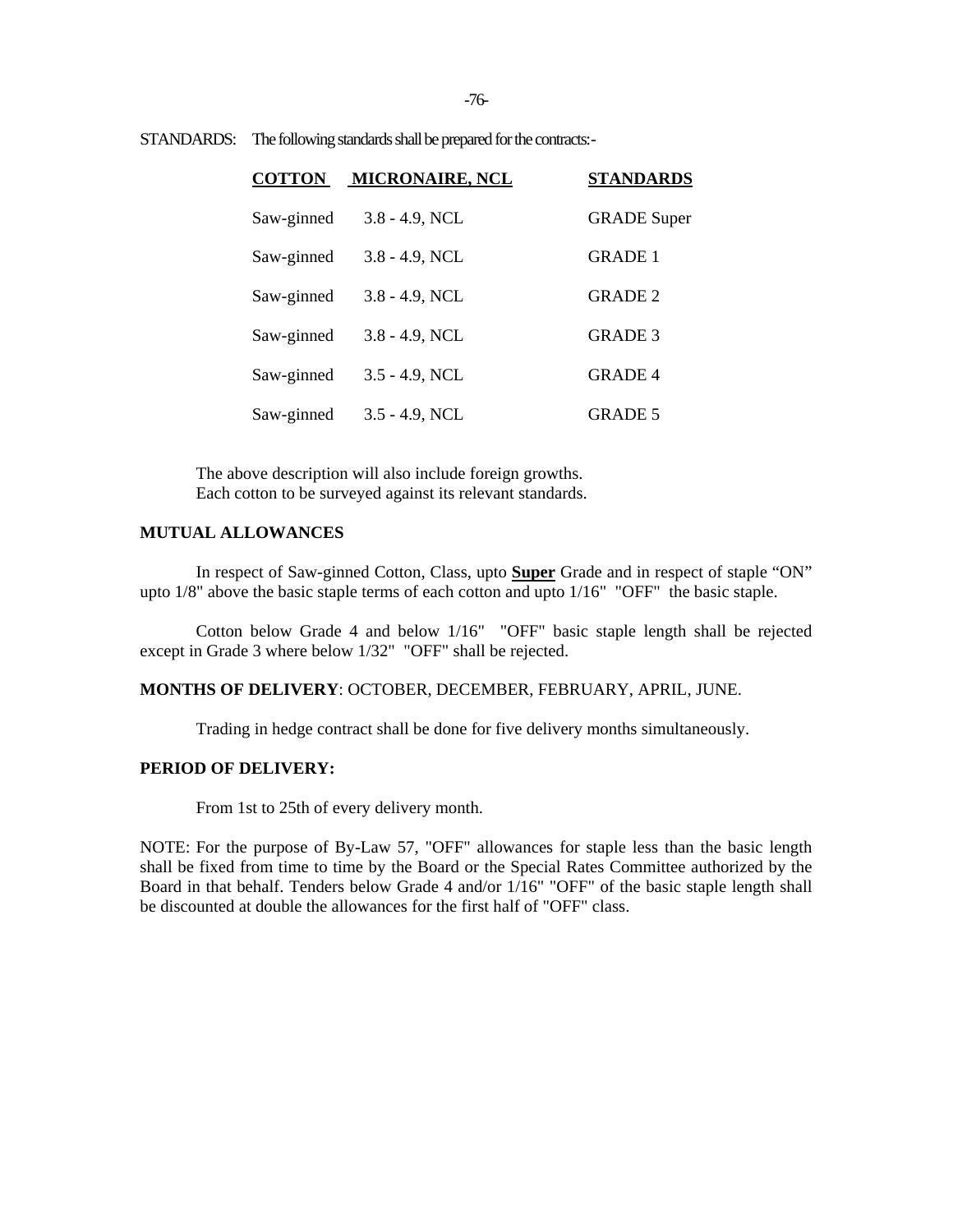# **The Karachi Cotton Association**

# **Schedule "B"**

| <b>Hedge Contract</b>          |                           | <b>Delivery Contract</b><br>(Description) | <b>Place</b> | <b>Tender-able</b>                 |
|--------------------------------|---------------------------|-------------------------------------------|--------------|------------------------------------|
| Pakistan<br>Cotton<br>Contract | Fine<br>Machine<br>Ginned | Grade                                     | Micronaire   | <b>All Stations</b><br>in Pakistan |
| $^{\dagger}$                   | "                         | Grade Super                               | $3.8 - 4.9$  | $-do-$                             |
| "                              | $\pmb{\mathsf{H}}$        | Grade 1                                   | $3.8 - 4.9$  | -do-                               |
| $\pmb{\mathsf{H}}$             | "                         | Grade 2                                   | $3.8 - 4.9$  | $-do-$                             |
| $^{\prime\prime}$              | $^{\prime\prime}$         | Grade 3                                   | $3.8 - 4.9$  | $-do-$                             |
| $^{\dagger}$                   | $^{\prime\prime}$         | Grade 4                                   | $3.5 - 4.9$  | -do-                               |
| $^{\prime\prime}$              | $^{\dagger}$              | Grade 5                                   | $3.5 - 4.9$  | $-do-$                             |

The above description will also include foreign growths.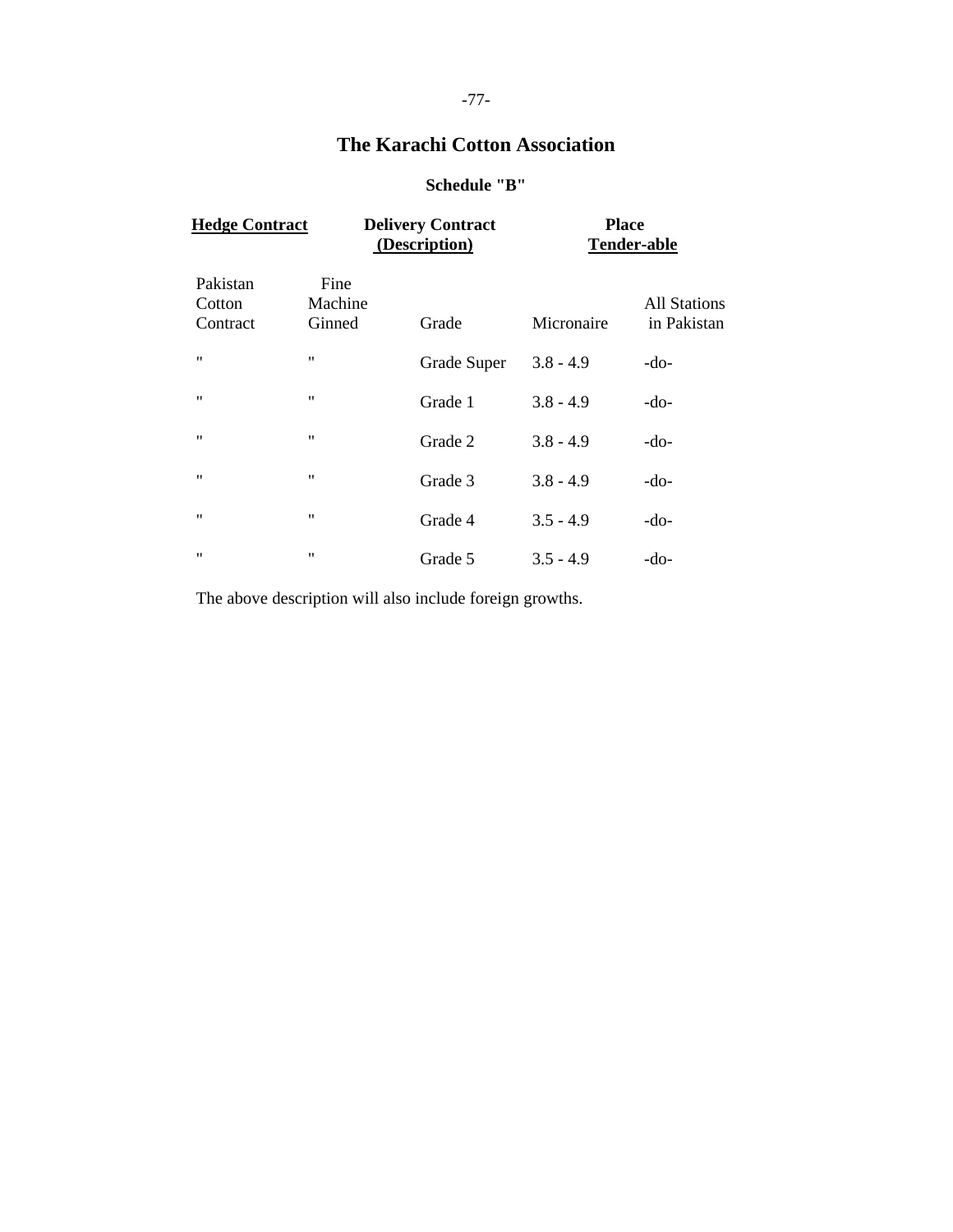### **COTTON BROKER'S LICENCE**

 Rules Governing Cotton Broker's Licence framed by the Board by virtue of the powers vested in them pursuant to Article No. 13

### **TITLE**

1. These rules may be cited as the Cotton Broker's Licence Rules.

### **DEFINITIONS**

2. In these rules, unless there be something in subject or context inconsistent therewith, the following expressions shall have the following meanings respectively (namely):-

(1) "The Association" means the Karachi Cotton Association.

(2) "The Articles" means and includes the Articles of Association, and any modification or alteration thereof for the time being in force.

(3) "Board" means the Board of Directors of the Karachi Cotton Association acting through at least a quorum of their number at a meeting of that Board duly called and constituted.

(4) "Broker" means a broker holding the Cotton Broker's Licence granted by the Board under these rules.

(5) "Brokers Advisory Committee" means the Advisory Committee formed by the Board under these rules and acting through a quorum.

(6) "A Member" for the purposes of these rules means and includes original Member or Member of the Association.

### **MAXIMUM NUMBER OF LICENCES**

3. The maximum number of licences to be issued shall for the time being be **350**. The Board may at any time by a resolution register an increase in this number.

### **ELIGIBILITY FOR BEING LICENSED**

4. (1) An authorized representative of a Member of the Association, shall be eligible, provided he applies in the form prescribed by the Board. The licence so granted may, at the discretion of the Board, be without any fees whatsoever. An authorized representative holding a Broker Licence shall not be eligible to seek election as Director.

 (2) Any individual (other than an authorized representative of a member of the Association) applying for a licence shall be eligible, provided he applies in the form prescribed by the Board and provided his application is recommended by the Brokers Advisory Committee formed under these rules. The application shall be accompanied by the licence fee or Rs. 5000/-.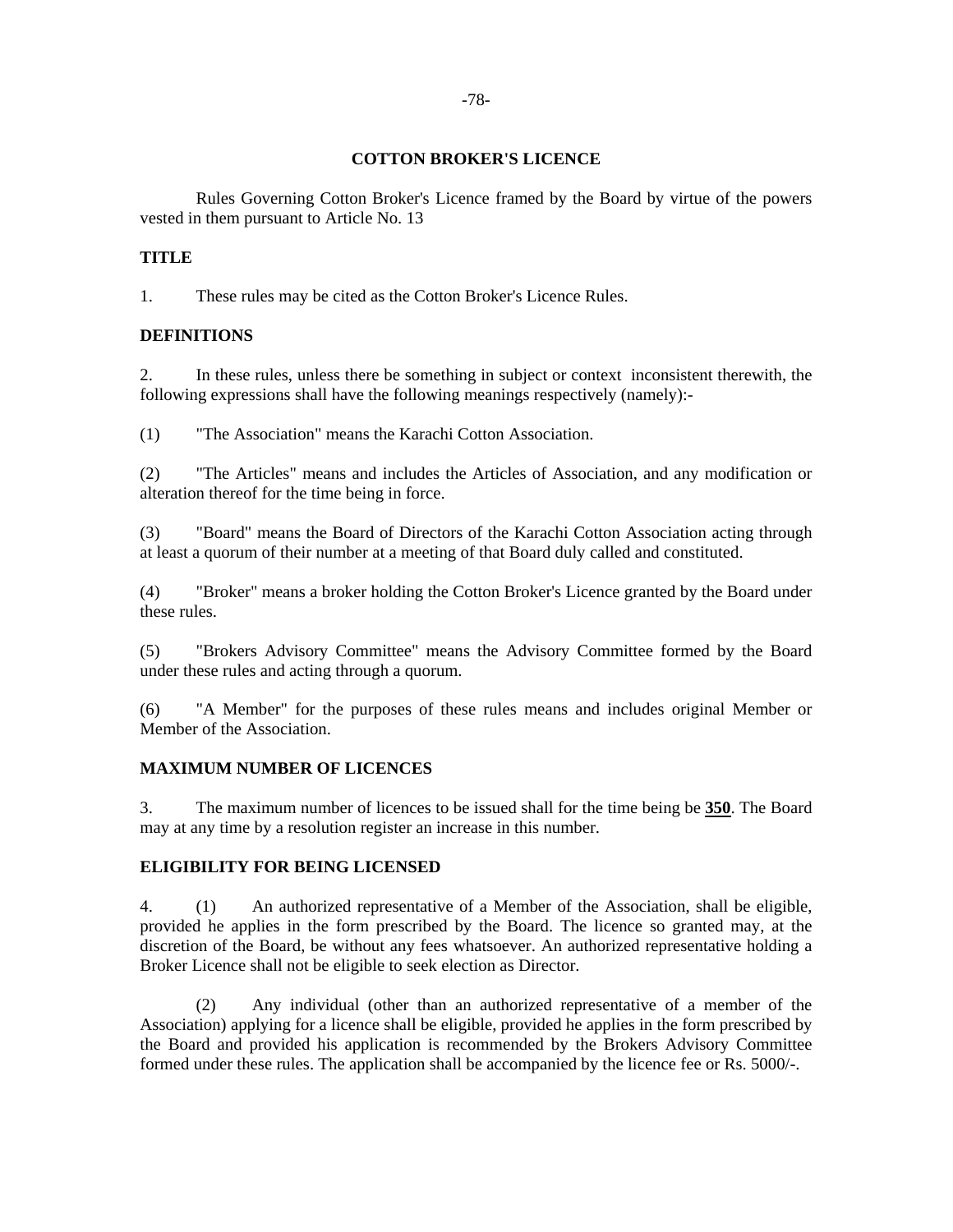### **LICENCE FEES**

5. The licence fee payable with each application shall be Rs. 5000/-. Every licensee shall pay an annual renewal fee of not less than Rs. 5/- or not more than Rs. 250/- as the Board may fix in consultation with the Brokers Advisory Committee.

### **BROKERS ADVISORY COMMITTEE**

6. (1) CONSTITUTION:- At the commencement of every year, the Board shall form a Brokers Advisory Committee consisting of 12 members, six of whom shall be the authorized representatives registered under Article 16(a) including the Chairman and the Vice-Chairman of the Board, and the other six shall be brokers elected by the licensed brokers in the election held by the Karachi Cotton Association, convened by a notice posted on the NOTICE BOARD of the Association. The representatives of the Karachi Cotton Association, shall in every case be nominated by the Board. The Chairman and Vice Chairman of the Board shall be the Chairman and the Vice-Chairman of the Brokers Advisory Committee. The Brokers Advisory Committee will elect one of their members to be the Chairman of any meeting of the Committee at which both the Chairman and Vice-Chairman of the Board are absent. Four members shall constitute a quorum subject to the condition that at least one of those present shall be other than the representatives of the brokers.

- (2) FUNCTIONS:- The functions of the Committee will be:-
- i) To recommend applicants for the grant of licences.
- ii) To advise the Board in regard to Cotton Market Holidays and trading hours.
- iii) To hear and decide disputes between brokers.

iv) To advise the Board on any matter concerning Brokers and on any other matter that the Board may place before the Committee.

 (3) DISQUALIFICATION:- A person shall ipso facto cease to be a Member of the Brokers Advisory Committee:-

(a) upon resignation, or

(b) if he suspends payment or is adjudicated an insolvent or if a petition be filed by him for winding up his affairs or those of his firm or company, or if he compounds with his creditors, or

(c) if he becomes of unsound mind, or

(d) if he absents himself from two consecutive meetings of the Brokers Advisory Committee, but the person disqualified under clause (d) shall be eligible for re-election.

Upon a member of the Brokers Advisory Committee vacating office whether by resignation or otherwise, the Board shall fill up the vacancy.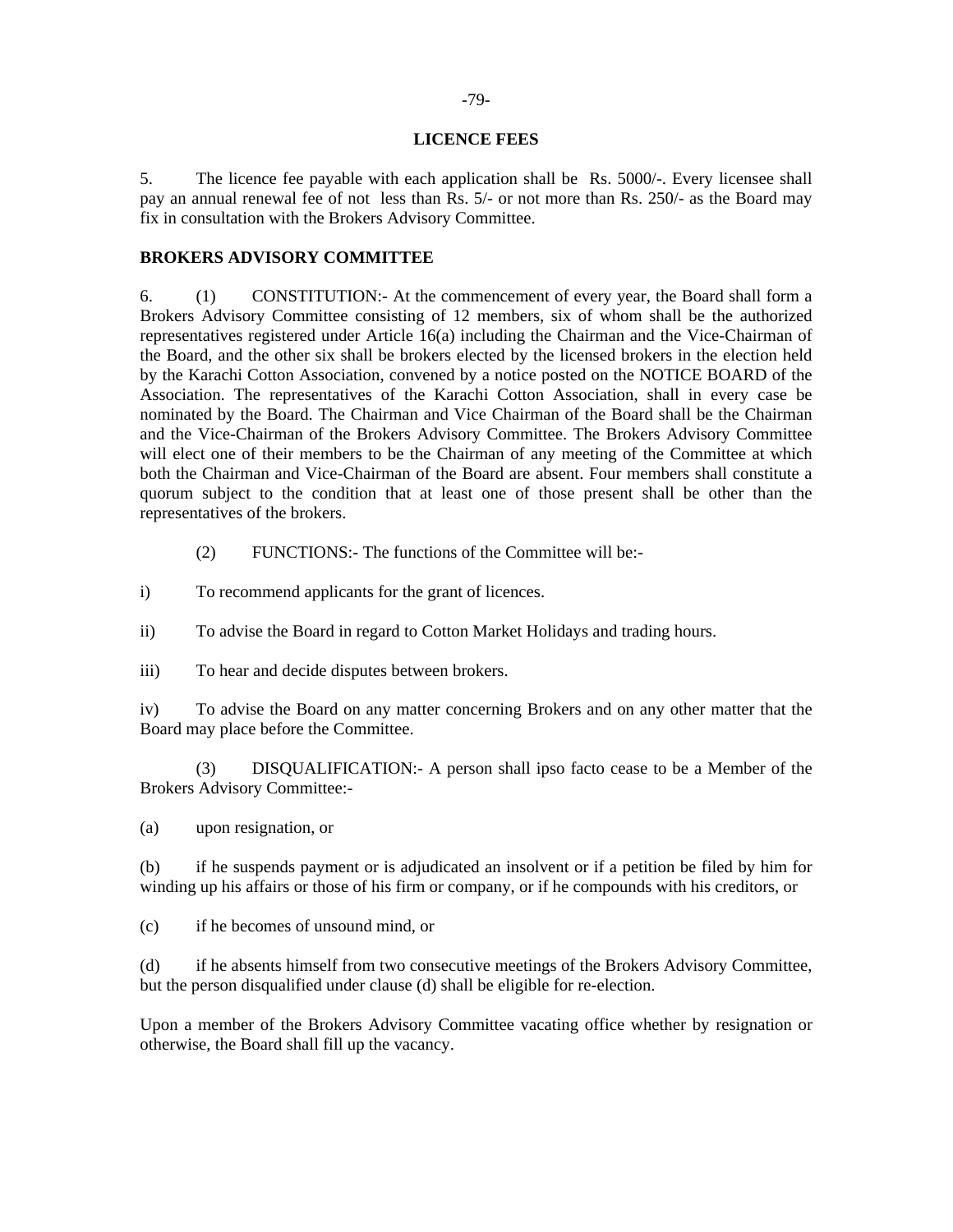### **DISPUTE**

7. (1) Any dispute between a broker and another broker may be referred to the Brokers Advisory Committee. The decision of the Brokers Advisory Committee shall be final and binding. Every application referring any dispute to the Brokers Advisory Committee shall be accompanied by a fee of Rs. 50/- which will be credited in full to the Karachi Cotton Association. The Brokers Advisory Committee in giving their decision may direct by whom the fee shall be paid.

(2) Any dispute between a Member and broker shall be referred to the arbitration of two disinterested members of the Board. If one of the parties fails to appoint an arbitrator within 48 hours notice given by the other party the Chairman of the Board shall appoint another arbitrator. The arbitrators shall have powers to appoint an umpire. The decisions of the Arbitrators or the Umpire as the case may be shall be final and binding.

### **PENALTIES FOR INFRINGEMENT OF THE TERMS OF LICENCE**

8. A Licence granted under these rules shall be suspended or cancelled as the Board may decide, if a Licensee:-

- (1) violates any term of the licence, or
- (2) violates trading By-Laws of the Association, or
- (3) does not abide by the arbitration award given under these rules, or
- (4) absconds or suspends payment, or
- (5) becomes insolvent or of unsound mind, or

(6) becomes a Member, or a licensee or a broker of any Association (other than the Karachi Cotton Association), purporting or proposing to control or regulate the Cotton dealings in Karachi of whatsoever nature, or deals in Cotton directly or indirectly, with any Member, licensee or broker of such an Association, or

(7) remains absent from the Karachi Cotton Market for more than one year without taking leave of absence from the Karachi Cotton Association.

Upon the death of a licensee, his licence shall ipso facto be cancelled.

A licence once cancelled can not be renewed, and the individual whose licence is cancelled shall not be eligible for the grant of a new licence until one year after cancellation.

Suspension of a licence can be removed at the discretion of the Board upon payment of such penalty as the Board may impose, the penalty not exceeding Rs. 50/-.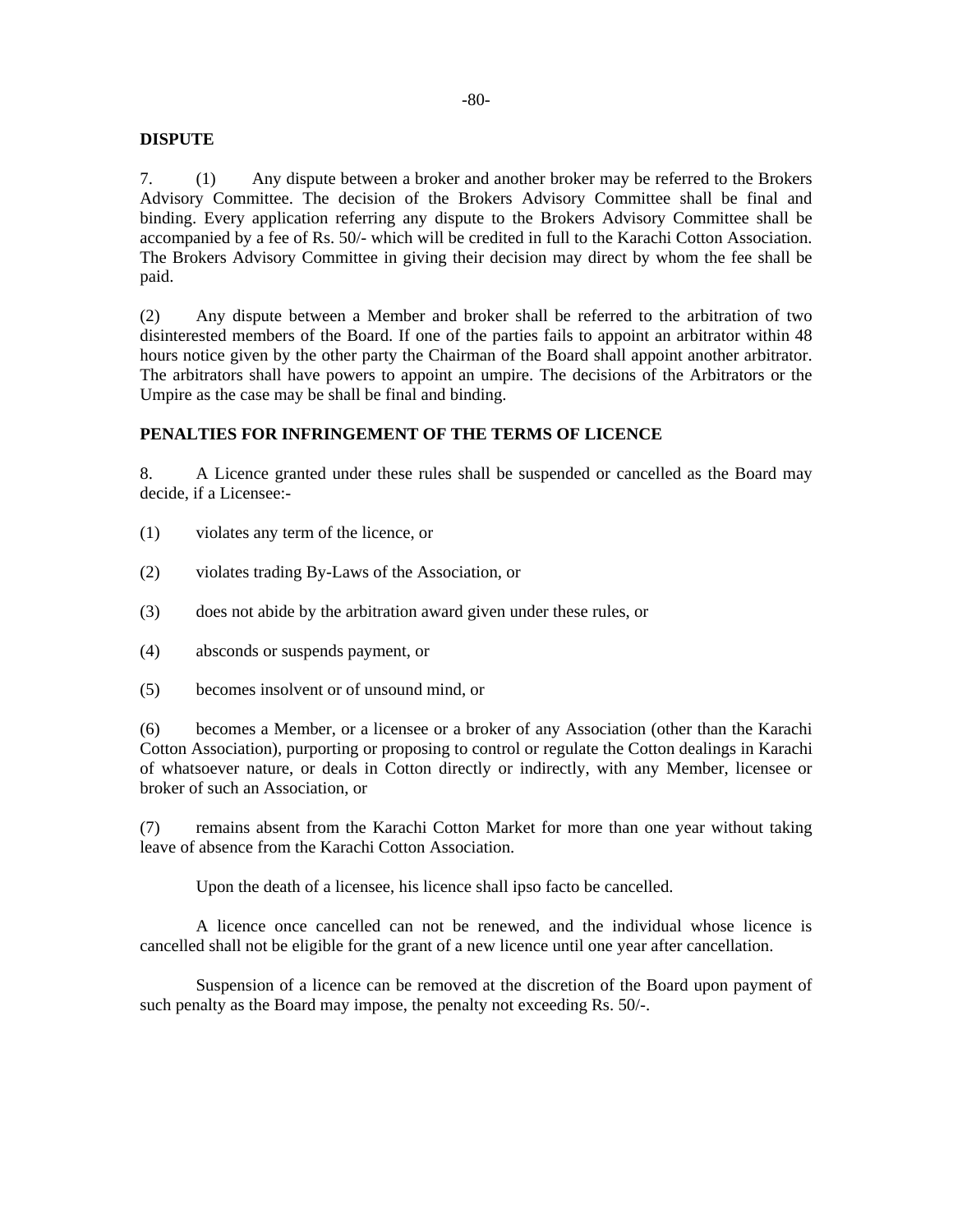#### **TRANSFERABILITY**

(8) In the event of a licensed broker desiring to give up the Brokerage business and applying for transfer of the Licence to another person qualified to hold a licence, the Board may, in their absolute discretion, permit the transfer. Every transferee accepting a transfer shall pay Rs. 10,000/- as transfer fee which must accompany the application for transfer and the transferee shall be bound by the condition of the licence and rules and regulations of the Association in force from time to time including those relating to the disciplinary jurisdiction of the Karachi Cotton Association, over Licensed Brokers. The Board may invite objections from the trade against the transfer from and to a particular person before the transfer is sanctioned. Except as herein above provided every transfer of a licence shall be null and void.

### **JURISDICTION**

9. (1) All Brokers under these rules shall be amenable to jurisdiction of the Karachi Cotton Association, and in particular shall be subject to the disciplinary By-Laws of the Karachi Cotton Association.

(2) All fees, penalties, etc., payable under these rules and paid to the Karachi Cotton Association, shall be the property of the Karachi Cotton Association and no broker shall have any claim thereto.

### **AMENDMENT OF THESE RULES**

10. The Board may, at their discretion, at any time or from time to time, suspend, cancel, amend, or add to these rules.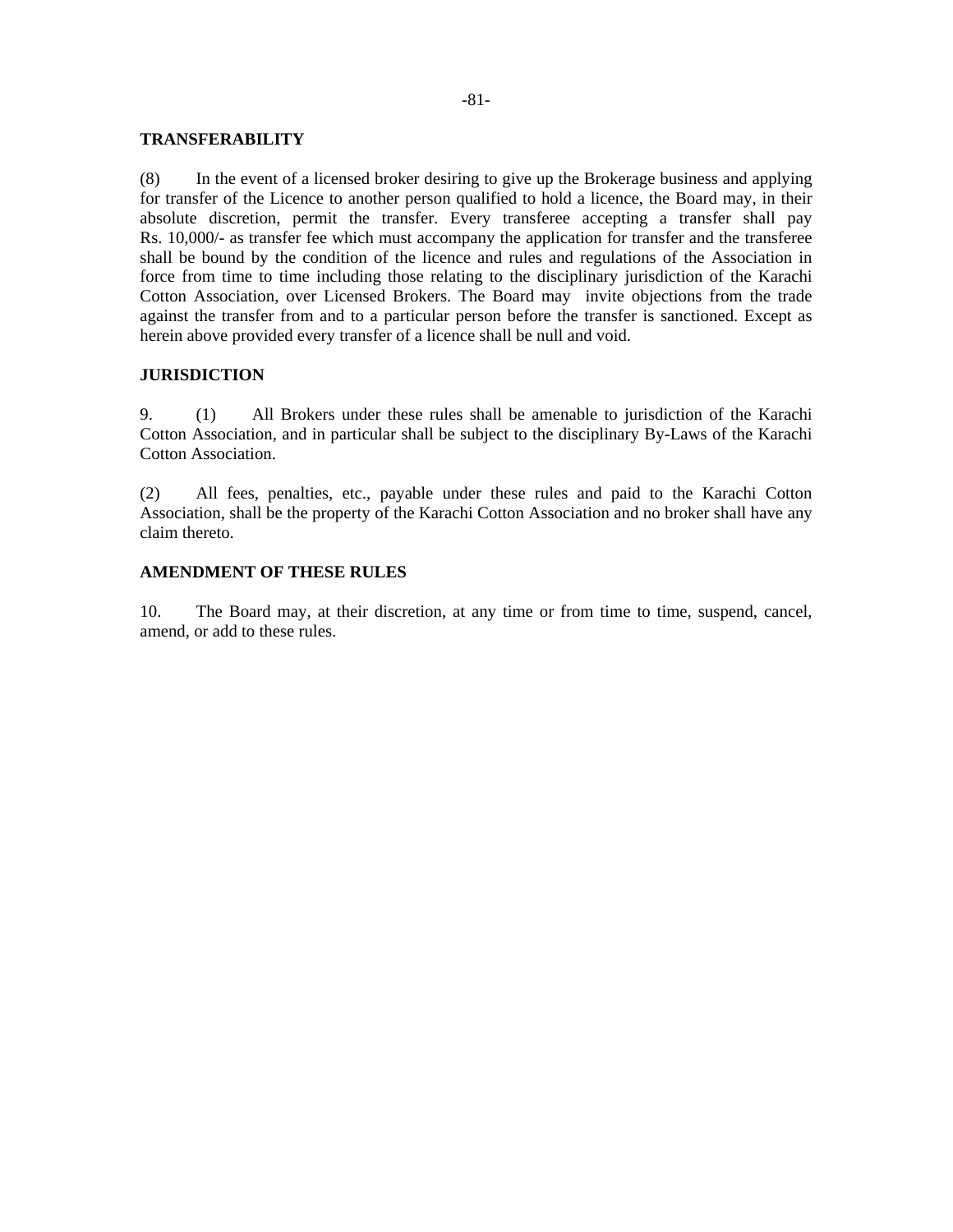### **FORM OF APPLICATION FOR A COTTON BROKER'S LICENCE**

The Secretary, The Karachi Cotton Association, Karachi.

Dear Sir,

I hereby agree, if approved, to be a licenced Cotton Broker in terms of Article No. 13 of the Karachi Cotton Association, and undertake to conform to and be bound by the Memorandum and Articles of Association, the By-Laws of the Association in force from time to time, and the rules and regulations in force from time to time, governing this licence.

| (a) | Name of the Applicant          |      |  |
|-----|--------------------------------|------|--|
| (b) | Residential address in Karachi |      |  |
| (c) | Office address in Karachi      |      |  |
| (d) | <b>Native Place</b>            |      |  |
| (e) | Address at the Native Place    |      |  |
| (f) | Name or Names of Partners      |      |  |
|     | Signature of the Applicant     |      |  |
|     |                                |      |  |
|     |                                | Date |  |

We, the undersigned, being Members of the Karahi Cotton Association, certify that to the best of our information the details given above are true, and recommend the grant of the licence to the applicant.

Date 20

 $\overline{a}$ 

N.B. A licence fee of Rs. 5000/- and the renewal fee that may be fixed by the Board from time to time must accompany this application.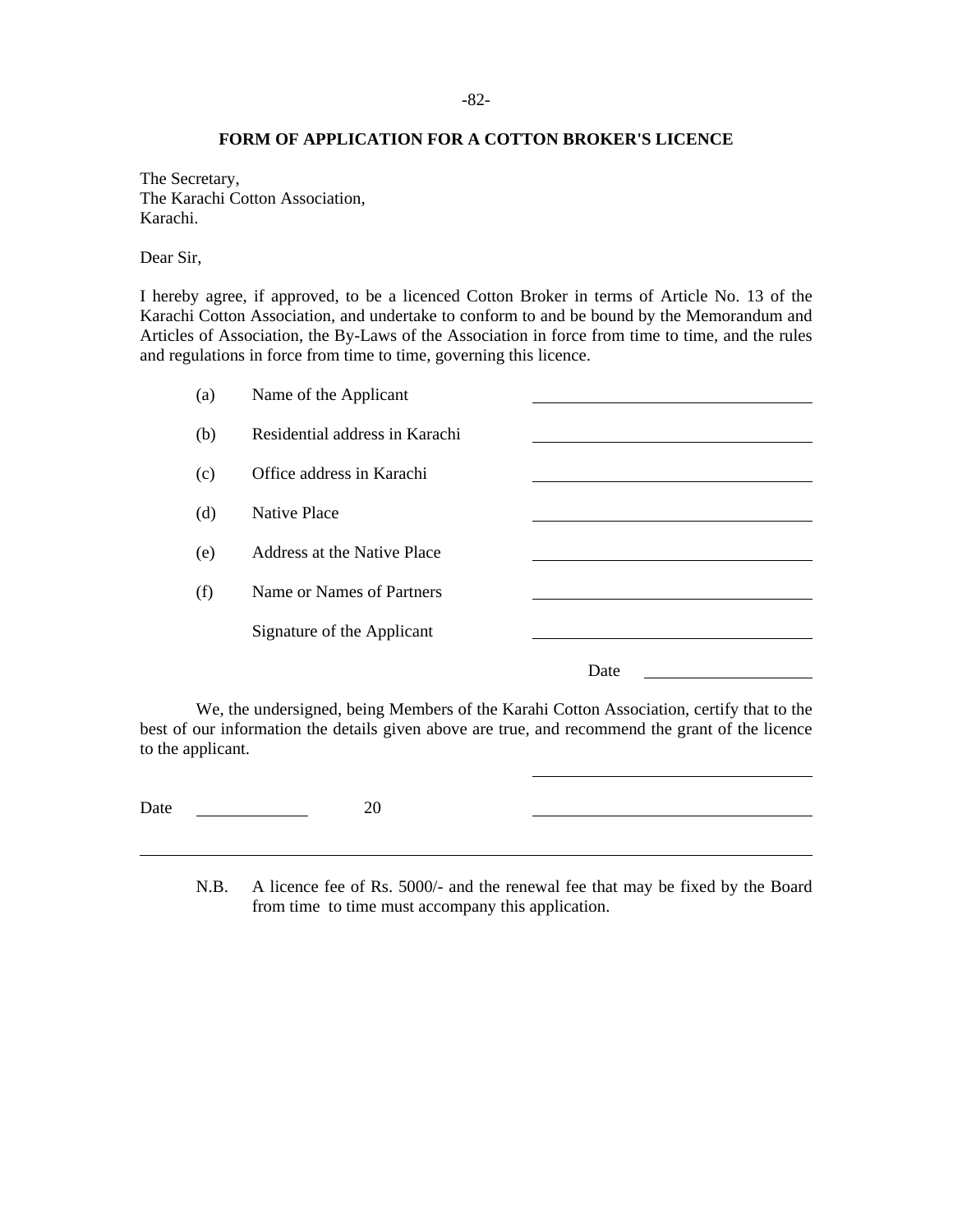### **FORM OF APPLICATION FOR TRANSFER OF A COTTON BROKER'S LICENCE**

The Secretary, The Karachi Cotton Association, Karachi.

Dear Sir,

I request you kindly to transfer to me the Certificate No held by Mr. 2008 and I hereby agree, if approved to be a licensed Cotton Broker in terms of Article No. 13 of the Karachi cotton Association, and undertake to conform to and be bound by the Memorandum and Articles of Association, the By-Laws of the Association in force from time to time governing this licence.

|           | The sum of Rs.                 | being the amount of transfer fee is sent |
|-----------|--------------------------------|------------------------------------------|
| herewith. |                                |                                          |
| (a)       | Name of the Transferee         |                                          |
| (b)       | Residential address in Karachi |                                          |
| (c)       | Office address in Karachi      |                                          |
| (d)       | <b>Native Place</b>            |                                          |
| (e)       | Address at the Native Place    |                                          |
| (f)       | Name or Names of Partners      |                                          |
| Date      |                                | Signature of the Applicant               |

We, the undersigned being Members of the Karachi Cotton Association, certify that to the best of our information the details given above are true, and recommend the transfer of the licence to the applicant.

Date

I hereby declare that I desire to give up Cotton Brokerage Business and that my Certificate No.............................be kindly transferred to Mr.

TRANSFERER

Date.

ATTESTED BY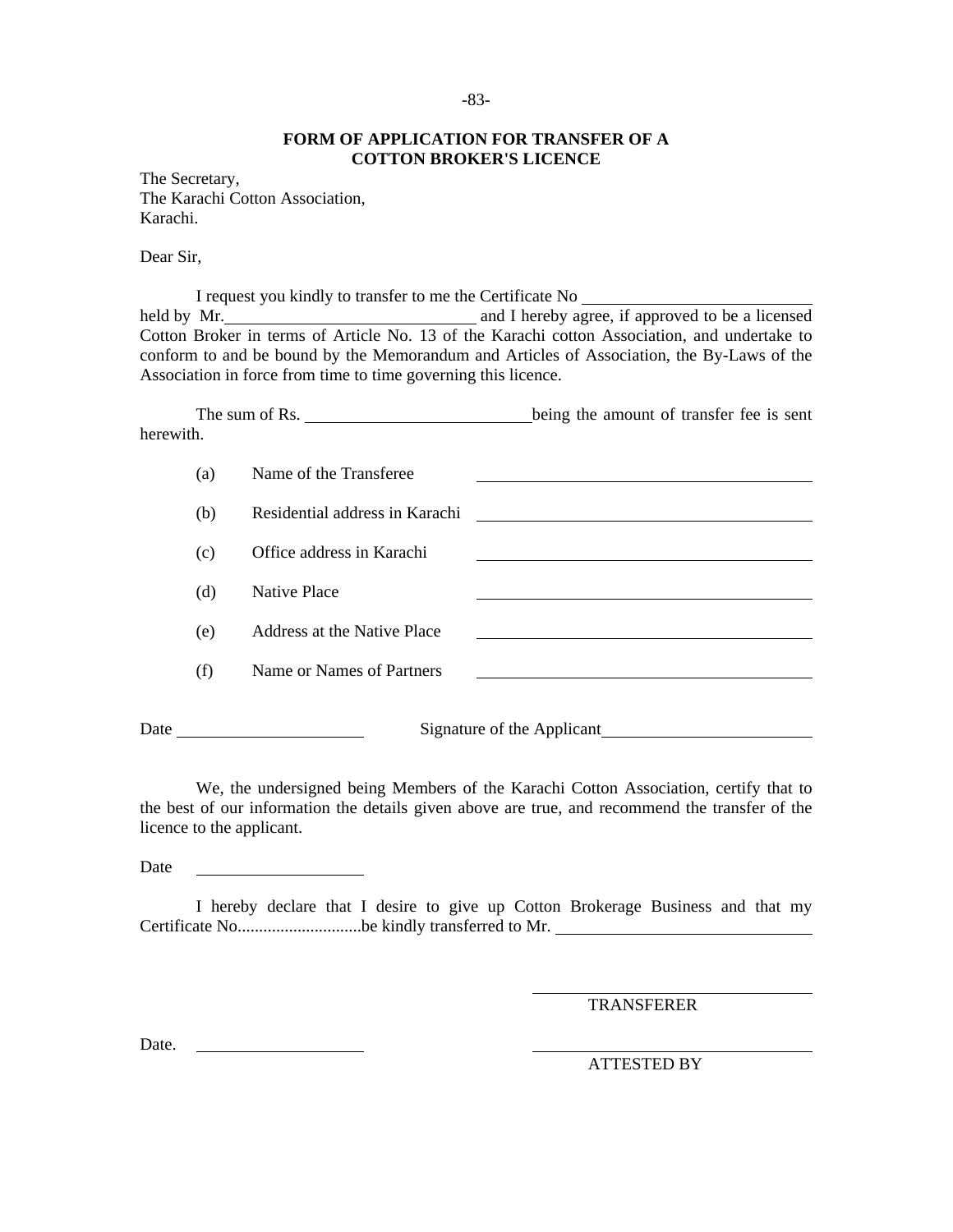| Sold<br>Bought for account of                                                                                                                                                                                                                                                                                        |
|----------------------------------------------------------------------------------------------------------------------------------------------------------------------------------------------------------------------------------------------------------------------------------------------------------------------|
| Bales<br><u> 1989 - Johann Stoff, deutscher Stoffen und der Stoffen und der Stoffen und der Stoffen und der Stoffen und der</u>                                                                                                                                                                                      |
|                                                                                                                                                                                                                                                                                                                      |
| Rate<br><u> 1989 - Johann Barn, mars ann an t-Amhainn an t-Amhainn an t-Amhainn an t-Amhainn an t-Amhainn an t-Amhainn an</u>                                                                                                                                                                                        |
| Delivery<br><u> 1980 - Jan Samuel Barbara, martin a shekara tsara tsa na shekara tsa na shekara tsa na shekara tsa na shekara</u>                                                                                                                                                                                    |
|                                                                                                                                                                                                                                                                                                                      |
| Measurement 36.256 (M) Shipping Metric Tonnes (32 Tons of 40 cubic. ft.)                                                                                                                                                                                                                                             |
| ,我们也不会有一个人的人,我们也不会有一个人的人,我们也不会有一个人的人,我们也不会有一个人的人。""我们的人,我们也不会有一个人的人,我们也不会有一个人的人,<br>Pucca/Kacha Adat (Commission)<br>La Commission and Commission and Commission and Commission and Commission and Commission and Commission and Commission and Commission and Commission and Commission and Commission and Commissi |
|                                                                                                                                                                                                                                                                                                                      |
|                                                                                                                                                                                                                                                                                                                      |
|                                                                                                                                                                                                                                                                                                                      |

# **OFFICIAL FORM OF CLIENTS' CONTRACT NOTE**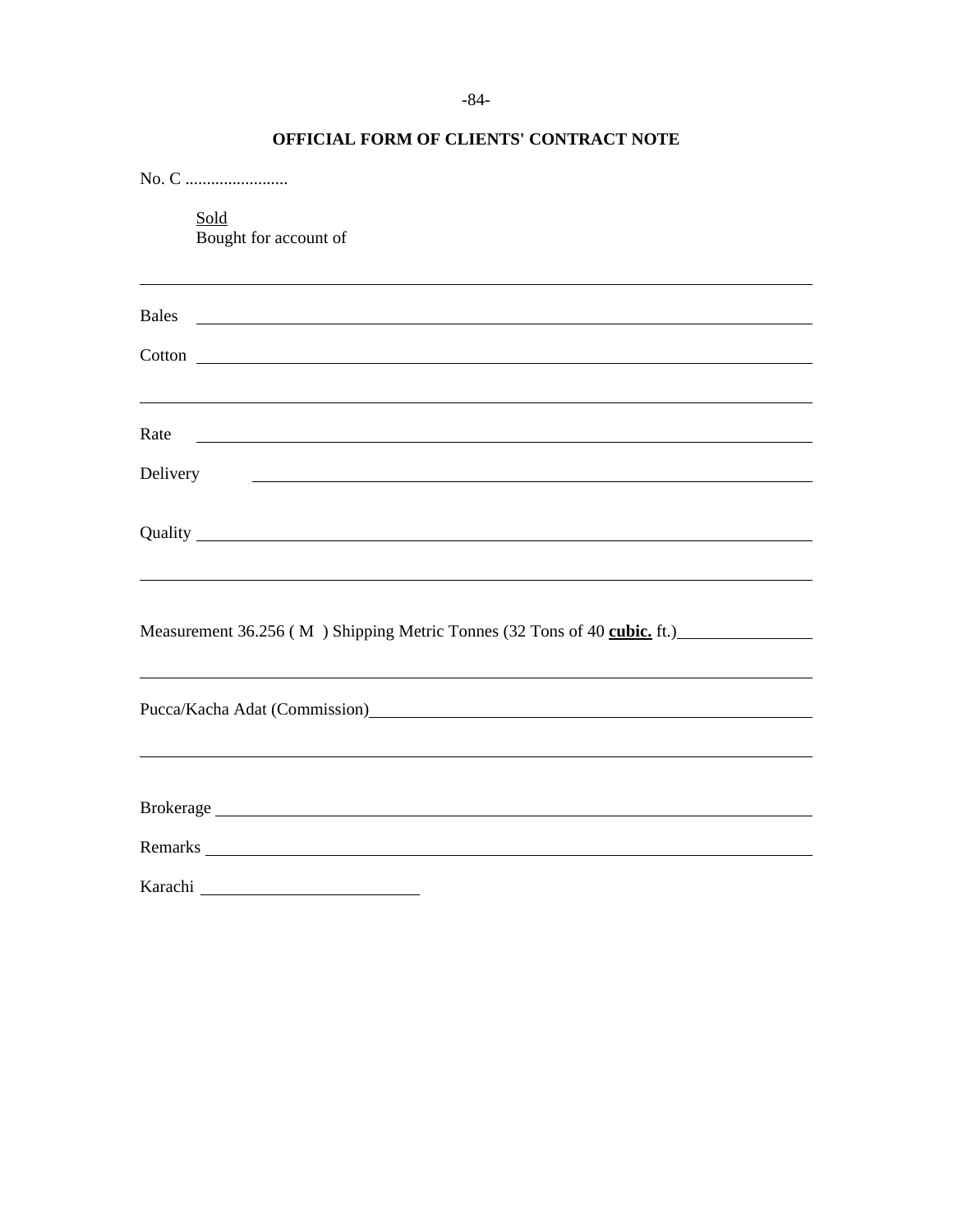Counterfoil 2

## **OFFICIAL FORM OF CLIENTS' CONTRACT NOTE**

|                                                           | Memo of Contract No.                                                                                                                                                                                                           |           |
|-----------------------------------------------------------|--------------------------------------------------------------------------------------------------------------------------------------------------------------------------------------------------------------------------------|-----------|
|                                                           |                                                                                                                                                                                                                                | <b>20</b> |
|                                                           | To of order of the contract of the contract of the contract of the contract of the contract of the contract of the contract of the contract of the contract of the contract of the contract of the contract of the contract of |           |
|                                                           | I/We have this day sold/bought in Karachi by your order and for your account subject to<br>the By-Laws of the Karachi Cotton Association, in force from time to time and subject also to                                       |           |
|                                                           | (a) full pressed bales of                                                                                                                                                                                                      |           |
|                                                           | <b>Cotton, for delivery in Karachi</b>                                                                                                                                                                                         |           |
|                                                           | From to to the contract of the contract of the contract of the contract of the contract of the contract of the contract of the contract of the contract of the contract of the contract of the contract of the contract of the |           |
|                                                           | at the seller's option at the price of Rupees                                                                                                                                                                                  |           |
| per 37.3245 Kilograms.                                    |                                                                                                                                                                                                                                |           |
| Delivery against Cash.                                    |                                                                                                                                                                                                                                |           |
| much as may be prescribed from time to time by the Board. | Measurement not to exceed 36.256 (M3) Shipping Metric Tonnes (32 tons of 40 c.ft.) per<br>100 bales if bound in iron hoops and in case of bales bound in any other permissible manner so                                       |           |
|                                                           | Weight of 100 bales to be dealt with under the By-Laws.                                                                                                                                                                        |           |
| you to me/us.                                             | Pucca/Kacha Adat (Commission) and brokerage at. ___________________ to be paid by                                                                                                                                              |           |
|                                                           | Clearing House charges Rs. 5/- per 100 bales to be paid by you to me/us.                                                                                                                                                       |           |
| of telegrams.                                             | I/We are not responsible for any errors in telegrams or for any delay in the transmission                                                                                                                                      |           |
| This contract shall not be cancelled.                     |                                                                                                                                                                                                                                |           |
|                                                           | maintained with me/us until completion of this contract. Difference between the contract price<br>and the market price arising against you owing to fluctuations of the market to be paid by you in                            |           |

cash to me/us in Karachi as and when they arise. In addition to the above, the deposit (not carrying interest) payable under By-Law 48A, namely, at a rate per bale as laid down the said By-Law shall, when demanded be made by you to me/us in Karachi.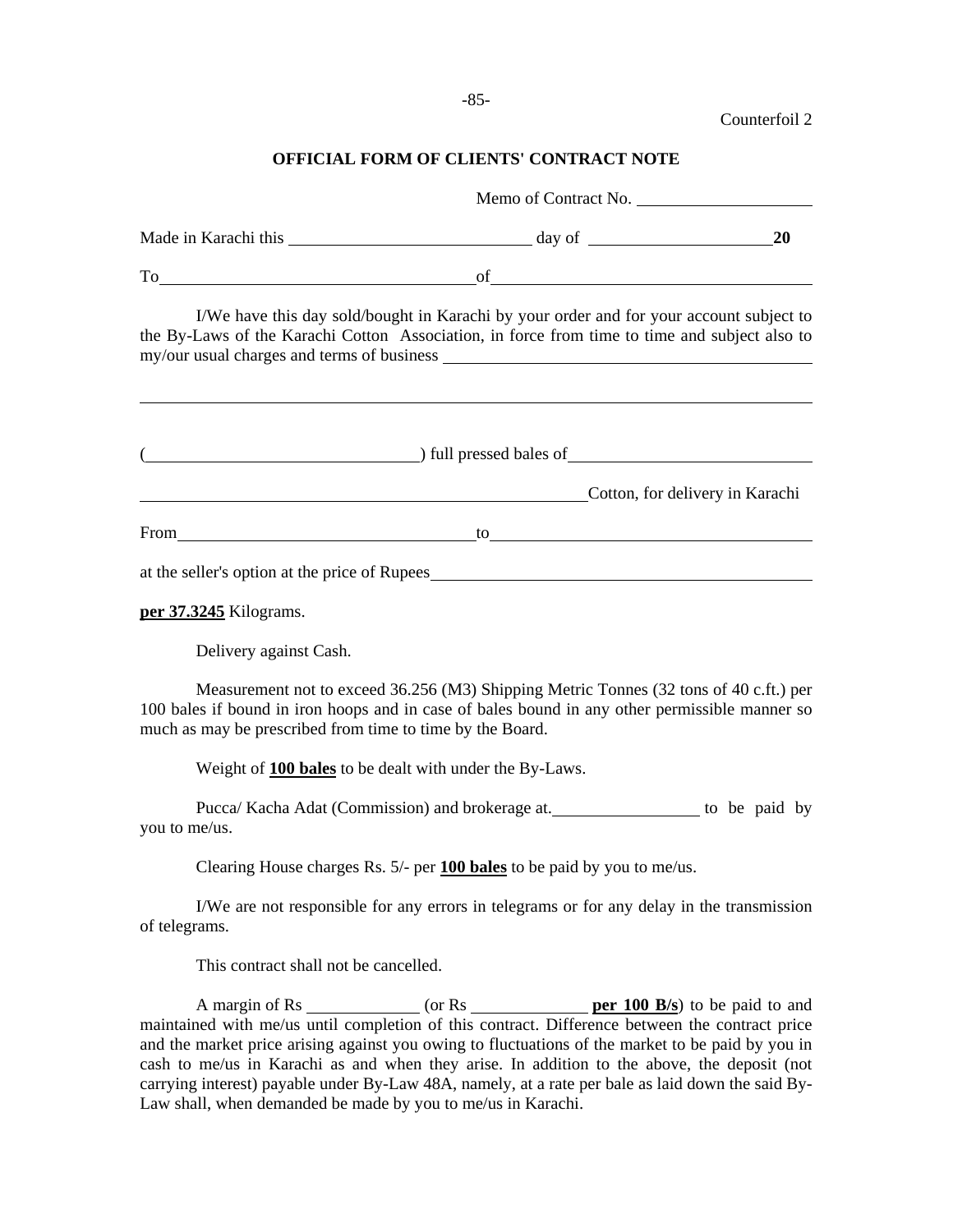In the event of our executing orders without margin money we shall not be deemed to have waived our right to insist on payment of margin money.

Cotton for tender against forward sales or failing Cotton, sufficient money to enable me/us to purchase suitable cotton for tender must be provided by you and in my/our hands at least five working days before the last date on which cotton is tender-able, or in the case of open purchases sufficient money to enable me/us to take delivery of the cotton when tendered must be provided by you and in my/our hands before the first day of the month of delivery failing the receipt of the money it shall be optional with me/us to either close the contract or part thereof immediately or at such later time as, I/We may deem fit or to take delivery of the cotton tendered without giving you any further notice notwithstanding any objections or instructions to the contrary.

If you fail to comply with any of the above terms and conditions or to sign and return the annexed Confirmation Note within three days, after receipt of this advice, I/We shall be at liberty to buy back/sell out the cotton at the market rate without consulting you and at your risk any time or other indulgence given to be for your account and risk.

In the event of any dispute arising between you and me/us out of this transaction the matter shall be referred to arbitration as provided by By-Laws No. 33 and 39 of the Karachi Cotton Association.

Every sale and/or purchase made subject to these By-Laws shall be construed and take effect as a contract wholly made and completely to be fulfilled in Karachi.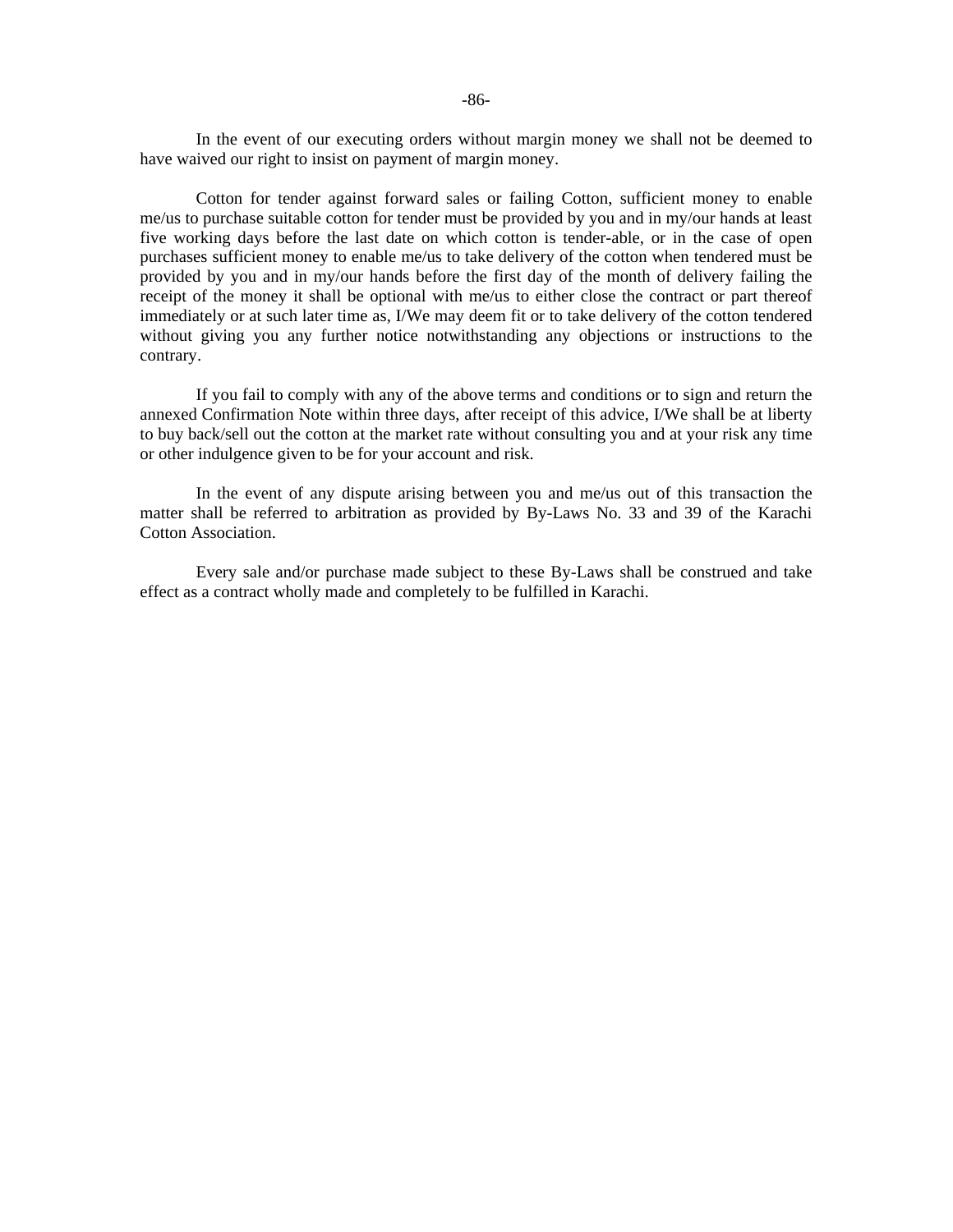#### **(OFFICIAL FORM OF CLIENTS' CONTRACT NOTE (CONTD.)**

#### **(R E V E R S E)**

#### EXTRACT FROM KARACHI COTTON ASSOCIATION BY-LAWS

"All disputes as to quality of cotton tendered against a hedge contract or a delivery contract or a special contract or against a ready transaction between a buyer and a seller (including such disputes between a member and a non-member) shall be referred (in manner to be prescribed by the Board from time to time) to the arbitration of a Survey Committee to be prescribed and appointed by the Board from time to time. The award made by such Survey Committee shall be final and binding, subject only to a right of appeal to the Appeal Committee or in respect of American cotton to the Special Appeal Committee whose award shall be final and binding."

"All disputes as to damaged cotton or false packed cotton between a buyer and a seller (including such disputes between a member and a non-member) shall be referred to the arbitration of two disinterested arbitrators, each party choosing their own arbitrator. The arbitrators will have power to appoint an umpire. The arbitrators and the umpire shall be chosen from a panel of arbitrators to be appointed by the Board from time to time. The award made by the arbitrators or the umpire as the case may be shall be final and binding, subject only to a right of appeal to the Appeal Committee whose decision shall be final and binding."

Any dispute arising out of a ready transaction or out of a forward contract other than on the question of class and/or staple of the cotton tendered but including the construction of the official forward contract forms shall be referred to the arbitration of any two disinterested members from the Panel of Arbitrators referred to in By-Laws 39-I (a) 39-I (b) one to be appointed by each party. If one of the parties to the contract fails to appoint an arbitrator, after having received fifteen clear days notice from the other party to do so, the party who has appointed an arbitrator, shall have power to appoint the second arbitrator, both of whom shall then proceed to deal with the question at issue. In case the two arbitrators are unable to agree the matter shall then be referred to an umpire, who shall be nominated by the two arbitrators from among the Panel of Arbitratiors. In the event of two arbitrators being unable to agree as to the name of the umpire, the Board shall appoint an umpire, from among the panel of arbitrators. The decision of the arbitrators or umpire shall be final and binding on the parties to the contract.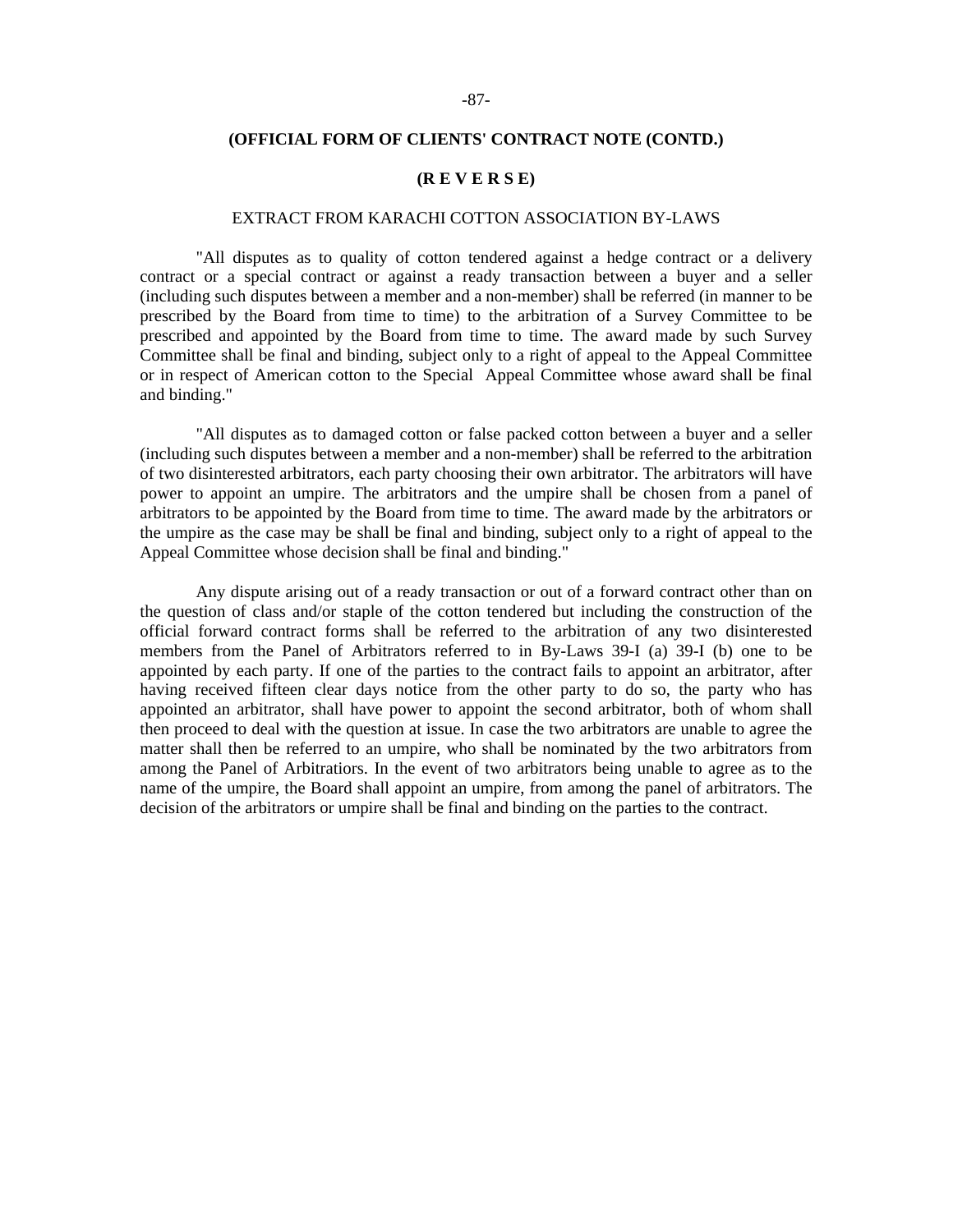### **OFFICIAL FORM OF CLIENTS' CONTRACT NOTE**

|        | Confirmation of Contract No. |  |
|--------|------------------------------|--|
|        | Made in Karachi on           |  |
| Messrs |                              |  |
|        |                              |  |

|                               |    | I/We hereby confirm having sold/bought through you in Karachi subject to the By-Laws               |
|-------------------------------|----|----------------------------------------------------------------------------------------------------|
|                               |    | of the Karachi Cotton Association, and subject also to your usual terms, charges and conditions of |
| business                      |    | ) full-pressed bales of                                                                            |
|                               |    | cotton for delivery in Karachi                                                                     |
| from                          | tΩ | at the seller's                                                                                    |
| option at the price of Rupees |    | per 37.3245 Kilograms.                                                                             |

I/We have entered into this transaction through you on my/our own account and not on account of any other person whomsoever.

I/We undertake to abide by all the By-Laws of the Karachi Cotton Association, and to comply with all your terms and conditions of business and I/We hereby authorize you in the event of my/our failing in this undertaking, to close this contract or any portion thereof at your option (without obligation) for my/our account either immediately or at such later time as you may deem fit without giving me/us any further notice notwithstanding any objections and/or instructions from me/us to the contrary.

In the event of any dispute arising between you and me/us out of this transaction, I/We agree to put the matter to arbitration as provided by By-Laws Nos. 33 and 39 of the Karachi Cotton Association, and to abide by the arbitration award.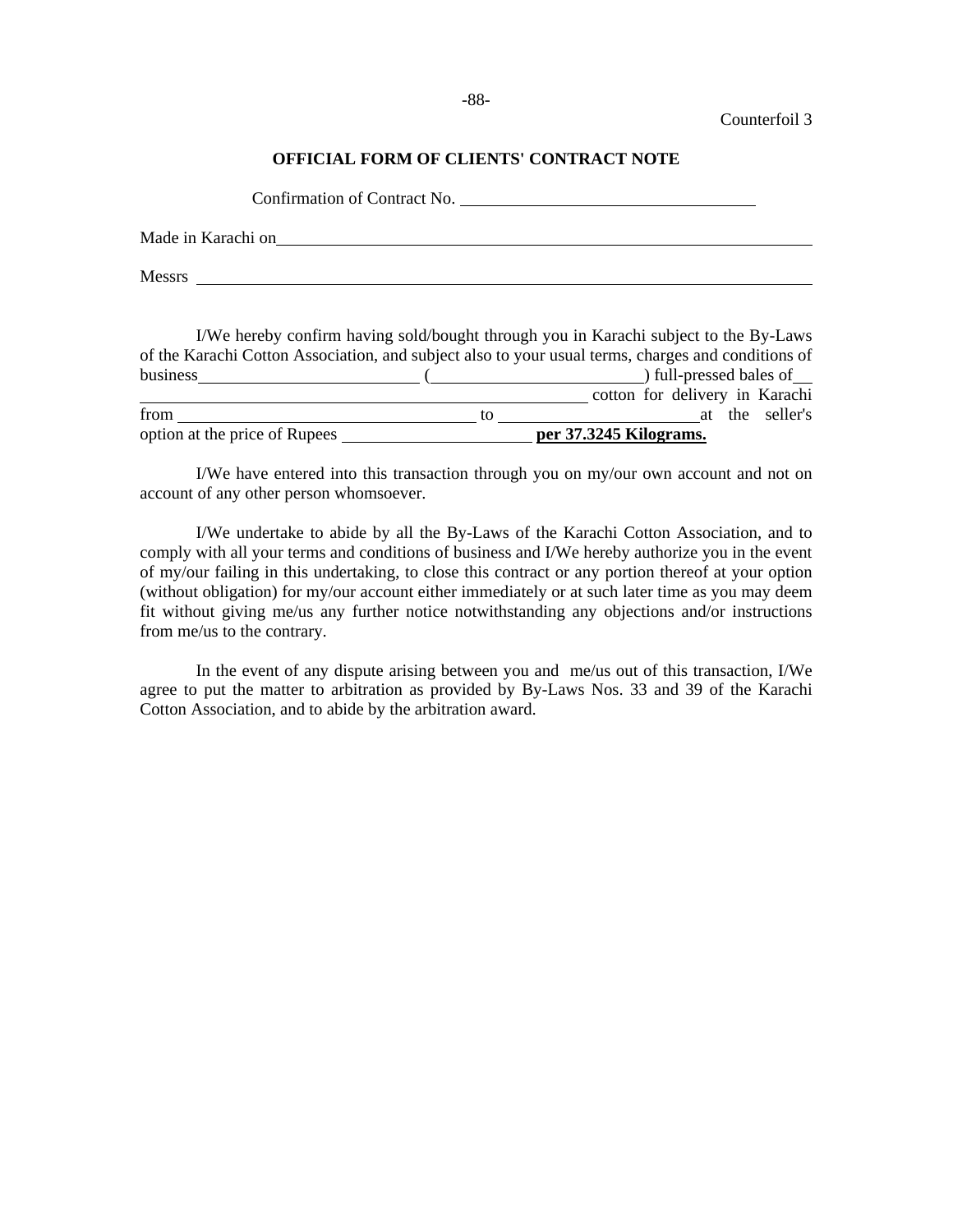# -89-

## **OFFICIAL FORM FOR FORWARD CONTRACT**

# **CONTRACT NOTE**

| No.                                        | Karachi <b>Markazi</b>                                                                                                                                                                                                                                           | 20           |
|--------------------------------------------|------------------------------------------------------------------------------------------------------------------------------------------------------------------------------------------------------------------------------------------------------------------|--------------|
| <b>BUYER</b>                               |                                                                                                                                                                                                                                                                  |              |
| <b>SELLER</b>                              |                                                                                                                                                                                                                                                                  |              |
|                                            | We have this day sold to you subject to the By-Laws of the Karachi Cotton Association,<br>$\qquad \qquad$ bales of $\qquad \qquad$                                                                                                                               |              |
| in Karachi.                                |                                                                                                                                                                                                                                                                  |              |
|                                            | Measurement 36.256 (Shipping Metric Tonnes (M3) (32 tons of 40 cubic feet) per 100<br>bales if bound in iron hoops and in case of bales bound in any other permissible manner so much<br>as may be prescribed from time to time by the Board of the Association. |              |
|                                            | Delivery from <u>example and the set of the set of the set of the set of the set of the set of the set of the set of the set of the set of the set of the set of the set of the set of the set of the set of the set of the set </u>                             |              |
|                                            | to the state of the state of the state of the state of the state of the state of the state of the state of the state of the state of the state of the state of the state of the state of the state of the state of the state o                                   |              |
|                                            | The quality to be Grade 3 which means the standard Grade 3 box prepared /adopted by<br>the Karachi Cotton Association for each kind of tender-able cotton.                                                                                                       |              |
| This Contract shall not be cancelled.      |                                                                                                                                                                                                                                                                  |              |
| clause contained in By-Laws No. 33 and 39. | All disputes of whatsoever nature shall be referred to arbitration in terms of arbitration                                                                                                                                                                       |              |
| time.                                      | This Contract is subject to periodical clearance as prescribed by the Board from time to                                                                                                                                                                         |              |
| Remarks                                    |                                                                                                                                                                                                                                                                  |              |
| <b>Brokers</b>                             |                                                                                                                                                                                                                                                                  | <b>Buyer</b> |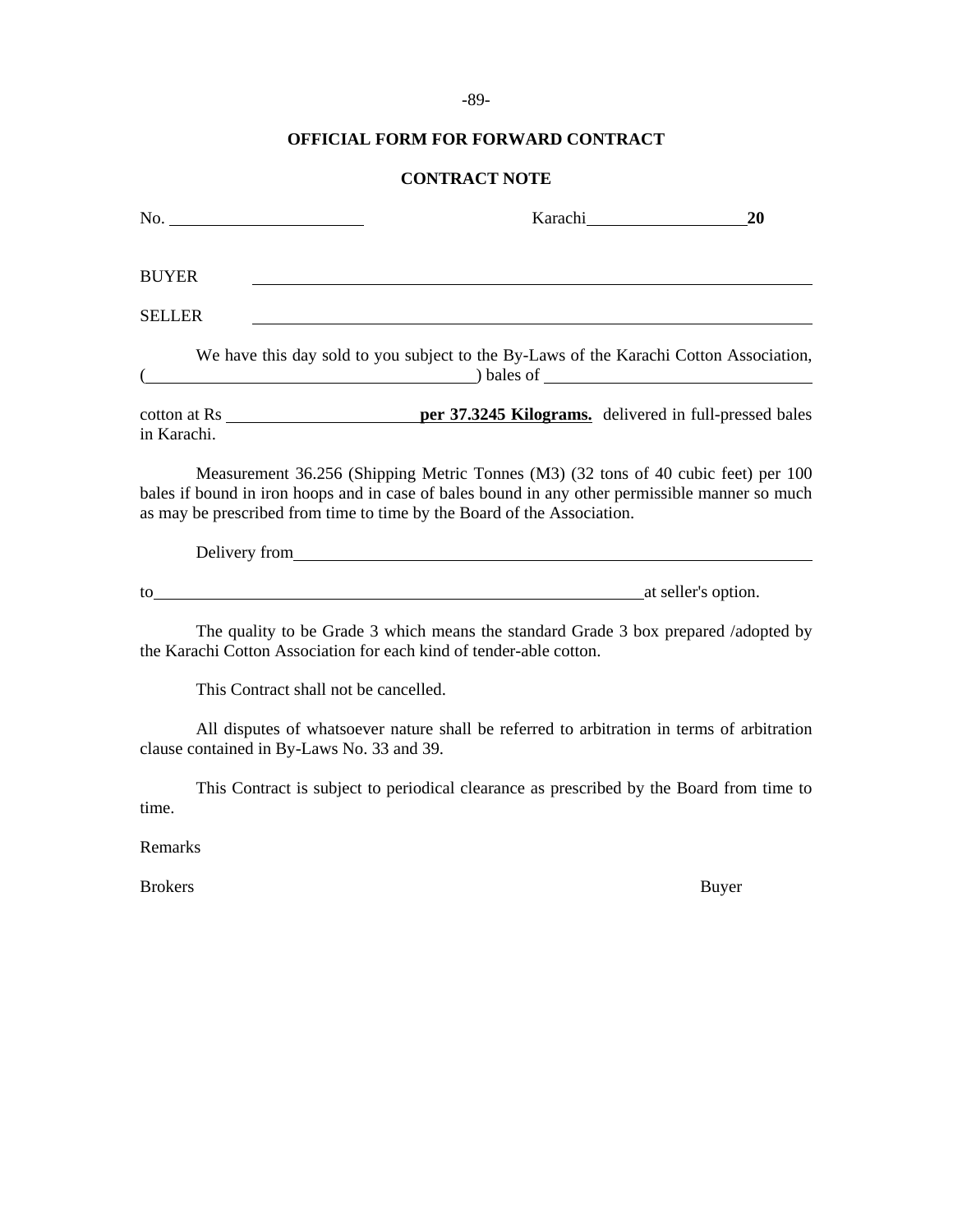# -90-

Counterfoil

# **OFFICIAL FORM FOR FORWARD CONTRACT**

# **CONTRACT NOTE**

| No.                                        | Karachi                                                                                                                                                                                                                                                          | 20     |
|--------------------------------------------|------------------------------------------------------------------------------------------------------------------------------------------------------------------------------------------------------------------------------------------------------------------|--------|
| <b>BUYER</b>                               |                                                                                                                                                                                                                                                                  |        |
| <b>SELLER</b>                              | and the control of the control of the control of the control of the control of the control of the control of the                                                                                                                                                 |        |
|                                            | We have this day sold to you subject to the By-Laws of the Karachi Cotton Association,<br>$\Box$ bales of $\Box$                                                                                                                                                 |        |
| in Karachi.                                |                                                                                                                                                                                                                                                                  |        |
|                                            | Measurement 36.256 (Shipping Metric Tonnes (M3) (32 tons of 40 cubic feet) per 100<br>bales if bound in iron hoops and in case of bales bound in any other permissible manner so much<br>as may be prescribed from time to time by the Board of the Association. |        |
|                                            |                                                                                                                                                                                                                                                                  |        |
|                                            | to at seller's option.                                                                                                                                                                                                                                           |        |
|                                            | The quality to be Grade 3 which means the standard Grade 3 box prepared /adopted by<br>the Karachi Cotton Association for each kind of tender-able cotton.                                                                                                       |        |
| This Contract shall not be cancelled.      |                                                                                                                                                                                                                                                                  |        |
| clause contained in By-Laws No. 33 and 39. | All disputes of whatsoever nature shall be referred to arbitration in terms of arbitration                                                                                                                                                                       |        |
| time.                                      | This Contract is subject to periodical clearance as prescribed by the Board from time to                                                                                                                                                                         |        |
| Remarks                                    |                                                                                                                                                                                                                                                                  |        |
| <b>Brokers</b>                             |                                                                                                                                                                                                                                                                  | Seller |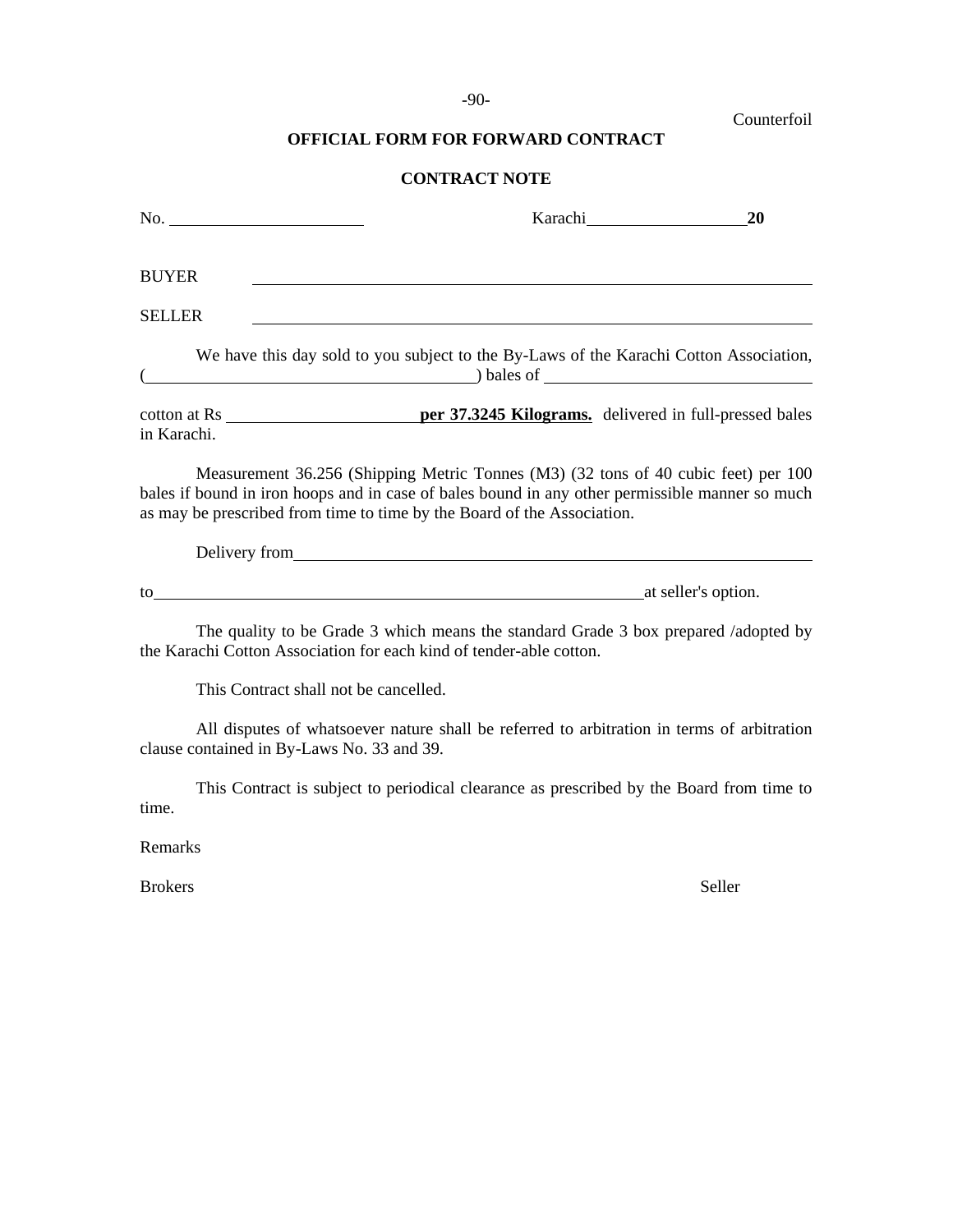-91-

# **OFFICIAL FORM FOR DELIVERIES AGAINST**

# **DELIVERY CONTRACTS**

| $\mathbb{N}$ o.                                                                                                                                                                                                                | <b>20</b> |
|--------------------------------------------------------------------------------------------------------------------------------------------------------------------------------------------------------------------------------|-----------|
|                                                                                                                                                                                                                                | <b>20</b> |
| To                                                                                                                                                                                                                             |           |
| <u> 1989 - Johann Stoff, amerikansk politiker (d. 1989)</u>                                                                                                                                                                    |           |
|                                                                                                                                                                                                                                |           |
| bales of                                                                                                                                                                                                                       | cotton    |
| sold as sold as the set of the set of the set of the set of the set of the set of the set of the set of the set of the set of the set of the set of the set of the set of the set of the set of the set of the set of the set  |           |
| as specified below, lying in University of the set of the set of the set of the set of the set of the set of the set of the set of the set of the set of the set of the set of the set of the set of the set of the set of the |           |
| and take a receipt for the same.                                                                                                                                                                                               |           |
| Against Contract No.                                                                                                                                                                                                           |           |
|                                                                                                                                                                                                                                |           |

| <b>Mark</b> | <b>Bales</b> | <b>Price</b> | <b>Terms</b> |
|-------------|--------------|--------------|--------------|
|             |              |              |              |
|             |              |              |              |
|             |              |              |              |
|             |              |              |              |
|             |              |              |              |
|             |              |              |              |
|             |              |              |              |
|             |              |              |              |

Signature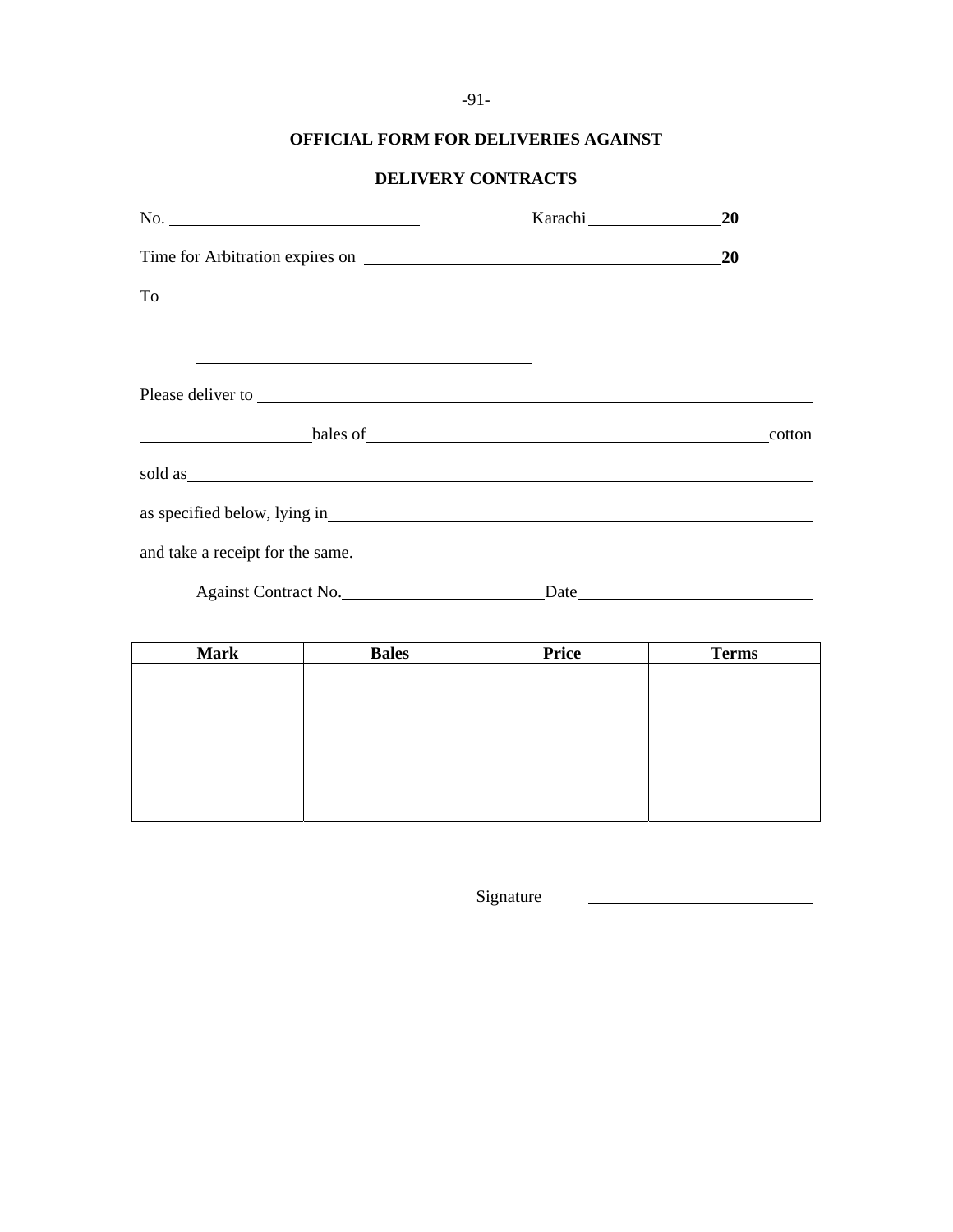|        |                                       | Form No.1 |
|--------|---------------------------------------|-----------|
|        | <b>The Karachi Cotton Association</b> |           |
|        | <b>COTTON CLEARING HOUSE</b>          |           |
|        | Settlement Statement                  |           |
|        | Karachi                               | 20        |
| Messrs | Settlement due                        | 20        |

This Statement shows:- The number of bales on Contract with you for the Purchase and/or Sale of Cotton for Forward Delivery which we carried forward from last Settlement and the Purchases from and/or Sales to you which we made prior to to-day.

It is agreed that payment or receipt of the Cash balances specified below shall be accepted in fulfillment and termination of such Contracts for the Purchase and Sale of equal quantities of Cotton for Delivery during this Statement identical periods as shown to be closed.

|                                              |                     |                       | No of Bales<br>in 100's |                                                               | No. of bales<br>C/Forward |                   | <b>PAYMENT DUE</b> |                  |                           |      | <b>INTEREST</b> |                  |
|----------------------------------------------|---------------------|-----------------------|-------------------------|---------------------------------------------------------------|---------------------------|-------------------|--------------------|------------------|---------------------------|------|-----------------|------------------|
| Date of<br>contract<br>or last<br>Settlement | Name of<br>Contract | Bought<br>from<br>you | Sold<br>to<br>you       | Price of<br>Contract<br><sub>or</sub><br>Settlement<br>Prices | Bought<br>from<br>you     | Sold<br>to<br>you | in our<br>favor    | in your<br>favor | <b>DUE</b><br><b>DATE</b> | Days | In our<br>favor | in your<br>favor |
|                                              |                     |                       |                         |                                                               |                           |                   |                    |                  |                           |      |                 |                  |

E.&.O.E. Signature …………………………

Signature …………………………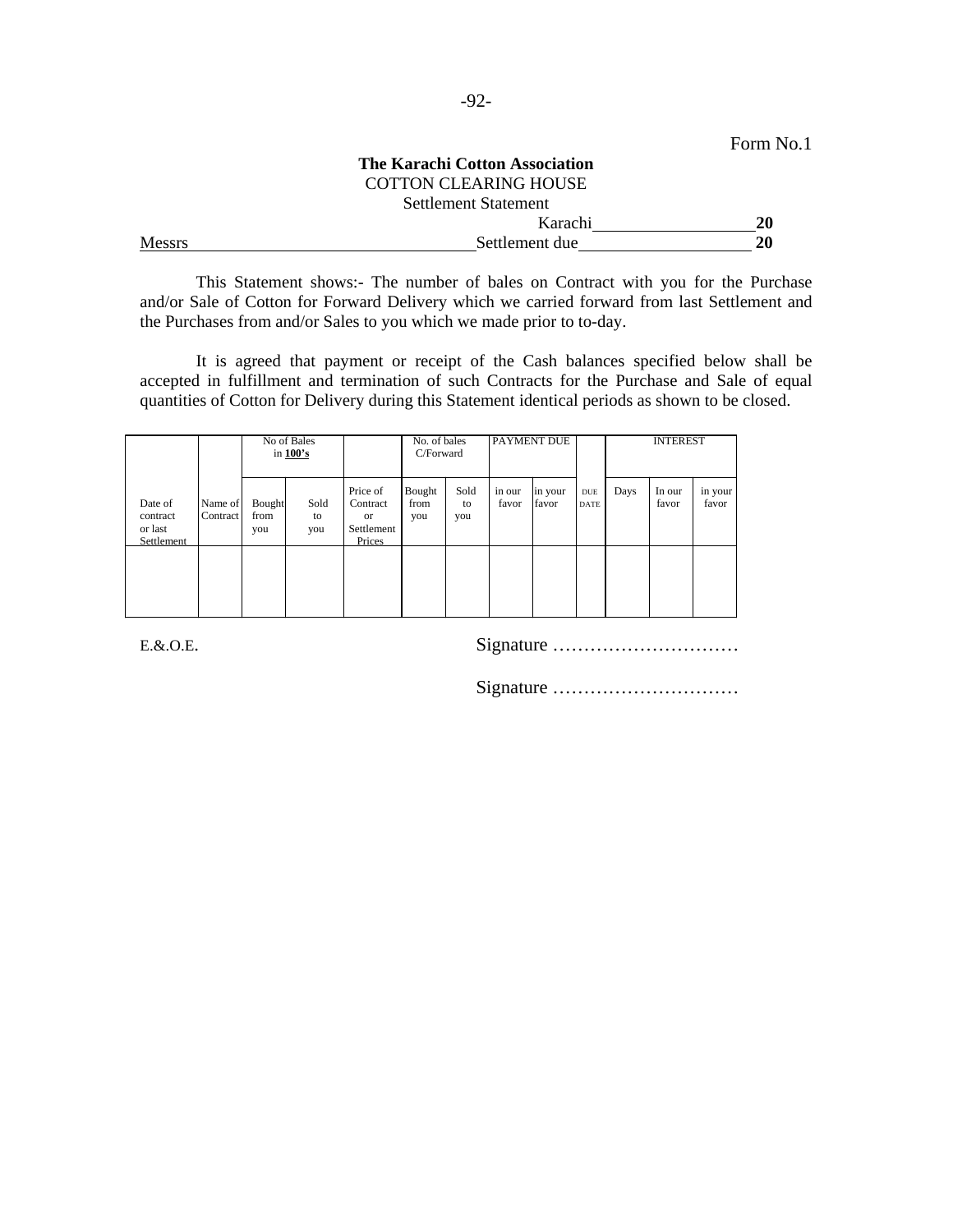|                                                                                                                                                                                                                                | Form No. 2 |
|--------------------------------------------------------------------------------------------------------------------------------------------------------------------------------------------------------------------------------|------------|
|                                                                                                                                                                                                                                |            |
| <b>The Karachi Cotton Association</b><br><b>COTTON CLEARING HOUSE</b>                                                                                                                                                          |            |
|                                                                                                                                                                                                                                | 20         |
| Messrs New York and the Marian Community of the Marian Community of the Marian Community of the Marian Community of the Marian Community of the Marian Community of the Marian Community of the Marian Community of the Marian |            |
| Please Claim at the above settlement:-                                                                                                                                                                                         |            |
|                                                                                                                                                                                                                                |            |
|                                                                                                                                                                                                                                |            |
| Signature                                                                                                                                                                                                                      |            |

N. B. Members should also show the amount in words.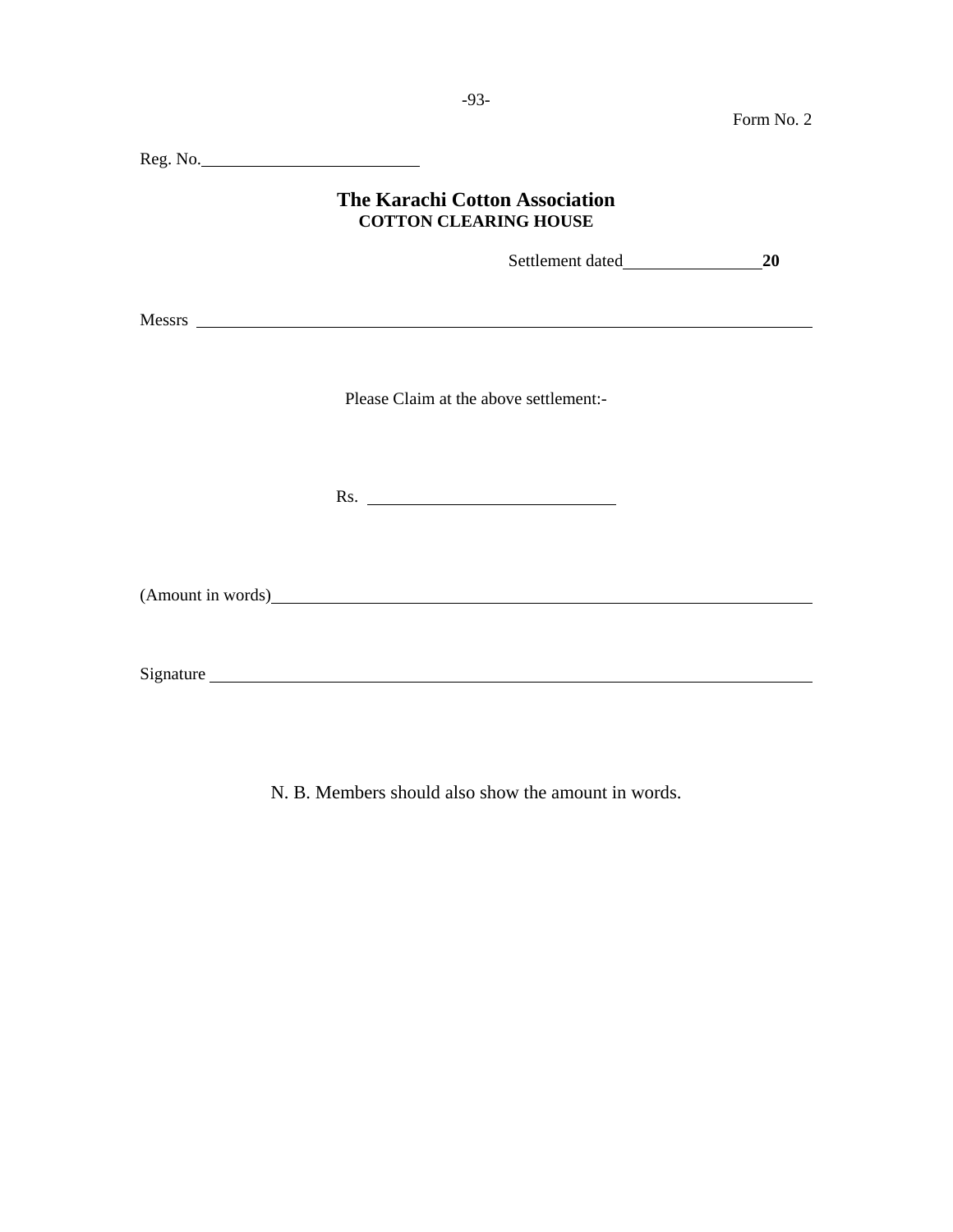$\overline{\phantom{a}}$ 

Registered No.

# **The Karachi Cotton Association COTTON CLEARING HOUSE**

Karachi **20**

BALANCE SHEET OF Messrs

| Due to us                                                                                                                              | Rs. | Due from us                                                   | Rs. |
|----------------------------------------------------------------------------------------------------------------------------------------|-----|---------------------------------------------------------------|-----|
|                                                                                                                                        |     |                                                               |     |
| Balance paid into<br>Bank                                                                                                              |     | Balance payable by<br><b>Cotton Clearing</b><br>House         |     |
| <b>Total Rupees</b>                                                                                                                    |     | <b>Total Rupees</b>                                           |     |
| Voucher for all claims appearing in above<br>column must accompany this statement in order<br>to avoid delay in payment of Settlement. |     | Certified Correct for<br>purposes of Settlement.<br>Signature |     |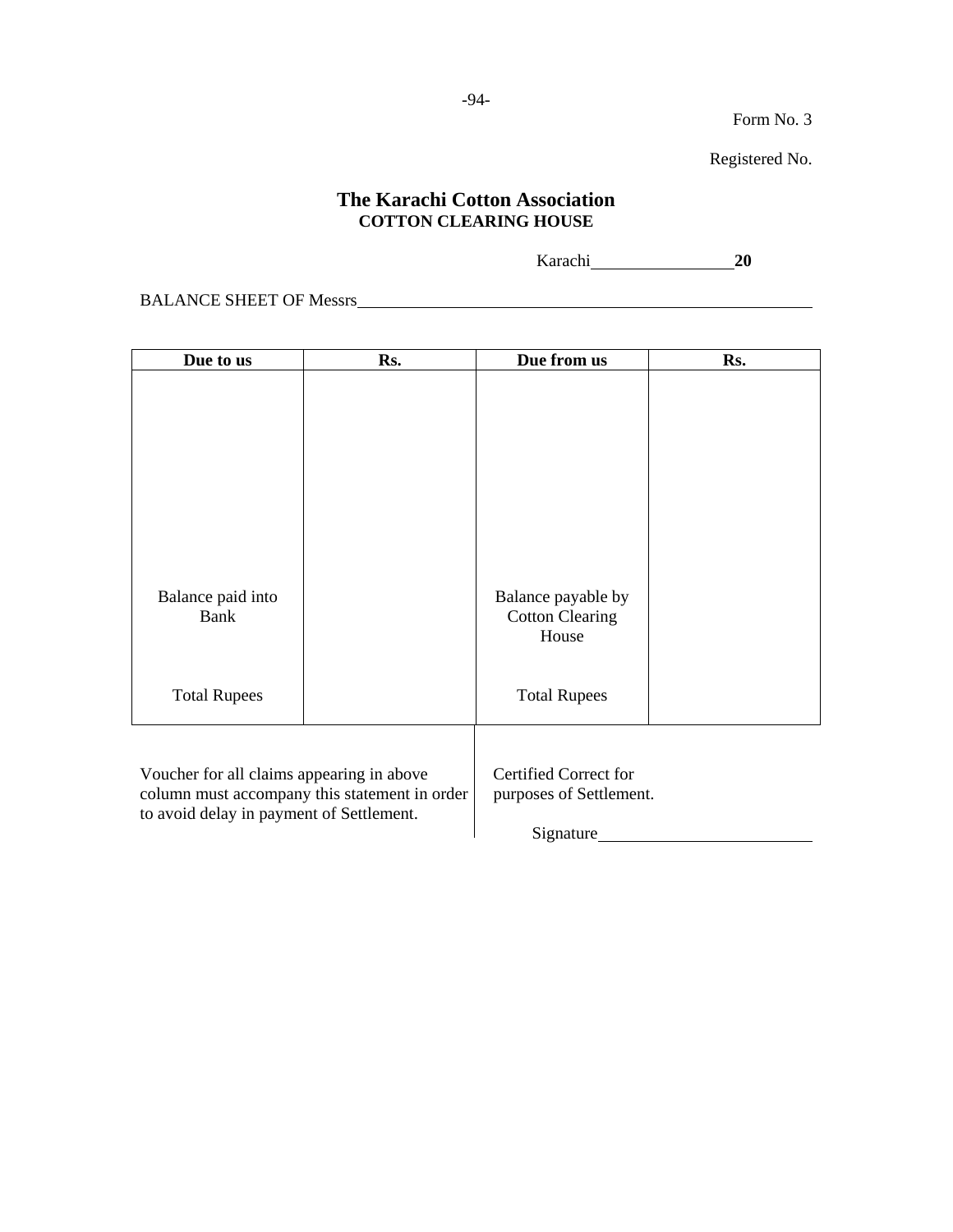# **THE KARACHI COTTON ASSOCIATION COTTON CLEARING HOUSE**

INSTRUCTION FORM

From to THE COTTON CLEARING HOUSE

Please act for us in the disposal of Tenders against the following contracts For Cotton Delivery:-

Date Signature Signature

(To be signed by a principal)

# THE CLEARING HOUSE IS NOT RESPONSIBLE FOR ERRORS

| C. H.<br>D/O<br>No. | Bought<br>from | Contract<br>No. | Delivery<br>Order<br>rate | Settlement<br><b>or</b><br>Purchase<br>Price | Sold to | Contract<br>No. | Delivery<br>Order<br>rate | Settlement<br>of Sale<br>Price | C.H.<br>$D/O$ No. |
|---------------------|----------------|-----------------|---------------------------|----------------------------------------------|---------|-----------------|---------------------------|--------------------------------|-------------------|
|                     |                |                 |                           |                                              |         |                 |                           |                                |                   |

Note:- Each Contract entered above is to be for **100 Bales** and the price must invariably be written in full against each entry.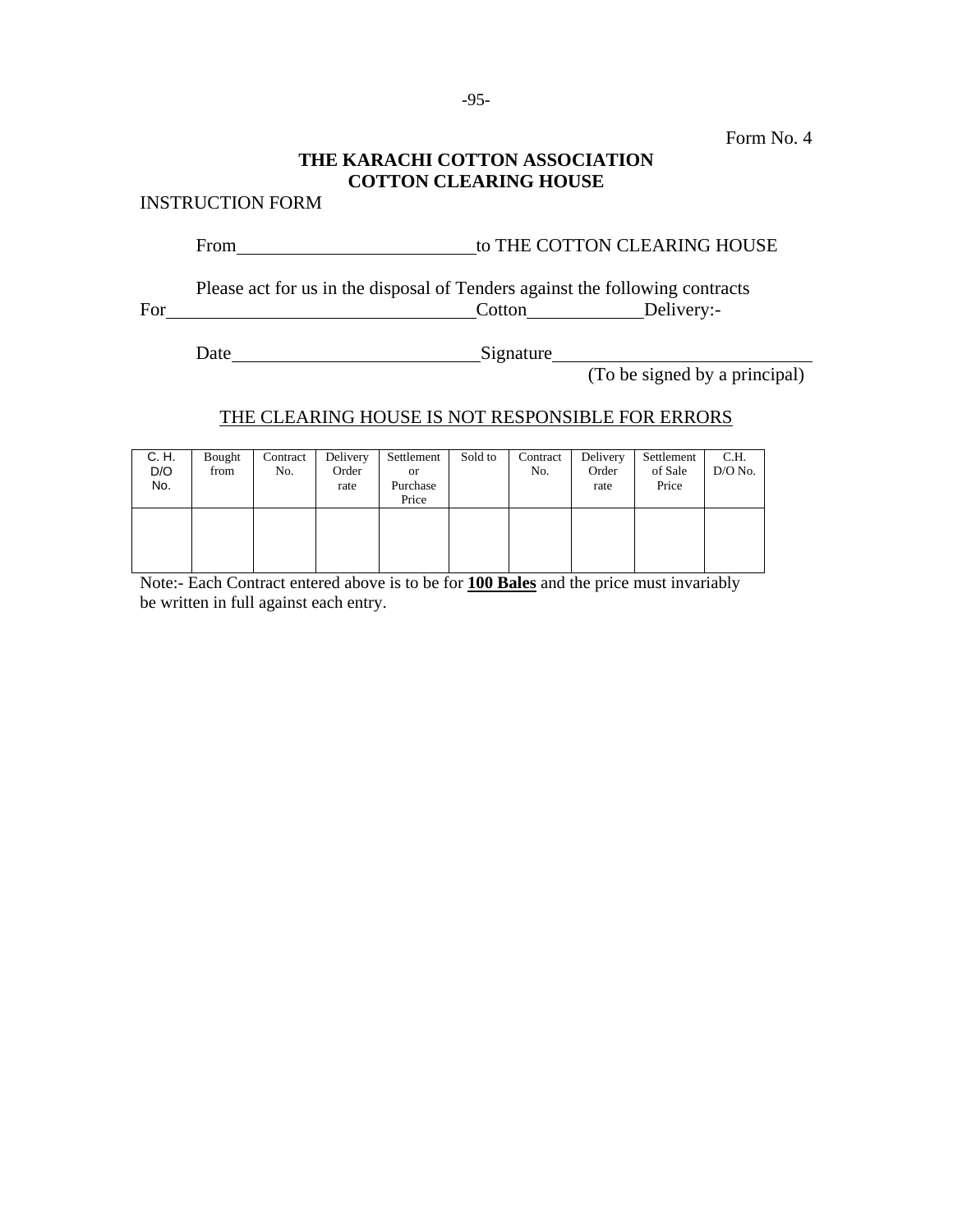### **THE KARACHI COTTON ASSOCIATION COTTON CLEARING HOUSE OFFICIAL DELIVERY ORDER FORM**

| (Original Tenderer)                                                  |         |                                                                     |
|----------------------------------------------------------------------|---------|---------------------------------------------------------------------|
| (Tendered)                                                           | Karachi | <b>20</b>                                                           |
|                                                                      |         | 20                                                                  |
| To Messrs                                                            |         |                                                                     |
| I/We beg to tender to you against my/our Contract with you dated the |         | the Cotton specified below, the Pucca Delivery Order Form for which |
| I/We have this day lodged with the Cotton Clearing House.            |         |                                                                     |

### **PARTICULARS OF TENDER**

**100 Bales** of Cotton, lying in

| <b>Marks</b> | <b>Contract or last Settlement Price</b> | Terms |
|--------------|------------------------------------------|-------|
|              |                                          |       |
|              |                                          |       |
|              |                                          |       |
|              |                                          |       |
|              |                                          |       |

I/We desire that this cotton shall be surveyed under the following standard:-

(Signature) **Example 2** and 2 and 2 and 2 and 2 and 2 and 2 and 2 and 2 and 2 and 2 and 2 and 2 and 2 and 2 and 2 and 2 and 2 and 2 and 2 and 2 and 2 and 2 and 2 and 2 and 2 and 2 and 2 and 2 and 2 and 2 and 2 and 2 and 2

l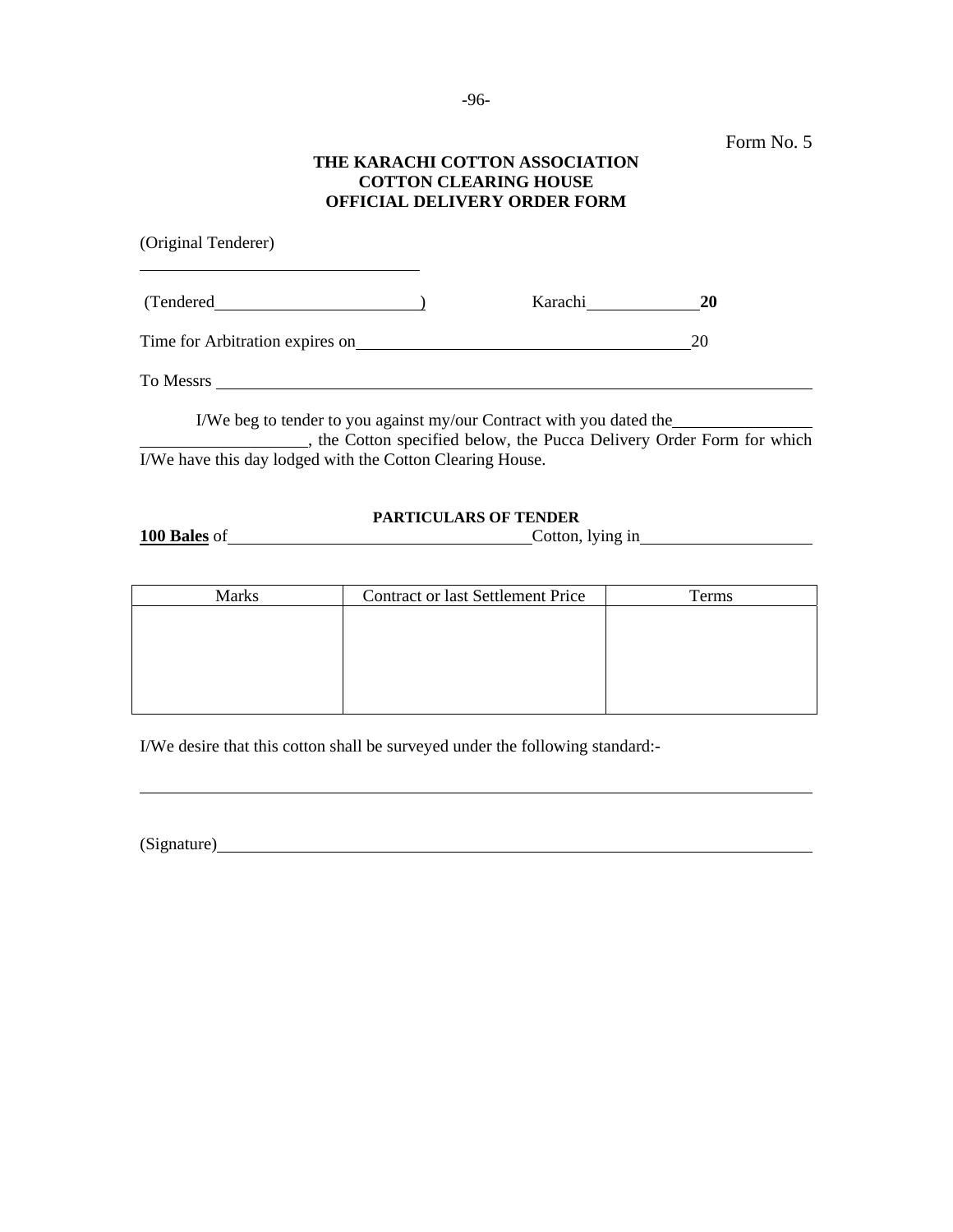Counterfoil 2 of Form No. 5 D. O. No

### **THE KARACHI COTTON ASSOCIATION COTTON CLEARING HOUSE OFFICIAL DELIVERY ORDER FORM**

(Original Tenderer)

l

.

| (Tendered)                      | Karachi | 20 |
|---------------------------------|---------|----|
| Time for Arbitration expires on |         | 20 |
| To Messrs                       |         |    |

I/We beg to tender to you against my/our Contract with you dated the \_\_\_\_\_\_\_\_\_\_\_, the cotton specified below, the Pucca Delivery Order Form for which I/We have this day lodged with the Cotton Clearing House

### **PARTICULARS OF TENDER**

**100 Bales** of Cotton, lying in

| <b>Marks</b> | Contract or last Settlement price | Terms |
|--------------|-----------------------------------|-------|
|              |                                   |       |
|              |                                   |       |
|              |                                   |       |
|              |                                   |       |
|              |                                   |       |

I/We desire that this cotton shall be surveyed under the following standard:-

(Signature)

l

|       | Price |  |
|-------|-------|--|
|       |       |  |
| Price | Price |  |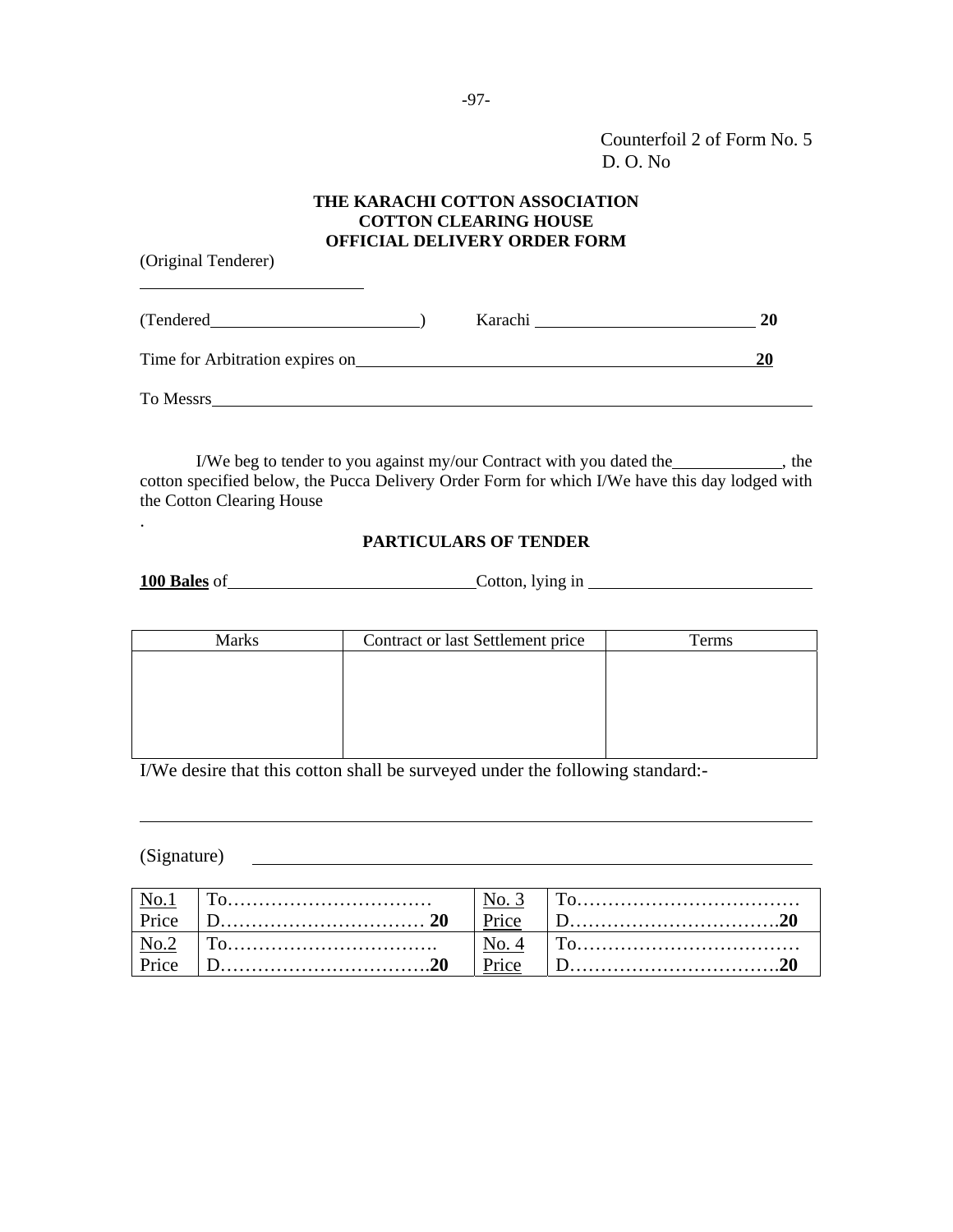-98-

## D/O No. **THE KARACHI COTTON ASSOCIATION COTTON CLEARING HOUSE OFFICIAL DELIVERY ORDER FORM**

(Notice to Plinth Keepers)

To subset of the set of the set of the set of the set of the set of the set of the set of the set of the set of the set of the set of the set of the set of the set of the set of the set of the set of the set of the set of

Karachi **20**

Counterfoil 3 of Form No. 5

I/We have this day tendered the Cotton specified below the Pucca Delivery Order Form for which has been lodged with the Cotton Clearing House.

### **PARTICULARS OF TENDER**

| 100 Bales of 200 methods and 200 methods and 200 methods and 200 methods and 200 methods are also seen as a set of $\sim$ | Cotton |
|---------------------------------------------------------------------------------------------------------------------------|--------|
|                                                                                                                           |        |
|                                                                                                                           |        |
|                                                                                                                           |        |
|                                                                                                                           |        |
| To be filled in by th Association                                                                                         |        |
| This Delivery Order has been passed on to the Last Buyers                                                                 |        |

Messrs **Messrs** 

 $\overline{a}$ 

Karachi.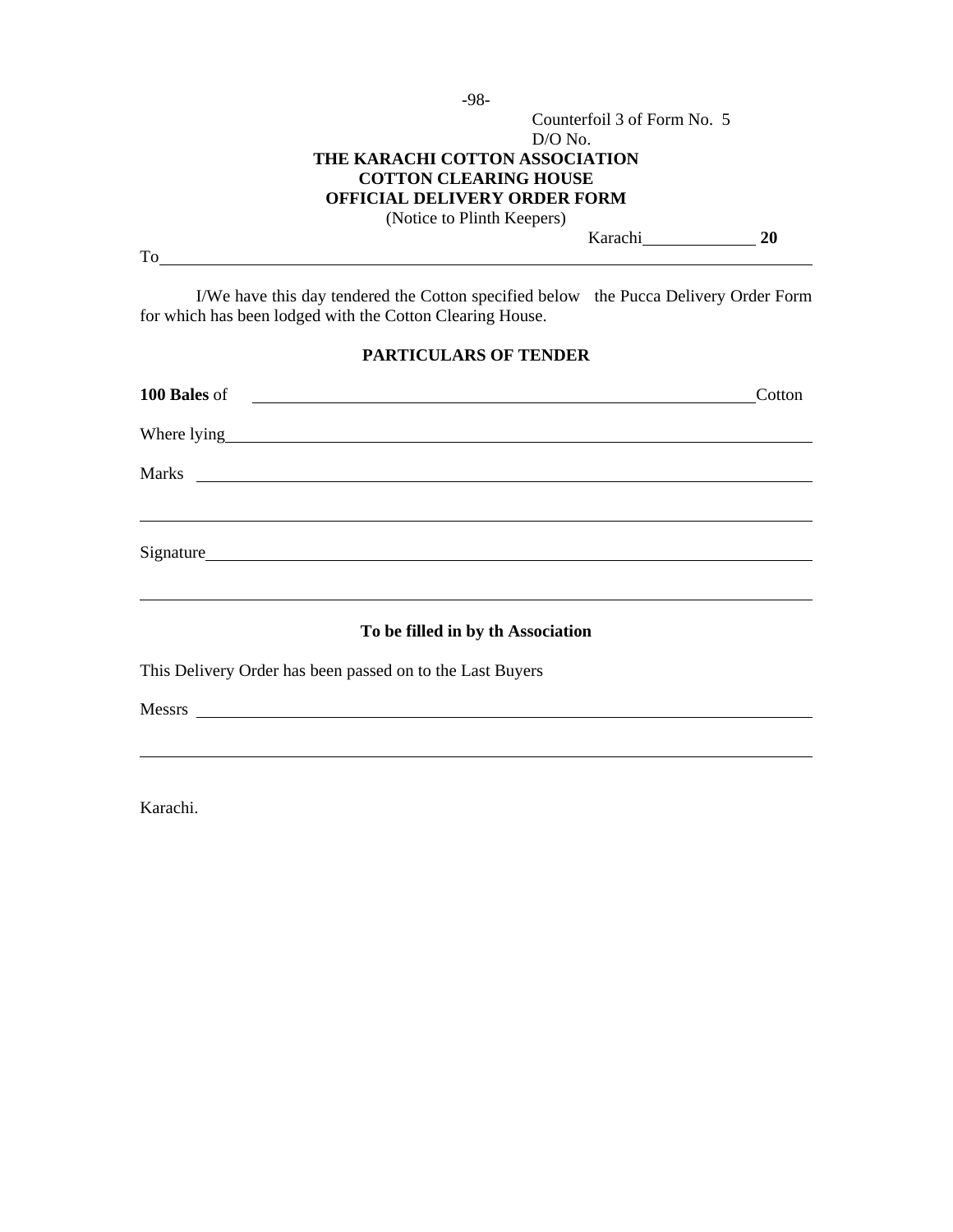|  | Form No. 6 |  |  |
|--|------------|--|--|
|--|------------|--|--|

## **THE KARACHI COTTON ASSOCIATION COTTON CLEARING HOUSE PUCCA DELIVERY ORDER**

|                                  | 20        |
|----------------------------------|-----------|
|                                  |           |
|                                  |           |
|                                  | <b>20</b> |
| To.                              |           |
|                                  |           |
|                                  |           |
|                                  |           |
| Please deliver to*               |           |
|                                  | Cotton    |
|                                  |           |
| and take a receipt for the same. |           |
| Against Contract No.             |           |

| <b>Marks</b> | <b>Contract or last Settlement Price</b> | Terms |
|--------------|------------------------------------------|-------|
|              |                                          |       |
|              |                                          |       |
|              |                                          |       |
|              |                                          |       |
|              |                                          |       |
|              |                                          |       |

The Cotton is to be surveyed under the following Standard:

| (Signature) |
|-------------|
|-------------|

\* N.B. Last buyer's name to be filled in by Clearing House Each tender to be **100 bales**.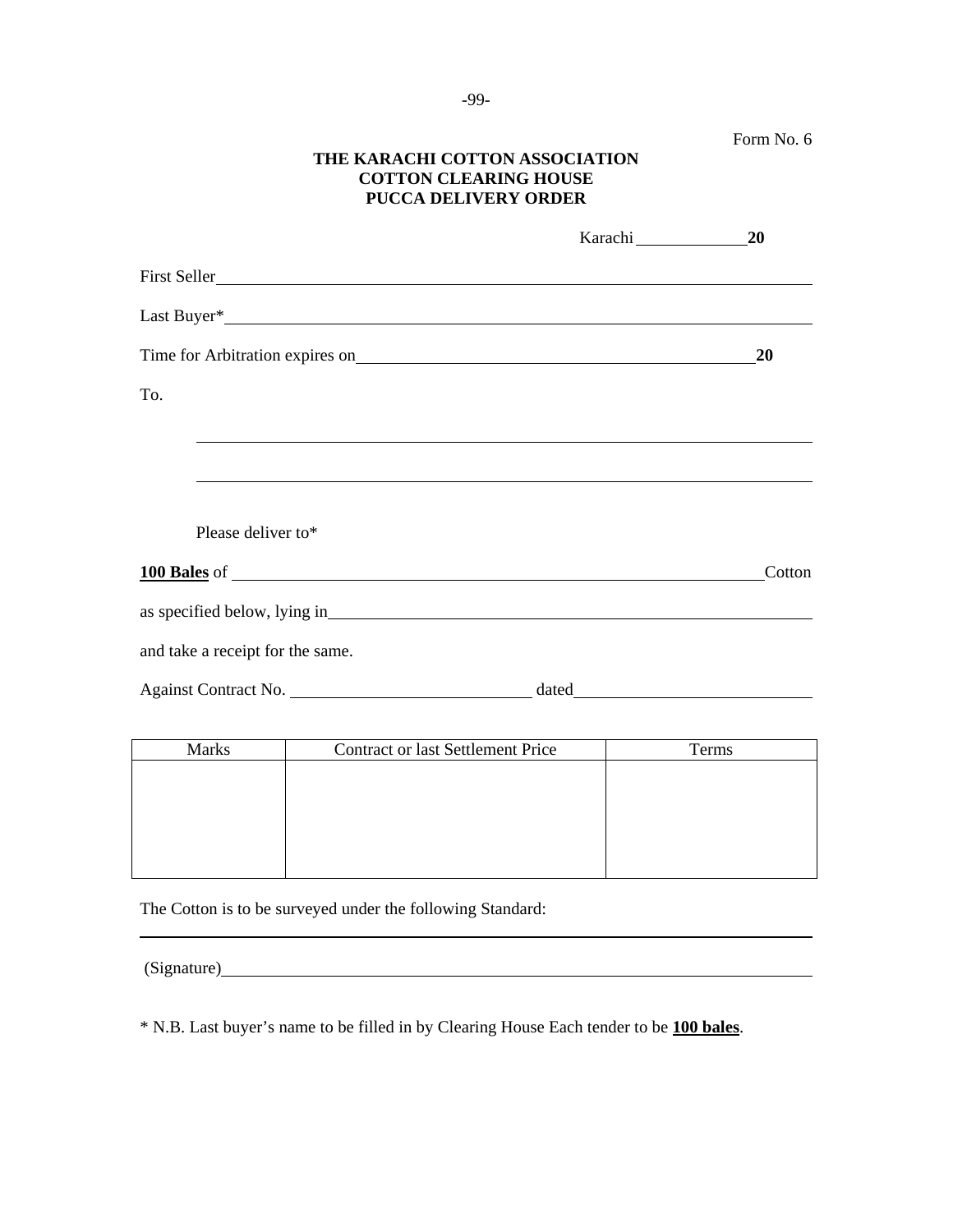-100-

|                                  | THE KARACHI COTTON ASSOCIATION<br><b>COTTON CLEARING HOUSE</b><br><b>PUCCA DELIVERY ORDER</b>                         | Counterfoil 2 of Form No. 6 |
|----------------------------------|-----------------------------------------------------------------------------------------------------------------------|-----------------------------|
|                                  |                                                                                                                       | Karachi 20                  |
|                                  |                                                                                                                       |                             |
|                                  |                                                                                                                       |                             |
|                                  |                                                                                                                       | 20                          |
| To.                              |                                                                                                                       |                             |
|                                  |                                                                                                                       |                             |
|                                  |                                                                                                                       |                             |
|                                  |                                                                                                                       |                             |
|                                  | <b>100 Bales</b> of Cotton                                                                                            |                             |
|                                  |                                                                                                                       |                             |
| and take a receipt for the same. |                                                                                                                       |                             |
|                                  |                                                                                                                       |                             |
| <b>Marks</b>                     | <b>Contract or last Settlement Price</b>                                                                              | Terms                       |
|                                  |                                                                                                                       |                             |
|                                  | The Cotton is to be surveyed under the following Standard:                                                            |                             |
|                                  |                                                                                                                       |                             |
|                                  | Passed on to be Last Buyer Messrs                                                                                     |                             |
|                                  |                                                                                                                       |                             |
|                                  | by their immediate Sellers Messrs                                                                                     |                             |
| at Rs                            | <u> 1989 - Johann Barbara, martin amerikan basal dan berasal dalam basal dalam basal dalam basal dalam basal dala</u> |                             |
| Karachi,                         |                                                                                                                       | Secretary                   |
|                                  |                                                                                                                       |                             |

\* N.B. Last buyer's name to be filled in by Clearing House Each tender to be **100 bales**.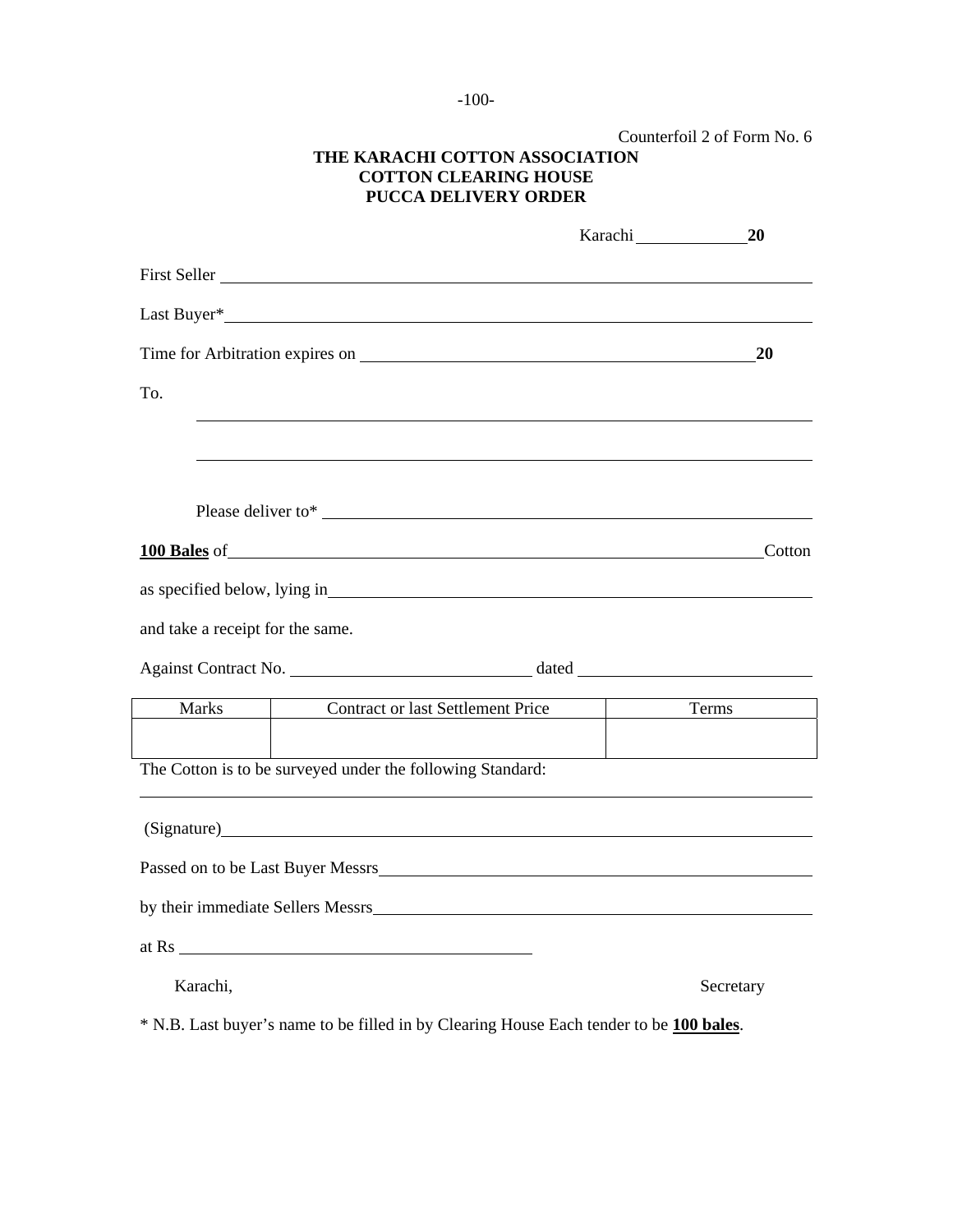### **THE KARACHI COTTON ASSOCIATION COTTON CLEARING HOUSE ACCEPTANCE LETTER**

Karachi

We confirm having done the following business in hedge contract, subject to the By-Laws of the Karachi Cotton Association, and in case unprovided for by the By-Laws of the Karachi Cotton Association, in accordance with the usage of the Karachi Cotton Market and By-Laws of the Karachi Cotton Association, relating to Insolvency, Suspension of Payment, etc.

| Date of  | Hedge    | Quantity | Rate per    | Delivery | Name of the | Name of the Seller |
|----------|----------|----------|-------------|----------|-------------|--------------------|
| Contract | Contract |          | 37.3245 Kgs | Month    | . Buyer     |                    |
|          |          |          |             |          |             |                    |
|          |          |          |             |          |             |                    |
|          |          |          |             |          |             |                    |
|          |          |          |             |          |             |                    |
|          |          |          |             |          |             |                    |
|          |          |          |             |          |             |                    |
|          |          |          |             |          |             |                    |

|    | Signature of the Buyer's Broke                            | Signature of the Buyer  |
|----|-----------------------------------------------------------|-------------------------|
|    | (Broker Licence No                                        |                         |
|    |                                                           |                         |
| 2. |                                                           |                         |
|    | Signature of the Seller's Broker<br>(Broker Licence No. ) | Signature of the Seller |

Note:- This Acceptance Letter shall be prepared by the Seller's Broker.

1. This contract shall not be cancelled by the contracting parties but shall be subject to ringing out as per relevant By-Laws of the Karachi Cotton Association.

2. All disputes arising out of this contract shall be subject to the relevant By-Laws of the Karachi Cotton Association.

NOTE:- This contract (acceptance letter) shall be signed by the contracting brokers and responsible representatives duly authorized in writing by the contracting members in this behalf.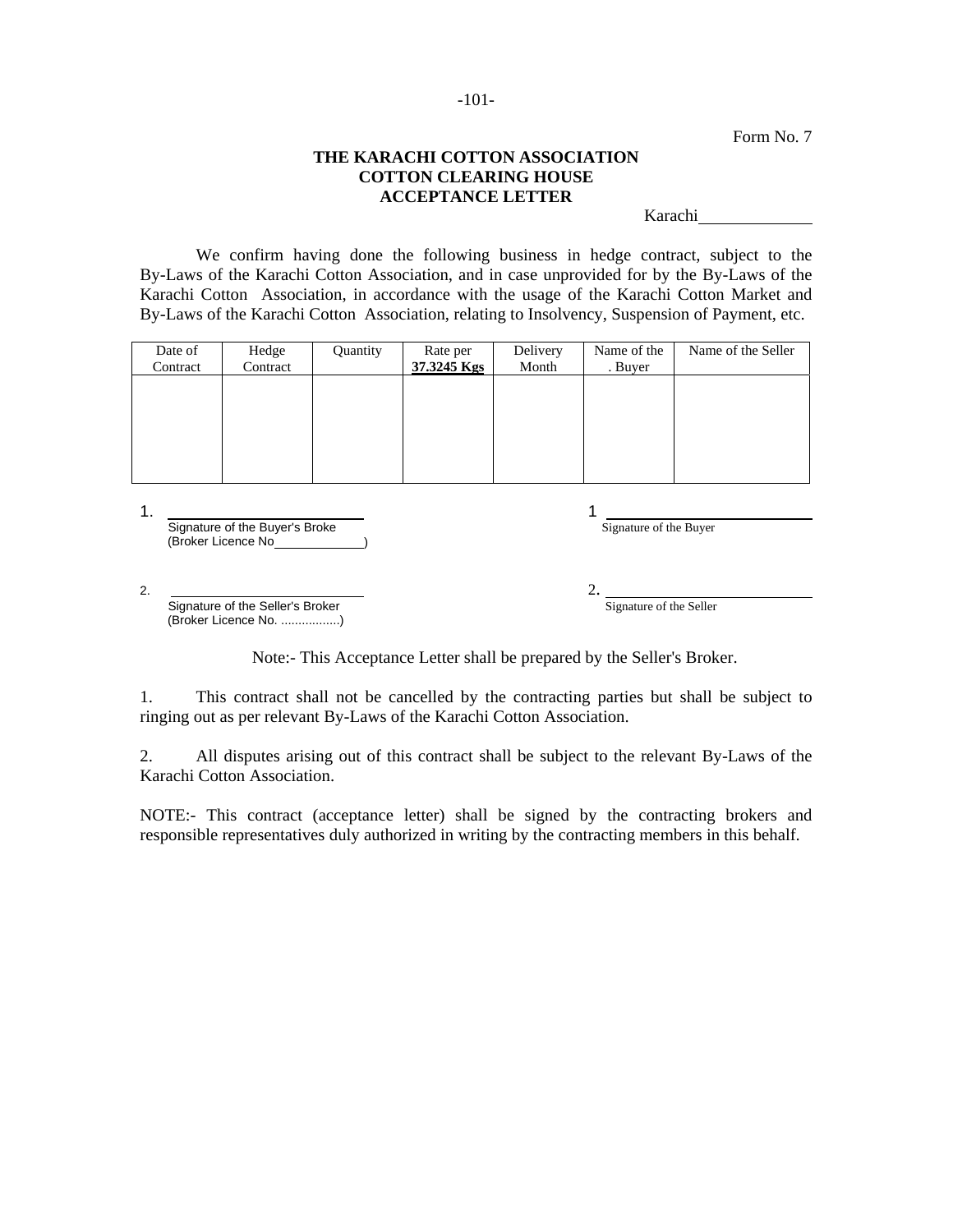# **THE KARACHI COTTON ASSOCIATION**

# **COTTON CLEARING HOUSE**

# CONFIDENTIAL

|                   |                                                                                    |                        |                               |              |                                                                                                                                                                                                                                | Particulars of my/our Net Open Position in respect of                               |                                                  |                                      |                |                             |
|-------------------|------------------------------------------------------------------------------------|------------------------|-------------------------------|--------------|--------------------------------------------------------------------------------------------------------------------------------------------------------------------------------------------------------------------------------|-------------------------------------------------------------------------------------|--------------------------------------------------|--------------------------------------|----------------|-----------------------------|
|                   |                                                                                    |                        |                               |              |                                                                                                                                                                                                                                |                                                                                     |                                                  |                                      |                | contracts with              |
|                   |                                                                                    |                        |                               |              |                                                                                                                                                                                                                                | other members entitled to the use of the Clearing House at the close of business on |                                                  |                                      |                |                             |
|                   |                                                                                    |                        |                               |              |                                                                                                                                                                                                                                |                                                                                     |                                                  | together with Profit and Loss worked |                |                             |
| out thereon.      |                                                                                    |                        |                               |              |                                                                                                                                                                                                                                |                                                                                     |                                                  |                                      |                |                             |
|                   | Total cumulative Loss since last settlement Rs. ______________Previous Losses Paid |                        |                               |              | since last settlement                                                                                                                                                                                                          |                                                                                     | Previous Profit Accrued<br>since last settlement |                                      | Delivery Month |                             |
|                   | Total cumulative Profit since last settlement Rs                                   |                        |                               |              | Rs and the set of the set of the set of the set of the set of the set of the set of the set of the set of the set of the set of the set of the set of the set of the set of the set of the set of the set of the set of the se |                                                                                     | Rs.                                              |                                      |                |                             |
|                   |                                                                                    |                        |                               |              |                                                                                                                                                                                                                                |                                                                                     |                                                  |                                      |                |                             |
| Serial No.        | Bought<br>from                                                                     | No. of<br><b>Bales</b> | Contract<br>Rate              | Loss         | Profit                                                                                                                                                                                                                         | Sold to                                                                             | No. of<br><b>Bales</b>                           | Contract<br>Rate                     | Loss           | Profit                      |
|                   |                                                                                    |                        |                               |              |                                                                                                                                                                                                                                |                                                                                     |                                                  |                                      |                |                             |
|                   |                                                                                    |                        |                               |              |                                                                                                                                                                                                                                |                                                                                     |                                                  |                                      |                |                             |
|                   |                                                                                    |                        |                               |              |                                                                                                                                                                                                                                |                                                                                     |                                                  |                                      |                |                             |
|                   | Total                                                                              |                        |                               |              |                                                                                                                                                                                                                                | Total o                                                                             |                                                  |                                      |                |                             |
|                   |                                                                                    |                        |                               |              |                                                                                                                                                                                                                                |                                                                                     |                                                  |                                      |                |                             |
|                   |                                                                                    |                        |                               |              |                                                                                                                                                                                                                                |                                                                                     |                                                  |                                      |                |                             |
| Last Closing Rate |                                                                                    |                        |                               |              |                                                                                                                                                                                                                                | $\overline{2}$                                                                      |                                                  | $3^{\circ}$                          |                | Net open Position           |
|                   | Rs.                                                                                |                        | Previous Net Opening Position |              |                                                                                                                                                                                                                                | On Today's Business                                                                 |                                                  | Net of Column 1 & 2                  |                | $\ldots$ B/s.               |
|                   | To-day's Closing Rate                                                              |                        | <b>LONG</b>                   | <b>SHORT</b> |                                                                                                                                                                                                                                |                                                                                     |                                                  |                                      |                | Long/Short                  |
|                   | Rs.                                                                                | Profit                 |                               |              | Profit                                                                                                                                                                                                                         |                                                                                     | Profit                                           |                                      |                |                             |
|                   | Date.                                                                              |                        | Loss Rs.                      |              |                                                                                                                                                                                                                                | Loss Rs.                                                                            |                                                  |                                      |                |                             |
|                   |                                                                                    |                        |                               |              |                                                                                                                                                                                                                                |                                                                                     |                                                  | Loss Rs.                             |                | <b>Signature of Members</b> |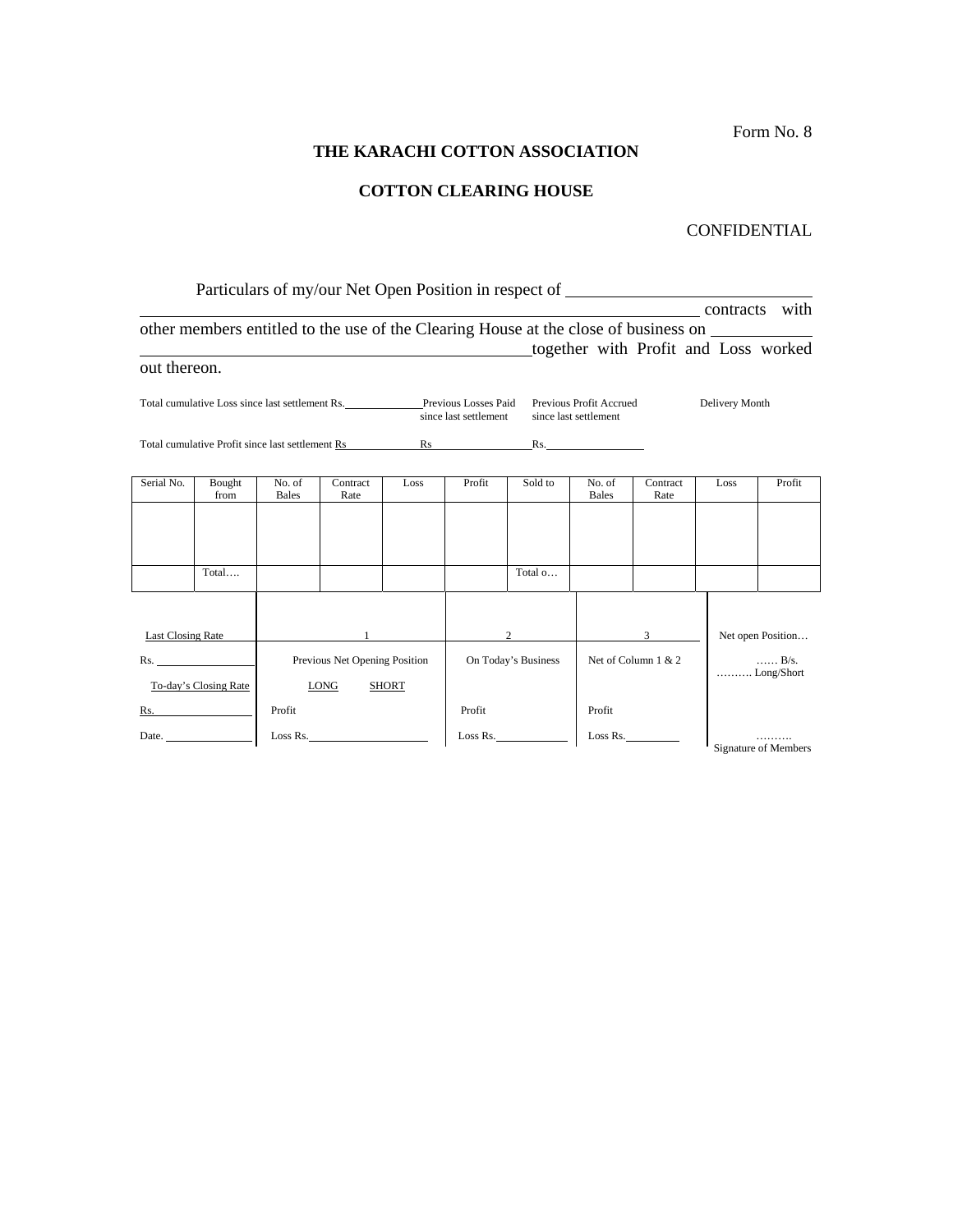### **THE KARACHI COTTON ASSOCIATION (COTTON CLEARING HOUSE) COMPULSORILY WEEKLY RINGING FORM**

Particulars of my/our purchases and sales in respect of Hedge Contracts with other members for the week ending together with the previous balance of Net Long or Short position are mentioned hereunder for the purpose of compulsorily ringing out Contracts leaving only the Net Open position for the said Week for adjustment of fresh names of Sellers/Buyers as the case may be, if any.

Weekly Settlement Rates Day Rate Rs. for.... Delivery Month.

| Serial No. | Bought from | No. of Bales | Sold to | No. of Bales |
|------------|-------------|--------------|---------|--------------|
|            |             |              |         |              |
|            |             |              |         |              |
|            |             |              |         |              |
|            |             |              |         |              |
|            |             |              |         |              |
|            |             |              |         |              |
|            |             |              |         |              |
|            |             |              |         |              |
|            |             |              |         |              |
|            |             |              |         |              |
|            |             |              |         |              |
|            |             |              |         |              |
|            |             |              |         |              |
|            |             |              |         |              |
|            |             |              |         |              |
|            |             |              |         |              |
|            |             |              |         |              |
|            |             |              |         |              |
|            |             |              |         |              |
|            |             |              |         |              |

| Net Open Position | Bales | Long/Short |
|-------------------|-------|------------|
|                   |       |            |

Date

Signature of Member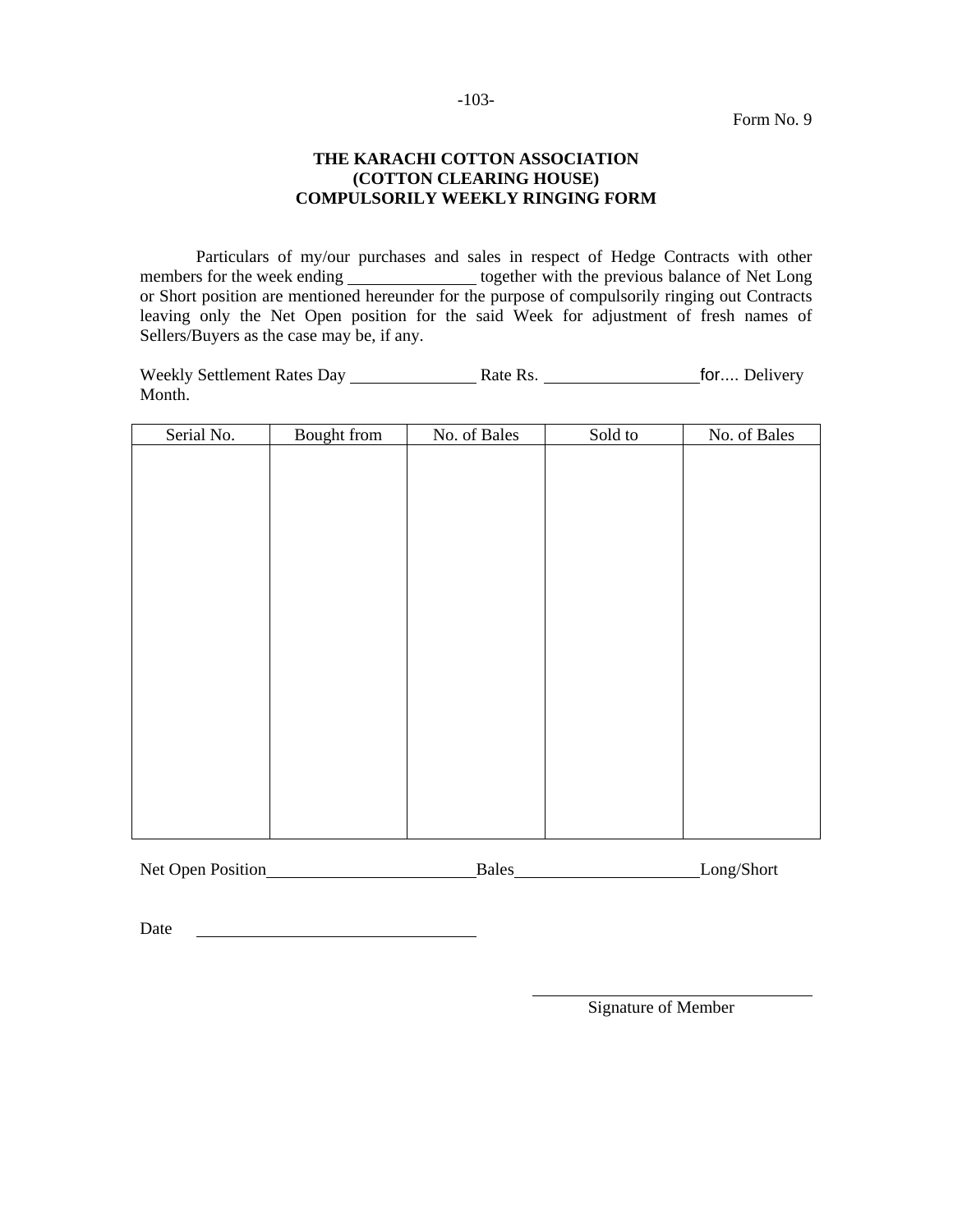| From No. 10<br>Reg. No.                                        | From No. 10<br>Reg. No.                                        |
|----------------------------------------------------------------|----------------------------------------------------------------|
| THE KARACHI COTTON ASSOCIATION<br><b>COTTON CLEARING HOUSE</b> | THE KARACHI COTTON ASSOCIATION<br><b>COTTON CLEARING HOUSE</b> |
| Confirmation Slip for Weekly Ringing out                       | Confirmation Slip for Weekly Ringing out                       |
| Contracts for the week ending                                  | Contracts for the week ending                                  |
| At the close of my/our business in respect of                  | At the close of my/our business in respect of                  |
| Hedge Contract for                                             |                                                                |
|                                                                | Delivery, I/We confirm having sold                             |
|                                                                | Bales at Rs. to Messrs                                         |

Countersigned by the Buyer Signature of the Seller Countersigned by the Buyer Signature of the Seller

 $\overline{a}$ 

 $\overline{a}$ 

Note:- This confirmation slip shall be prepared by the Seller

### -104-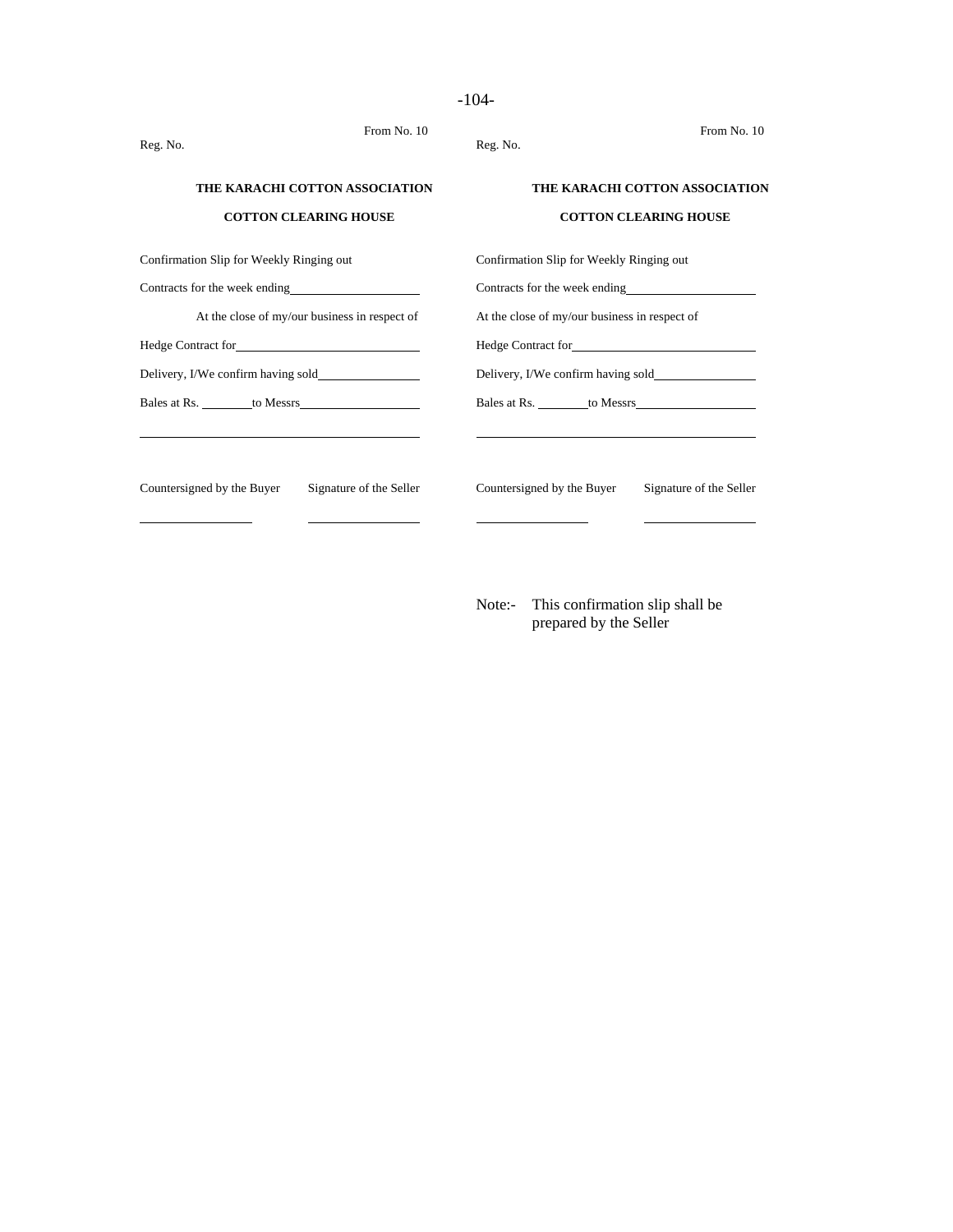| From,   |         | Form No. 11 |
|---------|---------|-------------|
| Messrs: |         |             |
|         | Karachi |             |
|         | Date    |             |

To,

 The Secretary, The Karachi Cotton Association, Karachi.

Dear Sir,

### **CONFIRMATION OF ACCEPTANCE LETTERS**

We are forwarding herewith Acceptance Letters specified below, for checking and confirmation as required by the Clearing House of the Association.

Please return the Acceptance Letters after done with.

Yours faithfully,

 (To be signed by a responsible representative of the firm)

Encl,  $A/L$  for  $B/s$ .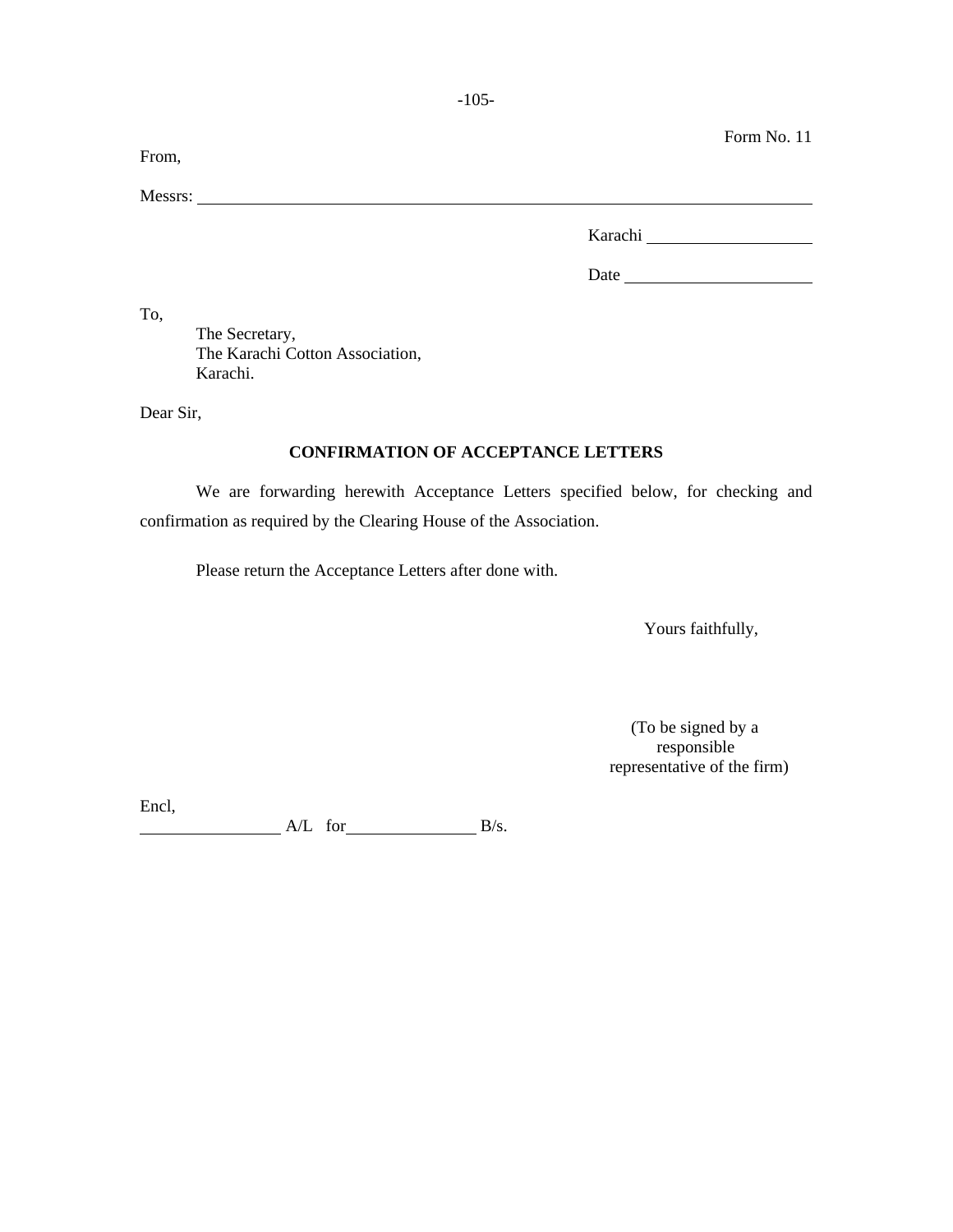## **THE KARACHI COTTON ASSOCIATION**

### **(COTTON CLEARING HOUSE)**

Telephone No. 2412570/2416497

Karachi

Messrs

Karachi.

Dear Sirs,

I am forwarding herewith the Acceptance Letters, specified below, received by the Clearing House for being forwarded to you under the rules of the Association.

I believe they will be found in order. If, however, there are any discrepancies, they should be intimated to Clearing House immediately.

Yours faithfully,

Secretary

Encls:-

 $A/Ls$  for  $B/s$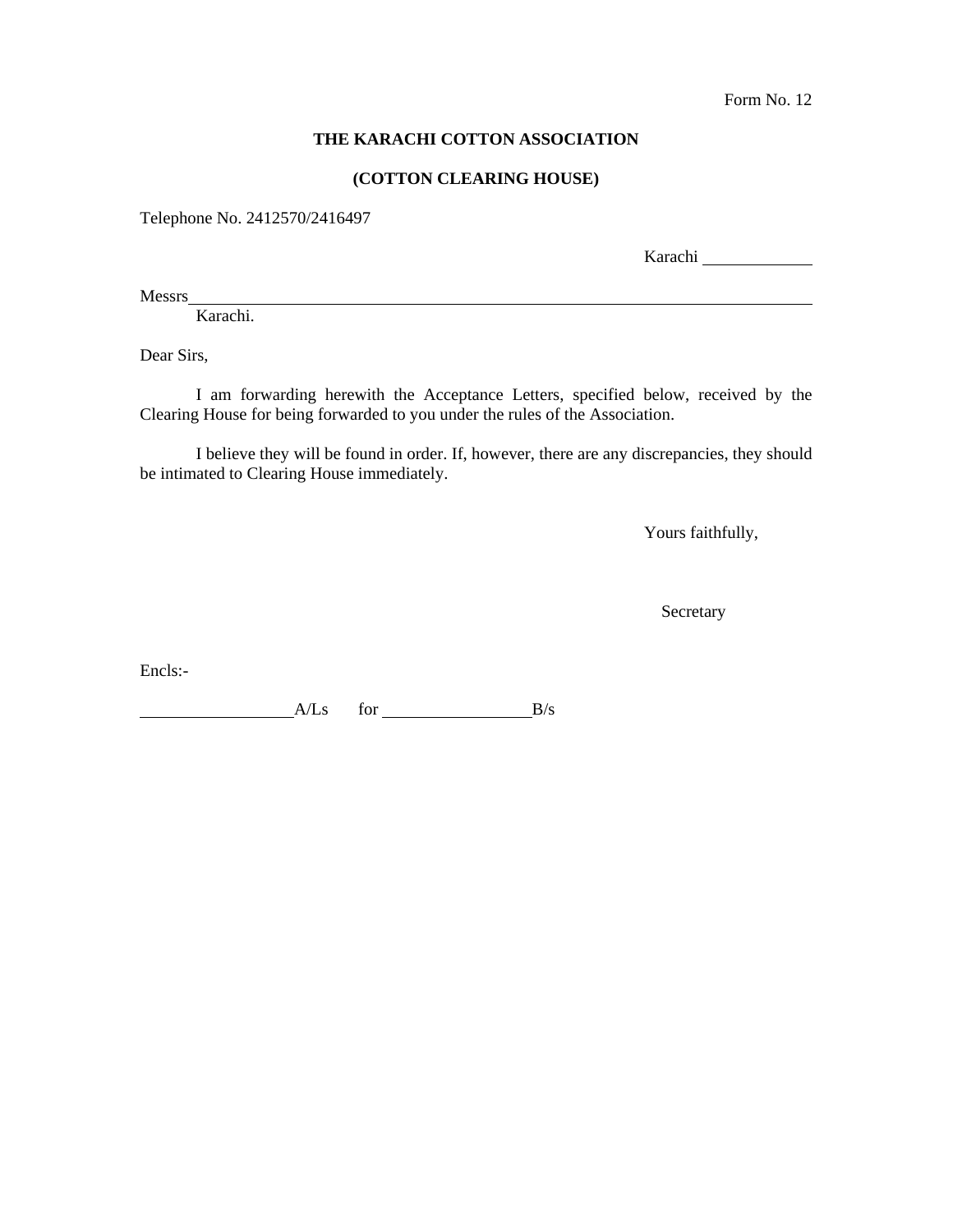### **THE KARACHI COTTON ASSOCIATION**

 The Cotton Exchange, I. I. Chundrigar Road,

Telephone No. 2412570/2416497

|                                                                      |                                            | Karachi |      | <b>20</b> |
|----------------------------------------------------------------------|--------------------------------------------|---------|------|-----------|
| From                                                                 |                                            |         |      |           |
| The Secretary,                                                       |                                            |         |      |           |
| The Karachi Cotton Association,                                      |                                            |         |      |           |
| (Cotton Clearing House),                                             |                                            |         |      |           |
| Karachi.                                                             |                                            |         |      |           |
| To                                                                   |                                            |         |      |           |
|                                                                      |                                            |         |      |           |
| Karachi.                                                             |                                            |         |      |           |
| Dear Sirs,                                                           |                                            |         |      |           |
| With reference to the Weekly Clearing held on and subsequent ringing |                                            |         |      |           |
| out as per your Compulsorily Ringing Out Form No. 9 dated            |                                            |         | have | to        |
| inform you that your position at the close of your business as on    |                                            |         |      |           |
|                                                                      | Delivery being squared is rung out, at Rs. |         |      |           |

Yours faithfully,

Secretary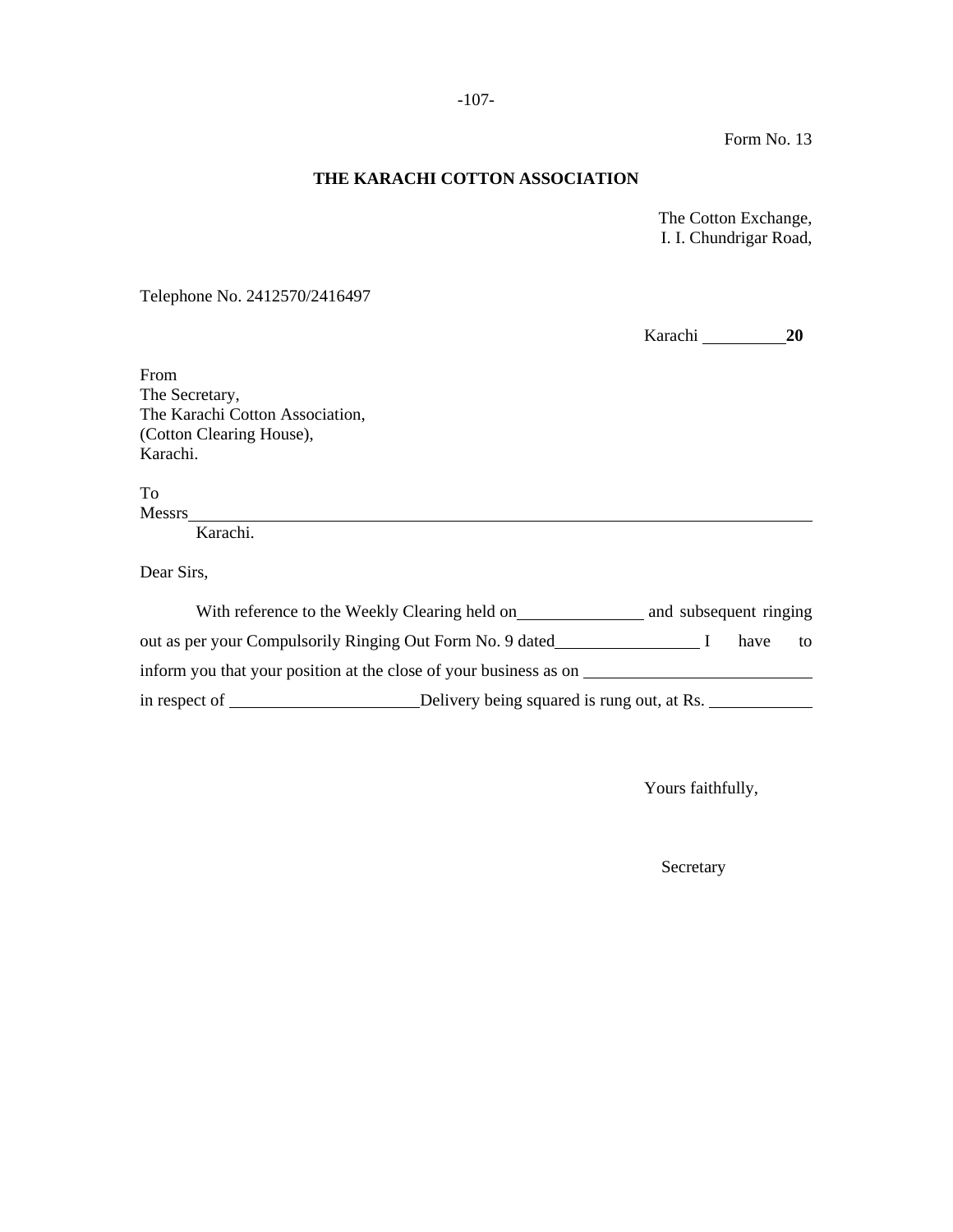# **THE KARACHI COTTON ASSOCIATION**

 The Cotton Exchange, I. I. Chundrigar Road,

| Telephone No. 2412570/2416497                                                | Karachi                                                    | <b>20</b> |
|------------------------------------------------------------------------------|------------------------------------------------------------|-----------|
| From                                                                         |                                                            |           |
| The Secretary,                                                               |                                                            |           |
| Karachi Cotton Association,                                                  |                                                            |           |
| (Cotton Clearing House),                                                     |                                                            |           |
| Karachi.                                                                     |                                                            |           |
| To                                                                           |                                                            |           |
| Messrs                                                                       |                                                            |           |
| Karachi.                                                                     |                                                            |           |
| Dear Sirs,                                                                   |                                                            |           |
| With reference to Weekly Clearing held on                                    |                                                            | and       |
| subsequent ringing out as per your Compulsorily Ringing Out Form No. 9 dated |                                                            |           |
|                                                                              | I have to inform you that your net open sales position for |           |
|                                                                              | bales in Saw Ginned Grade 3 Hedge Contract in respect of   |           |
|                                                                              | Delivery at the close of your business as on               |           |
| has been adjusted against the following buyers at Rs.                        |                                                            |           |
|                                                                              |                                                            |           |

| Serial No. | Name | No. of bales |  |
|------------|------|--------------|--|
|            |      |              |  |
|            |      |              |  |
|            |      |              |  |
|            |      |              |  |
|            |      |              |  |

Yours faithfully,

Secretary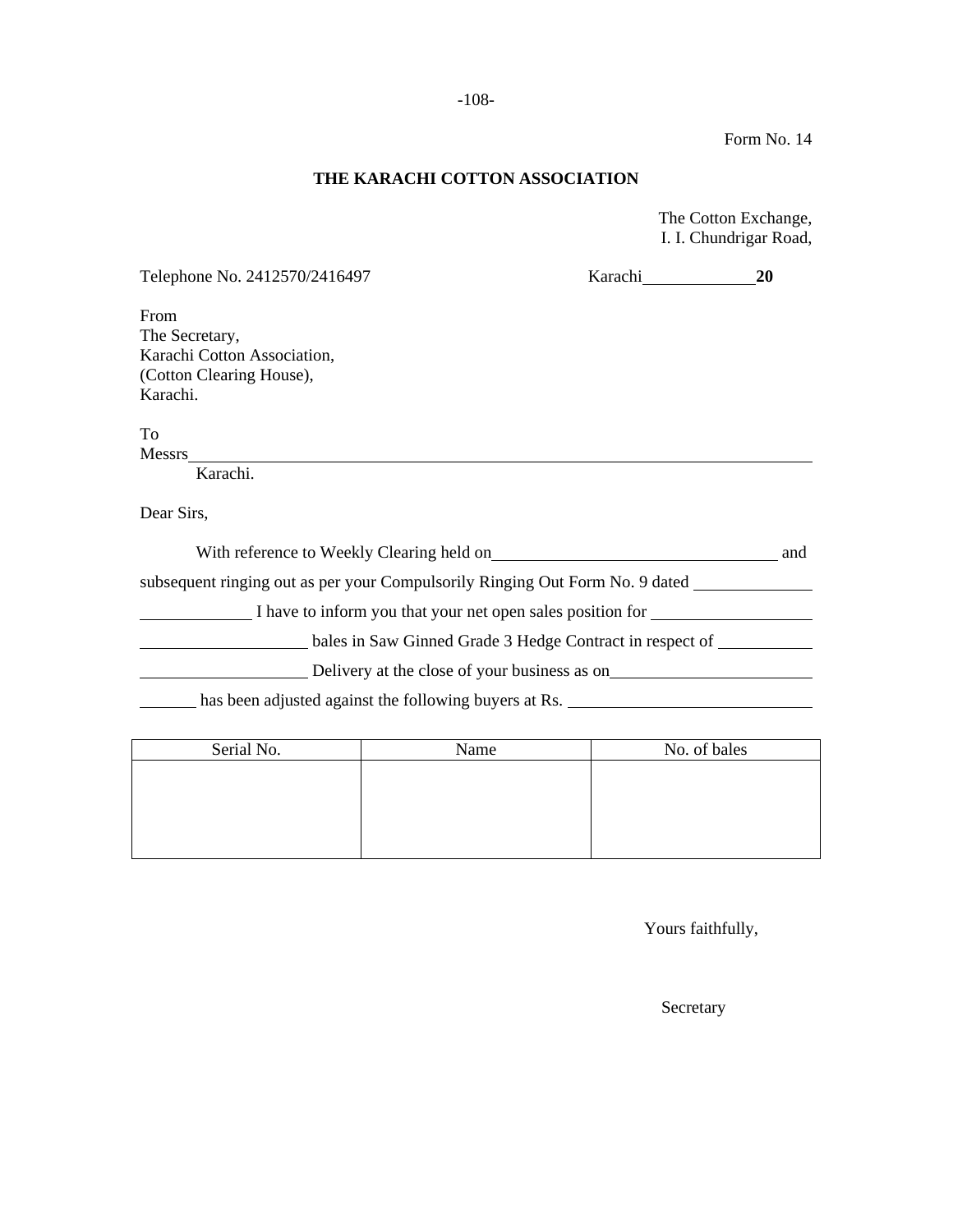Form No. 14-A

# **THE KARACHI COTTON ASSOCIATION**

 The Cotton Exchange, I. I. Chundrigar Road,

| Telephone No. 2412570/2416497                                                              | Karachi                                                            | 20  |
|--------------------------------------------------------------------------------------------|--------------------------------------------------------------------|-----|
| From                                                                                       |                                                                    |     |
| The Secretary,                                                                             |                                                                    |     |
| Karachi Cotton Association,<br>(Cotton Clearing House),                                    |                                                                    |     |
| Karachi.                                                                                   |                                                                    |     |
|                                                                                            |                                                                    |     |
| To                                                                                         |                                                                    |     |
| Messrs                                                                                     |                                                                    |     |
| Karachi.                                                                                   |                                                                    |     |
| Dear Sirs,                                                                                 |                                                                    |     |
|                                                                                            |                                                                    | and |
| subsequent ringing out as per your Compulsorily Ringing Out Form No. 9 dated _____________ |                                                                    |     |
| I have to inform you that your net open purchases position for                             |                                                                    |     |
|                                                                                            | bales in Fine Machine Saw Ginned Grade 3 Hedge Contract in respect |     |
| of<br>Delivery at the close of your business as on                                         |                                                                    |     |
|                                                                                            | has been adjusted against the following sellers at Rs.             |     |
|                                                                                            |                                                                    |     |

| Serial No. | Name | No. of bales |
|------------|------|--------------|
|            |      |              |
|            |      |              |
|            |      |              |
|            |      |              |
|            |      |              |

Yours faithfully,

Secretary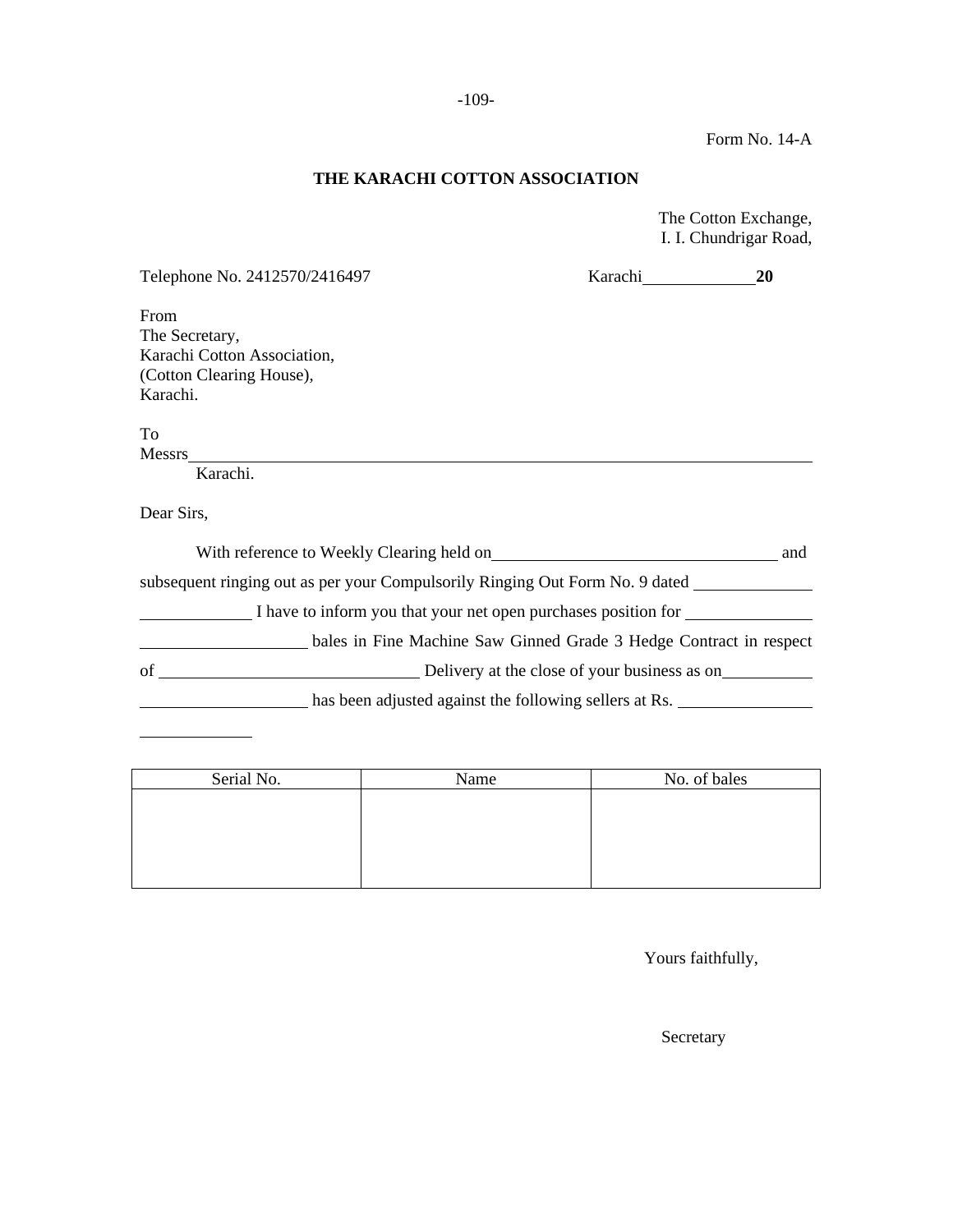#### -110-

#### Official Factory Selection Contract Form of The Karachi Cotton Association

| No. | <u> 1990 - Johann Barbara, politik eta politik eta politik eta politik eta politik eta politik eta politik eta p</u>                                                                                                           |                        |
|-----|--------------------------------------------------------------------------------------------------------------------------------------------------------------------------------------------------------------------------------|------------------------|
| 1.  | This Contract is a transferable/non-transferable Contract                                                                                                                                                                      |                        |
|     |                                                                                                                                                                                                                                |                        |
|     | Sellers and the sellers of the sellers of the sellers of the sellers of the sellers of the sellers of the sellers of the sellers of the sellers of the sellers of the seller sellers of the seller sellers of the seller selle |                        |
|     | We have this day sold to/bought from you.                                                                                                                                                                                      |                        |
| 2.  | Quantity <u>Constanting</u>                                                                                                                                                                                                    | (B/S)                  |
|     |                                                                                                                                                                                                                                | <b>Bales of Cotton</b> |
|     | $100 B/s$ , 17,000 Metric Tonnes                                                                                                                                                                                               |                        |

(a) Variation of plus/minus 3% of 170 Kilograms per bale allowed.

(b) Differences on weight beyond variation limits to be paid or received at the official spot rate of the Karachi Cotton Association, on the days of weighment.

(c) Extra allowance for short weights will be governed by the By-Law No. 117 of the Karachi Cotton Association, as amended from time to time and allowance will be paid by seller to buyer at the rate in force on the day of weighment.

| <b>QUALITY:</b> Buyer's Selection. Fair average quality |  |                           | of the |
|---------------------------------------------------------|--|---------------------------|--------|
| period of contract free from 3rd picking of             |  | station in sound, dry and |        |
| merchantable condition, Ginning at.                     |  |                           |        |
| Pressing at                                             |  |                           |        |

PRICE: Rs............................... (in words Rupees ....................... **per 37.3245 Kilograms** F.O.R. Karachi **plus Sales Tax, if any**.

5. WEIGHMENT:- At buyer's plinth at Karachi within 5 working days of unloading of cotton. If the buyer fails to weigh within 5 days, factory weight notes will be final. In case the seller does not send his representative for weighment, the buyer after giving 48 hours notice in writing will weigh over and buyer's weight will be final. Insurance at sellers' plinth will be covered by the sellers and at buyers' plinth by the buyers.

6. DELIVERY:- F. O. R. Karachi to be delivered in buyer's plinth delivery from to as under:-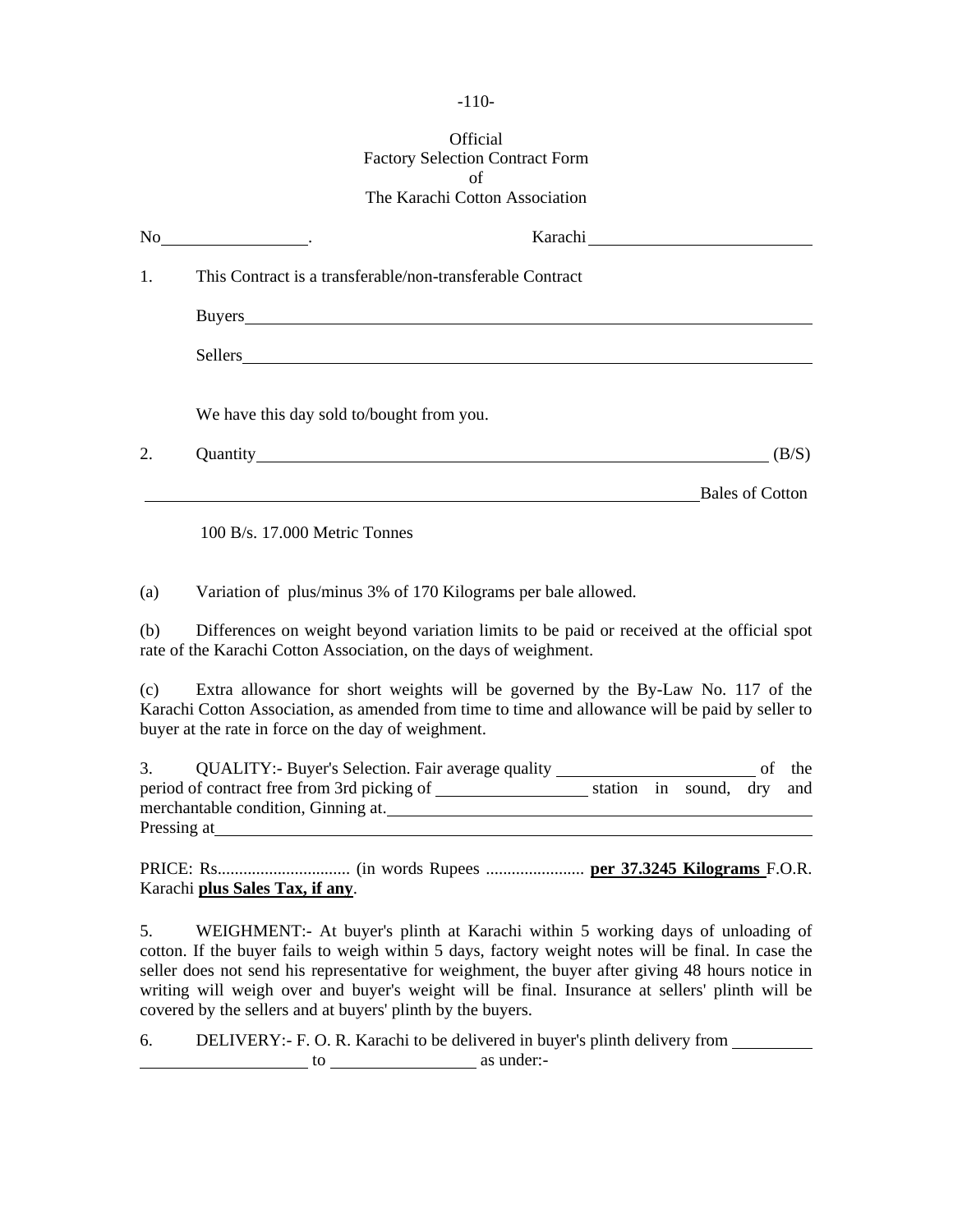(a) The pressing to be completed at up-country station five days earlier than the date of delivery, for Sind stations and seven days earlier for Punjab and Bahawalpur State stations. If the buyer declares when the cotton is ready that it is for dispatch to a destination other than Karachi, the weighment shall be done at the factory and the seller shall take out R/R accordingly. Freight and Terminal Tax shall be adjusted while no transit insurance charge shall be made to the seller. The seller to inform the buyer at least seven days before the date of selection of kapas and commencement of ginning at the factory. In case the buyer's representative does not report at the factory on the appointed date, the seller will gin and press cotton on account of the buyer.

(b) On production of documentary or reliable evidence, due allowance will be given to the seller for non-availability of wagons.

7. **PRESSING:** In accordance with the rules and regulations laid down by the Karachi Cotton Association, from time to time.

8. **INSURANCE**: Sellers shall cover Rail Transit Insurance up to buyers plinth.

#### **PAYMENT**

 (a) At Karachi 90% of the contract value as advance against the R/R accompanied by Insurance Cover and Factory Weight Note and final account shall be settled in accordance with the By-Laws of the Karachi Cotton Association, thereafter. In case the seller consigns the cotton to his own plinth, the buyer shall take delivery within 7 days of receipt of the notice of arrival against payment. The seller will bear all expenses of loading and delivery charges up to the buyer's plinth. In the event of the buyer failing to take delivery within 7 days, the seller will weigh over after giving 48 hours' notice in writing which weight will be final. The buyer will bear all expenses of weighment, insurance, plinth-rent and interest under the By-Laws of the Karachi Cotton Association, from the date of weighment.

 (b) The seller shall dispatch cotton strictly in accordance with the priority established in the order of pressing and as applicable to the declared destination and shall maintain a priority register thereof. The penalty for the breach of priority shall be **(Re. 1/-) per 37.3245 Kilograms** applicable on the quantity given precedence and which shall be divided equally between the intermediate parties.

 (c) Refusal to pay 90% of the contract value as advance will be dealt with under By-Laws of the Karachi Cotton Association.

10. **CONDITIONS**: The buyers have to select kapas and supervise ginning (which must be free from seeds and cut-seeds), and pressing which shall be done at sellers' risk as is customary. Kapas to be dried and yellow to be picked at sellers' expenses, as customary. If the factory possesses F. E. C. & Cotton Opener, the kapas and the cotton lint will be passed through the above, if desired by the buyers.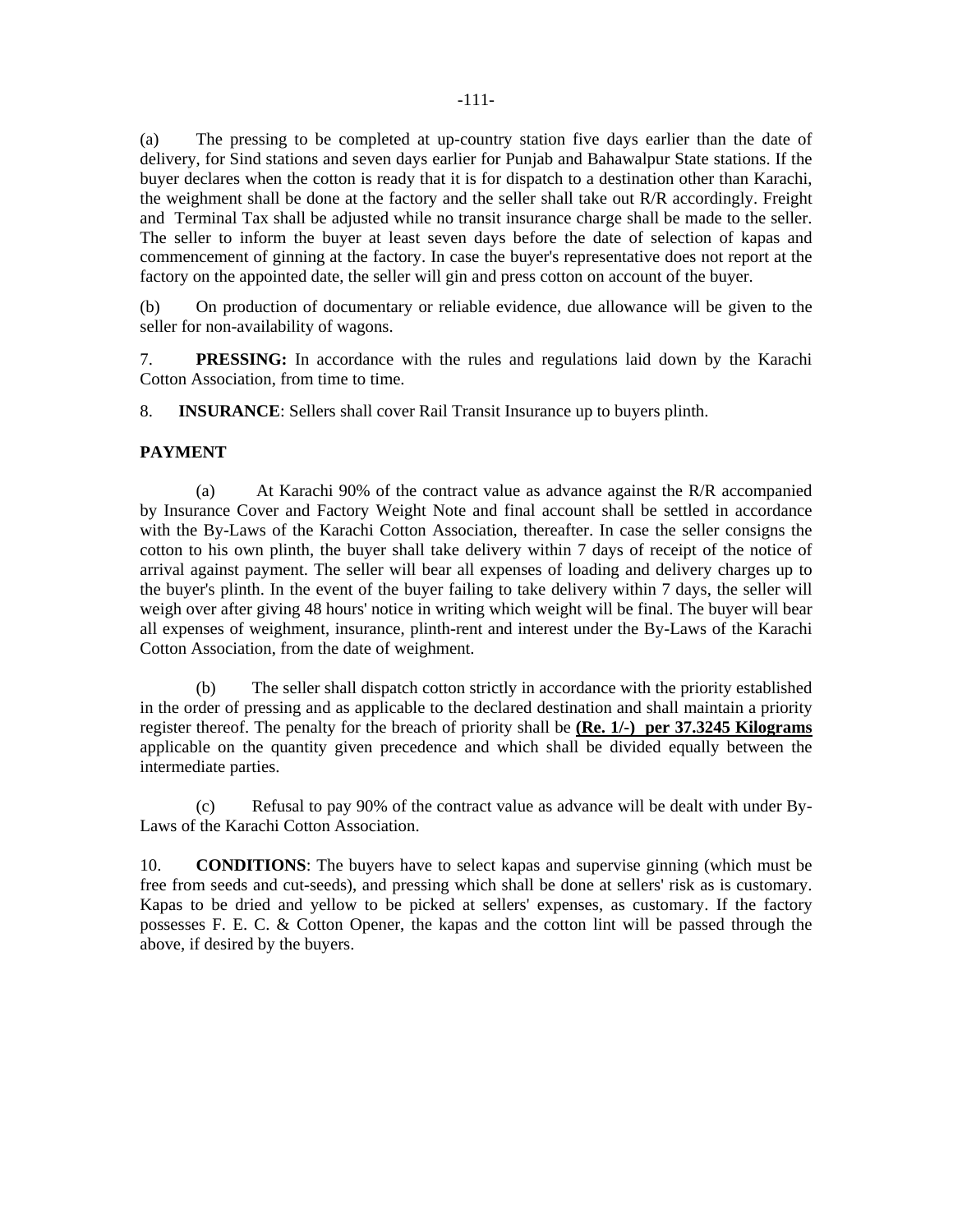#### -112-

# 11. CLEARING

 (a) In case of Factory Selection Contract being a non-transferable delivery contract, the transactions concerning the contract will not be subject to the payment of any clearing differences.

(b) In case of Factory Selection Contract being a transferable delivery contract, all settlements of differences up or down between the inter-mediatory parties shall be made as defined by the Karachi Cotton Association, from time to time.

(c) The Factory Selection Contract originally entered into as transferable or nontransferable delivery contract, as the case may be, will not be inter-changeable at any step or stage during the period of contract.

12. ARBITRATION:- All disputes to be referred to arbitration under rules of the Karachi Cotton Association, Karachi. This contract is subject to the By-Laws of the Karachi Cotton Association, in force from time to time.

Sellers

Brokers

Buyers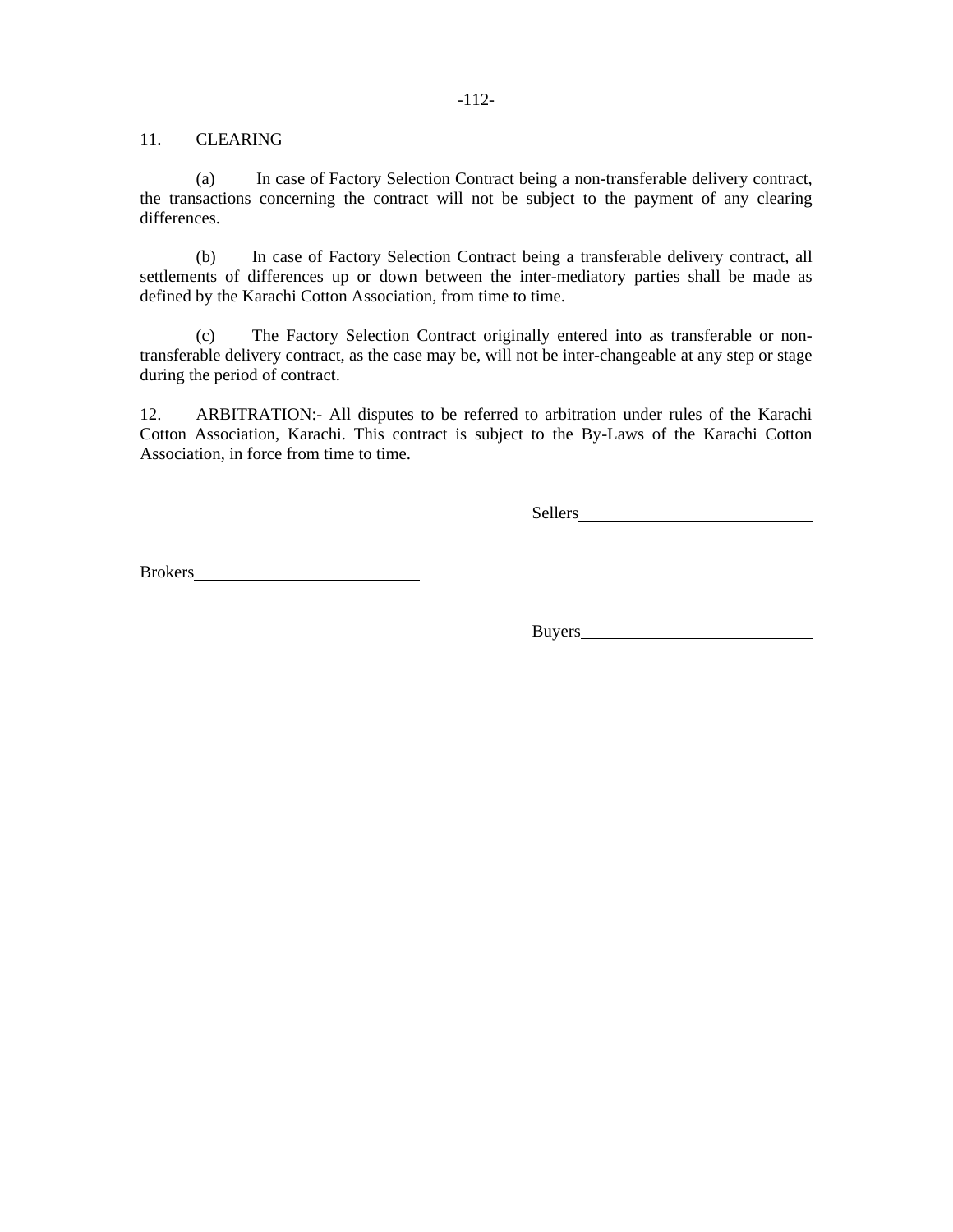#### -113-

# **FORM OF APPLICATION FOR MEMBERSHIP**

To,

 The Secretary, The The Karachi Cotton Association, Karachi.

Dear Sir,

I/We hereby agree, if elected to become a member/members of the Karachi Cotton Association, and undertake to conform to and be bound by the Memorandum and Articles of Association and the By-Laws of the Association in force from time to time and to be liable for all periodical Settlements at whatever dates in respect of all contracts entered into by me/us prior to ceasing to be a member/members whether by resignation or otherwise.

| (a) | Name of Person, Firm or Company applying for Membership ________________________<br>$\mathbf{i}$ |                                                                                                                                                                                                                                        |
|-----|--------------------------------------------------------------------------------------------------|----------------------------------------------------------------------------------------------------------------------------------------------------------------------------------------------------------------------------------------|
|     |                                                                                                  |                                                                                                                                                                                                                                        |
|     | $\mathbf{ii}$                                                                                    | State whether Sole Proprietary concern, Joint Hindu Family concern, Partnership                                                                                                                                                        |
|     | iii)                                                                                             | In case of a Limited Liability Company, State:                                                                                                                                                                                         |
|     |                                                                                                  |                                                                                                                                                                                                                                        |
|     |                                                                                                  |                                                                                                                                                                                                                                        |
|     |                                                                                                  | PAID UP CAPITAL<br><u> 1989 - Johann Harry Harry Harry Harry Harry Harry Harry Harry Harry Harry Harry Harry Harry Harry Harry Harry</u>                                                                                               |
|     | iv)                                                                                              | Name or Names of Bank or Banks                                                                                                                                                                                                         |
| (b) | $\mathbf{i}$                                                                                     | Full Office Address and Phone No. in Karachi ___________________________________                                                                                                                                                       |
|     |                                                                                                  |                                                                                                                                                                                                                                        |
|     | $\mathbf{ii}$                                                                                    | Residential Address in Karachi<br><u>Land and a contract of the set of the set of the set of the set of the set of the set of the set of the set of the set of the set of the set of the set of the set of the set of the set of t</u> |
| (c) |                                                                                                  | List of all Branch Establishments both in Pakistan and<br>abroad, state which is the Head Office<br><u> 1980 - Andrea Andrew Maria (h. 1980).</u>                                                                                      |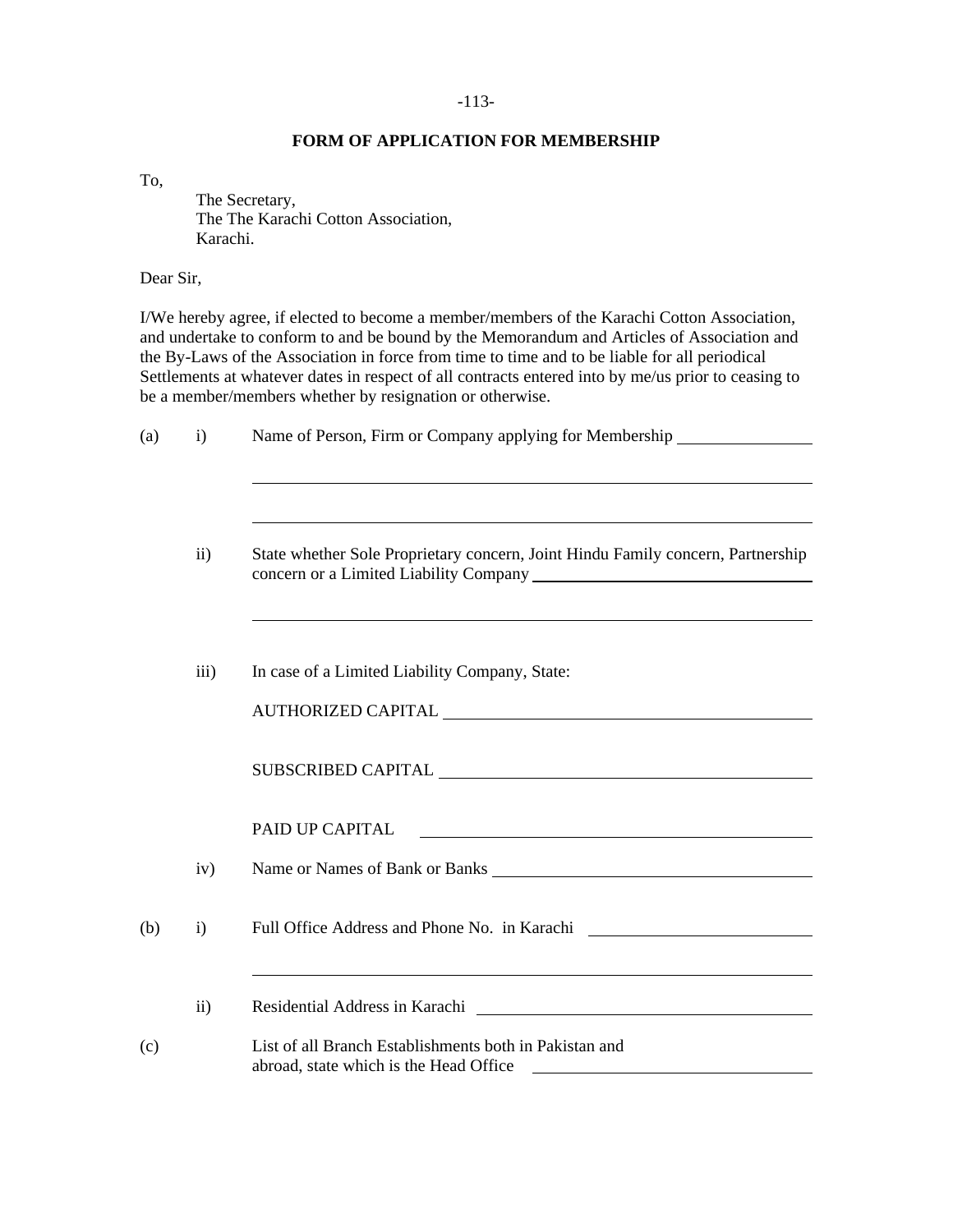| $(d)$ i) | Name of the Sole Proprietor in case of a Joint Hindu Family, the name of Karta |
|----------|--------------------------------------------------------------------------------|
|          |                                                                                |

- ii) Names of Partners, or in case of a Limited Liability Company, names of Directors and/or Managers
- iii) Name of Munim or Munims or other representatives
- (e) Name or names of Branches, Firms or Companies, in or outside Pakistan, which the applicant is also a partner or a Sole proprietor
- (f) i) Nature of business, if various, specify main business or businesses
	- ii) Since when have you a place of business in Karachi (specify period)
	- iii) Since when have you been dealing in actual cotton and where? (Specify period  $\&$ place) Attach documentary proofs regarding your cotton transaction within the last two years **example and the contract of the contract of the contract of the contract of the contract of the contract of the contract of the contract of the contract of the contract of the contract of the contract of the contrac**
	- iv) State if member of any other Association in Karachi controlling or dealing in raw cotton, in your own name or as Partner, Director or Managing Director of any other concern
- (g) Applicant's relationship to the Firm or Company on whose behalf he applies (whether Partner, Director, Munim, Manager or duly authorized representative) \_\_\_\_\_\_\_\_\_\_\_

I/We hereby, if elected as Member/Members, appoint.

as my/our authorized representative and

as my/our nominated representatives under and for the purpose of Articles 16/A and 16/C respectively.

Signature of person making the application

l

l

Date and the state of the state of the state of the state of the state of the state of the state of the state of the state of the state of the state of the state of the state of the state of the state of the state of the s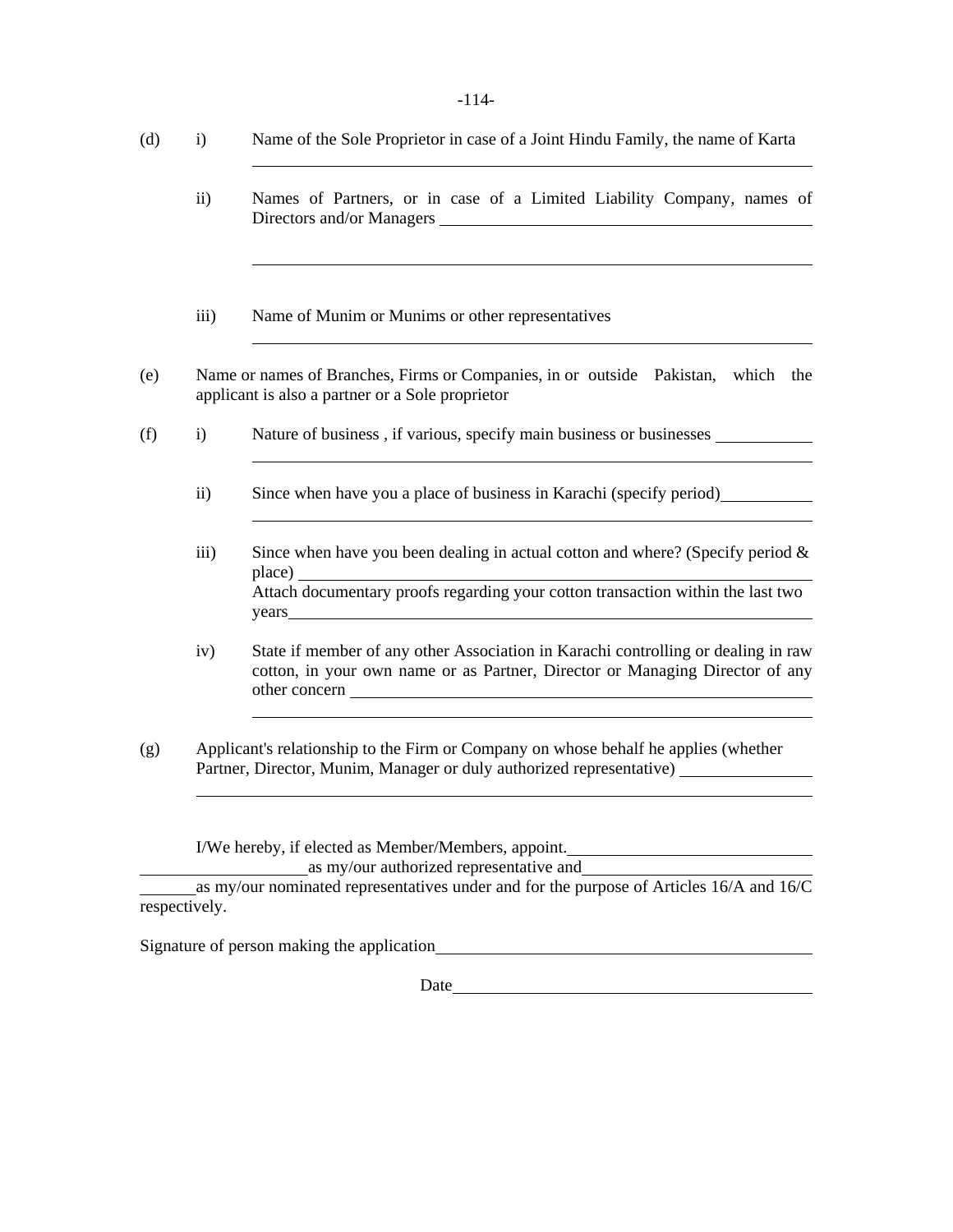-115-

We, the undersigned being members of the Karachi Cotton Association, do respectively propose and second the above-named as an applicant for Membership.

| Proposer: |  |
|-----------|--|
| Seconder: |  |

Date. 20

- Note:- (1) A deposit of **Rs 100,000**/- for Membership under Article 7 and Rs. 350,000/- for Membership under Article  $5$  (c), as the case may be and the Annual Subscription fixed by the Board together with **Rs. 20,000/**- admission fee must be paid with the application.
	- (2) In case of a Partnership concern, the Partnership Deed (Original) together with its Photostat Copy be forwarded along with the application. The Photostat Copy will be retained in the office for record while the Original Partnership Deed may be collected by the Party on the disposal of the application.
	- (3) In case of a Limited Liability Concern, a copy of Memorandum and Articles of Association and a certificate from the Auditors of the Company, certifying the Paid Up Capital of the applicant be forwarded along with the application.
	- (4) In case of Sole Proprietary concern, a declaration on Rs. 20/- Stamp Paper duly attested by a First Class Magistrate be forwarded with the application.

| Registered No   | Elected        |  |
|-----------------|----------------|--|
|                 |                |  |
| Deposit paid on | Board Res. No. |  |

Date <u>Date</u>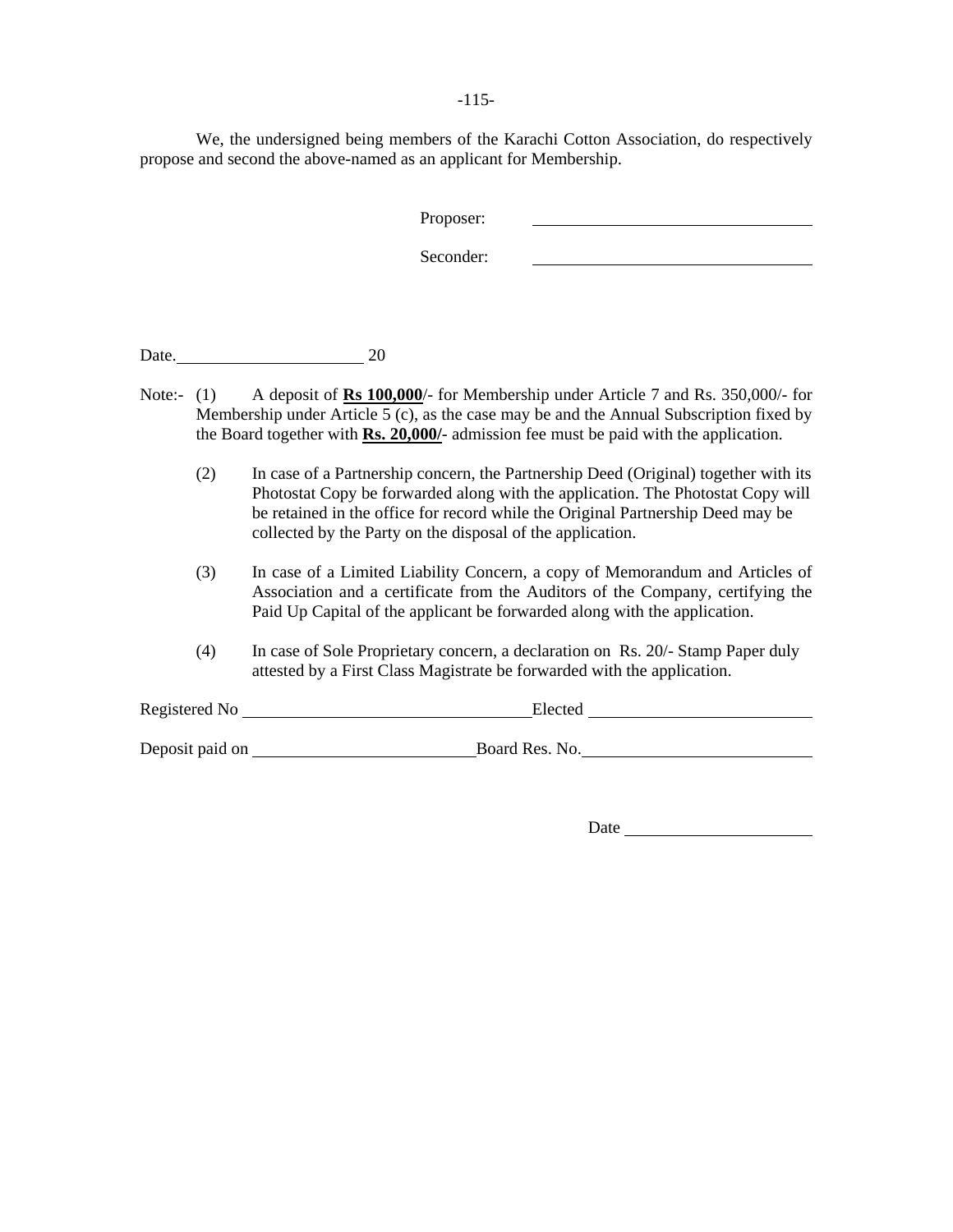# **AFFIX HERE SPECIAL ADHESIVE STAMP (COURT FEES)**

To,

l

l

 $\overline{a}$ 

l

The Board of Directors of the

# **KARACHI COTTON ASSOCIATION**

Gentlemen,

We (names of existing registered partners)

carrying on business under the style and firm of which firm so constituted is a Member of the Karachi Cotton Association, do hereby intimate to you.

That the personnel of the said firm has been changed as from day of 20 by the resignation of (names of partners resigning)

any by the admission into partnership of (names of new partners)

| That as from the                      |    | day of |  |
|---------------------------------------|----|--------|--|
| the firm's name has been changed from |    |        |  |
|                                       | tΩ |        |  |

In the event of your agreeing to record such change in the personnel and change in firm name and to continue the Membership of the said firm as differently constituted and under such altered firm name as aforesaid without a fresh application for Membership and without any fresh deposit WE the said (all the partners except the retiring partner)

DO HEREBY JOINTLY AND SEVERALLY UNDERTAKE to conform to and be bound by the Memorandum and Articles of Association and the By-Laws of the Association in force from time to time and to accept responsibility for the liabilities arising out of cotton transactions made by the said firm prior to the said change in personnel and name.

AND WE the said (names of all partners as well as of retiring partner)

DO HEREBY JOINTLY AND SEVERALLY AGREE that the deposit standing in the name of the said firm of

shall be subject to all liabilities both of the said firms as constituted before the said change(s) and as now constituted.

Yours faithfully,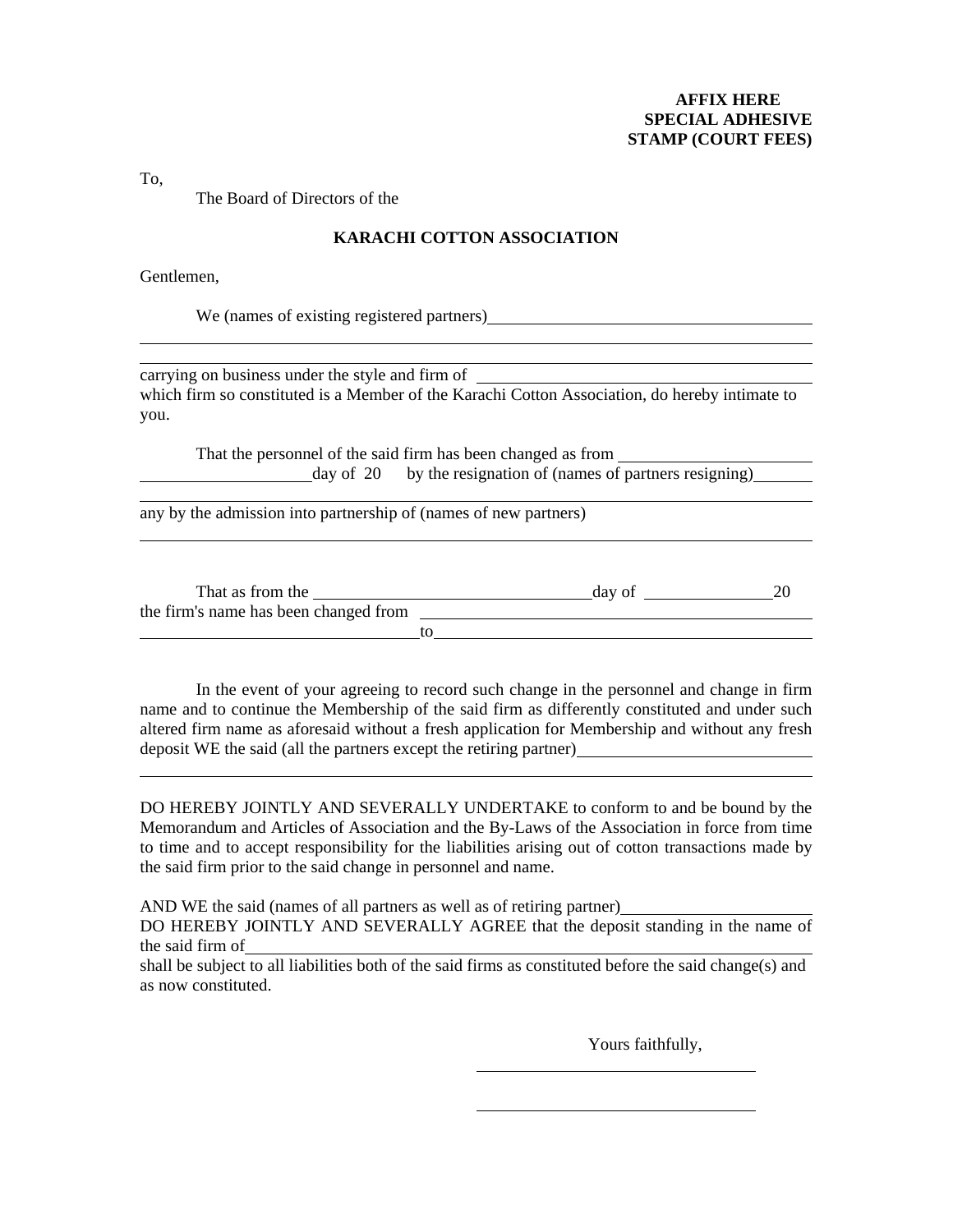# **CONTENTS**

|                                                                    | By-Law Nos. |            |  |
|--------------------------------------------------------------------|-------------|------------|--|
| <b>General Definitions</b>                                         |             | 1          |  |
| Membership                                                         | $\cdots$    | $2$ to $4$ |  |
| Admission to the Rooms                                             | $\cdots$    | $5$ to $6$ |  |
| <b>Notices</b>                                                     | $\cdots$    | 7          |  |
| Suspension of Payment, Insolvency and                              |             |            |  |
| <b>Liability of Members</b>                                        | $\cdots$    | 8 to 13    |  |
| Closing of Contracts in cases of Insolvency, Lunacy or Death, etc. | $\cdots$    | 14 to 15   |  |
| Disciplinary By-Laws                                               | $\cdots$    | 16 to 28   |  |
| Trading and Clearing House Committee                               | $\cdots$    | 29         |  |
| <b>Rates Committee</b>                                             | $\cdots$    | 30 to 32   |  |
| Arbitrations                                                       | $\cdots$    | 33 to 44   |  |
| <b>By-Laws - Hedge Contract</b>                                    | $\cdots$    | 45 to 62   |  |
| By-Laws referring specially to Contracts for Forward               |             |            |  |
| Delivery of Specified Growths                                      | $\cdots$    | 63 to 73   |  |
| General By-Laws Relating to All Forward Contracts                  | $\cdots$    | 74 to 86   |  |
| Tenders, Sampling and Weighment, etc.                              | .           | 87 to 100  |  |
| General By-Laws Relating to Sampling and Delivery                  | $\cdots$    | 101 to 103 |  |
| By-Laws Relating Specially to Ready Transactions                   | $\cdots$    | 104 to 118 |  |
| <b>Standards</b>                                                   |             | 119 to 120 |  |
| By-Laws Relating to the Clearing House                             |             | 121 to 139 |  |
| <b>Tenders against Hedge Contracts</b>                             | $\cdots$    | 140 to 152 |  |
| By-Laws Relating to Failure to pay Differences                     | $\cdots$    | 153 to 156 |  |
| By-Laws Relating to Factory Selection Contracts                    |             | 157 to 163 |  |
| <b>Brokers</b>                                                     | .           | 164        |  |
| By-Laws Relating to C.I.F. Contracts                               | .           | 165        |  |
| Schedule "A" and "B"                                               |             |            |  |
| <b>Cotton Brokers Licence Rules</b>                                |             |            |  |

Appendix - Forms